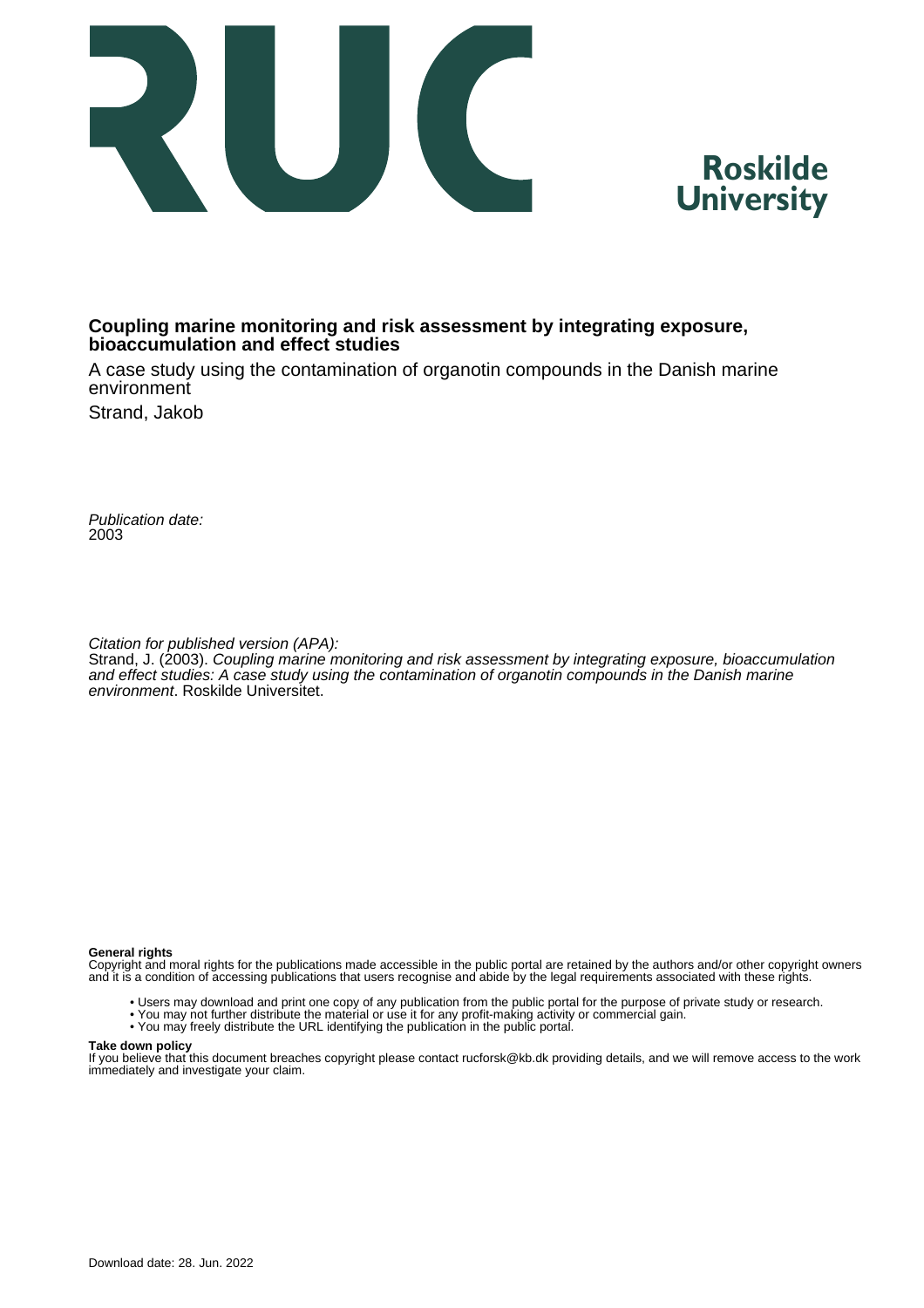Ph.D. thesis December 2003

# **Coupling marine monitoring and risk assessment by integrating exposure, bioaccumulation and effect studies**

A case study using the contamination of organotin compounds

in the Danish marine environment

by Jakob Strand



*National Environmental Research Institute Department of Marine Ecology Denmark*



*Roskilde University Department of Life Sciences and Chemistry Denmark*

*Ingela Dahllˆf : Supervisors : Valery Forbes*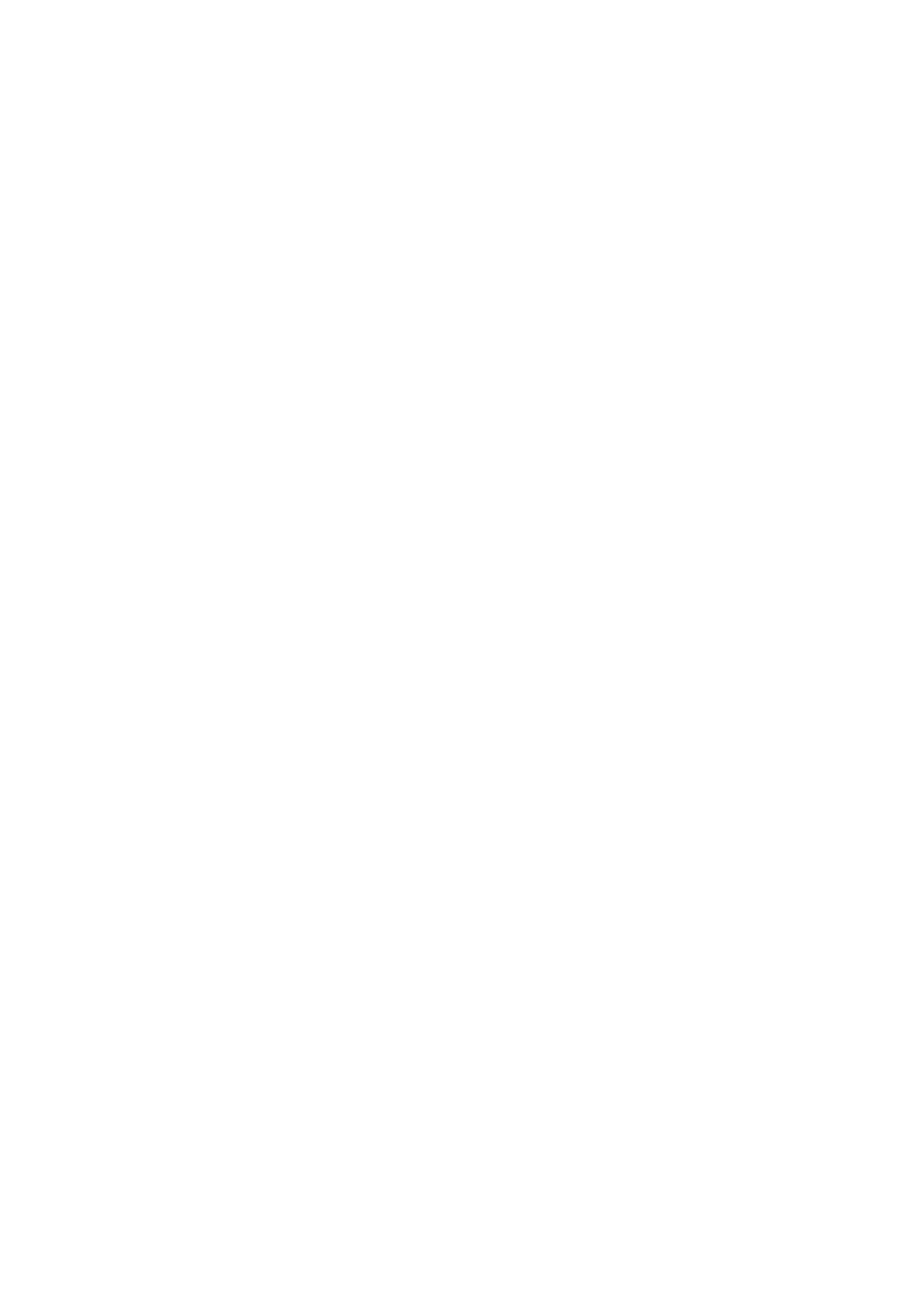**Title: Coupling marine monitoring and risk assessment by integrating exposure, bioaccumulation and effect studies: A case study using the contamination of organotin compounds in the Danish marine environment**

|                                                                                                                                            | Page                    |
|--------------------------------------------------------------------------------------------------------------------------------------------|-------------------------|
| <b>Abstract</b>                                                                                                                            | 2                       |
| Sammenfatning                                                                                                                              | $\overline{\mathbf{4}}$ |
| 1. Introduction                                                                                                                            | 6                       |
| 1.1. Triorganotins - Physical properties, applications, effects and legislation                                                            | 8                       |
| 1.2. The analytical method of organotin                                                                                                    | 11                      |
| 1.3. General comments on risk assessment based on data from field studies                                                                  | 13                      |
| 2. The distribution of organotins in the Danish marine environment                                                                         | 20                      |
| 2.1. Spatial distribution of organotins in sediments                                                                                       | 20                      |
| 2.2. Spatial distribution of organotin accumulated in molluscs                                                                             | 22                      |
| 2.3. Bioaccumulation and trophic transfer of organotin in a marine food web                                                                | 25                      |
| 2.4. Estimated concentrations of TBT in Danish marine waters                                                                               | 29                      |
| 3. Studies of some potential TBT-induced effects in the Danish waters                                                                      | 31                      |
| 3.1. Imposex and intersex in prosobranch gastropods                                                                                        | 31                      |
| 3.2. Risk of organotin to organisms at higher trophic levels                                                                               | 37                      |
| 3.3. The eelpout (Zoarces viviparus), a bioindicator useful for integrated studies                                                         | 41                      |
| 3.4. Toxicity of TBT in a sediment bioassay with Corophium volutator                                                                       | 48                      |
| 4. TBT in the Arctic marine environment                                                                                                    | 52                      |
| 5. Combining chemical and biological elements in a five-class scheme of<br>assessment criteria for TBT                                     | 55                      |
| 5.1. Current quality standards for TBT in the marine environment                                                                           | 55                      |
| 5.2. Combining chemical and biological quality elements in a five-class scheme of<br>assessment criteria for synthetic priority substances | 57                      |
| 5.3. Derivation of a five-class scheme of assessment criteria of TBT in seawater,<br>mussel and sediment                                   | 61                      |
| 5.4. Integrating levels of exposure and biomarker responses in the derivation of a<br>five-class scheme of assessment criteria for TBT     | 65                      |
| 6. Discussion                                                                                                                              | 75                      |
| 7. Conclusions                                                                                                                             | 84                      |
| 8. Acknowledgements                                                                                                                        | 86                      |
| 9. References                                                                                                                              | 87                      |
| I - V: Manuscripts for publication in international scientific journals                                                                    | 94                      |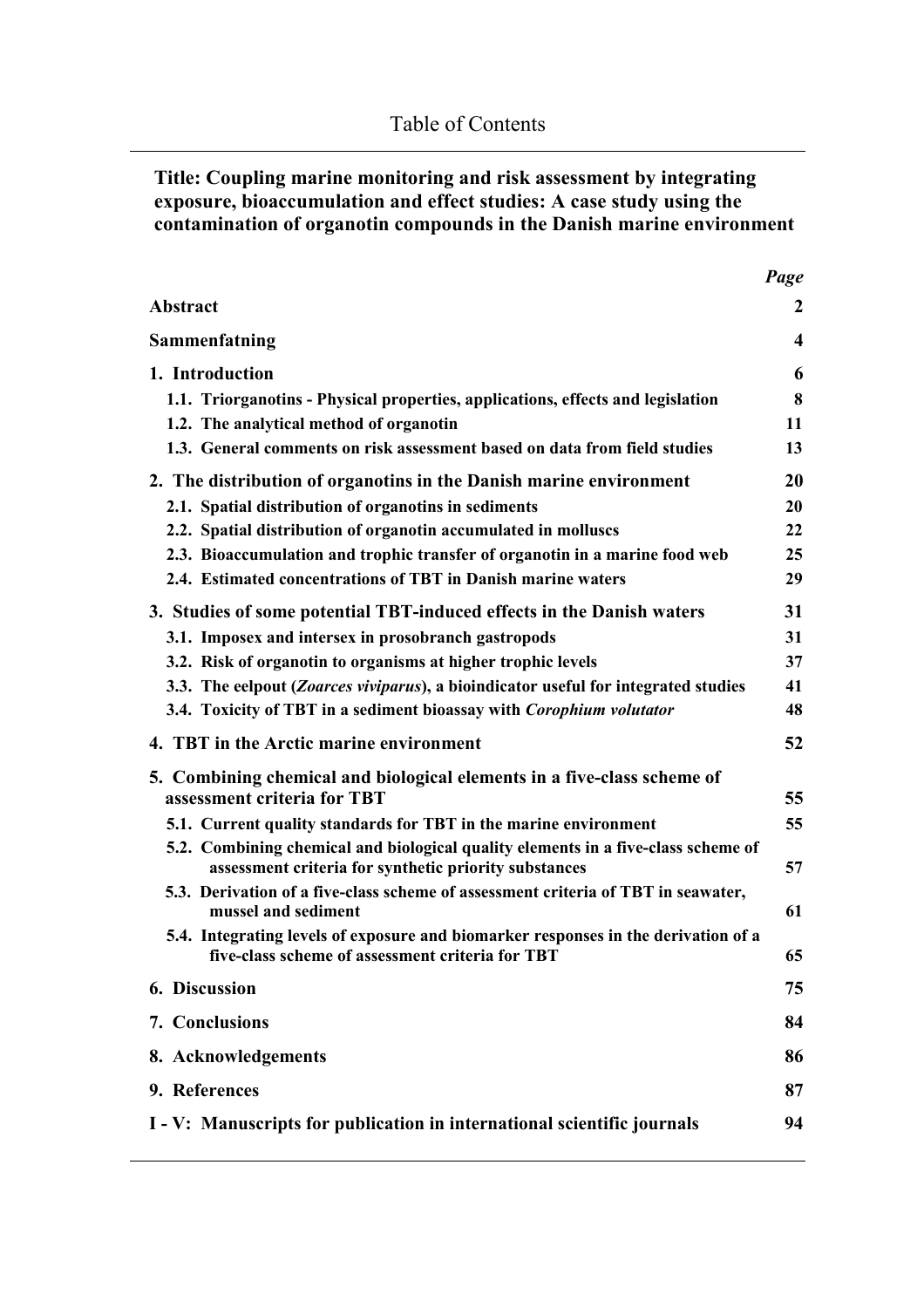### **Abstract**

This Ph.D. thesis focuses on the highly toxic organotin compounds, mainly tri-n-butyltin (TBT) but also triphenyltin (TPhT), which have been widely used as antifouling agents in ship paints, and covers several aspects investigated by field studies of spatial distributions, bioaccumulation and ecotoxicological effects in Danish and Greenlandic waters. The amount of field data (from own, national and regional studies and surveys) presented in this thesis has provided an opportunity to integrate actual measured concentrations of contaminants with biological effect studies in a case study that couples marine monitoring and risk assessment for the organotin compounds. Thereby the thesis may also be seen as model for integrated risk assessment of other hazardous substances.

The studies presented in this thesis include analyses of organotin in sediments and marine organisms at various trophic levels to assess the distribution and contamination levels in the Danish and Greenlandic marine environment. The various studies show that in general high levels of organotin contamination occur in the Danish waters. Organotin, especially butyltin compounds, can be detected in all regions in a concentration range, which covers five to six orders of magnitude, from contaminated harbour areas and into coastal waters and the sublittoral parts of the open waters. However, the choice of suitable matrices and bioindicators is important for such a wide-range assessment, because of a high variation in accumulation potential of organotin between different species even at the same trophic level of the food web. In Danish coastal waters TBT and breakdown products were found in all trophic levels of the marine food web, from seaweed and invertebrates to fish, birds and marine mammals. The highest butyltin levels, which can reach several  $\mu$ g/g ww, are found to accumulate in liver of harbour porpoise, although comparable levels can also be found in molluscs and fish sampled inside contaminated harbour areas.

These studies are supported by biomarker studies of endocrine disruptions in prosobranch gastropods, e.g. imposex and intersex, which specifically can be related to exposure to TBT or TPhT. In addition, a discussion of the risks posed by organotin to organisms at higher trophic levels is included. For instance, marine mammals such as the harbour porpoise may be at risk due to a relatively high intake and accumulation of these substances. But because of the nature of field studies where the influence of confounding factors is difficult to assess, only indications of impairment are provided. The use of biological effect parameters, which can not specifically be linked to exposure to a single type of contaminants, or cause, is also discussed in relation to a study, which examined the impact on larval development in a viviparous fish, the eelpout, in Danish coastal waters. In addition, some other studies of contaminant-induced biological effects, which not specifically can be related to organotin exposure, will also slightly be touched on.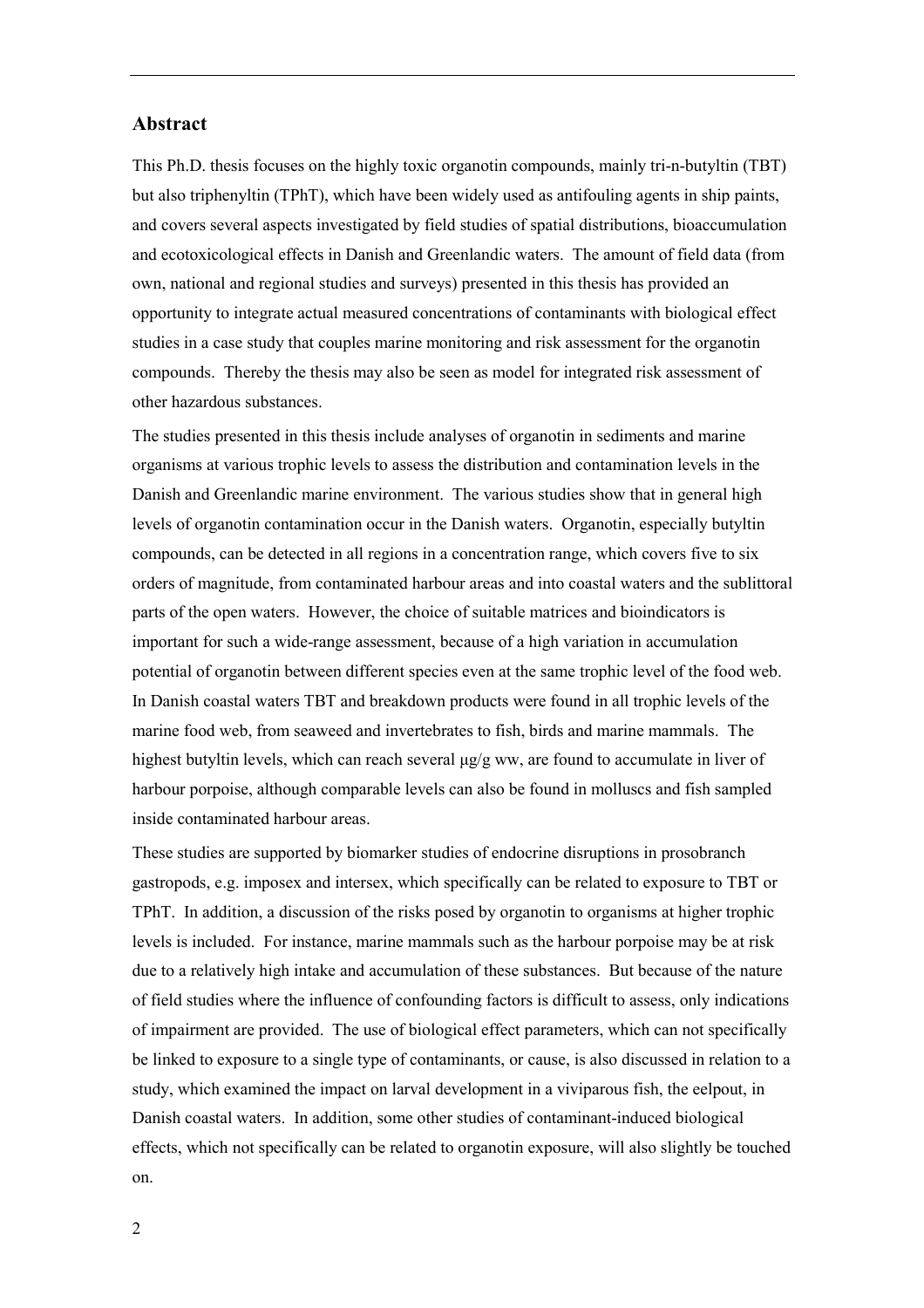Finally an approach to derive a five-class scheme of assessment criteria of TBT is developed. The assessment criteria have been derived to reflect in the objectives within the OSPAR and EU strategies for priority substances for protection of the marine ecosystems in transitional and open waters. In the development of the five status classes it has been possible to combine the TBT concentration in three matrices, e.g. in seawater, sediment and the bivalve *M. edulis*, with the TBT-specific biomarker responses, e.g. imposex and intersex in five species of prosobranch gastropods. The main advantages with this combined scheme of assessment criteria are that monitoring of TBT levels and TBT-specific biomarker responses can supplement each other in a comprehensive evaluation of the environmental quality in the marine environment over a large scale, both with respect to location and level of TBT contamination. Various kinds of available monitoring and other field data of TBT concentrations and effects can thereby be integrated in the assessment of the TBT contamination in the Danish and neighbouring waters.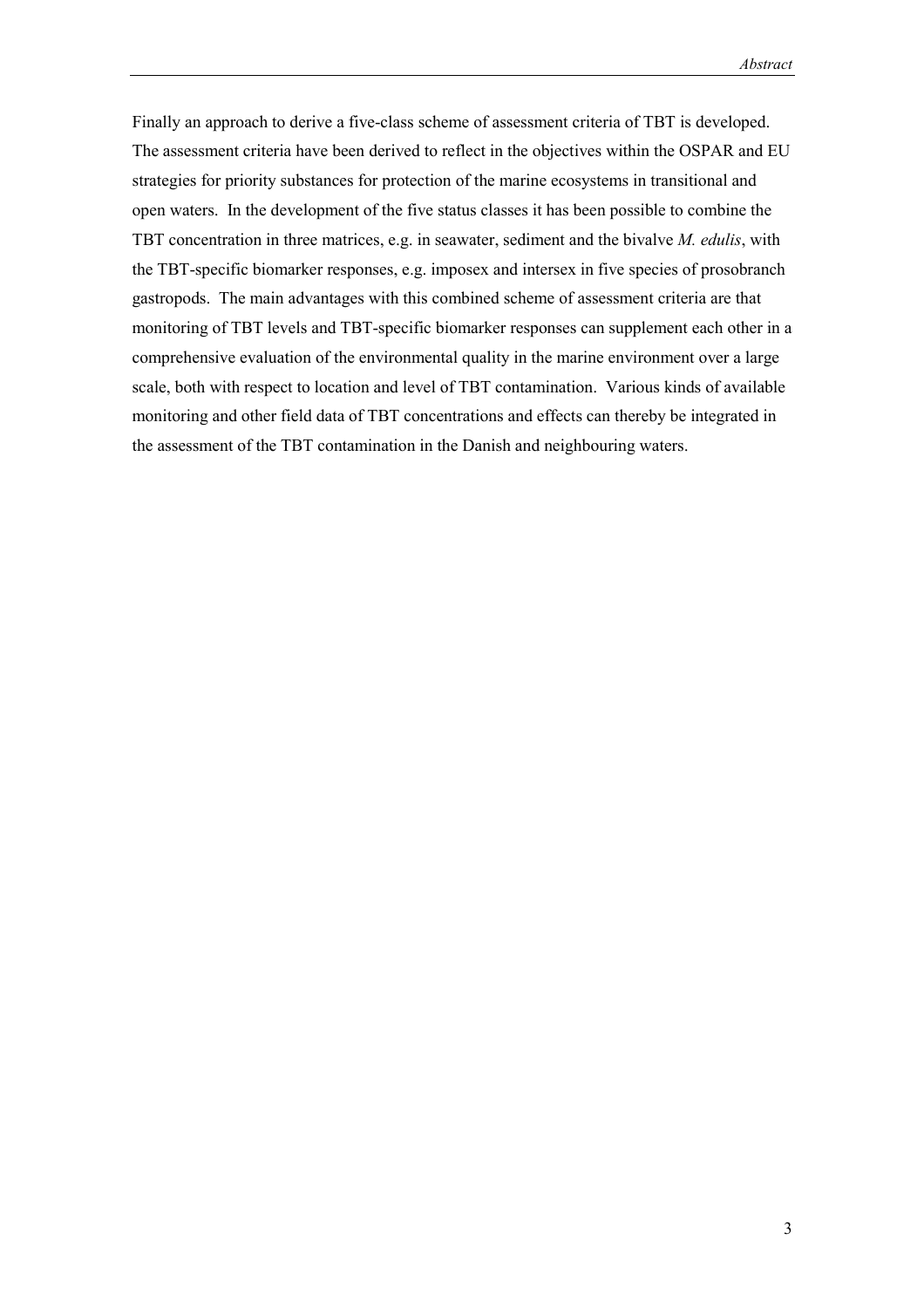### **Sammenfatning**

Denne Ph.D. afhandling beskæftiger sig med forskellige miljøkemiske og økotoksikologiske aspekter i det marine miljø hovedsageligt med fokus på forureningen af de meget toksiske organotin-forbindelser, især tributyltin (TBT) og triphenyltin (TPhT), der bl.a. har været anvendt som antibegroningsmiddel i skibsmalinger. Afhandlingen omfatter bl.a. forskellige feltundersøgelser af den geografiske udbredelse, bioakkumulering og økotoksikologiske effekter af organotin-forbindelser i danske og grønlandske farvande. Omfanget af de præsenterede data fra egne, nationale og regionale undersøgelser har givet en mulighed for at integrere målte koncentrationer med undersøgelser af biologiske effekter på en måde hvorved marin overvÂgning og risikovurdering direkte kan kobles. Dermed kan denne afhandling til en vis grad også blive betragtet som modelstudium for en integreret risikovurdering af andre miljøfarlige stoffer end organotin-forbindelser.

De præsenterede undersøgelser inkluderer analyser af koncentrationer af TBT og TPhT og de derfra kommende dealkylerede/dearylerede nedbrydningsprodukter i sedimenter og marine organismer fra forskellige trofiske niveauer for at vurdere udbredelse, fordeling og koncentrationsniveauer i det marine miljø i Danmark og Grønland. De forskellige undersøgelser viser at der generelt forekommer relativt høje koncentrationsniveauer af organotin-forbindelser i det danske havmiljø, hvilket primært må tilskrives den intense skibstrafik i vores farvande. Især butyltin-forbindelser kan findes i alle dele af det marine omrÂde i et koncentrationsinterval der dækker fem til seks størrelsesordener fra de stærkt forurenede havne, til de kystnære farvande og ud i de sublittorale dele af de Âbne farvande. Valget af passende matricer og bioindikatorer har dog væsentlig betydning for sådan en stor-skala vurdering af forureningsniveauet. Dels på grund af at i havvand og sedimentprøver vil koncentrationen af organotin-forbindelser i de åbne farvande typisk være under den analytiske detektionsgrænse, dels på grund af store variationer i akkumuleringspotentiale af organotin mellem forskellige arter, selv nÂr de forekommer pÂ samme trofiske niveau i den marine fødekæde.

I de kystnære dele af de danske farvande kan TBT og de dertil hørende nedbrydningsprodukter detekteres i organismer på alle trofiske niveauer af fødekæden fra makroalger og invertebrater til fisk, fugle og pattedyr, hvor de højeste niveauer af butyltin, der kan overstige flere  $\mu$ g/g vådvægt, forekommer i leveren fra den lille tandhval marsvin. Tilsvarende høje niveauer forekommer dog også i mollusker og fisk indsamlet inde i forurenede havneområder. Disse analytisk-kemiske undersøgelser er suppleret med biomarkør undersøgelser af hormonforstyrrelser i forskellige havsnegle, dvs. imposex og intersex, der specifikt kan relateres til påvirkning af TBT eller TPhT. Derudover tilføjes en diskussion om hvorvidt organotinforbindelser også udgør en risiko for organismer på højere trofiske niveauer, fx. på grund af immunosuppression. Fx. havpattedyr som marsvin kan være udsat for en vis risiko pga. et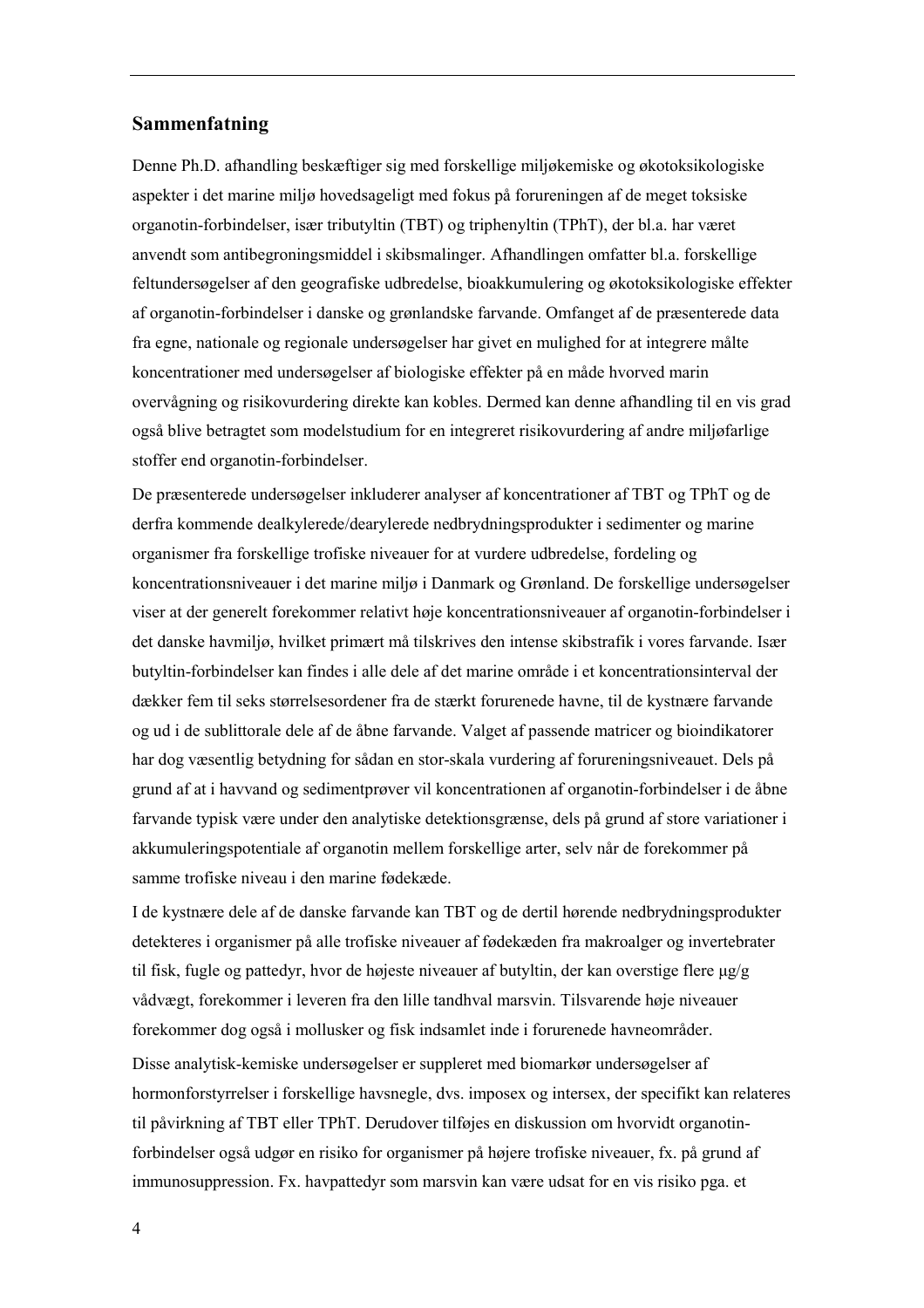relativt højt indtag og akkumulering af disse forbindelser. Men i feltundersøgelser er indflydelsen af eventuelle influerende faktorer vanskelig at vurdere, hvorved kun indikationer på toksiske effekter af en enkelt faktor kan fremhæves. Brugen af biologiske effektmarkører, der ikke specifikt kan sammenkædes med påvirkning af en enkelt type/gruppe af miljøfarlige stoffer, bliver også diskuteret i relation med en undersøgelse om udvikling af yngel fra den levendefødende fisk, ålekvabben, i forskellige kystnære områder i Danmark. Yderligere vil andre undersøgelser af biologiske effekter, der ligeledes ikke specifikt kan relateres til påvirkningen forårsaget af organotin-forbindelser, blive lettere berørt.

Afslutningsvis er en metode til at definere fem kvalitetsklasser til vurdering af TBT-niveauet i havmiljøet udviklet. Kvalitetsklasserne er udviklet til at afspejle målsætningerne indenfor OSPARs og EUs strategi for prioriterede stoffer mht. beskyttelse af de marine økosystem. I udviklingen af de fem kvalitetsklasser har det været muligt at kombinere koncentrationsniveauer af TBT i tre matricer, dvs. havvand, sediment og blÂmusling, med de TBT-specifikke biomarkører, dvs. imposex og intersex i fem arter af havsnegle. Den primære fordel ved dette kombinerede skema for kvalitetsklasser for TBT er at overvågning af TBT-niveauer og TBTspecifkke effekter kan supplere hinanden i en storskala evaluering af miljøkvaliteten i havmiljøet både mht. geografisk udbredelse og koncentrationsniveauer af TBT. Derved kan en række forskellige typer af data for koncentrationer og effekter af TBT blive integreret i en miljøvurdering af TBT-belastningen i de danske samt i de tilstødende farvande.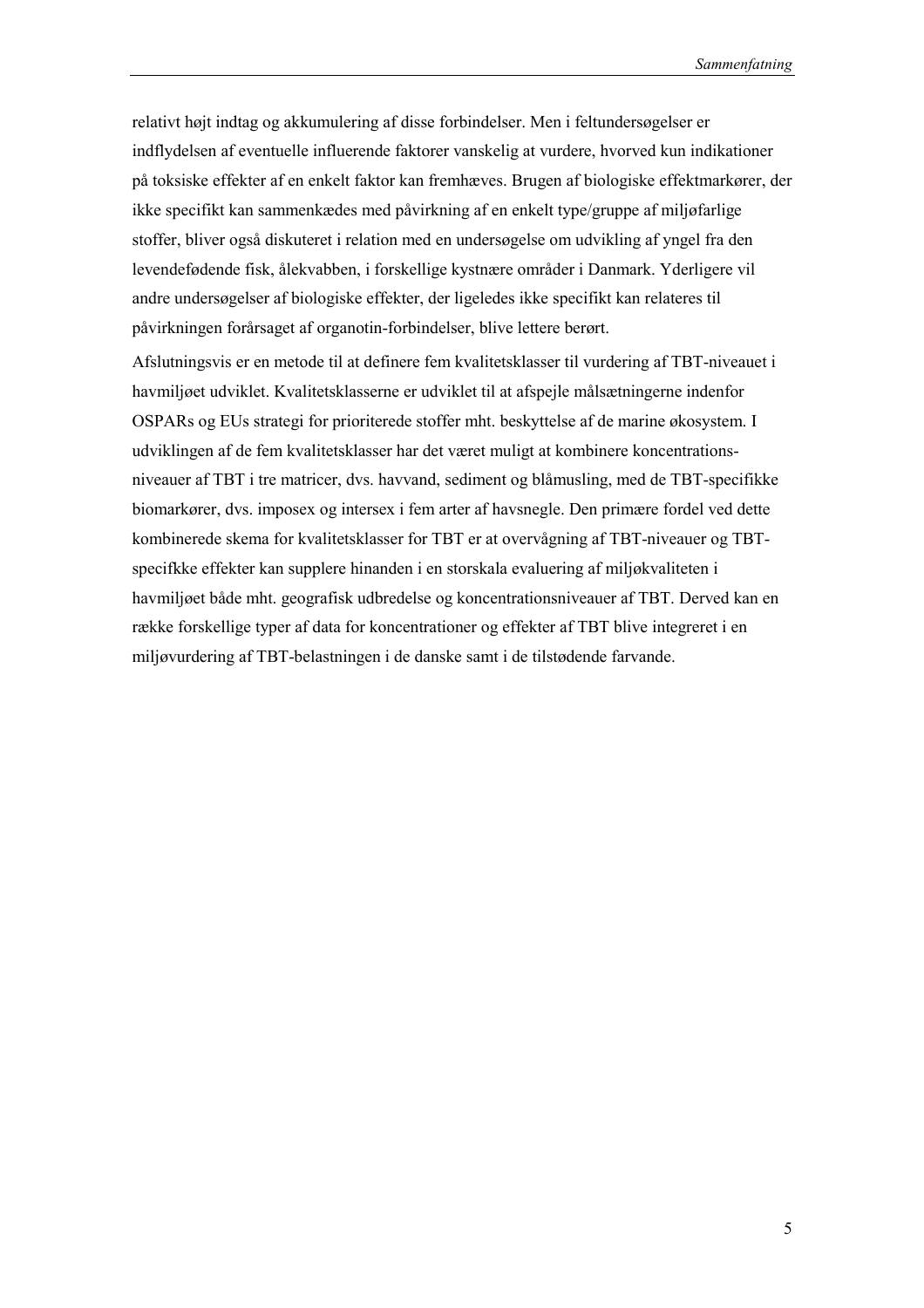# **1. Introduction**

Hazardous substances, such as heavy metals and synthetic organic contaminants, have through the last century been released in large quantities from industrial, agricultural and urban activities and thereby discharged into the marine environment. The great advances made in the field of analytical chemistry have in recent decades provided evidence for a widespread occurrence of many of these contaminants in the environment. Elevated contaminant levels can particularly be found in coastal waters of the industrialised parts of the world, although many persistent contaminants are also transported over long distances, for instance to pristine areas in the Arctic environment. The evidences for a widespread contamination of the environment on earth have been followed by an increasing awareness of the potential long-term toxicological impact of many contaminants on wildlife, ecosystems and humans. Especially the impact of the high levels of organochlorines in the 1960's and 1970's resulted in, among other things, "silent" springs" at the lakes of North America and in major population declines of seals and predatory birds in the Baltic region etc. (Colburn et al., 1996). Although legislative actions have reduced the levels of some of the contaminants in the environment, the present levels of many contaminants are still of concern today.

This Ph.D. thesis focuses on the highly toxic organotin compounds, mainly tri-n-butyltin (TBT) but also triphenyltin (TPhT), which have been widely used as antifouling agents in ship paints, and covers several aspects investigated by field studies of spatial distributions, bioaccumulation and ecotoxicological effects in Danish and Greenlandic waters. The amount of field data presented in this thesis has provided an opportunity to integrate actual measured concentrations of contaminants with biological effect studies in a case study that combines marine monitoring and risk assessment for the organotin compounds. Thereby it can also be seen as model for risk assessment of other hazardous substances.

The studies presented in this thesis include analyses of organotin in sediments and marine organisms at various trophic levels to assess the distribution and contamination levels in the Danish and Greenlandic marine environment. These studies are supported by biomarker studies of endocrine disruptions in prosobranch gastropods, e.g. imposex and intersex, which specifically can be related to exposure to TBT or TPhT. In addition, a discussion of the risks posed by organotin to organisms at higher trophic levels is also included. For instance, marine mammals such as the harbour porpoise may be at risk due to a high exposure and accumulation of these substances. However, only some indications of evidence of impairment are provided, because of the nature of field studies where the influence of confounding factors is difficult to assess. The use of biological effect parameters, which can not specifically be linked to exposure to a single type of contaminants or cause will also be discussed in relation to a study, which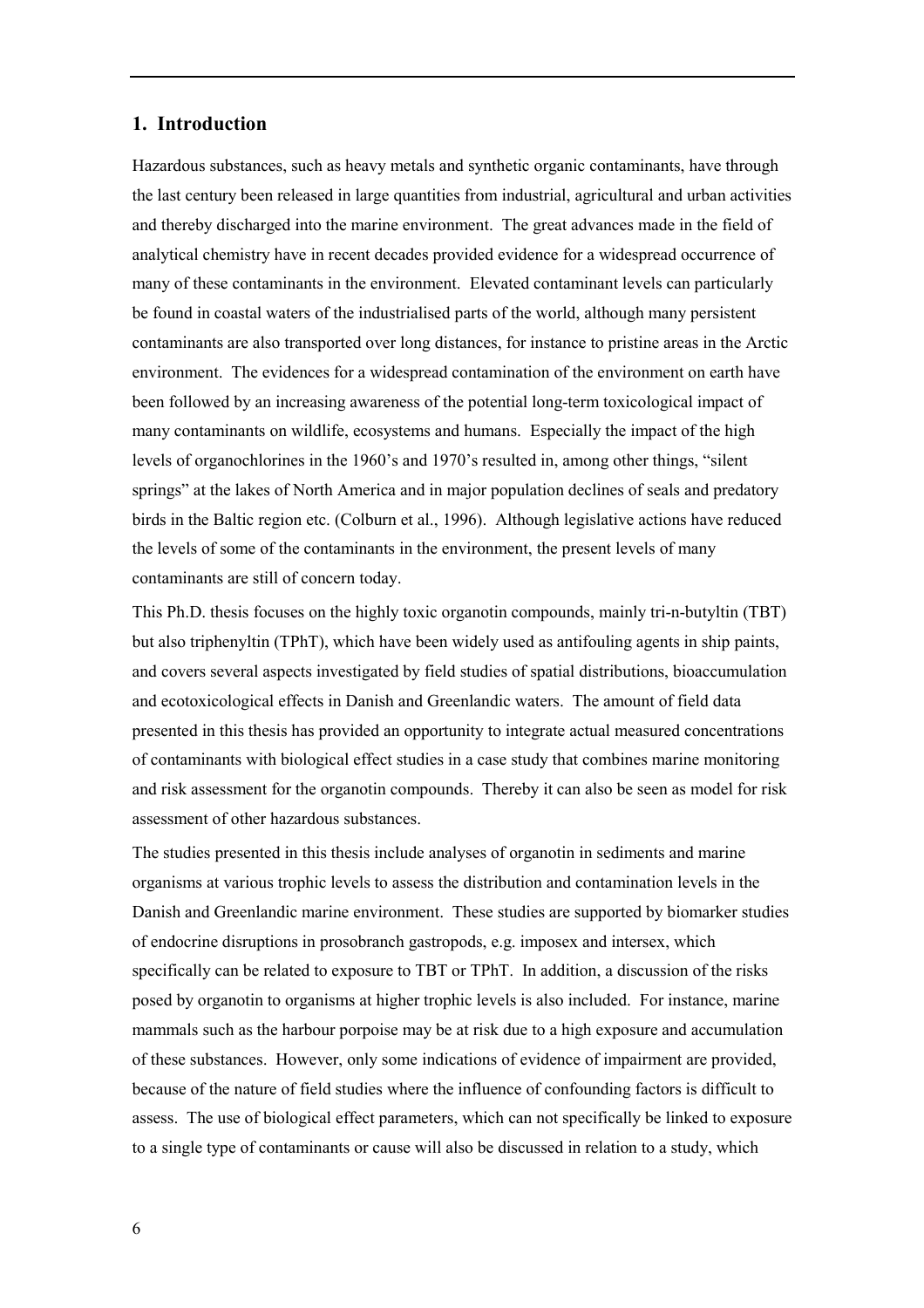examined the impact on larval development in a viviparous fish, the eelpout, in Danish coastal waters.

All of the presented studies can generally be regarded as baseline studies for future assessments of the influence of the coming legislative actions on the TBT contamination in the Danish and Greenlandic waters. Although, the use of TBT and TPhT on ships and other constructions in the marine environment already is restricted in EU including Denmark, TBT and other organotin compounds will continue to be a significant problem for several years to come, because of a high association to particulate material and a high persistence in sediments. Sediments can thereby act as a continuous source of organotins to marine organisms. Additionally, the ban on TBT in ship paint used on larger vessels may not be that effective as ships registered in less restrictive flag nations may still act as a source of TBT to European waters at least until 2008.

The main aims of this thesis are;

- 1. to examine the spatial distribution of the organotin contamination in the Danish waters using suitable bioindicators with the main focus on subtidal areas.
- 2. to examine the accumulation of organotin at various trophic level of a marine food web to assess the trophic transfer and identify species, which may be most vulnerable due to a particularly high accumulation potential.
- 3. to examine the accumulation pattern of organotin in harbour porpoises from Danish waters and to compare with the accumulation of mercury.
- 4. to examine the organotin contamination in the Greenlandic marine environment including organisms from remote areas.
- 5. to examine the spatial distribution of impaired development in broods of the eelpout in Danish coastal waters in order to evaluate its potential as a biomarker of contaminantinduced effects.
- 6. to develop a five-class scheme for environmental assessment criteria combining exposure levels and biological effects of TBT that can be used to classify the contamination levels in Danish waters.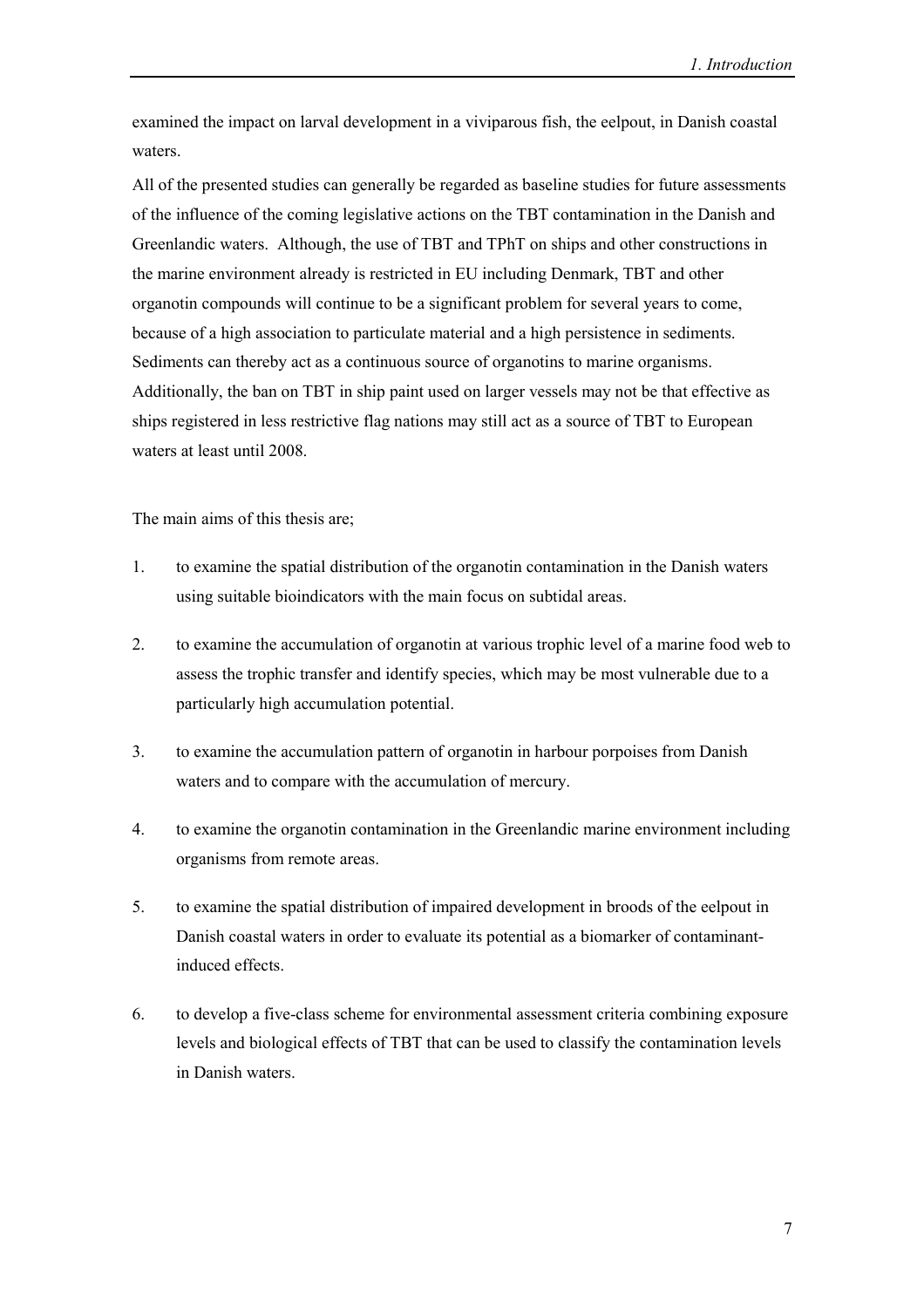Five manuscripts (two published, two in press and one in prep.) are included in this thesis:

- I. Strand J., Jacobsen J.A., Pedersen B. & Granmo Å. (2003). Organotin compounds in sediment and molluscs from the shipping strait between Sweden and Denmark. Environ. Poll. 124: 7-15.
- II. Strand J. & Jacobsen J.A. (in press). Accumulation and trophic transfer of organotin in a marine food web from Danish coastal waters. Accepted by Sci. Tot. Environ.
- III. Strand J., Larsen M.M. & Lockyer C. (in press). Accumulation of organotin compounds and mercury in harbour porpoises (*Phocoena phocoena*) from the Danish waters and West Greenland. Accepted by Sci. Tot. Environ.
- IV. Strand J. & Asmund G. (2003). Tributyltin accumulation and effects in marine molluscs from West Greenland. Environ. Poll. 123: 31-37.
- V. Strand J., Andersen L., Dahllöf I. & Korsgaard B. (in press). Impaired larval development in broods of eelpout (*Zoarces viviparus*) in Danish coastal waters. Accepted by Fish Physiol. Biochem.

During this period I have also been involved in other published studies (Strand & Jacobsen, 2002; Beck et al., 2002; Nielsen & Strand, 2002) and in some yet unpublished studies on related subjects. In addition, I have been responsible for the surveys in open waters and as co-ordinator of the coastal programme of TBT-specific biological effects, e.g. imposex and intersex, in marine gastropods in the national monitoring programme in Denmark, NOVA 2003, which have been reported in the National Status Reports for the Marine Environment (Strand, 2001;2003). Many of the results from these studies are also included in the following chapters in the thesis.

### **1.1. Triorganotins - Physical properties, applications, effects and legislation**

Triorganotin compounds, mainly TBT but to some degree also TPhT, have since the early 1960ís been widely used as highly effective antifouling agents in marine paints, e.g. for more than three decades. Other applications of (tri-, di- or mono-) butyl- and phenyl-substituted organotin compounds include fungicides, bactericides, preservatives of wood, textiles etc., industrial catalysts and additives in plastic materials including some household products. The release from antifouling paints on ships is estimated to be the predominant source of organotin compounds to the marine environment (Danish EPA, 1999).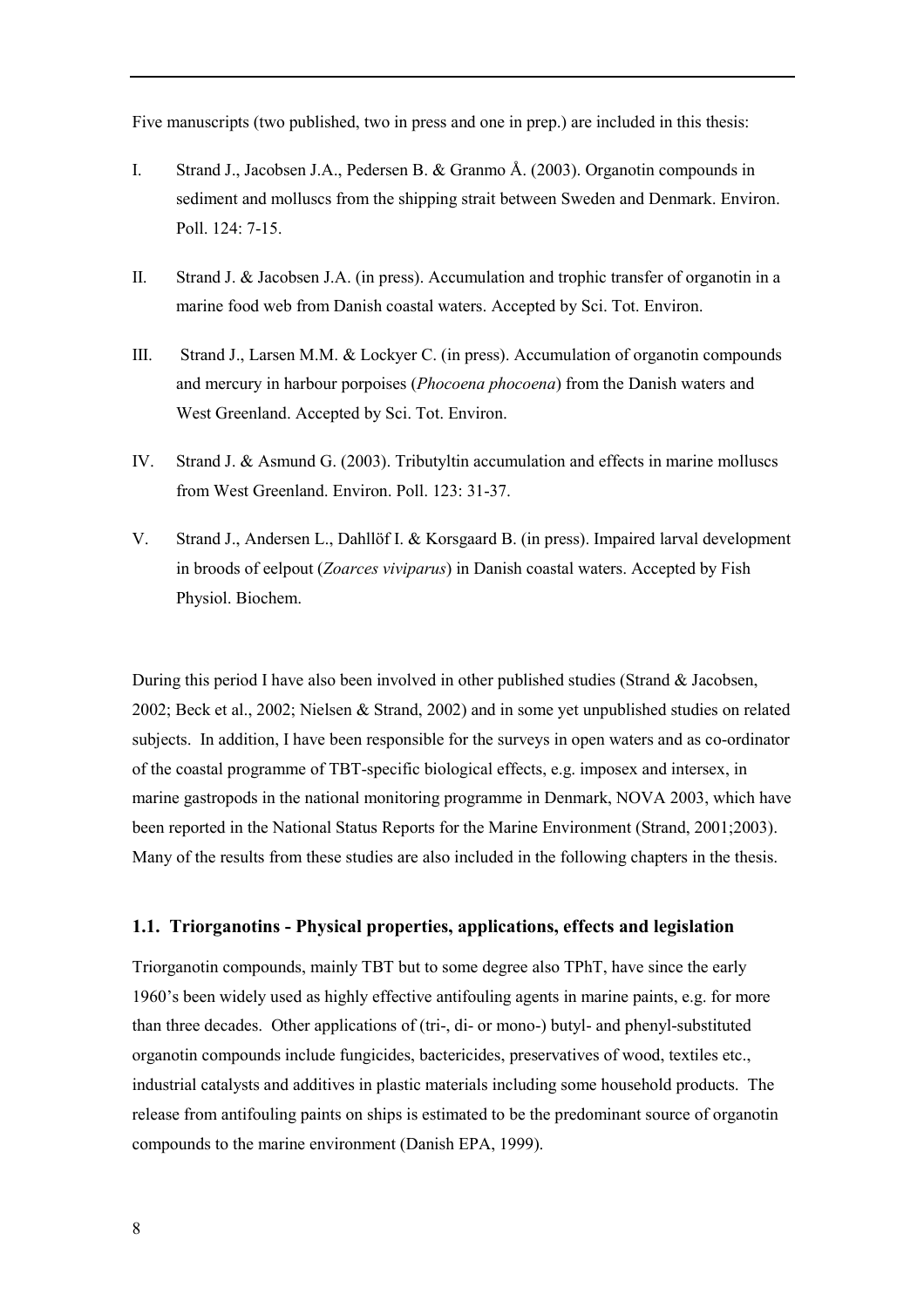| Tri-n-butyltin (TBT)                | Triphenyltin (TPhT)                |
|-------------------------------------|------------------------------------|
|                                     | $Sn+$                              |
| $M = 290.03$ g/mol                  | $M = 350.01$ g/mol                 |
| $pK_a = 6.5$                        |                                    |
| Solubility (aq) = <1 - > 200 mg/l * | Solubility (aq) = <1 - 78 mg/l $*$ |
| $log K_{OW} = 3 - 4$ *              | $\log K_{\text{OW}} = 3 - 3.5$ *   |

*Table 1.1. Some physical properties of the triorganotin cations. Data from Fent (1996).*

*\* depending on what molecules, or ions, the organotin cations are associated with and their concentrations. pH is also an important factor because of the formation of neutral hydroxy complexes.*

The negative impact of TBT in the marine environment was first recognised in the 1980's, when cause-effect relationships were established to reduced larva recruitment of and subsequently a near collapse of the oyster production in Archachon Bay in France (Alzieu, 1991), and to the masculinisation of female gastropods, which in some species led to sterility and the disappearance of local populations (Smith, 1981; Bryan et al., 1987). In the 1990's, a high bioaccumulation of organotin in coastal marine mammals was recognised and the potential risks for organisms at higher trophic levels also became of concern (Iwata et al., 1995; Kannan et al., 1998, Tanabe 1999). These studies have been followed by several related studies giving evidence to a widespread TBT contamination world-wide. Controlled laboratory studies have additionally provided evidence that TBT and TPhT have the potential to induce a broad spectrum of toxic effects (Table 1.2).

The increasing awareness of the unexpected effects of organotins on non-target organisms has resulted in enforcement of restrictions on the use of TBT as an antifouling agent on smaller vessels in many countries including Denmark (Table 1.3). Even after national restrictions of the use of TBT on small vessels were introduced in Denmark in 1991, TBT contamination of Danish waters has still been of concern, because of an intense shipping traffic with more than 60,000 larger vessels per year in transit between the North Sea and the Baltic Sea (ADF, 2001). The larger vessels will also be included in the prohibition process in the coming years as a consequence of the ratification of the antifouling-systems convention within the International Maritime Organisation (IMO). The application of TBT containing paints is prohibited from 1. January 2003 and the presence on ship hulls is completely banned from 2008 and at that time ships entering harbours can be controlled in the ratifying countries.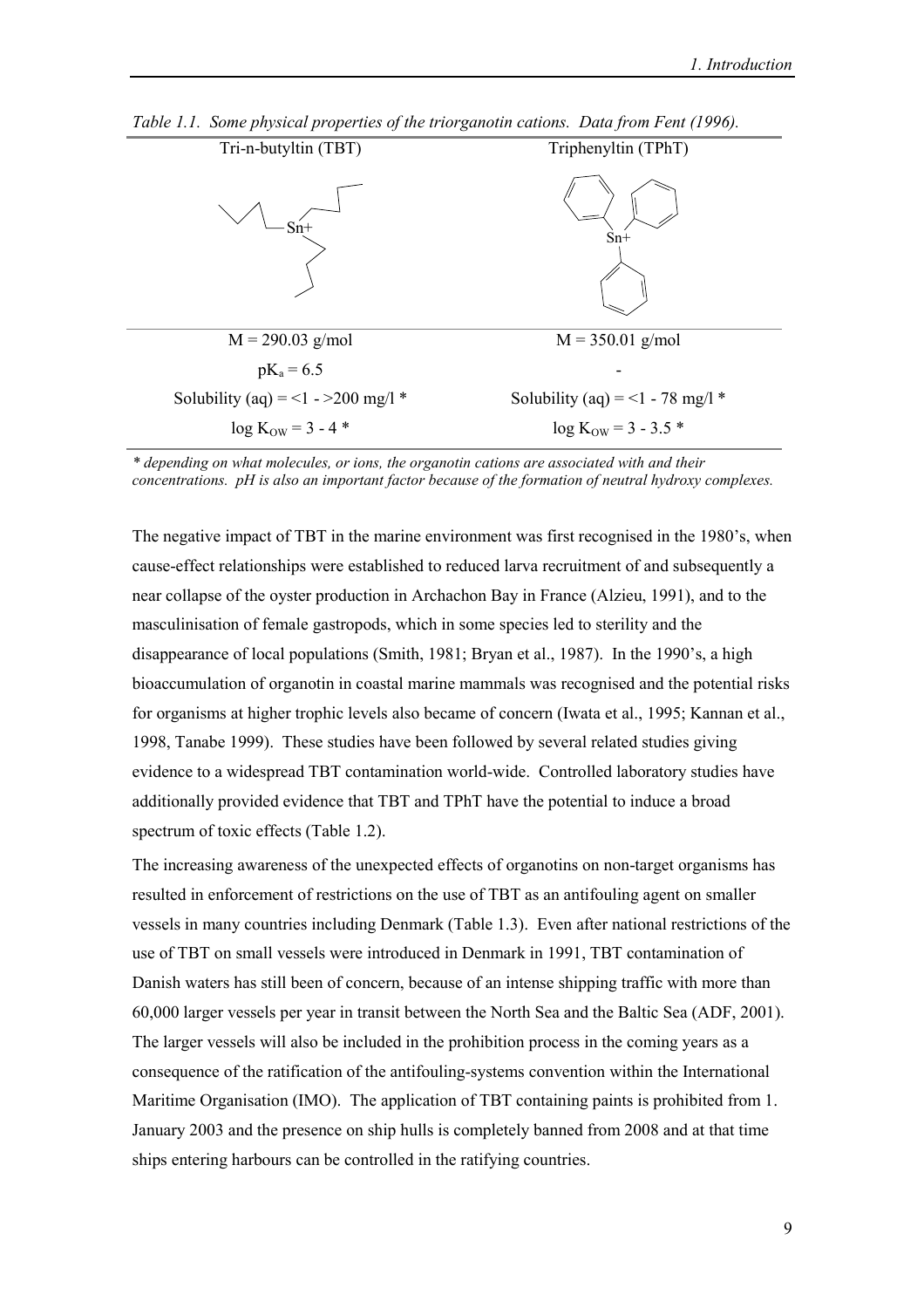*Table 1.2. Some examples of ecotoxicological effects at the biomolecular, cellular, individual, population and community level, which can be induced by TBT and/or TPhT. Exposure levels and times vary in the studies, but the effects have not been induced at unrealistically high exposure levels.*

Disruption of intracellular energy production by inhibition of ATPase and ion-pump activities (Fent, 1996).

Disruption in detoxification processes of xenobiotics such as inhibition of cyt. P450 activity and thereby the mixed function oxygenase, phase I (Kim et al., 1999; Shim et al., 2003).

Cytotoxicity and immunosuppression such as inhibition of phagocytes, thymocytes and natural killer cells and lysosomal destabilisation in blood and liver cells of invertebrates, fish and mammals. This can result in that the organisms become more susceptible to infectious diseases (Snoiej et al., 1987; Kannan et al., 1998; Cima et al 1998; Grinwis et al., 2000; Whalen et al., 2002).

Endocrine disruptions, for instance inhibition of aromatase activity has been observed in gastropods, bivalves, fish and mammals. Masculinisation of gastropods and fish has been observed. Severe development of imposex and intersex in gastropods can result in sterility and mortality (Mathiessen  $\&$ Gibbs, 1998; Cooke, 2002; Shimaki et al., 2002).

Abnormal shell growth in bivalves (Alzieu, 1991; Page et al., 1996).

Teratogenic effects resulting in developmental malformations of embryos in bivalves, fish and mammals (Ema et al., 1995; Cima et al., 1996; Fent, 1996).

Reduced fecundity, recruitment and growth of invertebrates and fish (Stenalt et al., 1998; Marin et al., 2000; Davies et al., 1999; Fent, 1996).

Changes in population and community structures of bacteria, algae and invertebrates (Bryan et al., 1986; Alzieu, 1991; Petersen & Gustavson, 1998; Waldock et al., 1999; Dahllöf et al., 2001).

| Year          | <b>Restrictions</b>                                                                                                                                                                                                                                                          |
|---------------|------------------------------------------------------------------------------------------------------------------------------------------------------------------------------------------------------------------------------------------------------------------------------|
| 1960's        | TBT is introduced as an antifouling agent in the marine environment.                                                                                                                                                                                                         |
| 1982          | France prohibits the use of TBT as antifouling agent on small vessels with a length $\leq 25$ m.                                                                                                                                                                             |
| 1987-<br>1991 | Many European countries, including Denmark, prohibit the use of TBT as antifouling<br>agents on vessels <25m, stationary marine constructions and fishing gear. Restrictions are<br>also introduced in several over-seas countries such as USA, Canada, Australia and Japan. |
| 1992          | The OSPAR declaration. A political commitment to make every endeavour to move<br>towards the target of the cessation of discharges, emissions and losses of hazardous<br>substances to the marine environment by the year 2020. This includes TBT and TPhT.                  |
| 1992          | Denmark stops the import of agricultural fungicides with TPhT as active agent.                                                                                                                                                                                               |
| 1999          | The European Union (EU) adapts the directive, which prohibits the use of TBT as<br>antifouling agent on vessels <25m, stationary marine constructions and fishing gear. *                                                                                                    |
| 1999          | Denmark prohibits the use of TBT as a wood preservative.                                                                                                                                                                                                                     |
| 1999          | The International Maritime Organisation (IMO) adopts deadlines for phase-out of TBT-<br>containing paints.                                                                                                                                                                   |
| 2003          | IMO agrees on the antifouling-systems convention (AFS convention), which bans the use<br>of TBT and TPhT for antifouling on larger vessels. The convention enters into force once<br>25 countries have ratified it and at least 25% of world tonnage is represented.         |
|               | EU prohibits the application of TBT on ships at European shipyards.                                                                                                                                                                                                          |
| 2008          | The use of TBT in ship antifouling systems will be completely prohibited on ships. EU<br>and other ratifying countries can enforce restrictions on ships entering their ports if they<br>are painted with TBT- and TPhT-containing paints, if not ban them entering at all.  |

*Table 1.3. Some important years concerning the restrictions on the use of triorganotins.*

\* There is no enforcement of restrictions on the use of triorganotins in Greenland, because Greenland is not an EU-member.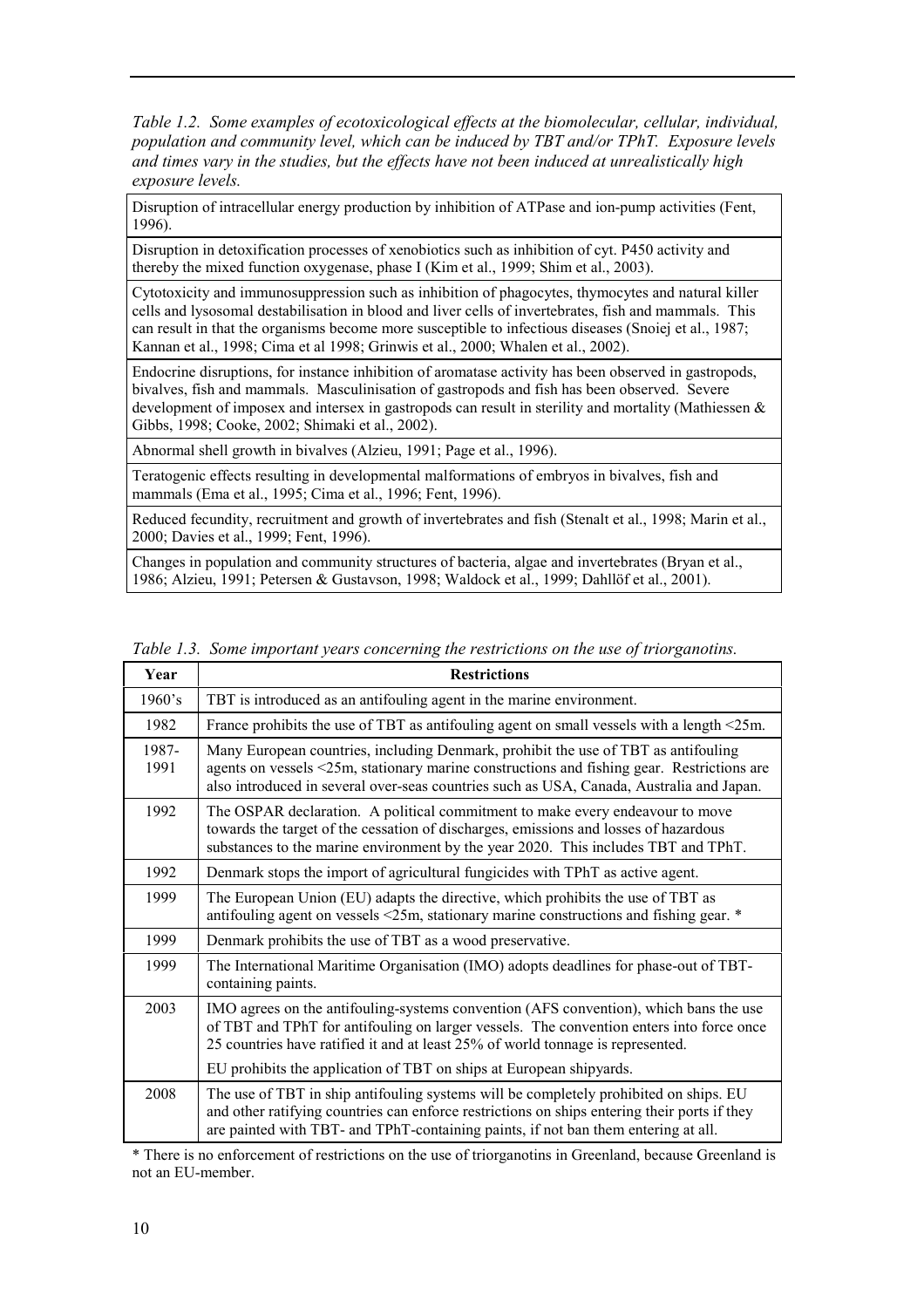#### **1.2. The analytical method of organotin**

The implementation of a new analytical method to detect the different organotin species has been an important tool in this work. The studies are highly dependent on good quality and sensitive detection of the triorganotins and their primary breakdown products. This has been achieved by using a Gas Chromatograph with a Dual Channel Pulsed Flame Photometric Detector, GC-(DC)-PFPD. The emission of tin atoms is detected very specifically with only minor interference from sulphur and phosphor containing substances. The method for detection was first used by Jens A. Jacobsen and described in Jacobsen et al. (1997, 2000). Afterwards the clean-up and extraction processes have been modified for analyses of tissue samples. A detailed method description is presented in Manuscript III.

The following organotin (OT) compounds can be detected by this method; tributyltin (TBT), dibutyltin (DBT), monobutyltin (MBT), triphenyltin (TPhT), diphenyltin (DPhT) and monophenyltin (MPhT) using tripropyltin (TPrT) as internal standard. Other, but not identified, tin-containing compounds appeared also in some of the chromatograms for environmental samples, probably reflecting the presence of oxidised metabolites or methylated species.



*chromatograms of ethylated organotin species in tissue samples of polar bear, harbour seal and the certified reference material BCR 477 (mussel tissue). In polar bears a detection limit of butyltin at 0.1 ng Sn/g ww was achieved.*

Analyses of organotins in different kinds of biological matrices, e.g. different organisms and tissues, are included in the studies, but also analyses of sediments have been performed. The species analysed include seaweed, invertebrates, fish, birds and mammals including humans. Certified reference materials of biological tissue or sediments and blanks have been analysed in all studies for the purpose of quality control. In addition, spiking experiments have been performed as part of the Quasimeme development exercises. Quasimeme is a well-established international quality assurance programme for marine measurements (Quasimeme, 2003).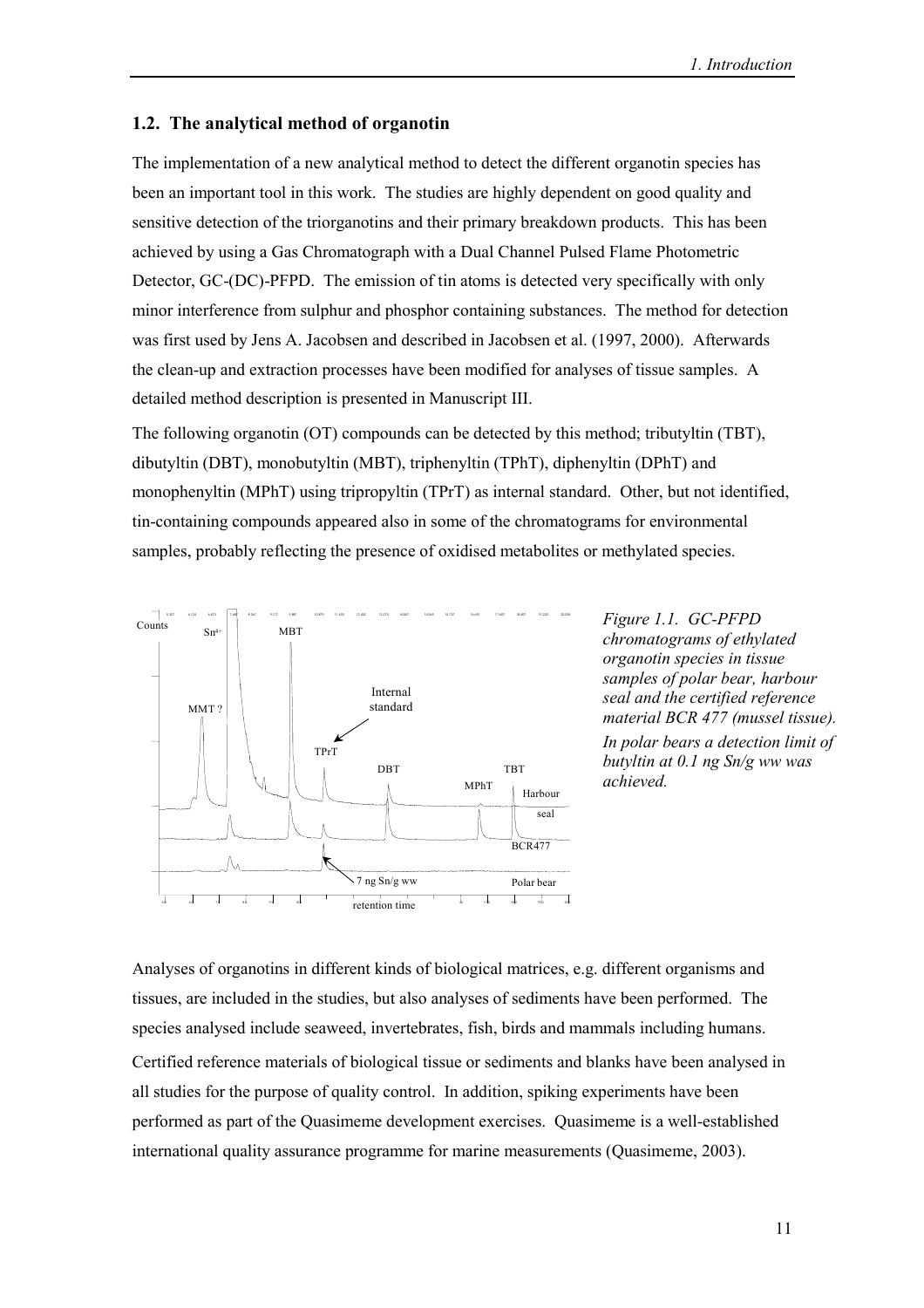In addition to the organotin analyses, a simultaneous method for detection of other organometallic compounds has been under development during this study. *In situ* derivatisation with NaEt<sub>4</sub>B or NaPr<sub>4</sub>B will not only alkylate tin species in a sample, but also mercury and lead species such as methylmercury, phenylmercury, triethyllead etc. Identification and relatively good detection limits of various organometal species in water samples using GC-MS were achieved (Figure 1.2), but analyses of tissue samples need further development. In a study of harbour porpoises, total mercury (inorganic + organic mercury) was detected using an AAS after reduction of  $Hg^{(2+)}$  to  $Hg^{(0)}$  with NaBH<sub>4</sub> (Manuscript III).



*Figure 1.2. GC-MS chromatograms of propylated species of A) organomercury, B) organolead and C) organotin extracted from a 20 ppb spiked water sample.*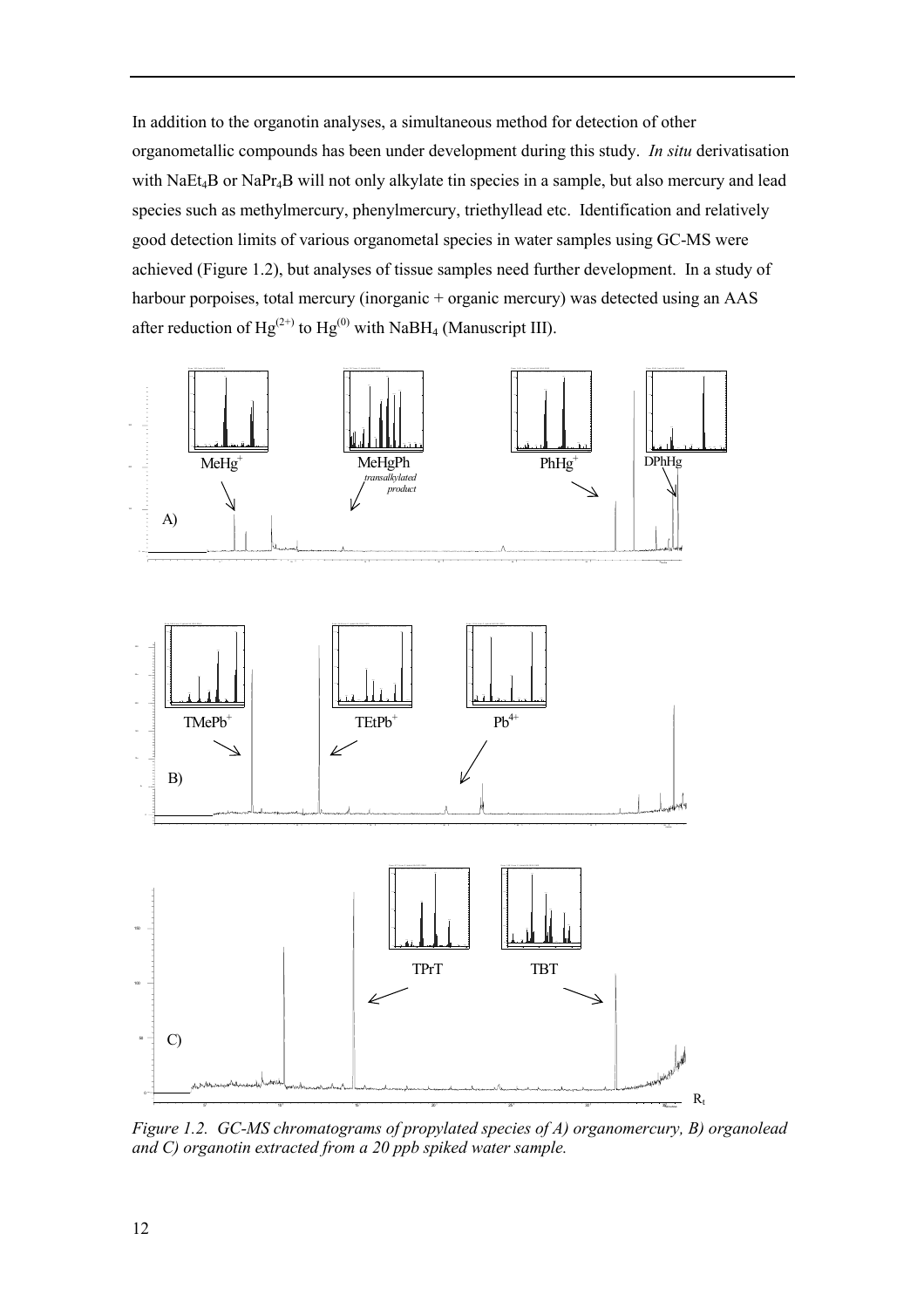**Note on units:** The concentration units of organotin used in the different figures and manuscripts may differ. For instance, there is a tradition in the literature of organisms at higher trophic levels that the concentrations are given as organotin cations, but in sediments and invertebrates the concentrations are often normalised to the weight of the tin (Sn) atom. However, all units can be transformed to each other. The conversion factors of TBT, DBT, MBT and TPhT to Sn are 2.44, 1.96, 1.67 and 3.34, respectively. For instance, 1 ng  $\text{Sn/g}$  (as  $TBT$ ) = 2.44 ng TBT/g. The following units are used:

- ! Concentration of single or the total amount of the cations: ng TBT/g, ng BT/g, µg OT/kg etc.
- ! Concentration of organotin normalised to weight of Sn atoms: ng Sn/g or µg Sn/kg
- ! Concentration of organotin normalised to wet weight (ww) or the content of dry weight (dw) in the samples. In some occasion also to the content of sediment ignition loss (IL).
- $\blacksquare$  BT = butyltin, single or total amount of species; OT = organotin, butyltin + phenyltin.

#### **1.3. General comments on risk assessment based on data from field studies**

Environmental risk assessment consists of a framework integrating exposure and effects profiles that can be used to assess the likelihood of contaminants causing adverse effects in ecosystems (TGD, 2002). The following four steps are generally required to evaluate in a retrospective assessment if contaminants are present at a level which can induce adverse effects on biological systems and assess the biological significance of the effects;

*1. Hazard identification;* Often performed by reviewing literature on toxicity test data obtained for both target and non-target organisms. Recently potentially hazardous substances are also identified and classified by QSAR model predictions.

*2. Establishment of dose-response relations;* Determination of the toxic activity of the contaminants.

*3. Exposure assessment;* Quantitative measurements of exposure and bioaccumulation of contaminants to evaluate the exposure level in the environment. Alternatively environmental concentrations can in some cases be predicted by modelling.

*4. Risk Characterization;* Using data from the three preceding steps to provide a prediction of the probability that adverse effects will occur in the ecosystem.

In general the hazard identification, the exposure assessment and effect assessment form a triangular basis for the risk characterisation. But the risk characterisation should also be used to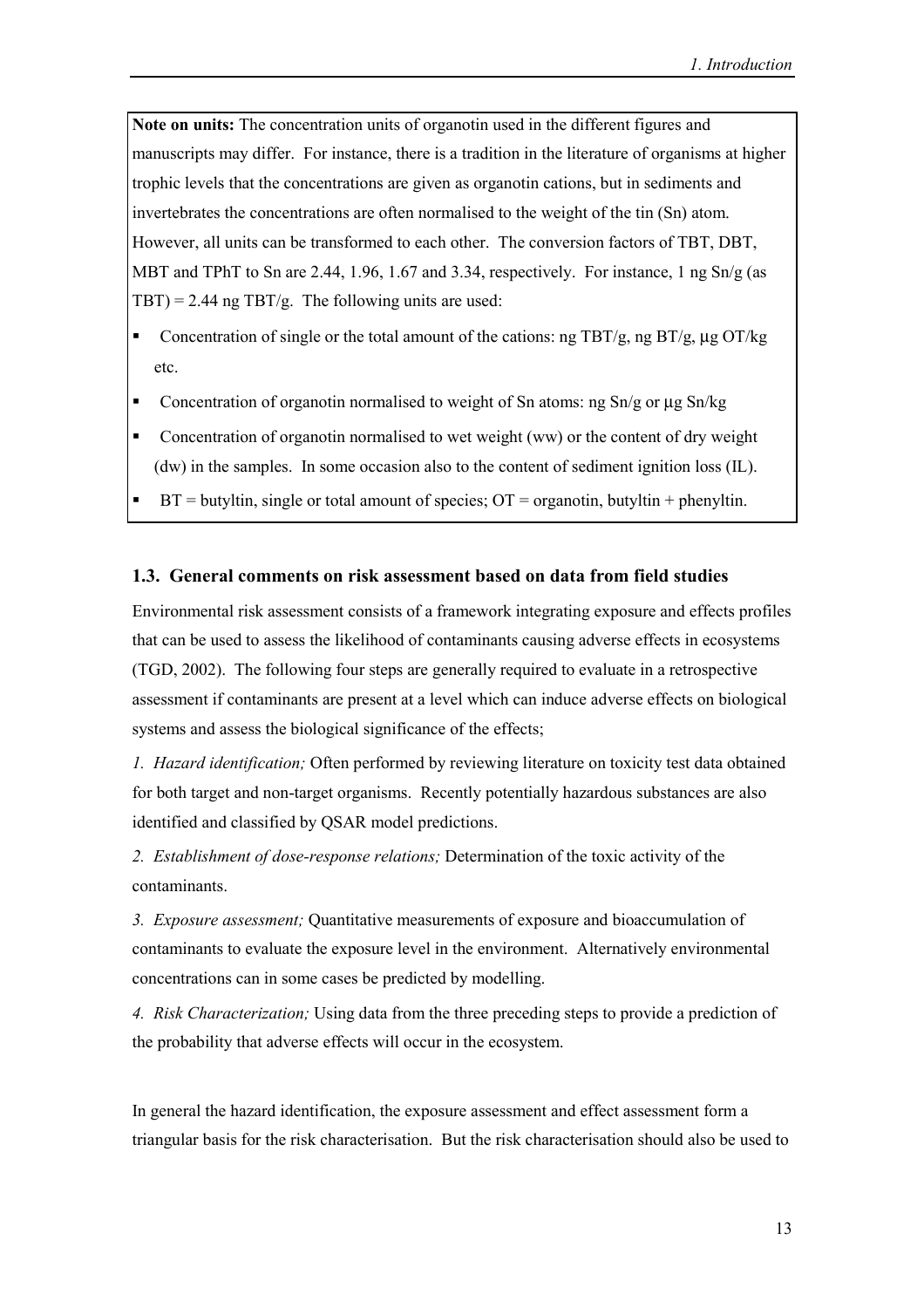evaluate the present data material and to suggest where the knowledgde of the environmental conditions can be improved through research, monitoring and/or assessments (Figure 1.3).



*Figure 1.3. Environemntal risk assessments of contaminants consists of interactions between hazard identification, exposure assessment, effect assessment and risk characterisation*

The hazard identification and establishment of dose-response relations are often based on toxicity tests with survival, individual growth and reproduction as the typical endpoints and used for derivations of sublethal or lethal response concentrations (EC or LC), lowest-observedeffect concentrations (LOEC) and no-observed-effect concentrations (NOEC). Such toxicity tests mainly use single species and exposure to single contaminants performed under controlled laboratory conditions. Such data carry a high degree of uncertainty if directly used in risk assessment of complex field conditions. Species used in toxicity tests may not be representative for the most sensitive species in the ecosystem, and there are difficulties in comparing shortterm exposure experiments and the long-term exposures occurring in the environment. Additionally, the endpoints used in toxicity tests are not necessarily the most sensitive endpoints.

To provide a more refined risk assessment for contaminants in a particular area, field data on exposure, bioaccumulation and effects are needed. In many monitoring programmes only water or sediment samples are analysed to assess the level of exposure in an area, even though measuring body burdens in suitable organisms, e.g. bioindicators, showing signs of impact, can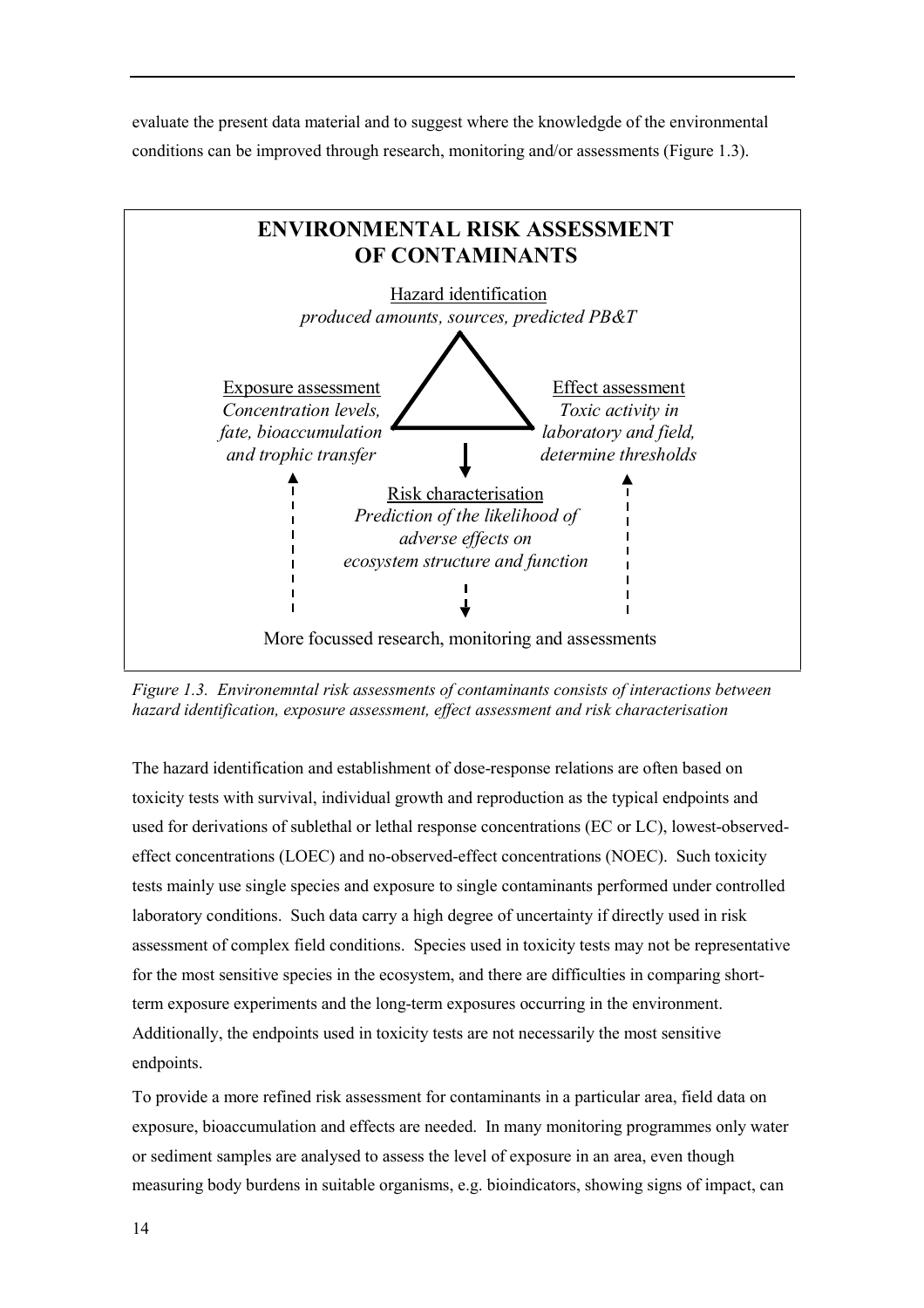provide much stronger evidence of exposure than environmental concentrations in water or sediment. The accumulation of contaminants in organisms can provide stronger evidence of the actual exposure level than concentrations in water, because body burdens are a time-integrated measure of a chronic exposure. In addition, body burdens account for differences in bioavailability, e.g. the capacity of the organism to accumulate the contaminant from the surroundings and the food. The selection of suitable bioindicators is important for exposure assessment, because species-specific differences in accumulation potential occur even between species in the same taxonomic group and at the same trophic level in the food web. Differences between species in uptake and/or the capabilities to metabolise and eliminate contaminants can affect the accumulation level considerably, see for instance Chapter 2, Manuscript I and II. Other important factors for the selection of bioindicators, are whether the organism is stationary or not, widespread in the area of interest and possible to sample in adequate amounts.

The actual measured contaminant level in an organism also depends on the selection of compartment/organ to be analysed because of large variations in the accumulation levels within the organisms. For instance many halogenated organic compounds accumulate in the lipid rich compartments such as blubber (Tanabe, 2002). In order to compare across organs and species, the concentration is therefore usually normalised to the lipid content. Heavy metals and organometals have a higher affinity to proteins and therefore are more likely to accumulate in protein rich compartments such muscle, liver, kidney and fur or feathers (Tanabe, 1999). Concentrations should therefore be normalised to wet weight or dry weight if being compared. The distribution between mother compounds and their breakdown products may also vary significantly between the compartments within the organism. What compartment to select and whether the mother compounds and the breakdown products are used to describe the exposure

level often depends on the scientific tradition, e.g. how the first studies concerning the type of contaminant and group of species were performed.

Regarding organotin bioaccumulation, most studies on molluscs use whole body tissue and often only the accumulation of TBT in the data analyses, whereas the total sum of organotin, e.g. the triorganotins and the breakdown products, in liver tissue is usually used to assess the exposure level in studies concerning organisms at higher trophic levels. The problem with getting adequate amounts of sample material has also influenced what compartments are analysed. Another important limitation in many accumulation studies is that the deposit organs are not necessarily the target organs. Although, liver is one of the main depositional organs of organotin, it does not necessarily imply that potential toxic effects do not occur in other parts of the organism, for instance in the blood, bone marrow, gonads, brain tissue etc. Nor will peaking exposure levels, for instance due to food intake, necessarily be reflected in the depositional organs. Therefore evaluations solely from actual body burdens are not adequate to account for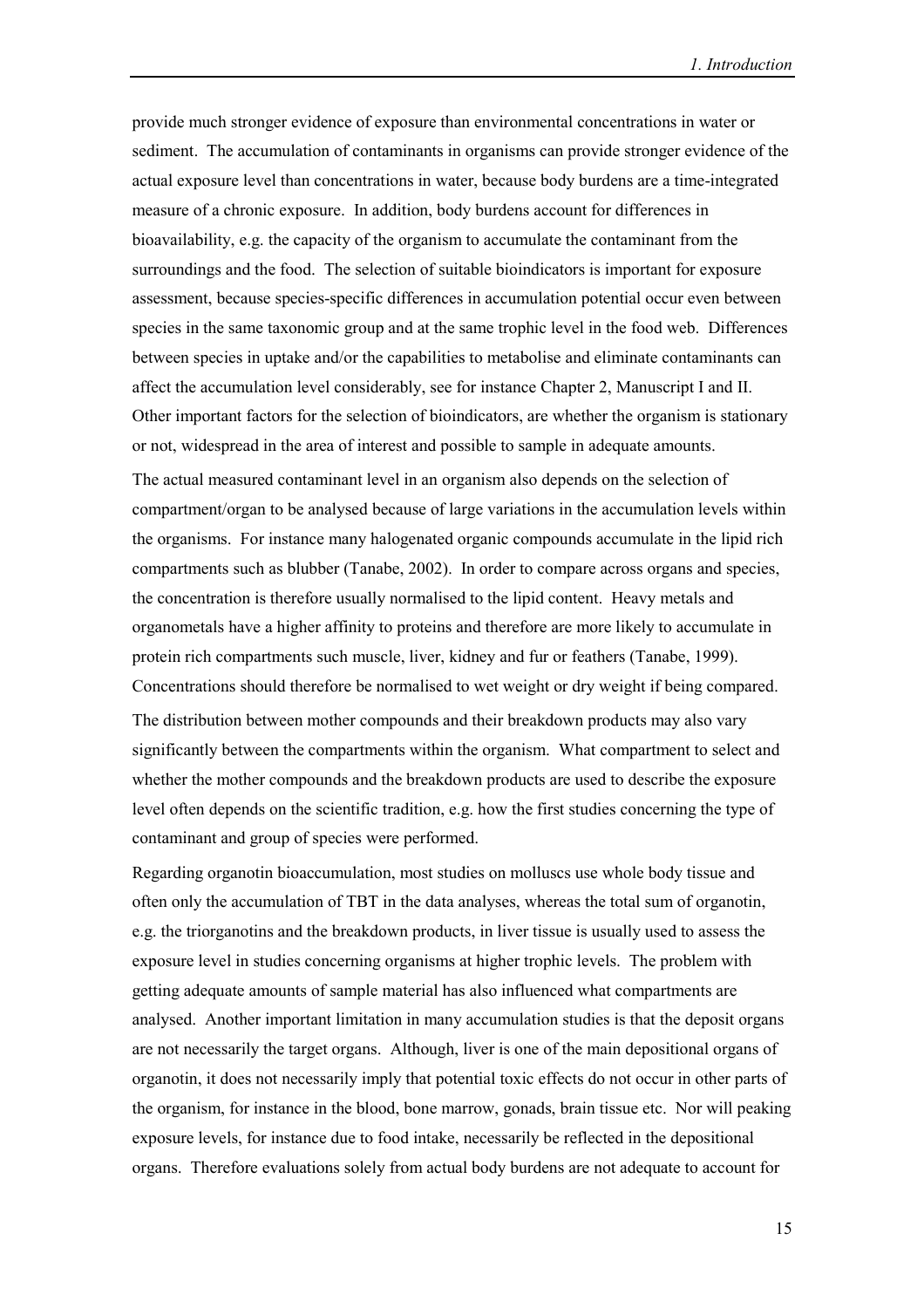potential effects in marine organisms. As a consequence, contaminant residues in prey organisms should also be included in marine risk assessment. It may therefore be difficult to evaluate the risk for adverse effects at an actual concentration measured. Other factors such as variations in exposure and accumulation levels between life stages/age groups, sex and seasons also have to be taken into account.

Risk assessment of contaminants of concern, which are present in a specific area, requires an integration of the established dose-response relationships and the exposure assessment in order to predict the probability that adverse effects will occur in the ecosystem. Adverse effects with biological significance are those that can affect the population and/or community structure or the ecological functions in the ecosystem. Relevant adverse effects thereby include impaired survival, growth or reproduction of a population. Effects on behaviour or avoidance of the habitat should also be considered.

The risk assessment of contaminants includes at present derivations of threshold levels. For instance, for various hazardous substances, including TBT, OSPAR has derived Ecotoxicological Assessment Criteria (EAC), and Environmental Quality Standards (EQS) have been derived in the proposal for the EU Water Frame Directive (WFD). These threshold levels are based on extrapolations of Predicted No Effect Concentrations (PNEC) (OSPAR, 1996; Lepper, 2002). PNEC includes, as a precaution, an application or an uncertainty factor between 10 and 1000 to the NOEC-values (or below EC10) identified in the hazard identification and the following establishment of dose-response relations. The size of the application factor used depends on the confidence with which the PNEC can be derived from available data, e.g. it depends on the quantity and quality of the data material and on the number of trophic levels, taxonomic groups and lifestyles representing various feeding strategies. The uncertainty in extrapolation from laboratory toxicity tests for a limited number of species to the "real" environment is thereby taken into consideration. The most sensitive species should also be protected, and it is therefore predicted that below the EQS adverse effects are unlikely to occur in the marine environment. Alternatively, PNEC can statistically be extrapolated from a species sensitivity distribution (SSD), which can be used to estimate the exposure level that exceeds the critical response for a specified percentages of species, often set to 5% (Lepper, 2002).

One way to provide a risk assessment in practice on the basis of the exposure assessment has been to divide the measured environmental concentration (MEC) by the PNEC-value, referred as a risk quotient (RO). Normally it is assumed that there is no risk for the ecosystem if  $RO < 1$ . If  $RQ > 1$  it is recommended to analyse whether further testing/information may lead to a revision of RQ before a final conclusion on the risk is reached (Lepper, 2002).

To validate the risk assessment, studies of the effects in the ecosystems are required (Lam  $\&$ Gray, 2003). Analyses of population and community structures according to abundance,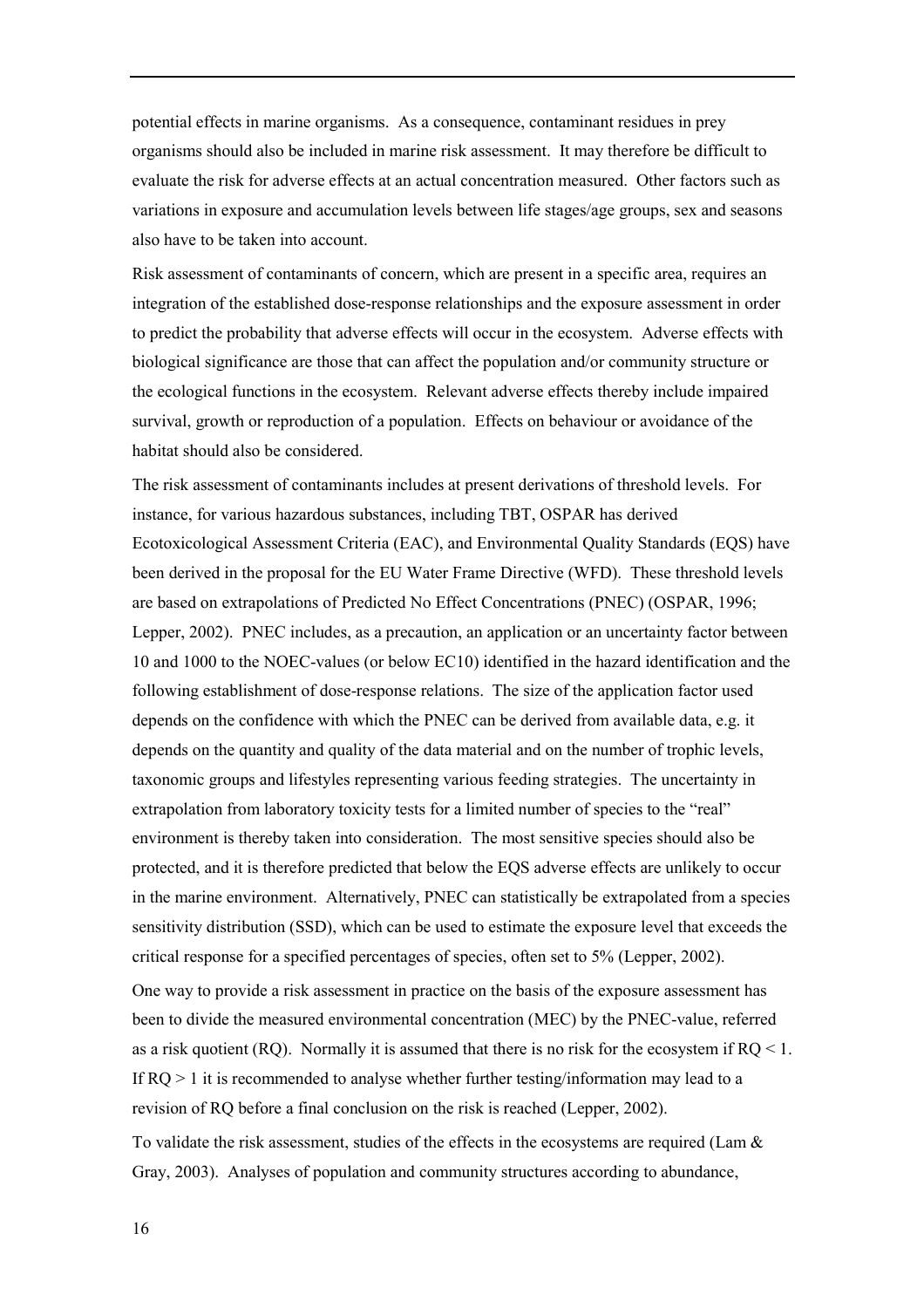biomass and diversity are often regarded as the optimum risk assessment since it provides a description of the community viability at the field site. However, in field studies the weight of evidence is primarily indicative since cause-effect relationships are based on correlation/regression analyses, and because the possibility of confounding factors is difficult to exclude. There exists several other environmental factors, which may affect individuals and subsequently population and community structure, such as natural variations in the physical conditions, availability of food, inter- and intraspecific competition and predation, which therefore can often hide the influence of contaminant-induced stress. For instance, the degree of eutrophication in an area can be an important factor. Also high temporal variations, e.g. within and between years, in population and community structure can make it difficult to establish cause-effect relationships between contaminant exposure and population effects. More detailed studies on distribution of life stages or age classes within a population can be a more sensitive parameter in the assessment of changes in the populations which may also influence community structure, but such detailed analyses are not always included in these kinds of studies. Studies on the genetic diversity within a population can also provide evidence of contaminant-induced stress since the development of tolerance to contaminant exposure can result in a alterations of the genetic variation within a population (Forbes, 1999). In addition, a hidden pressure related to contaminant-induced effects may have the result that populations become more vulnerable/susceptible to the pressure of other stress factors, which may affect the populations adversely and make it more difficult for populations to recover.

Bioassays are alternative methods to analyse if contaminants are present in the environment in a level that can induce adverse effects at population and community structure. In bioassays organisms are exposed to environmental samples under controlled laboratory condition, a method, which are often used in practice to assess the toxicity of environmental sediment and water samples, and various endpoints can be included, from biomarker responses to survival. For instance a sediment bioassay, which measures mortality of benthic amphipods after ten days exposure, is often used to assess the toxicity of dredged materials. However, the results from bioassays may be difficult to extrapolate to the responses in other and more sensitive species and/or relevant endpoints, which can occur in a complex ecosystem.

Another way to provide stronger evidence of the risks of contaminant-induced effects in a specific area is to support the exposure assessment with the use of biomarkers measured in organisms at the site, e.g. natural or transplanted populations (Lam & Gray, 2003). Biomarkers measure molecular, cellular, physiological or behaviourial changes at or below the individual level, which are indicative as early warning signals of contaminant exposure and/or impaired biological functions. Biomarkers can be used either as tools to reflect the level of exposure to contaminants in organisms or to diagnose individual health. However, only few cases actually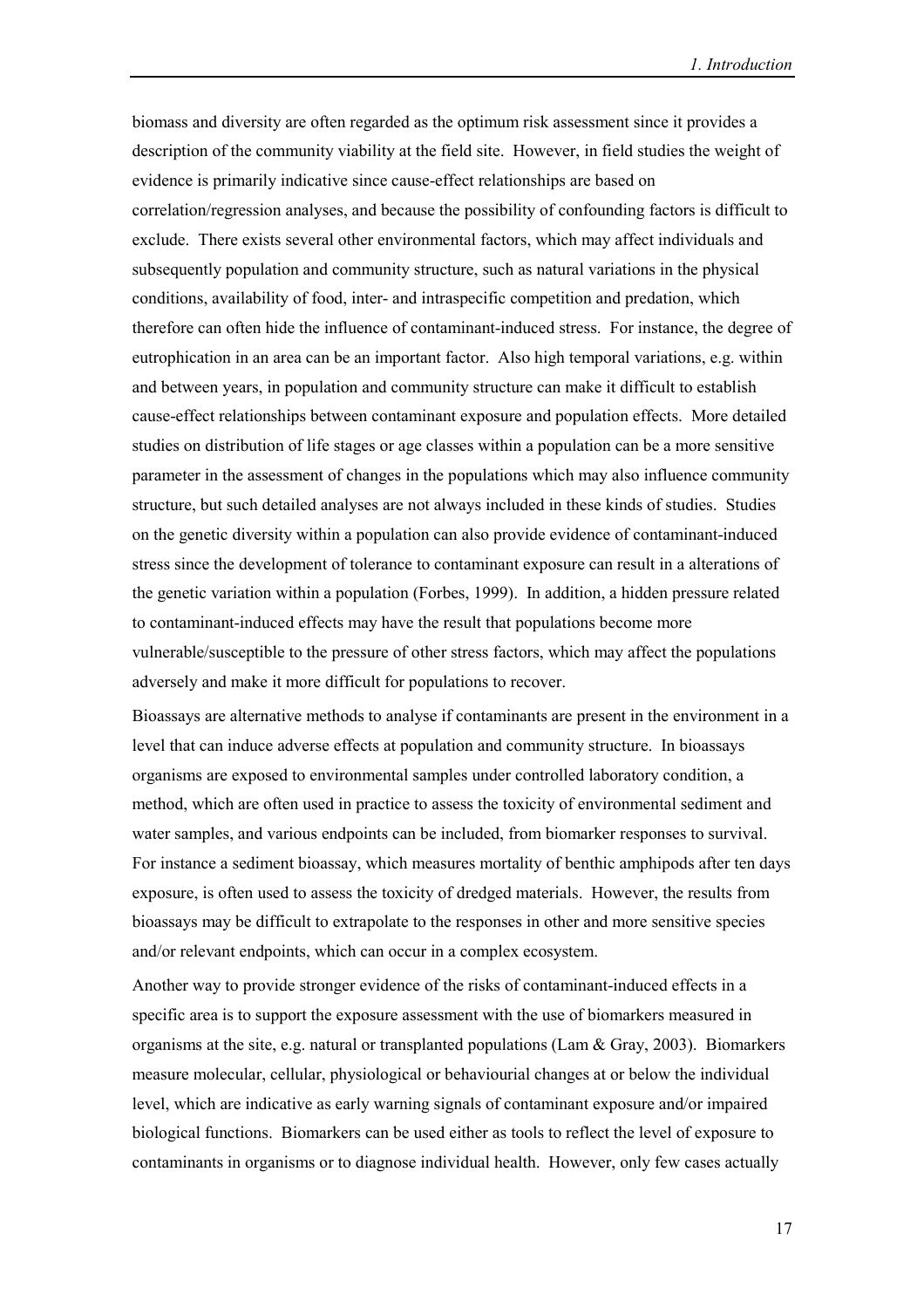exist where biomarkers have been used to establish a mechanistic link between exposure, effects revealed in individuals and subsequent changes in populations or community structure. The reasons are partly in the nature of biomarkers as illustrated in Figure 1.4, partly due to limitations in knowledge, so further research is still needed to establish such relationships. In addition, many biomarker responses are not necessarily associated with really harmful effects in the target organism even though some metabolic processes are altered. Therefore some biomarkers are only useful to indicate exposure, whereas other biomarkers indicate biological changes, which the organism might be able to compensate for. Because the weight of evidence in field studies is primarily indicative and because the possibility of various confounding factors, naturally as well as anthropogenic, cause-effect relationships can therefore in many situations be difficult to establish. Subsequently the relevance of biomarkers for environmental risk assessment has been under discussion.

*Figure 1.4. Biomarkers. Linkages between biochemical physiological, individual and population responses to pollutants. Adopted from Peakall (1992).*



Increasing ecological importance

However, the use of biomarkers also has advantages, particularly the contaminant-specific biomarkers, where causal relationships between exposure and effects can easily be established. Imposex and intersex in gastropods as a response to TBT (or TPhT) exposure is an excellent example of this, because only triorganotins have been found to induce these phenomena in environmental reasonable concentrations. It is therefore possible to directly relate the exposure to effects, which in some cases can result in impaired reproduction and subsequently in adverse effects at the population level. Such very specific biomarkers can also be used as biological tools to indirectly provide evidence of contaminant exposure without measuring the actual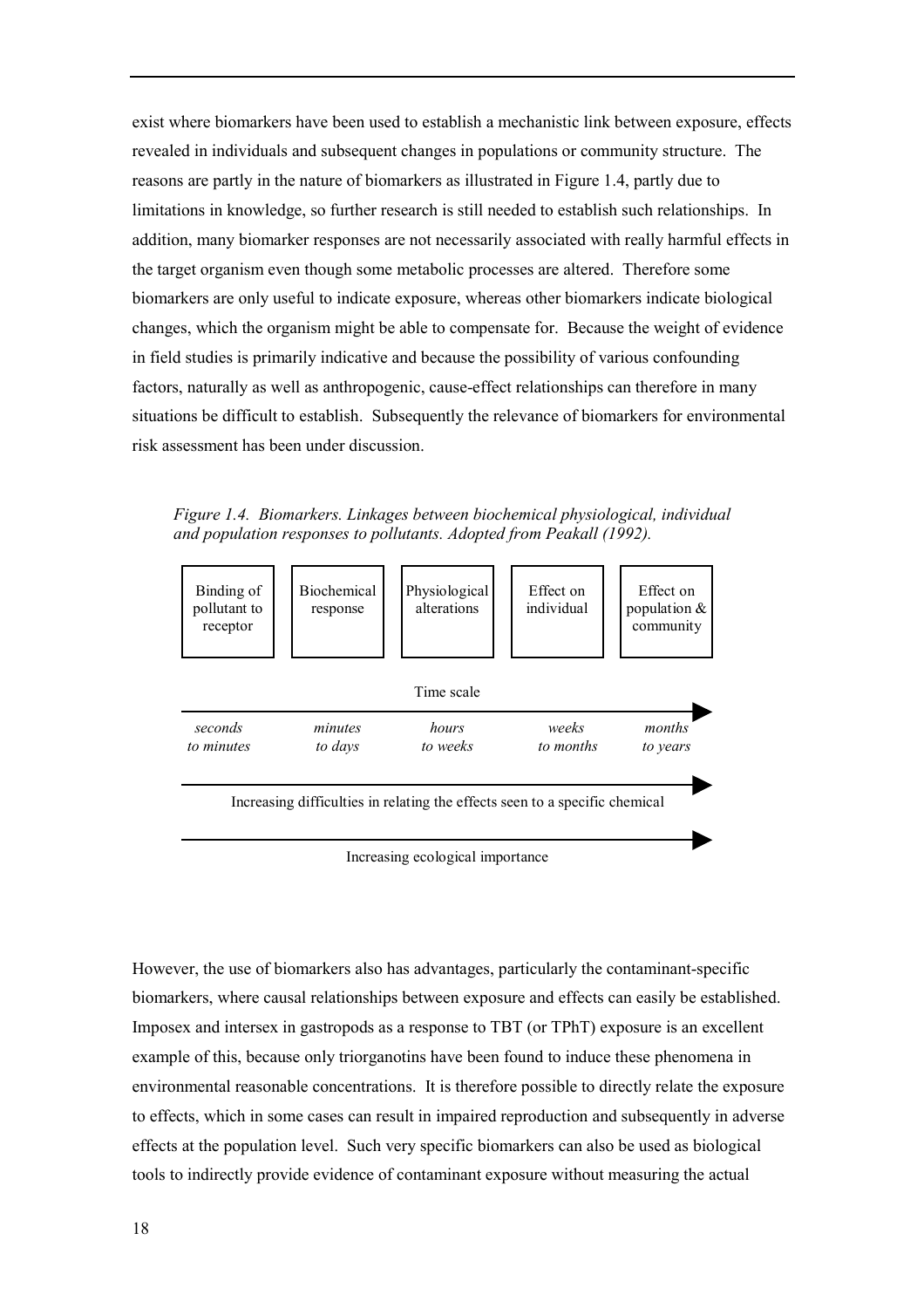contaminant levels. But most biomarkers do not respond specifically to an unique type of contaminant, although some biomarkers respond to relatively restricted group of contaminants such as metallothionein for heavy metals, receptor binding assays for dioxin-like compounds, acetylcholinesterase activity for organophosphates and carbamates and vitellogenin for oestrogenic compounds. These biomarkers can only establish changes at the molecular level, of which the biological significance is difficult to evaluate at present.

There also exist other types of biomarkers, which are not induced by a specific group of contaminants. They provide a more general measure of the level of contaminant induced stress. The general stress biomarkes have the advantages that they can give an integrated picture of the total level of induced stress caused by contaminants, accounted as well as unaccounted for. They can thereby act as a kind of screening tool even though causal relationships are difficult to establish, because of difficulties in weighting the significance of the exposure to various contaminants, and because combination effects may occur as a result of exposure to complex mixtures of contaminants. Thus significant results must be followed by more comprehensive studies, where various biological and chemical analyses must supplement each other if the significance of different stress factors is to be evaluated. The significance of natural stress factors such as extreme variations in salinity, oxygen levels or temperature should also be taken into consideration since they also may interfere with most of the responses of general stress biomarkers. The general biomarkers therefore provide weaker indications of exposure and contaminant-induced effects, but it does not necessarily imply that the impact is less significant for populations and/or communities. In addition, populations may become more vulnerable/susceptible to the pressure of other stress factors, which may affect populations adversely and make it more difficult for populations to recover. Some examples of the general stress biomarkers include lysosomal stability, scope for growth, abnormal embryo development, disease development etc.

The following chapters are used as basis for a risk assessment of organotin contamination in the Danish marine environment. Chapters 2, 3 and 4 provide information on exposure levels and some examples of biological effects, which can more or less specifically be related to organotin compounds. In Chapter 5 both the data on exposure and effect levels are used in an integrated risk assessment, which results in a proposal of a five-class scheme for environmental assessment criteria useful for evaluation of the risks of organotin in the Danish marine environment.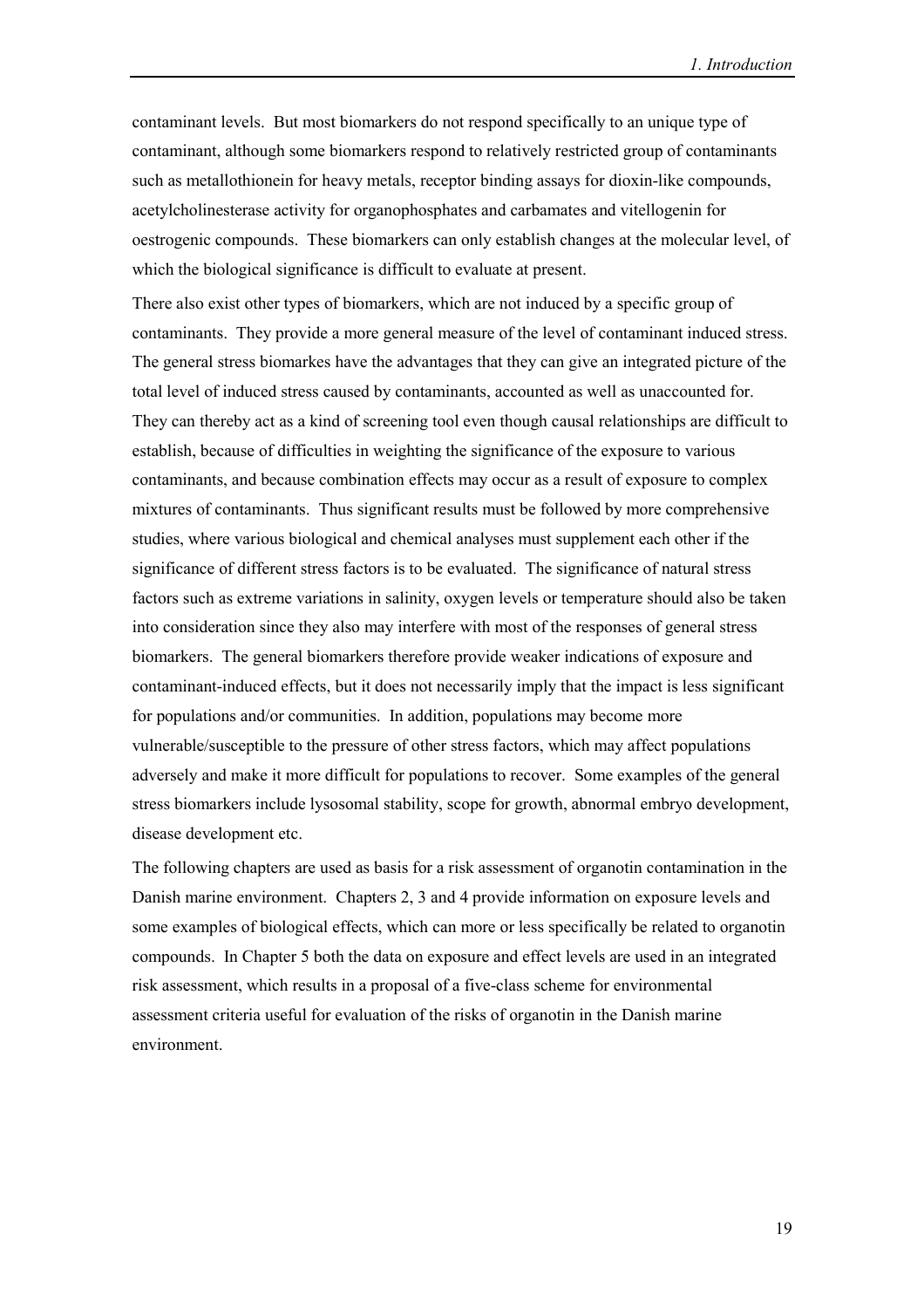# **2. The distribution of organotins in the Danish marine environment**

The organotin compounds, mainly TBT, are today widely distributed in the Danish marine environment but with large spatial variations in the contamination levels. TPhT has also been found in some areas, but generally in lower levels than TBT if present at all. The following chapter describes the spatial distribution of organotins in Danish waters, in sediment and by using molluscs as bioindicators. In addition, the accumulation in various marine organisms is included to assess the potential of organotin to be transferred between different trophic levels in a marine food web and to identify species, which may be more vulnerable due to a particularly high accumulation potential.

## **2.1. Spatial distribution of organotins in sediments**

In Denmark, most of the studies available today concern TBT contamination of marine sediments. National and regional authorities, such as the Danish EPA, the counties and the port authorities, have performed several studies of TBT contamination in marine sediments in recent years, because of the increasing awareness of the potential toxic impact in marine environment. These studies have been performed as part of monitoring programmes of various hazardous substances or in relation to assessments of the impact of dredging contaminated harbour sediments in coastal waters. Some of the studies have been published (Jacobsen et al., 2000; Pedersen et al., 2001; Jensen 2000;2002; Danish EPA, 2002), but a significant part of the results are unpublished.



*Figure 2.1. TBT concentrations in sediments from Danish waters.*

*The data material is extracted from various kinds of national as well as regional surveys, published as well as unpublished. n is the number of individual data included. Most of the 1997-99 data have also been presented in Jacobsen (2000).*

| Comparing 1997-99 and 2000-02           |                                 |  |  |  |
|-----------------------------------------|---------------------------------|--|--|--|
| one-way ANOVA                           |                                 |  |  |  |
| Traffic, industry &<br>fishing harbours | $F_{1.132} = 8.9$ ; p < 0.01 *  |  |  |  |
| Shipyards                               | $F_{1.14} = 0.90$ ; $p > 0.35$  |  |  |  |
| Marinas                                 | $F_{1.48} = 14$ ; $p < 0.001$ * |  |  |  |
| Coastal waters                          | $F_{1,105} = 1.7$ ; $p > 0.19$  |  |  |  |
| bpen waters                             | $F_{1,21} = 0.82$ ; $p > 0.37$  |  |  |  |

*Table 2.1. Statistical comparisons of the TBT concentrations found in sediments in the periods 1997-99 and 2000-02.*

*The data from commercial harbours and marinas have been log transformed to achieve homogeneity of variances.*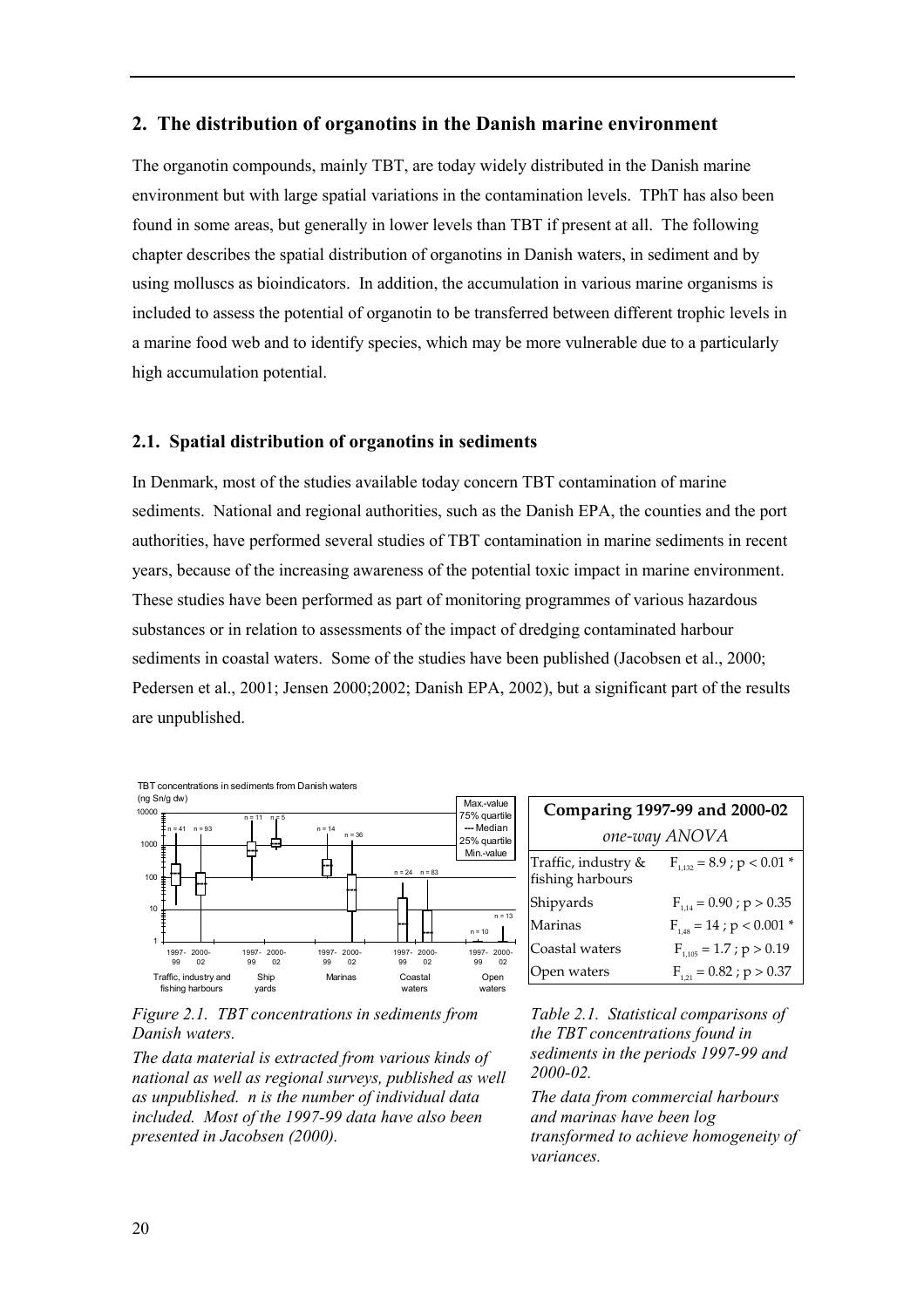Heavily TBT contaminated sediments exist inside harbours and marinas (Figure 2.1.), particularly in harbours with shipyard activities, where the TBT concentration in sediments can exceed 5000 ng Sn/g dw. In most of the analysed sediments the breakdown products DBT and MBT are present at lower concentrations than TBT probably due to the high persistence of sediment-associated TBT. Degradation half-life values of TBT in sediments have been assessed to be in the range of months to decades (Fent, 1996; Dowson et al., 1996). TPhT and its breakdown products have also been found in some harbour sediments, mostly from marinas, but never exceeding 200 ng Sn/g dw.

In sediments sampled in coastal waters outside harbours, the highest TBT concentrations  $(10 -$ 100 ng Sn/g dw) generally exist in shallow fiords with larger harbours situated inside, such as Odense fiord, or in narrow shipping channels close to harbours as in Langerak at Ålborg. In sediments from the Belt Sea area and the Sound the TBT concentration seldom exceeds 10 ng Sn/g dw. The spatial distribution of TBT within the regional areas seems to be dependent on diffuse sedimentation processes and on the sediment characteristics. The TBT concentration in sediments from depositional areas for silty and organic material is generally higher than in sandy sediments from erosive areas, resulting in correlations between TBT and the content of organic material as observed in the Sound (Figure 2.2, Manuscript I) and in the Wadden Sea (Jacobsen et al., 2000). There seems to be regional differences in the exact relationship between TBT concentrations and the content of organic material. This may be ascribed to regional differences in sedimentation rates and shipping intensity, but also to differences in salinity and the degree of water exchange with less contaminated adjacent waters.



*Figure 2.2. TBT concentrations in sediment from the Sound and the Kattegat.*

*The data from Manuscript I are supplemented with data from Jacobsen (2000) and some unpublished data from the Sound.*

The TBT concentration in sediments from more open waters in the Danish parts of the Baltic Sea, the Kattegat, the Skagerrak and the North Sea, is generally below the limit of detection  $( $0.2 - 2$  ng Sn/g dw)$ , even in organic rich sediments sampled near the heavy international shipping routes (Manuscript I; Pedersen et al., 2001).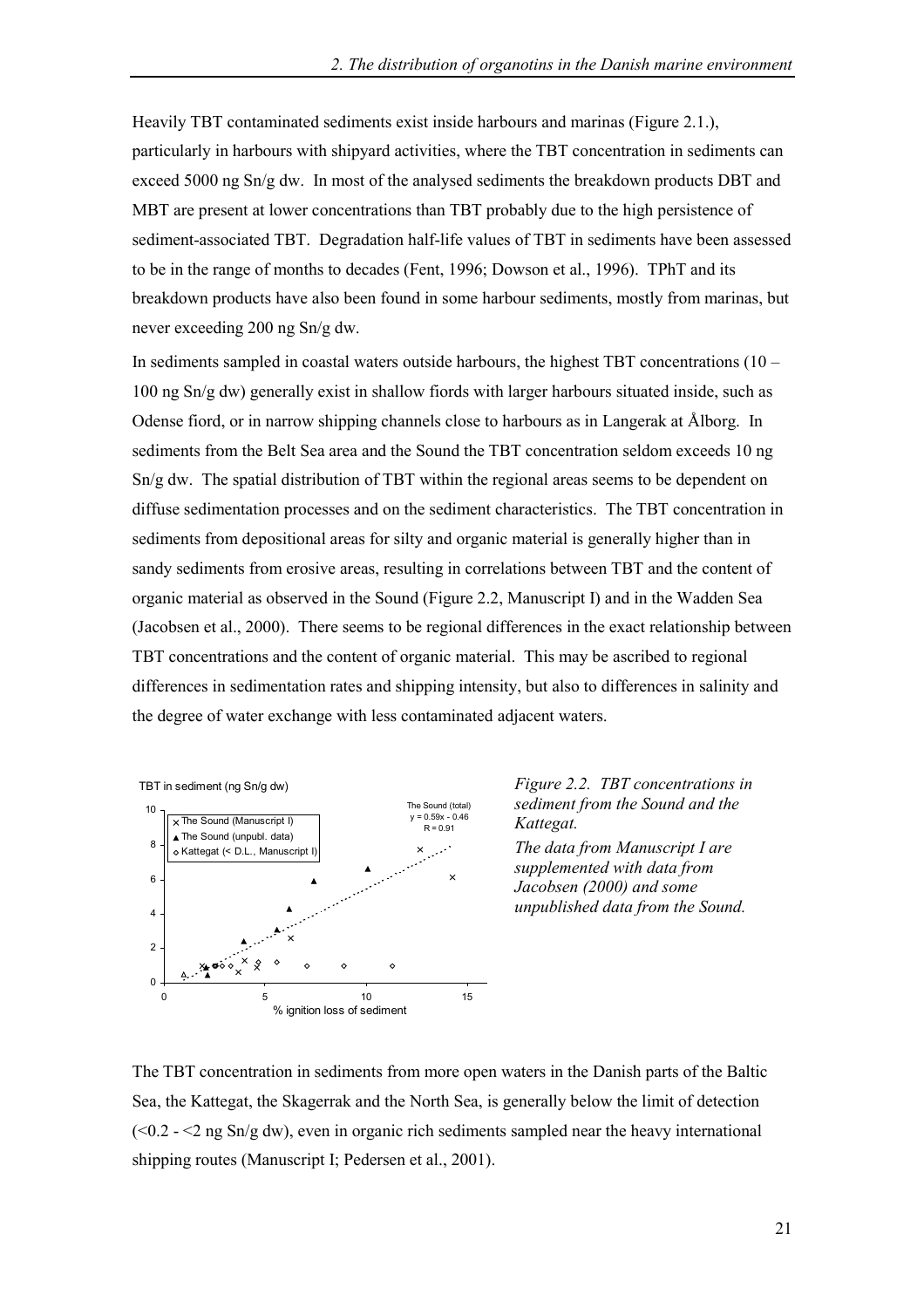It could be expected that the TBT levels in the marine environment have decreased in recent years, because of the restrictions on pleasure boats introduced in 1987 - 1991, larger public awareness and improvements of the TBT-containing paints for the larger vessels. Temporal trend studies have indicated decreasing TBT levels/effects during the 1990's in the proximity of some harbours and marinas (Harding et al., 1997; Miller et al., 1999; Svavarsson, 2000). However, decreasing trends in TBT levels in coastal waters away from harbours are not as evident. For instance, data from the German Specimen Bank cannot provide evidence to decreasing TBT levels in the period 1985 to 1999 in coastal waters of the Baltic Sea (Rüdel et al., 2003).

In Denmark it has not been possible to assess the influence of the restrictive actions on the TBT levels today, since there are only a few TBT measurements from the 1980's and the beginning of 1990ís. However, based on the data presented in Figure 2.1, it seems that the TBT concentration in sediments from Danish marinas and commercial harbours, e.g. traffic, industry and fishing harbours, has become significantly lower in the period 2000-2002 compared to 1997-1999 (Table 2.1). A larger proportion of the analysed sediment samples from harbours in 2000-02 have TBT concentrations below 100 ng/g dw and even below 10 ng/g dw. But the data can not directly be compared, because of the inhomogeneity of the sample material due to the differences in sites included and the sampling strategies. These results can therefore only be regarded as an indication of decreasing contamination levels in these kinds of harbours in Denmark.

#### **2.2. Spatial distribution of organotin accumulated in molluscs**

Marine organisms are good bioindicators for assessing the spatial distribution of organotins, because of their potential to bioaccumulate organotins. Especially bivalves are suitable bioindicators, because they are stationary and have limited capacity to biotransform TBT (and other contaminants) compared to many other marine organisms (Lee, 1991). However, there can be significant species-specific differences in the accumulation potential of organotins within the molluscs (Manuscript I), as well as between different species at higher trophic levels in the food web (Manuscript II), which must be kept in mind when organotin levels in various marine species are compared.

In the national monitoring programme in Denmark, NOVA 2003, the bivalve, *Mytilus edulis*, has been selected as the key species in the national and regional surveys in the marine environment (Pedersen et al., 2001). This bivalve lives mainly in shallow waters, is widespread and relatively easy to sample. Other species have to be chosen if the contamination level in deeper waters is to be assessed. The deposit-feeding bivalve *Nuculana pernula*, which lives in muddy sediments, was found to be an ideal bioindicator of TBT in such areas (Manuscript I),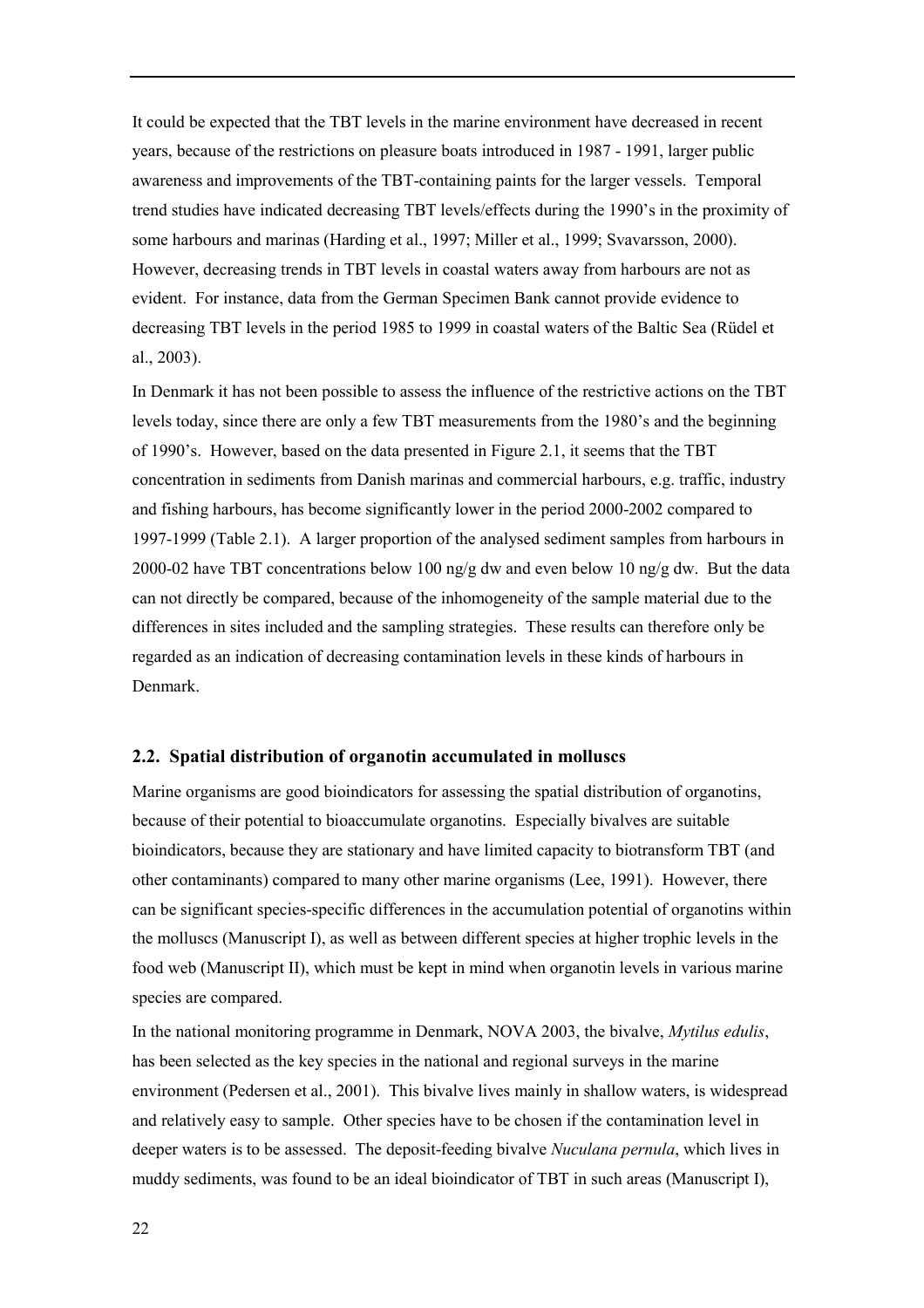because of a particularly high accumulation of TBT compared with other molluscs (Figure 2.3). In addition, the TBT concentrations in *N. pernula* are found to be strongly correlated to the measured TBT concentrations in the sediment. However, compared to *N. pernula* sampled in the field, a relatively low accumulation potential was found in *N. pernula* kept in the laboratory and exposed during one month to sediments spiked with relatively high TBT concentrations (Figure 2.4).



*Figure 2.3. TBT and DBT concentrations in six different species of molluscs with different feeding strategies, two scavenging gastropods, three suspension- and one deposit-feeding bivalves, respectively. They were all sampled at the same station in the northern part of the Sound. Data from Manuscript I.*



*Figure 2.4. TBT accumulation in Nuculana pernula as a function of the TBT in the sediment normalised to the content of organic matter (as ignition loss, IL). Field data (+,◊) from Manuscript I compared with results from a laboratory experiment (∆) (Strand, unpubl.).*

Prosobranch gastropods, such as *Buccinum undatum*, are also suitable bioindicators (Strand & Jacobsen, 2002), especially, since accumulation studies thereby can be combined with TBT specific effect studies (see Paragraph 3.1). However, DBT is often the main contributor to the total body burden of butyltin in gastropods in contrast to in bivalves where TBT is the dominating organotin compound (see Figure 2.3).

Only few studies have in recent years been performed on the concentration of total butyltin in molluscs and other organisms sampled inside Danish harbours, but in such areas the concentration in species like *M. edulis* and *L. littorea* can exceed 500 ng Sn/g ww (Jensen, 2000; Jensen 2002). Earlier studies from the 1980íties have even found TBT concentrations exceeding 1000 µg Sn/g ww in molluscs from Danish harbours (Jensen & Zoulian, 1989; Kure & Depledge, 1994).

In shallow fiords with a major harbour situated inside, like Odense fiord and Naksov fiord, the total butyltin concentration in molluscs is generally in the range of 30 - 200 ng Sn/g ww. In the molluscs (except *N. pernula*) sampled in the Belt Sea and the Sound the butyltin concentration is the range 5 - 40 ng Sn/g ww, and in the Kattegat and the Skagerrak the butyltin concentration in molluscs is even lower, mainly in the range 2 - 7 ng Sn/g ww but always above the limit of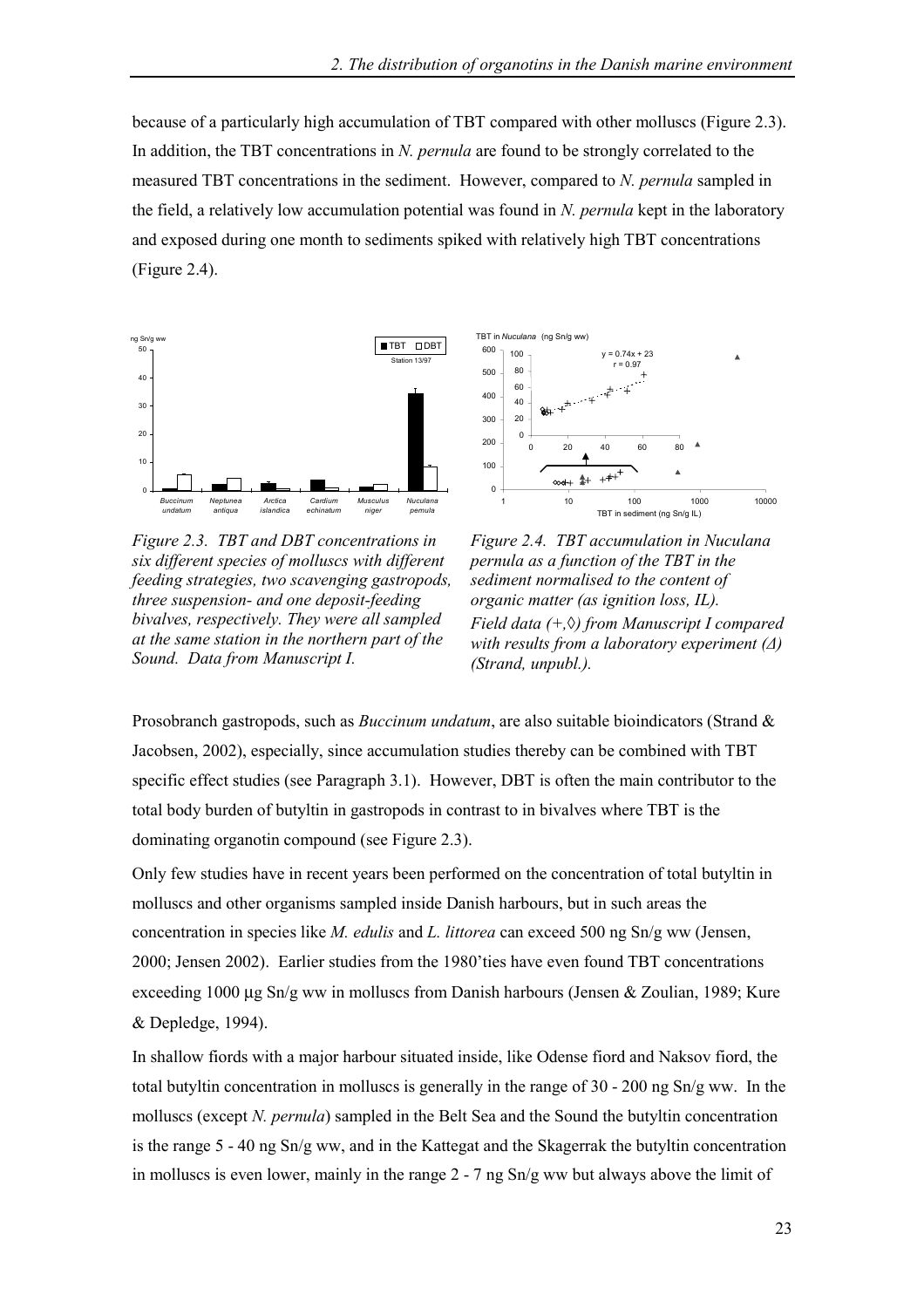detection (Manuscript I; Manuscript II; Strand & Jacobsen, 2002; Pedersen et al., 2001; Strand, unpubl.). Similar concentration levels as in the Kattegat can be found in molluscs living in shallow fiords with only minor ship traffic, for instance Ringkøbing fiord. The concentrations found in *M. edulis* from the Wadden Sea are within the range found in the Belt Sea and the Sound (Figure 2.5) and similar levels have been found in *M. edulis* from Polish coastal waters (Albalat et al., 2002).



*Figure 2.5. The levels of TBT and DBT in the bivalve, Mytilus edulis, sampled in various coastal areas of the Danish waters. Data from the national monitoring programme NOVA 2003 (Pedersen et al., 2001), harbours at Århus (Jensen, 2002) and Nakskov fiord (Strand, unpubl.).*

Because of the high TBT concentrations accumulated in *N. pernula* compared to other molluscs, this species is very suitable as a bioindicator in less contaminated areas, such as in the subtidal regions of the Kattegat. By using this species a clear picture of a gradually decreasing TBT contamination was found from south to north, e.g. from the mid-part of the Sound, through the Kattegat and into the Skagerrak (Figure 2.6). *N. pernula* was even found to be useful as a bioindicator of TBT exposure in deep parts of the west Greenlandic waters (see also Chapter 4).



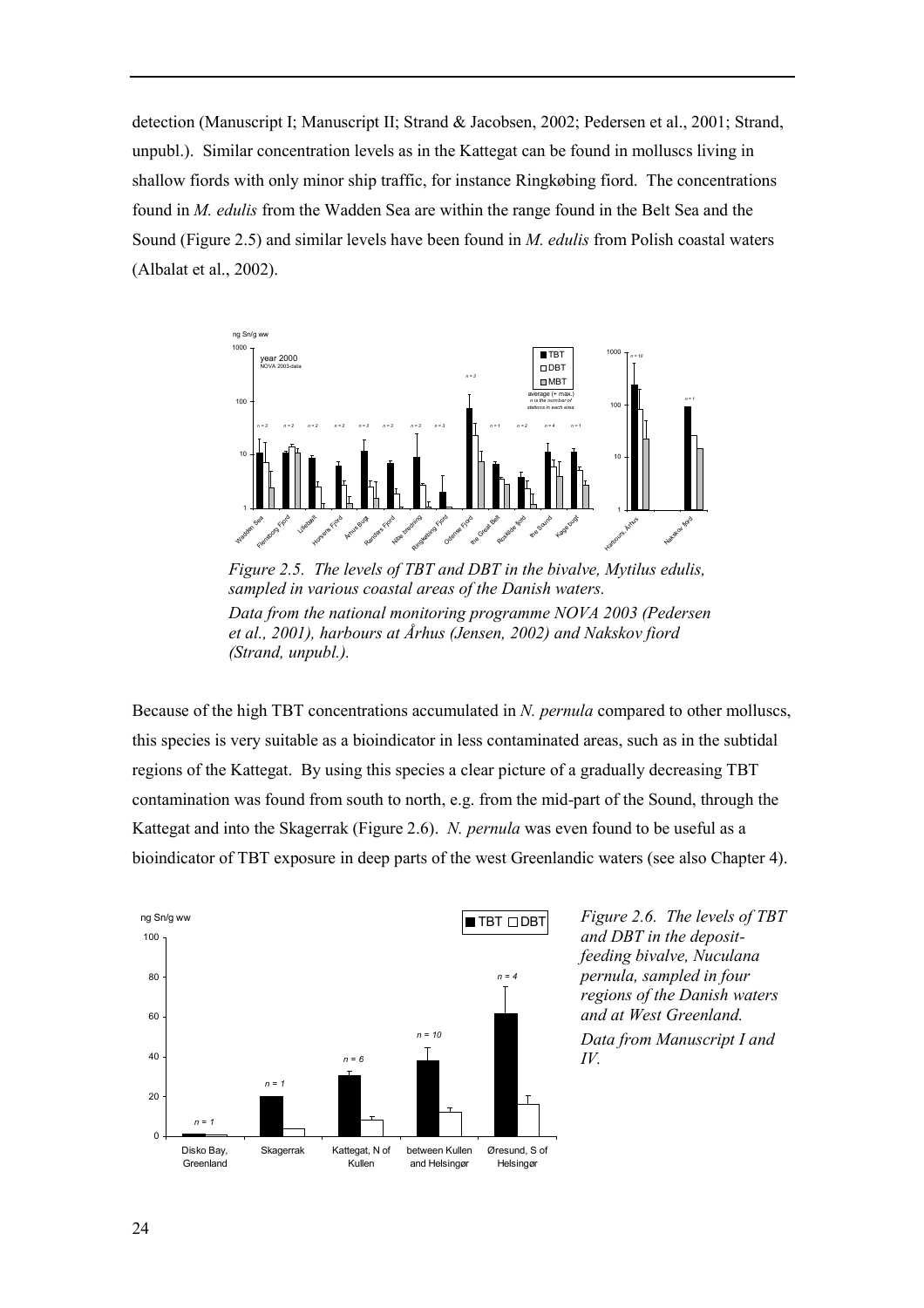The accumulation of TPhT in molluscs indicates that the contamination level is significantly lower than of TBT since TPhT has been detected only in very few of the analysed bivalves and almost only in bivalves sampled inside harbour areas (Jensen, 2000; 2002). However, based on the accumulation of TPhT in gastropods there is evidence of a more widespread occurrence of TPhT in Danish waters (Manuscript II; Jensen, 2000; 2002). The difference in TPhT accumulation between bivalves and gastropods may be due to species-specific differences in uptake and elimination processes, however, another explanation may be that TPhT, rather than TBT, is passed on from the sediment to organisms living in or near to the sediment (Manuscript II).

In conclusion, the spatial distribution of the TBT contamination in Danish waters using molluscs shows a similar, but more detailed distribution pattern than observed for the TBT levels in sediments, especially in coastal and subtidal areas away from harbour areas (see Paragraph 2.1).

#### **2.3. Bioaccumulation and trophic transfer of organotin in a marine food web**

Other organisms than molluscs are also exposed to organotin compounds in the Danish waters, and TBT, TPhT and/or their breakdown products can be detected in organisms at all trophic levels of the marine food web from seaweed, to invertebrates, fish, birds and mammals (Figure 2.7). A high variance in accumulation levels of organotin was found between and within various species and between species at the same trophic level. The highest concentrations of TBT and its breakdown products were found in livers of harbour porpoises, where the concentrations were in the range between 130 and 2290 ng Sn/g ww. Butyltin levels exceeding 200 ng Sn/g ww were also found in liver of flounder and eider duck. The lowest butyltin concentrations were found in seaweed and in mute swan, which is a plant feeding bird.

TPhT or its degradation products were also detected in most of the species with the highest concentrations in flounder, cod and great black-backed gull, where the phenyltin concentrations were in the range between 10 and 75 ng Sn/g ww (Figure 2.7).

The high interspecies variance in the distribution pattern between the triorganotins and their breakdown products probably reflects species-specific differences in exposure routes and the capabilities to metabolise and eliminate the organotin compounds. For instance, TBT contributes significantly to the butyltin concentration in liver of harbour porpoise, but not in liver of the fish-eating birds and harbour seal, where the breakdown products, DBT and MBT are the dominating compounds. The high metabolic capacity for persistent organic contaminants in birds and seals in comparison to cetaceans has also been suggested in other studies (Tanabe, 2002). A similar accumulation pattern to birds and seals has also been found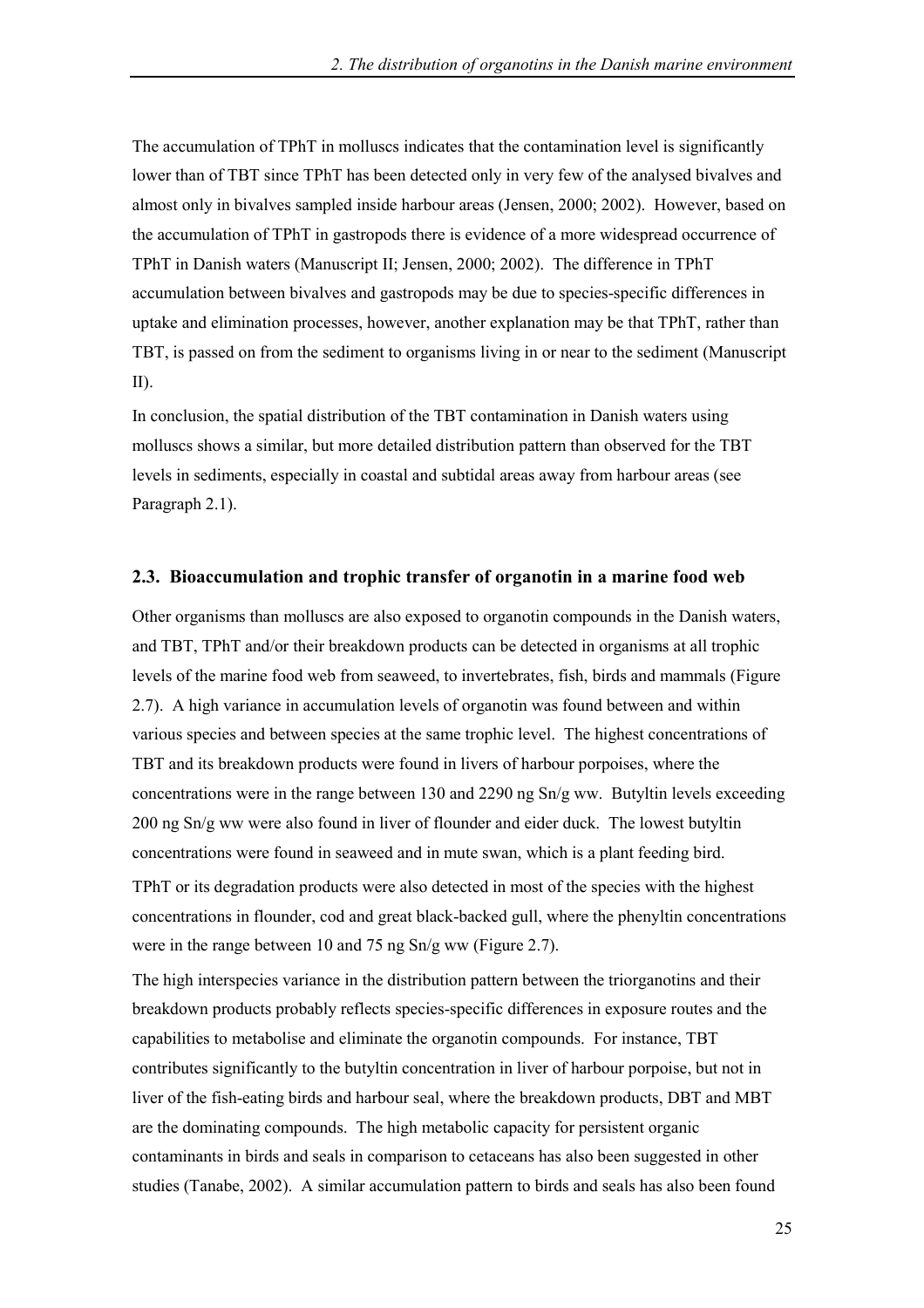in a study on liver of humans, where only DBT and MBT were present in the 18 males analysed, in a range between 0.6 and 18 ng  $Sn/g$  ww (Nielsen & Strand, 2002). However, marine food may not be the only source of exposure to butyltin in humans since DBT and MBT also are used in some household products (Paragraph 1.1).



Organotin (ng Sn/g ww)

*Figure 2.7. Residues of organotin compounds in various marine organisms inclusive humans from the Inner Danish waters. Data from Manuscript II and III, except the data on humans, which is from Nielsen & Strand (2002).*

To understand the trophic transfer of organotin in the examined marine food web in more detail, biomagnification factors (BMF) describing the ratio between the concentrations in predator and prey were calculated and by definition BMF values above one for the compounds indicate biomagnification (Table 2.2). Strong indications of biomagnification of butyltin was found especially for harbour porpoise with an average  $BMF = 4.4$  which varied from 1.1 to 18.7 between individuals. Some degree of biomagnification of butyltin was also demonstrated in fish and diving ducks, but to a lesser extent than in harbour porpoise. In contrast, low average BMF values of 0.2, 0.5 - 0.7 and 0.2 were estimated for mute swan, fish-eating birds and harbour seals, respectively. This reflects large differences in trophic transfer and the potential for biomagnification of butyltin even between species at the same trophic level as illustrated for harbour seals and harbour porpoises, both mammals predating on fish.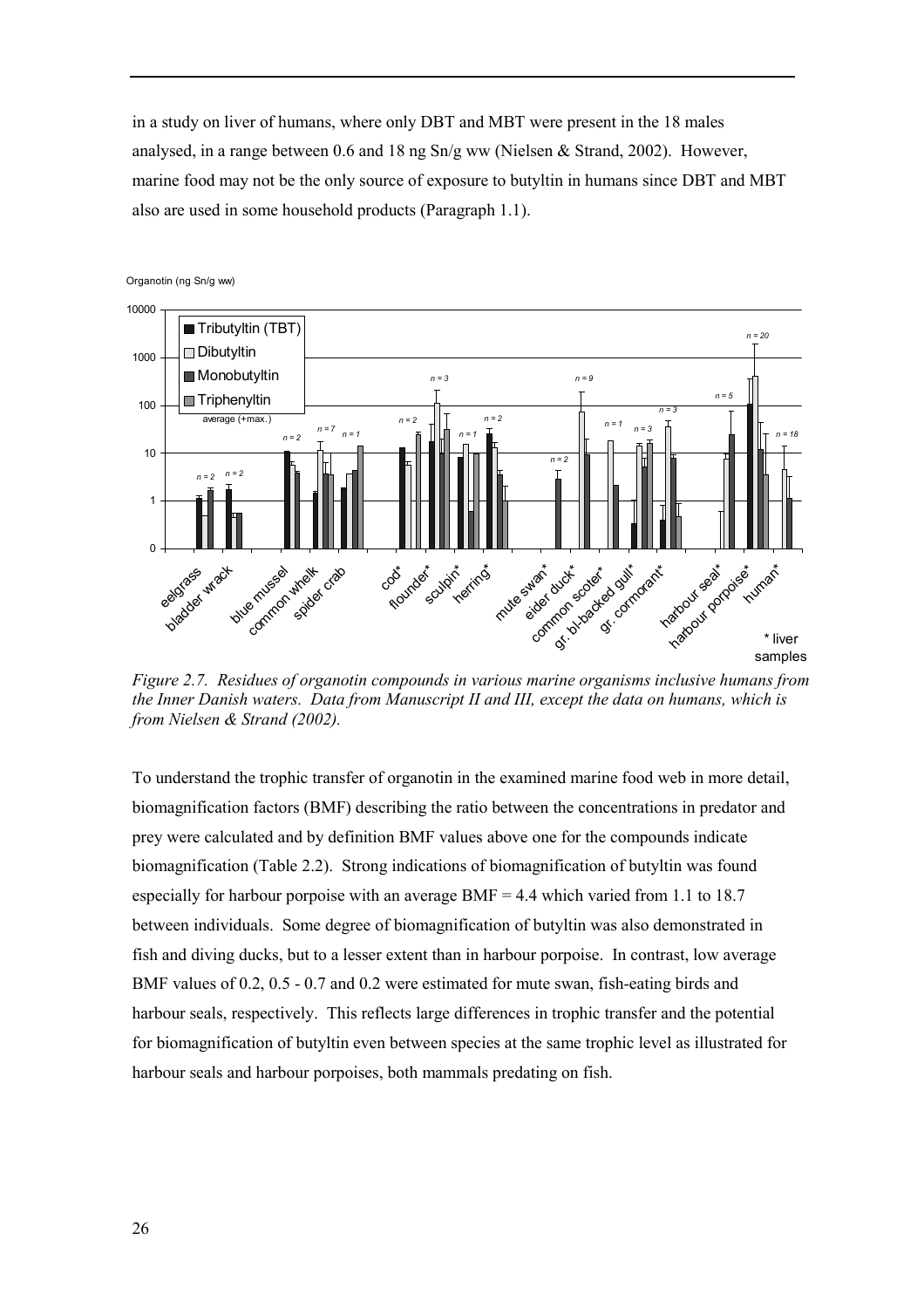*Table 2.2. Biomagnification factors (BMF) estimated from average concentrations of total body burdens of butyltin (TBT+DBT+MBT) in seaweed and organisms at different trophic levels. Liver contents are transformed to whole body burdens by using following conversion factors; L is the average values of the fraction the liver weight contributes to the total body weight. P is literature values from studies with related species of the amount of butyltin retained in the liver relative to the total body burden. In seaweed and invertebrates the butyltin concentration in the whole body has been analysed and L and P values are therefore not relevant. From Manuscript II*

| Consumer                                | L      | P              | $C_{w.b.}$       | Food                      | L              | P   | $C_{w.b.}$    | $BMF_{\text{Butyltin}}$ |
|-----------------------------------------|--------|----------------|------------------|---------------------------|----------------|-----|---------------|-------------------------|
|                                         | $(\%)$ | $\binom{0}{0}$ | ng Sn $g^{-1}ww$ |                           | $(\%)$         | (%) | $ng Sn g-1ww$ | average (range)         |
| swan                                    | 2.3    | 10             | 0.6              | seaweed                   | -              |     | 3.0           | $\sim$ 0.2 (0.1 - 0.3)  |
| whelk, crab                             | ۰      |                | 15               | mussel                    | -              |     | 17            | $\sim 0.9$ (0.2 - 1.9)  |
| fish <sup>b</sup>                       | 2.8    | 10             | 20               | invertebrate <sup>a</sup> | $\blacksquare$ |     | 16            | $\sim$ 1.2 (0.3 - 4.7)  |
| $diving$ duck <sup><math>c</math></sup> | 2.4    | 10             | 18               | invertebrate <sup>a</sup> | -              | -   | 16            | $\sim$ 1.2 (0.2 - 3.1)  |
| fish-eating<br>bird <sup>d</sup>        | 3.3    | 10             | 10               | invertebrate <sup>a</sup> |                |     | 16            | $\sim 0.7(0.4 - 1.2)$   |
| fish-eating<br>bird <sup>d</sup>        | 3.3    | 10             | 10               | fish <sup>b</sup>         | 2.8            | 10  | 20            | $\sim 0.5 (0.3 - 0.9)$  |
| seal                                    | 3.5    | 40             | 2.8              | fish <sup>b</sup>         | 2.8            | 10  | 20            | $\sim$ 0.2 (0.1 - 0.4)  |
| porpoise                                | 3.2    | 20             | 86               | fish <sup>b</sup>         | 2.8            | 10  | 20            | $\sim$ 4.4 (1.1 - 18.7) |

*The average concentration in the whole body, Cw.b., in organisms at the different trophic level are calculated as an average of the following species; a) invertebrates: mussel, whelk and crab, b) fish: flounder, cod, herring and sculpin, c) diving ducks: eider duck and common scoter, d) fish-eating birds: great black-backed gull and great cormorant.*

It has to be noted that the performed estimations of BMF include several simplifications such as assuming identical distribution and metabolism of organotins in related species. It is further assumed that the organisms used are good representatives for the actual food preferred both according to species and size/age of the species. For instance, in the estimations of BMF for harbour porpoises from the Inner Danish waters all available data were included, e.g. new-born and younger as well as older individuals. Since butyltin, like mercury, tends to accumulate with age and size (Figure 2.8a,b) this may have resulted in an underestimation of BMF for harbour porpoise. It can also be questioned how relevant the calculations of BMF-values are for the carnivore invertebrates and fish, because food is not necessarily the dominant exposure route in invertebrates and fish, where the uptake from water and sediment also can contribute considerably to the accumulation of organotin.

In contrast to the trends observed in the spatial distribution of TBT in sediments and molluscs (Paragraph 2.1, 2.2 and 3.1), a regional difference in butyltin concentrations in harbour porpoises from the Inner Danish waters and the Danish part of the eastern North Sea/Skagerrak region could not be established, and even after the influence of age was removed as confounding factor (One-way ANOVA:  $P > 0.17$ ) (Manuscript III). This might indicate comparable levels of butyltin exposure to harbour porpoises in both regions. The lack of regional differences in harbour porpoises might also be due to migration of the harbour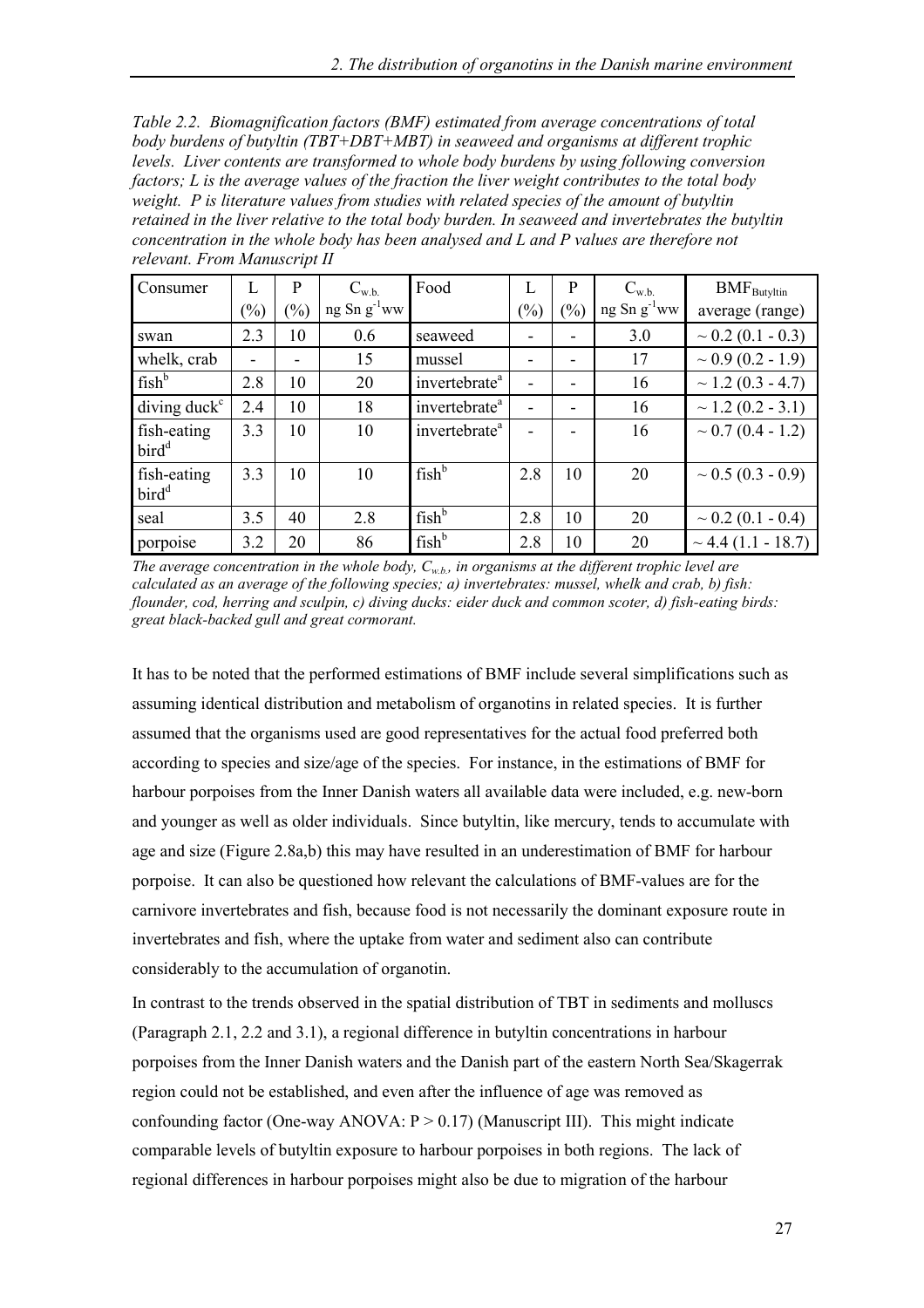porpoises from the eastern North Sea and Skagerrak into more TBT polluted areas, for instance the Inner Danish waters or the southern North Sea inclusive of the Wadden Sea and the German Bight.



*Figure 2.8. The concentration of a) butyltin and b) mercury in the liver in relation to the length of by-caught or stranded harbour porpoises from the Inner Danish waters and the Danish North Sea (LS regression:*  $P_{BT}$   $\leq$  10<sup>-4</sup>,  $P_{Hg}$   $\leq$  10<sup>-8</sup>). *Data from Manuscript III.* 

The butyltin concentrations in the Inner Danish waters as well as in the Danish part of the eastern North Sea are higher than found in previous studies of harbour porpoises from the coasts of England and Wales, the Black Sea and the Baltic Sea (Table 2.3). The levels found in harbour porpoises from the Danish waters are in the same range as the highest levels found in coastal dolphins from Japan, the USA and the Mediterranean (Tanabe, 1999). This suggests that TBT contamination in the Danish waters is significant, also compared to other areas worldwide.

| $P^{\sigma}$ . $P^{\sigma}$ . $P^{\sigma}$ . $P^{\sigma}$ . $P^{\sigma}$ . $P^{\sigma}$ . $P^{\sigma}$ . $P^{\sigma}$ . $P^{\sigma}$ . $P^{\sigma}$ . $P^{\sigma}$ . $P^{\sigma}$ . $P^{\sigma}$ . $P^{\sigma}$ . $P^{\sigma}$ . $P^{\sigma}$ . $P^{\sigma}$ . $P^{\sigma}$ . $P^{\sigma}$ . $P^{\sigma}$ . $P^{\sigma}$ . $P^{\sigma}$ . $P^{\sigma}$ . $P^{\sigma}$ . $P^{\sigma$ |                               |                    |                          |  |  |  |
|-------------------------------------------------------------------------------------------------------------------------------------------------------------------------------------------------------------------------------------------------------------------------------------------------------------------------------------------------------------------------------------|-------------------------------|--------------------|--------------------------|--|--|--|
|                                                                                                                                                                                                                                                                                                                                                                                     | Total butyltin (ng $BT/g$ ww) |                    |                          |  |  |  |
| Region                                                                                                                                                                                                                                                                                                                                                                              | n                             | mean (range)       | References               |  |  |  |
| <b>Inner Danish waters</b>                                                                                                                                                                                                                                                                                                                                                          | 20                            | $1092(285 - 4605)$ | Manuscript III           |  |  |  |
| Danish North Sea                                                                                                                                                                                                                                                                                                                                                                    | 15                            | $951 (68 - 2905)$  | Manuscript III           |  |  |  |
| West Greenland                                                                                                                                                                                                                                                                                                                                                                      | 3                             | $12(2-18)$         | Manuscript III           |  |  |  |
| English North Sea and Irish Sea                                                                                                                                                                                                                                                                                                                                                     | 29                            | $214(22-640)$      | Law et al., 1998         |  |  |  |
| Polish Baltic Sea                                                                                                                                                                                                                                                                                                                                                                   | $2^{\mathrm{a}}$              | $23(18-27)$        | Kannan & Falandysz, 1997 |  |  |  |
| Turkish Black Sea                                                                                                                                                                                                                                                                                                                                                                   | 27                            | $156(89-219)$      | Madhusree et al., 1997   |  |  |  |

*Table 2.3. Comparison of different regional studies on butyltin residues in liver of harbour porpoises (Phocoena phocoena). From Manuscript III.*

*a new-born specimens.*

However, harbours must still be regarded as the real hot-spot areas as described for the sediments and molluscs (Paragraph 2.1  $\&$  2.2), and very high butyltin levels can also be found in fish caught in Danish harbours. For instance the butyltin concentration in liver of flounder from Copenhagen harbour can exceed 2500 ng Sn/g ww (Figure 2.9). Further, the butyltin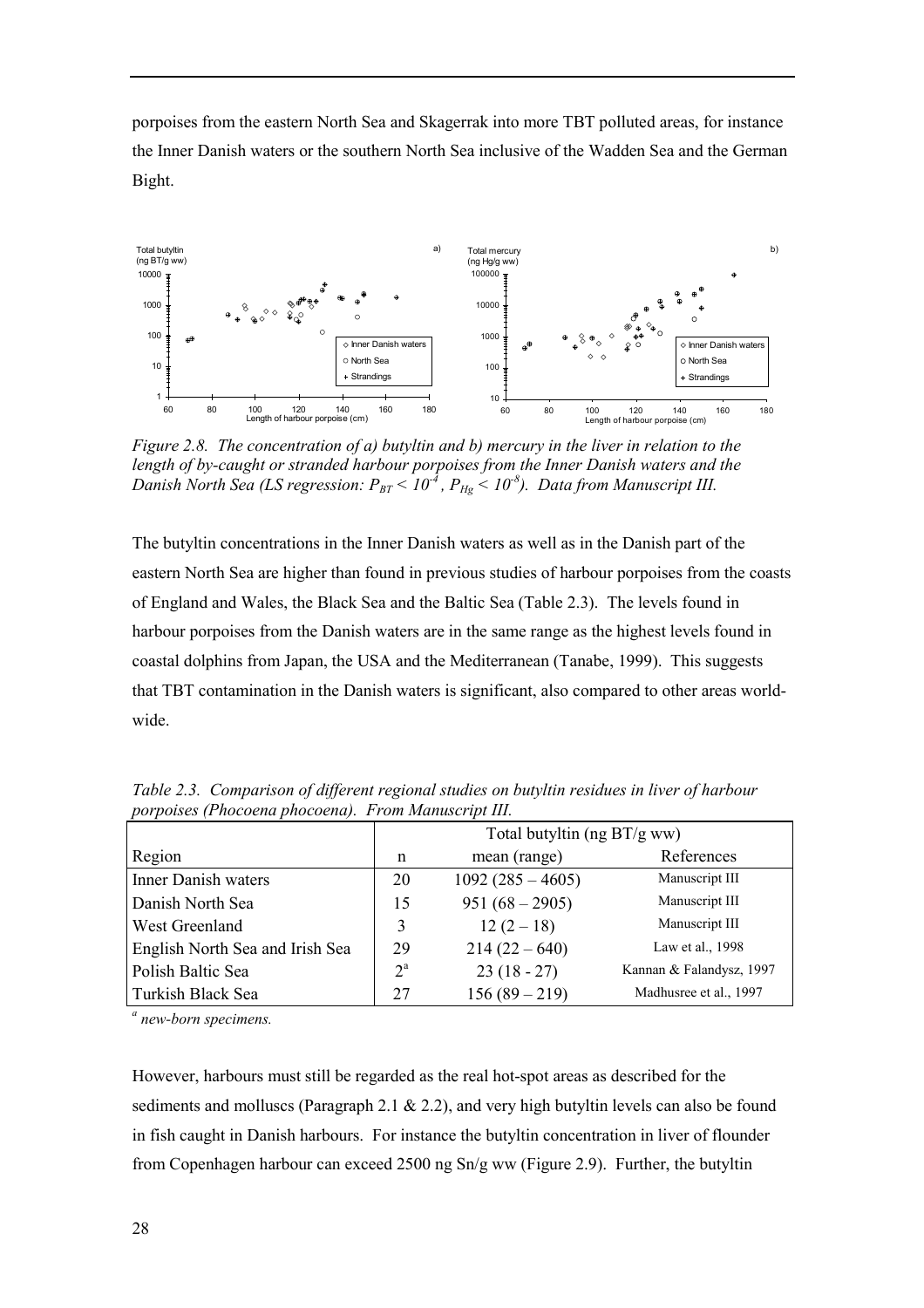levels accumulated in liver of Danish harbour porpoises are comparable or even higher than in sediment, molluscs and fish from the most contaminated harbours (Figure 2.9).



*Figure 2.9. Comparison of the range of butyltin concentrations found in sediment, molluscs, fish and harbour porpoise from inside and outside harbour areas. The data is extracted from Paragraph 2.1, 2.2 and 2.3 except the data on harbour fish (Strand & Jacobsen, 2000).*

# **2.4. Estimated concentrations of TBT in Danish marine waters**

Water samples is generally not regarded as the most suitable matrix to analyse if the levels of persistent organic contaminants in the marine environment are to be assessed. This is due to the generally low levels, which is often close to or below the detection limit, and high temporal fluctuations in the concentration levels usually occur (Phillips & Rainbow, 1993).

| Type of area                                         | TBT conc.       | Estimated   |  |
|------------------------------------------------------|-----------------|-------------|--|
|                                                      | in $M$ . edulis | TBT conc.   |  |
|                                                      | (ng Sn/g ww)    | in seawater |  |
|                                                      |                 | (ng Sn/l)   |  |
| The Kattegat, the Skagerrak and the Danish North Sea | no data         |             |  |
| Coastal waters in the Belt Sea, the Sound and the    | $5 - 15$        | $0.3 - 0.9$ |  |
| Wadden Sea                                           |                 |             |  |
| Shallow fiords with major harbours situated inside   | $10 - 100$      | $0.6 - 6$   |  |
| Harbours                                             | $50 - 1000$     | $3 - 60$    |  |

*Table 2.5. Estimated TBT concentration in seawater from different types of areas in the Danish waters based on the TBT concentrations measured in the bivalve Mytilus edulis. A dry weight content of 15% in M. edulis has been assumed.*

Another method to assess the concentration level in water is to use bioindicators, with a validated bioconcentration factor (BCF), for instance the bivalve *Mytilus edulis*, since the bioaccumulation can be regarded as an integrated measure of the exposure level over a longer time period. However, BCF is based on the assumption of equilibrium, e.g. steady-state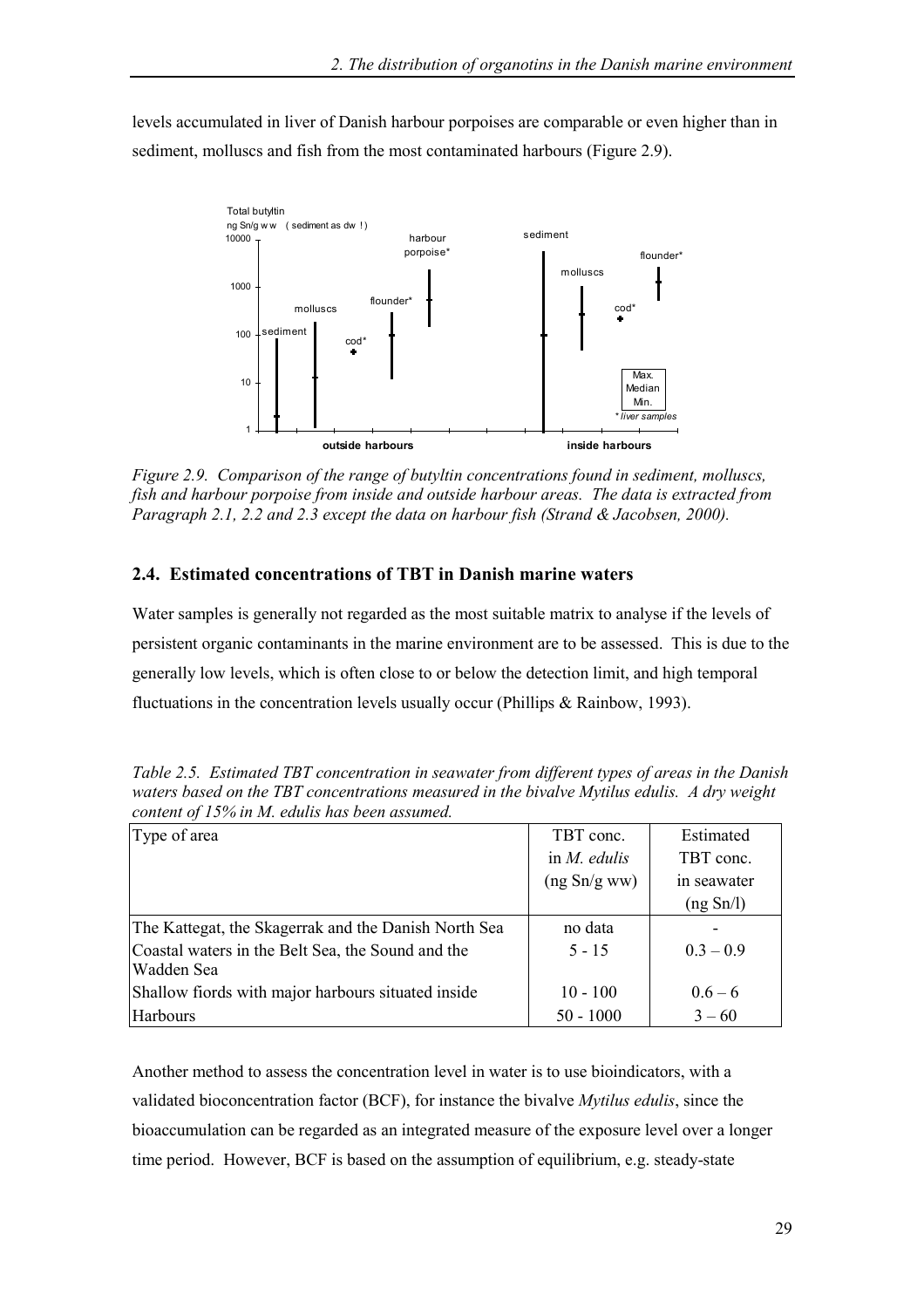conditions, between the concentration in the water and concentration accumulated in the organism. Another assumption is that BCF is constant at all exposure levels, although BCF generally decreases at increasing exposure levels, and that BCF is not affected temporally or spatially by for instance physical or physiological factors. Based on various bioaccumulation studies in the literature, BCF of TBT in *M. edulis* is estimated to be 116000 l/kg dw as the geometric mean (OSPAR, 1996). By using the knowledge of TBT concentration measured in molluscs from Danish waters (see Paragraph 2.2), estimates of the average TBT concentration in seawater can be made (Table 2.5).

The estimated TBT concentrations are in good agreement with the few TBT analyses made of seawater from the Danish marine environment in the period  $1996 - 2003$ , where TBT concentrations between <0.5 and 4 ng Sn/l have been detected outside harbours and between 4 and 125 ng Sn/l inside harbours (Jacobsen, 2000; Strand, unpubl.). An earlier study has also reported TBT concentrations of  $11 - 14$  ng Sn/l (measured as total extractable tin) in the Kattegat in 1992 (Mortensen et al., 1993).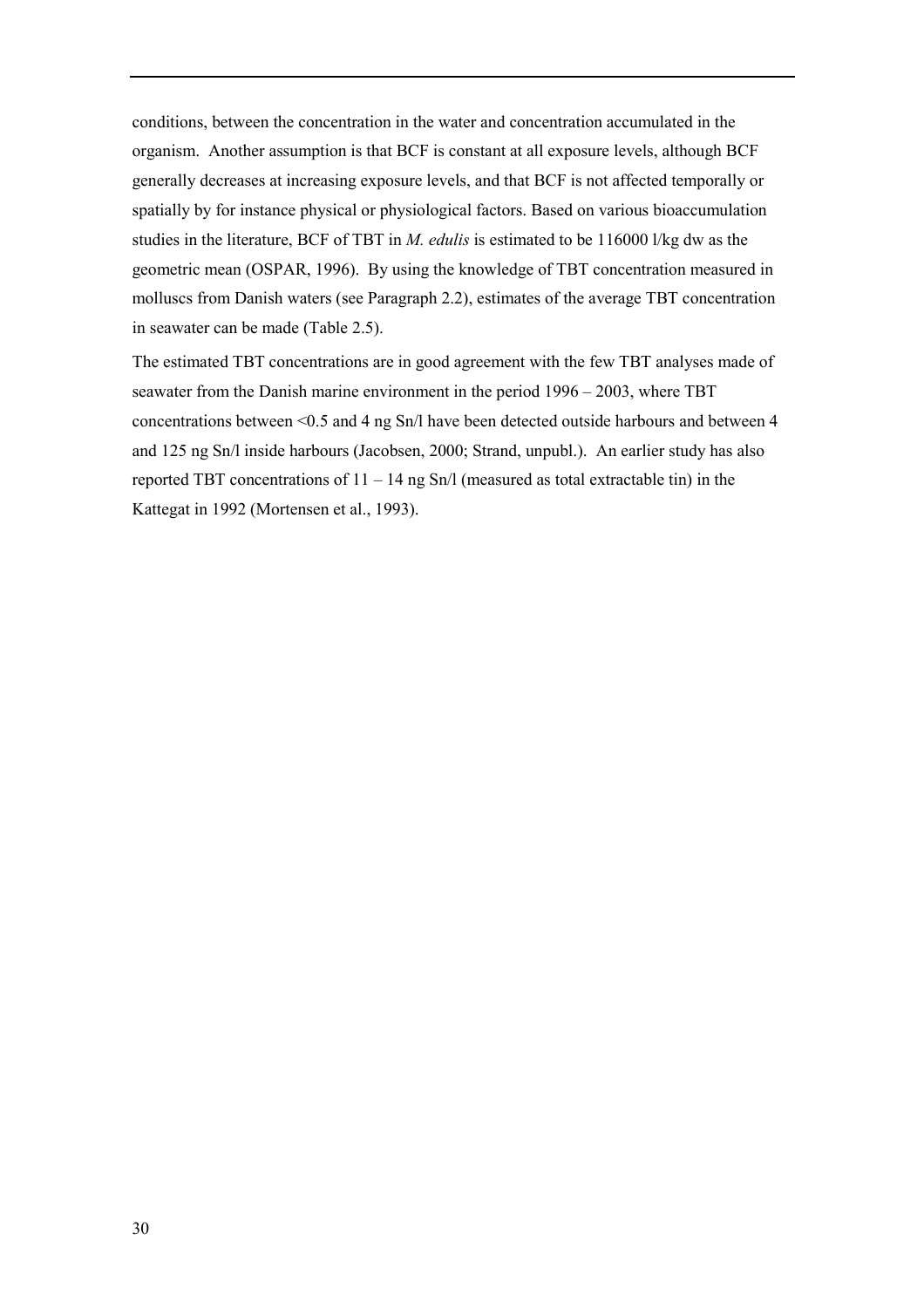## **3. Studies of some potential TBT-induced effects in the Danish waters**

The widespread and relatively high organotin contamination in the Danish marine environment provides a good opportunity for supporting exposure assessment with biological effect studies. Studies on imposex and intersex in prosobranch gastropods are especially useful, because of the specificity in the cause-effect relationship. That the relatively high organotin levels in Danish waters may also pose a threat to other taxonomic groups is here discussed in relation to immunotoxixity in marine mammals, impaired development and reproduction fish and mortality of a benthic amphipod. The difficulties in establishing the same specific causality for other organisms, as in the imposex and intersex studies on gastropods, does however not necessarily imply that organotin does not pose a threat to other marine organisms inhabiting Danish waters. As listed in Table 1.3 expoure to organotin can result in different kinds of ecotoxicicological effects.

#### **3.1. Imposex and intersex in prosobranch gastropods**

Imposex and intersex in gonochoristic prosobranch gastropods refer to two types of morphological alterations caused by a masculinisation of females. Imposex means that the females develop male sexual characters, e.g. a vas deferens and/or imposition of a penis, in addition to the normal female sexual characters (Smith, 1971). In the development of intersex, an important female sexual character, e.g. the pallial oviduct, is altered to be similar to a male prostate gland (Bauer et al., 1995). The females, in some species, become sterile in the severe developmental stages of imposex and intersex, e.g. the imposex stages 5 or 6 according to the vas deferens sequence index (VDSI) classification (Stroben et al., 1992) and in the intersex stages 2, 3 or 4 according to the intersex stage index (ISI) classification (Bauer et al., 1995). Imposex has been observed in more than 100 species world-wide, while intersex has only been found in a single species, *Littorina littorea*. The imposex and intersex phenomena are induced very specifically by TBT and /or TPhT and are a result of elevated testosterone levels due to interference with the endocrine system in the female gastropod. TBT concentrations as low as  $\leq$  1 to  $>$  15 ng TBT/l can induce imposex or intersex (Mathiessen & Gibbs, 1998). The phenomena are irreversible by nature and already induced in the immature life stages, although imposex can in some species also be induced in adult females transplanted to contaminated conditions (Davies et al., 1997; Beck et al., 2002). However, the irreversible nature of imposex may not necessarily generate a measurable relationship between imposex development and actual TBT concentrations. While TBT concentrations are contemporary and dynamic, because of the capability of the gastropods to biotransform and eliminate TBT, and because of resting periods in feeding uptake, the imposex intensity will represent a level of TBT-exposure with some years delay.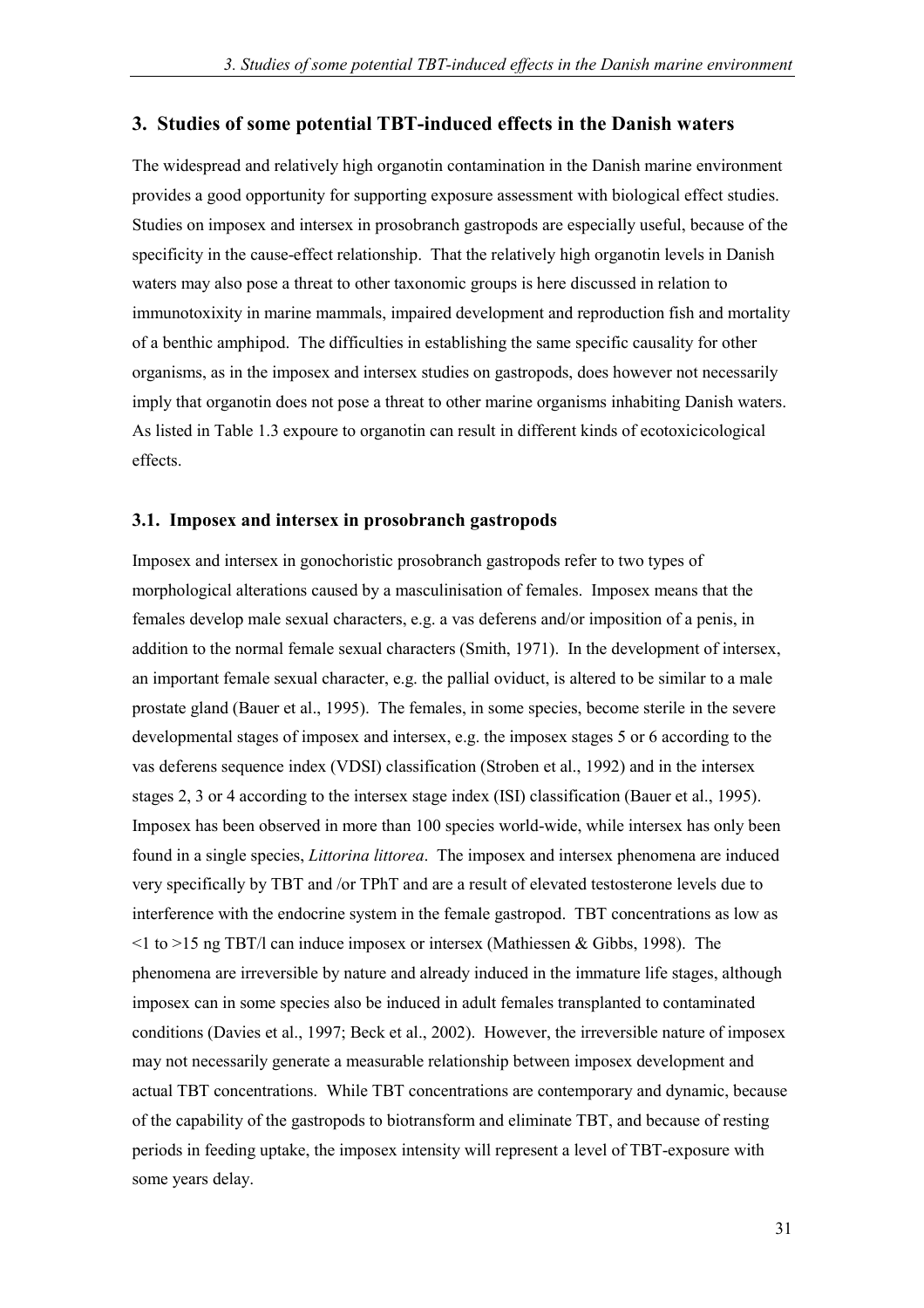Even though some studies claim that other environmental pollutants or other stress factors also can induce imposex development in gastropods (Nias, 1997; Evans, 2002), there is in my judgement no adequate evidence for such relationships yet. Because of the specificity and sensitivity, imposex and intersex are very suitable biomarkers for exposure and effects of TBT, and therefore useful in monitoring and risk assessment. Since 1998 imposex and intersex have been included as biomarkers in the national monitoring programme in Denmark, NOVA. Four key species of gastropods have been selected, *Buccinum undatum*, *Neptunea antiqua*, *Hinia reticulata* and *Littorina littorea*, but imposex development has also been found in other Danish species (Table 3.1). *Nucella lapillus*, which is the key species in most monitoring programmes in the North Sea region, has not been selected since it does not occur in the Kattegat and other parts of the Inner Danish waters. In Denmark *N. lapillus* can today only be found in isolated populations on the west coast of Denmark. In NOVA, I have been in charge for the studies on *B. undatum* and *N. antiqua*, sampled at depths from 15 to 100 m in the open waters, whereas the regional amts are responsible for most studies on *H. reticulata* in shallow coastal waters and *L. littorea* from the tidal zone (Strand, 2001; 2003).

*Table 3.1. Imposex or intersex has been observed in the following ten species of prosobranch gastropods in Danish waters (Strand, unpubl.).*

| Theodoxus fluviatilis |
|-----------------------|
|                       |

*\* sterile females observed.*

If imposex or intersex studies also shouldbe performed in the eastern or northern Baltic Sea, other species, which inhabit this region have to be chosen. *Hydrobia ulvae* seems to be the only species, which is a suitable bioindicator since other Baltic prosobranch gastropods do not seem to have the potential to develop these phenomena. For instance, imposex development was only found in *H. ulvae* in a small study of the sexual characters in six species of prosobranch gastropods sampled in Finnish coastal waters at Helsinki (Strand, unpubl.). A similar conclusion was made in the study in the southern Baltic Sea by Schulte-Oehlmann et al. (1998). The different gastropod species do not have the same potential to develop imposex, e.g. they are not all equally sensitive to TBT, see for instance Figure 3.1. Some muricid neogastropods, like *N. lapillus*, are generally regarded as belonging to the more sensitive gastropod species (Stroben et al., 1995), but also the buccinid neogastropod *N. antiqua* seems to be one of the more sensitive species (Strand & Jacobsen, 2002). However, the muricids have additionally the potential to develop sterile imposex stages due to a blockage of the vulva with the vas deferens,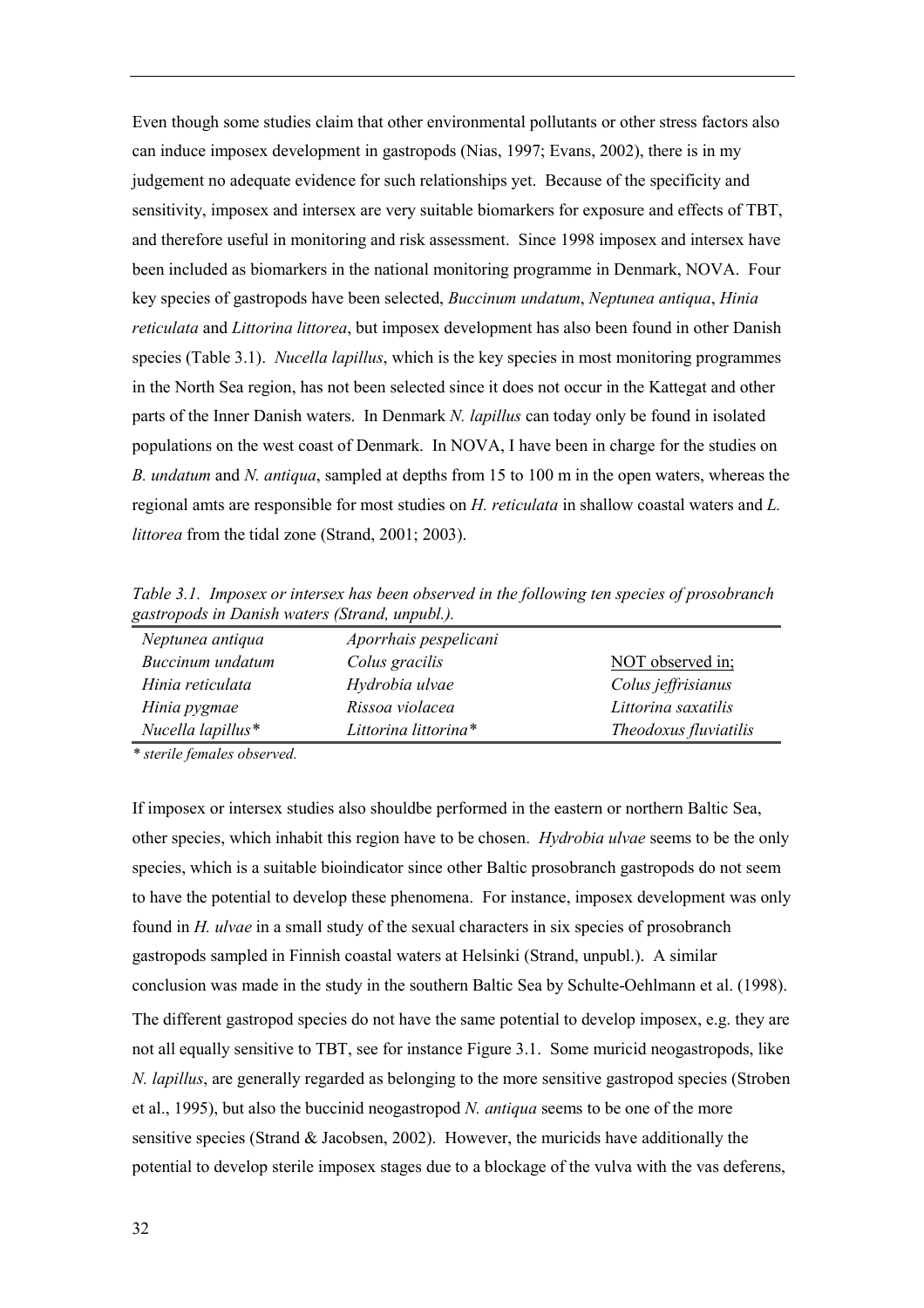which thereby makes the release of egg capsules impossible (vdsi  $=$  5 or 6). Such sterile stages do not develop in many other prosobranch species including the buccinids *B. undatum*, *N. antiqua*, and *H. reticulata* (maximum vdsi stages are 4 or 4+), although further alterations, for instance coiling of the female oviduct toward a male seminal vesicle, have been observed (Barreiro et al., 2001; Strand & Jacobsen, 2002).



*Figure 3.1. The frequencies of females with imposex or intersex in 6 species of prosobranch gastropods, all sampled in the same area in the southwestern part of the Kattegat. A high variance in imposex development occurs even between species from the same trophic level and taxonomic group such as Colus, Hinia, Buccinum and Neptunea, which all are carnivore neogastropods belonging to the Buccinidae family (Strand, unpubl.).*

The studies performed in NOVA have shown that imposex and intersex are widespread phenomena in all regions of the Danish waters, especially in the most sensitive species. For instance, almost all *N. antiqua* in the Inner Danish waters have developed imposex and generally in highly developed stages,  $VDSI = 2.6 - 4.0$ , but significant imposex levels are also present in the open waters of the Skagerrak and the North Sea, VDSI = 0.7 - 1.8 (Figure 3.2). In comparison, less frequent and less developed stages are present in *B. undatum* in the Inner Danish waters,  $VDSI = 0.1 - 1.6$ , and in the Skagerrak and the North Sea,  $VDSI = 0.1 - 0.7$ . The highest imposex levels in *B. undatum* occur in the Belt Sea (Figure 3.2). The overall imposex levels have been fairly constant during the period from 1998 to 2002, but time trends have not been statistically tested yet.



*Figure 3.2. Imposex in Neptunea antiqua and Buccinum undatum from five Danish water regions in the period 1998 to 2002 (NOVA). From Strand (2001;2003).*



*Figure 3.3. Imposex in Hinia reticulata from 13 stations in four coastal areas visited each year in the period 2000 to 2002 by Århus, North Jutland and Vejle amts (NOVA). From Strand (2001;2003).*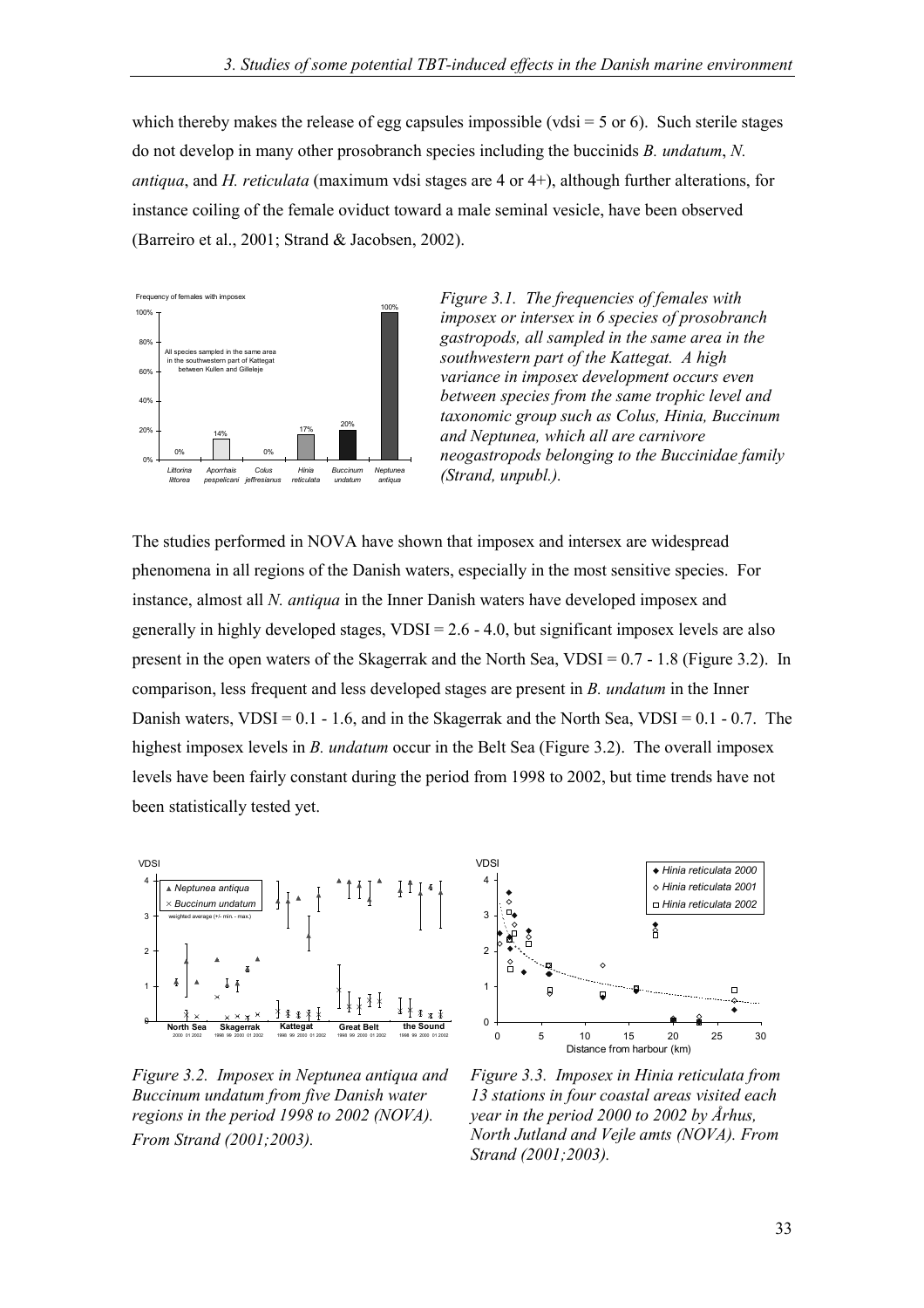In the coastal waters, decreasing gradients of imposex in *H. reticulata* are evident away from TBT contaminated harbour areas (Figure 3.3). High imposex levels,  $VDSI > 2$ , occur usually within a distance of 3 km from the harbours. At two stations in the Kattegat, imposex is almost absent in *H. reticulata* (VDSI =  $0.0 - 0.2$ ).

Regarding intersex, high intersex levels in *L. littorea*, ISI > 1.2, occur inside the majority of Danish harbours and marinas, and sterile females therefore often dominate in such areas (Figure 3.4). This strongly supports the significance of the TBT contamination in harbour areas since intersex is not induced as easily as imposex in the majority of the neogastropods. Outside harbours elevated intersex levels,  $ISI = 0.3$ , are often found in the vicinity of harbours, but only seldom can sterile females be found.



*Figure 3.4. The distribution of intersex severity in Littorina littorea as a) ISI and b) % sterile females in 13 Danish harbours and 19 marinas compared to 27 stations outside harbours. From Strand (2003).*

Sterile females also occur in some populations of *N. lapillus* from the west coast of Jutland, sampled just outside harbour areas,  $VDSI = 4 - 5$ . Less severe imposex stages in *N. lapillus* occur away from harbours,  $VDSI = 2 - 3$  (Harding et al., 1999; Strand, unpubl.), which at present reflects a kind of "background level" in the Danish part of the North Sea and the Skagerrak. Compared to this, only few incidences of imposex if any  $(0 -30\%), e.g. VDSI <$ 0.3) occur in populations of *N. lapillus*, which lives in reference areas in the North Atlantic, e.g. in Iceland, Norway, Canada and UK (Svavarsson & Skarhedinsdottir 1995, Berge et al., 1997, Prouse  $\&$  Ellis 1997, Evans et al., 1998). By using the Danish data from the North Sea and the Skagerrak, it seems that *N. lapillus* and *N. antiqua* have approximately the same level of sensitivity to TBT, because VDSI =  $1 - 2$  in *N. antiqua* from the stations within 10 km from the coast line (Figure 3.2). However, comparisons of tidal and subtidal species should be treated with some caution. Tidal species are primarily exposed to the contamination in the upper water bodies including the microsurface layer, whereas subtidal species are rather exposed to deeper water as well as the sediment.

Spatial trends in the imposex and intersex levels in prosobranch gastropods living in the Danish coastal as well as in the open waters reflect almost the same trends as the spatial distributions of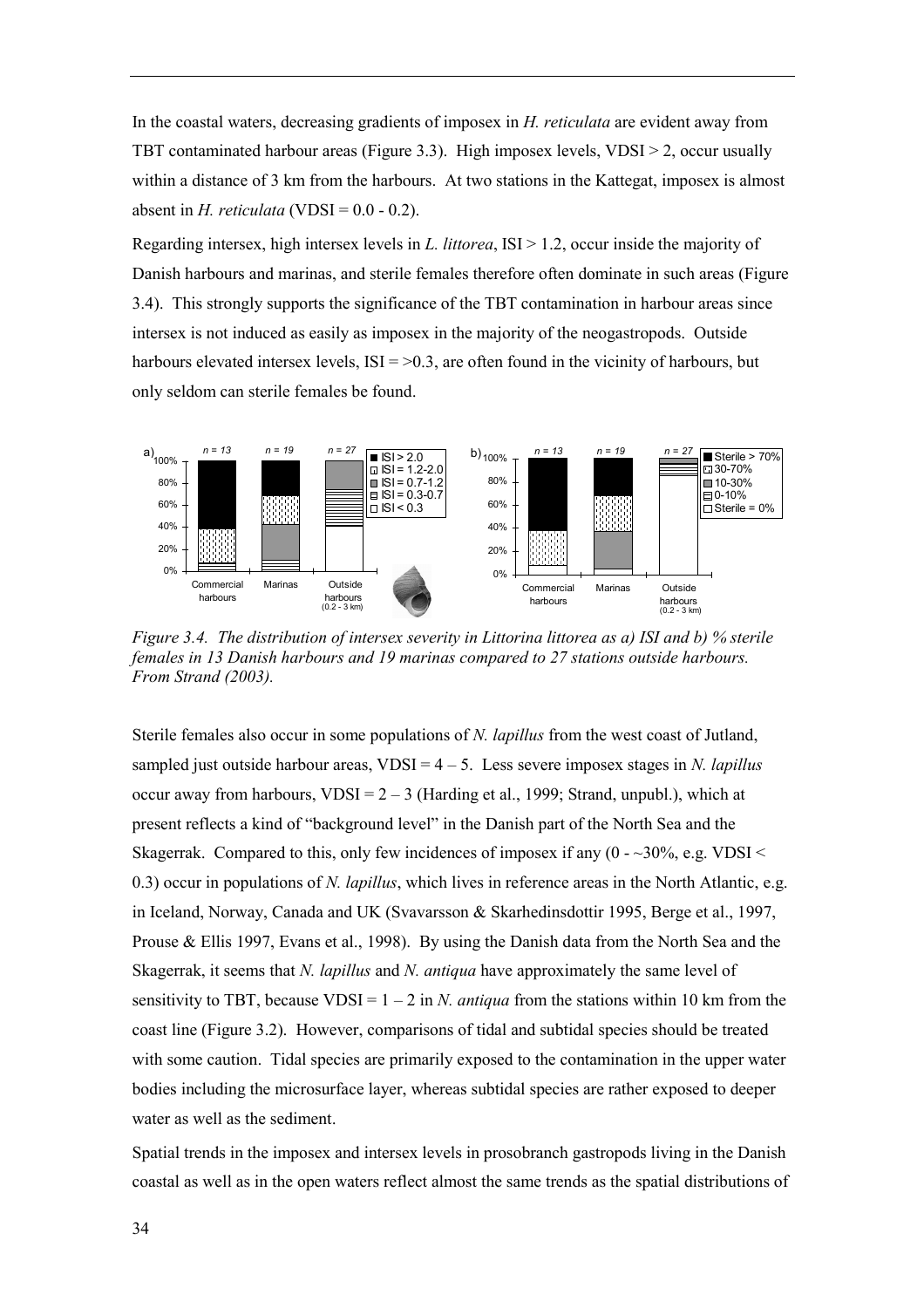the measured TBT concentrations in sediment and biota, which were presented in Chapter 2. However, the use of these biomarkers seems to provide an even more detailed picture of the spatial distribution than the chemical measurements. For instance, imposex can be used to distinguish between areas, in coastal as well as in open waters, where the TBT concentration in sediment often is below the detection limit. The potential of imposex to reflect gradients in TBT contamination at low TBT levels is illustrated in the correlations between VDSI in the subtidal buccinids and the actual measured body burdens of butyltin (Figure 3.5), or the TBT concentration in the sediment from the same areas where the buccinids are sampled (Figure 3.6). Even TBT concentrations in sediment below the limit of detection are found to induce elevated levels of imposex (VDSI > 2) in *N. antiqua*, while TBT concentrations at 10 - 20 ng Sn/g dw in sediment were found to induce elevated imposex levels (VDSI > 2) in *H. reticulata* and probably also in *B. undatum* (Figure 3.6). In comparison, exposure for one month to sediment with a TBT concentration of 25 ng Sn/g dw induced increased imposex development in a sediment bioassay with *H. reticulata* (Oehlmann et al., 2000).



*Figure 3.5. The body burden of total butyltin is significantly correlated with VDSI in Buccinum undatum (Spearman rank correlation; rs = 0.664, p < 0.05). From Strand & Jacobsen (2002).*



*Figure 3.6. Imposex versus TBT concentration in sediment from Danish waters. VDSI in Hinia reticulata is significantly correlated with the TBT concentration (Spearman rank correlation;*  $r_s = 0.664$ ,  $p \le 0.01$ ). Areas, where the *concentration was below the limit of detection, are marked as 1 ng/g dw in the diagram. The lines represent sigmoid fits by eye. From Strand (2001).*

Studies on gastropod population structure in relation to imposex or intersex development have not been performed systematically in Danish waters, although the presence of immature specimens indicates a continuing recruitment, impaired or not. In England, significant changes in population structure have been demonstrated in *L. littorea* from TBT contaminated harbour areas (Mathiessen et al., 1995), and in *N. lapillus* populations, where a significant proportion of the females were sterile as a consequence of imposex (Bryan et al., 1987; Spence et al., 1990;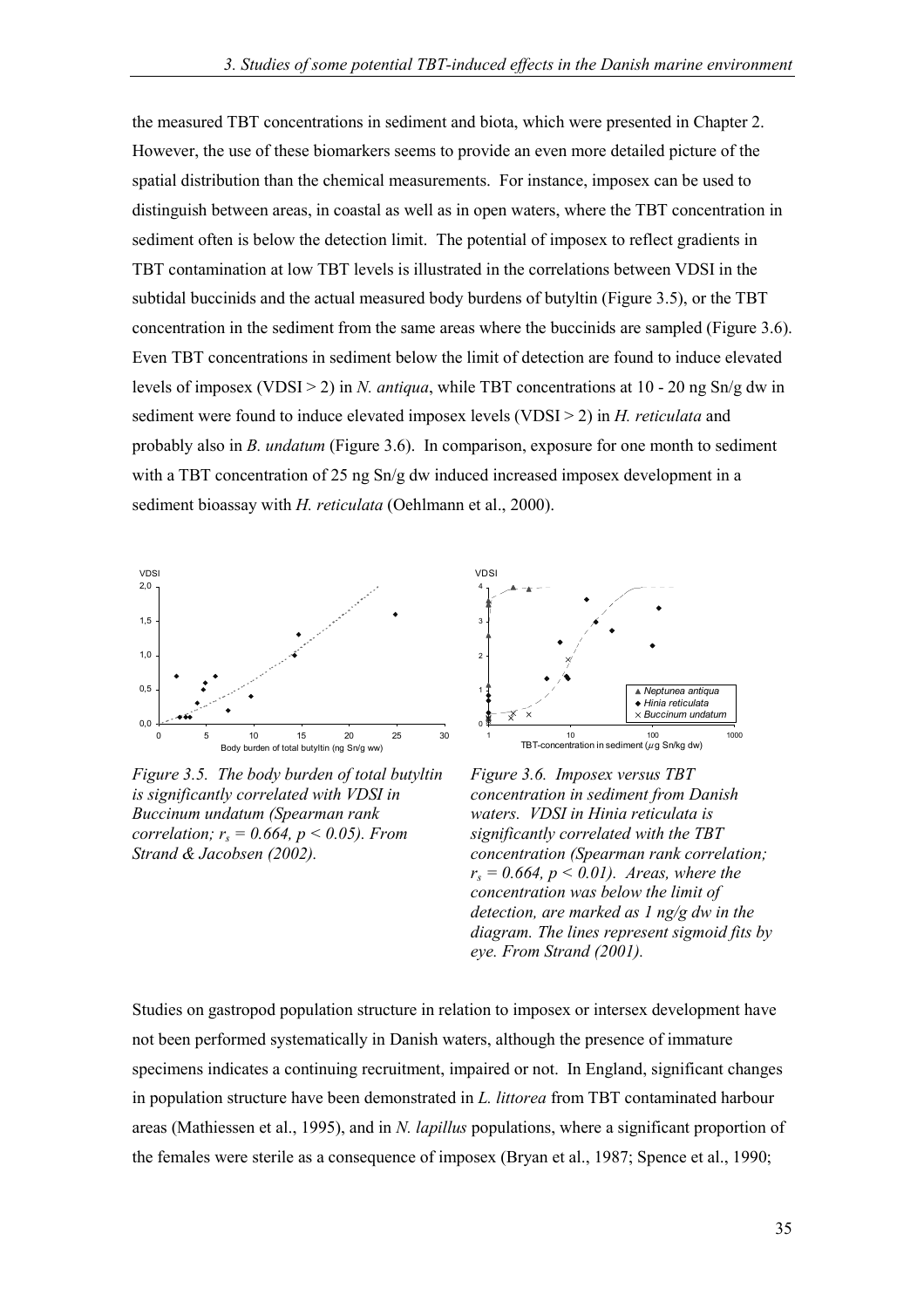Birchenough et al., 2002). Especially gastropods with non-pelagic larval stages, such as *N. lapillus*, are vulnerable, because recolonisation of an area therefore is expected to occur slowly. In the Skagerrak and the Kattegat there are some indications of serious declines in several marine gastropod populations during the 20th century. It cannot be excluded that widespread TBT contamination might have contributed to the population declines of some species by affecting reproduction and recruitment. However, the changes in gastropod populations may also be due to other environmental changes of habitats such as increasing prevalence of hypoxia caused by eutrophication. For instance, 52 species of marine gastropods are today red listed in Sweden (SSIC, 2003). Nine species are listed as endangered or critically endangered and eleven species are listed as vulnerable. In addition, 32 species are listed with an unknown status, because the data are insufficient to classify the species into the red list categories. There exists no red list information on the status of marine gastropods from the Danish and Norwegian parts of the Kattegat and the Skagerrak. However, there are also some evidences of population declines in the Danish waters such as declines of *H. reticulata* and *B. undatum* between the beginning and the end of the  $20<sup>th</sup>$  century in the Inner Danish waters. For instance, these species are almost absent today in the Sound between Funen and Langeland, where they previously were relatively abundant (Glob, 2002). Another example is the relative high abundance of empty shells of *H. reticulata*, which can been found buried in the sediment from the Inner part of Odense Fiord (Strand, unpubl.). *H. reticulata* has not been found at all inside Odense Fiord in the recent decades (MADS database, unpubl.).

Another example is the muricid neogastropod *Trophon truncatus*, which in the 19<sup>th</sup> century was relatively abundant at some sites in the southern part of the Kattegat, the Belt Sea and the Sound (Petersen, 1888). Today this species may be extinct from the Danish waters. To my knowledge *T. truncatus* has not been found at all in the second half of the 20<sup>th</sup> century, for instance in the intensive national and regional monitoring of benthic fauna (MADS database, unpubl.). Only shells of *T. truncatus* from the first half of the 20<sup>th</sup> century are stored in the extensive shell collection at the Zoological Museum in Copenhagen (Strand, unpubl.). Concerning *N. lapillus*, this species was present at Frederikshavn in the northern part of the Kattegat in the beginning of the  $20<sup>th</sup>$  century (Ris, 1930). Today, *N. lapillus* cannot be found at this site (Strand, unpubl.) suggesting that it may also have disappeared from this area.

There are also evidence for decreases in several marine prosobranch gastropod populations in the inner part of the German Bight in the southern North Sea (Nehring, 2000), but for most species the declines seem to be ascribed to other factors than TBT. Only a severe decline in the population of *N. lapillus* at Helgoland can be directly attributed to TBT. However, it cannot be excluded that the significant decreases in some of the other gastropod populations, including *H. reticulata* and *N. antiqua*, may have been caused by TBT (Nehring, 2000).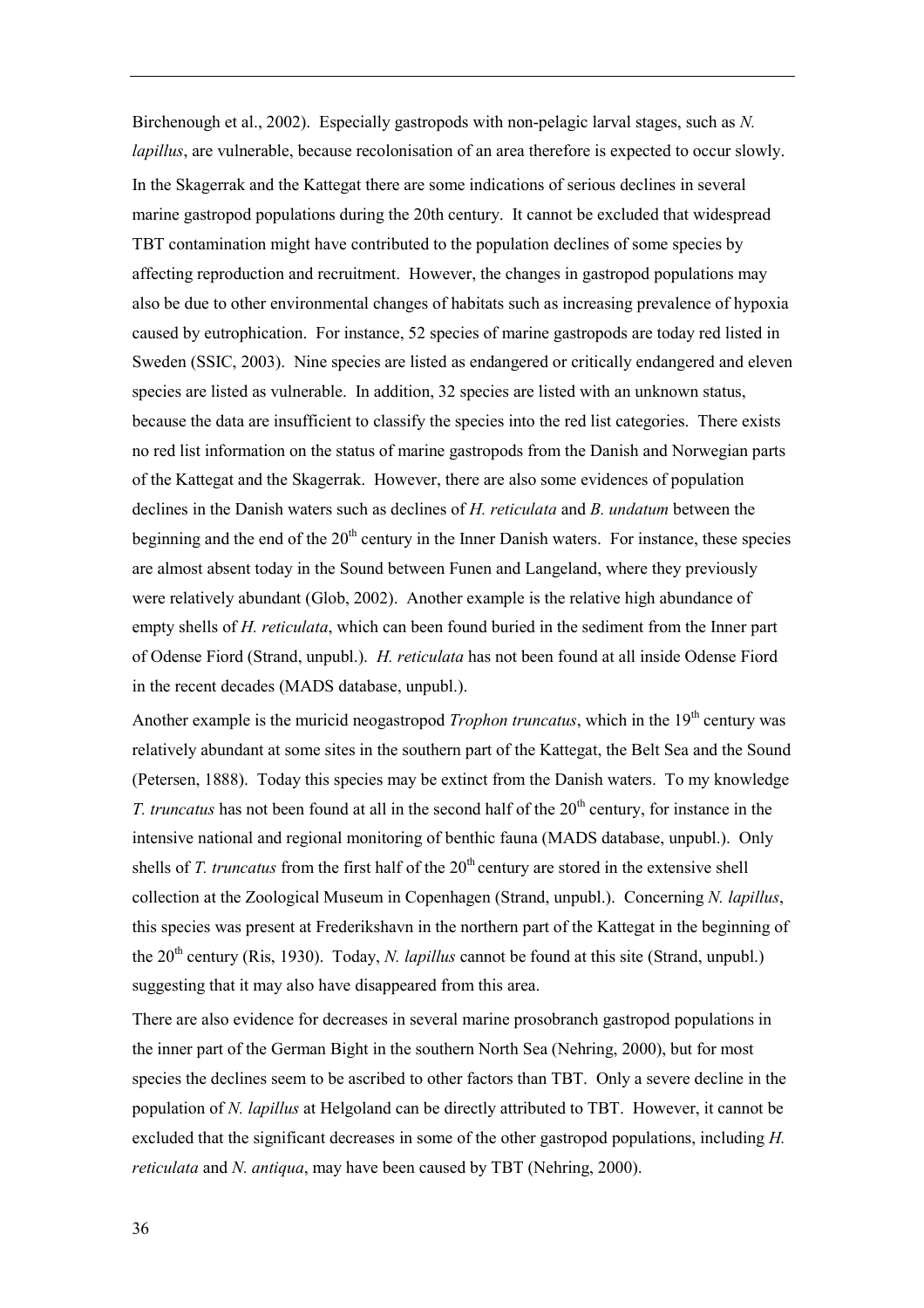#### **3.2. Risk of organotin to organisms at higher trophic levels**

Several types of contaminants can affect the immune and endocrine systems of vertebrate organisms that may lead to increased susceptibility to infectious diseases or impairment of reproduction (Ross, 2000). While many factors, both intrinsic and extrinsic, can affect the immune system of vertebrates, hazardous substances are not likely to be the trigger in the outbreak of epidemic diseases, which in recent years have resulted in for instance mass mortality in Danish waters among harbour seals (Phoca vitulina) in 1988 and 2002 (Heide Jørgensen et al., 1992; Dietz et al., 2003) and eider ducks (Somateria mollissima) in 1996 and 2001 (Christensen et al., 1997; SNS, 2002). However, contaminants may still pose a "hidden" threat as they are suspected to increase the susceptibility to such diseases. Top predators in the food web, like marine mammals, may be particularly vulnerable, because they are exposed to and accumulate high levels of many persistent contaminants from their food.

Most studies focus on the associations between effects and exposure to organochlorines like PCBs and dioxin or to heavy metals like mercury (Ross, 2000), but increasing attention is also given to other "novel" hazardous substances like brominated and flourinated organic compounds (de Boer et al., 1998; Giesy & Kannan, 2001) and organotin compounds. Butyltin and phenyltin compounds have been related to immunotoxicity in for instance fish (O'Halloran et al., 1998; Grinwis et al., 2000) and mammals (Snoeij et al., 1987; Kannan et al., 1997;1998; Whalen et al., 2002). The risk of endocrine disruptions caused by organotin compounds has also to be considered based on studies on fish (Shimasaki et al., 2002) and mammals (Omura, 2001; Cooke, 2002).

Nevertheless, it has been evaluated within the framework of marine risk assessment affiliated to the Water Frame Directive (WFD) within the European Union (EU) that the primary threat of the triorganotins appears to be for organisms like molluscs at the lower trophic levels of the food web (Lepper, 2002). Even though the lack of appropriate avian and mammalian oral toxicity data is recognised, it is also stated unlikely that poisoning will occur in organisms at the higher end of the trophic scale, because TBT will be metabolised quickly into less toxic di- and monobutyltin compounds in vertebrate organisms.

In contrast, a study focused on human risk assessment has suggested that fish as a food source in some regions can contribute with tri- as well as di-substituted organotin compounds to an extent that health risks should be considered (Belfroid et al., 2000), because the effect levels of tri- and di-substituted organotins in some toxicological studies are comparable and even might be combined. From such a perspective, the breakdown products of TBT and TPhT may also pose a threat to organisms at higher trophic levels especially as they, in contrast to humans, are feeding entirely on marine food sources.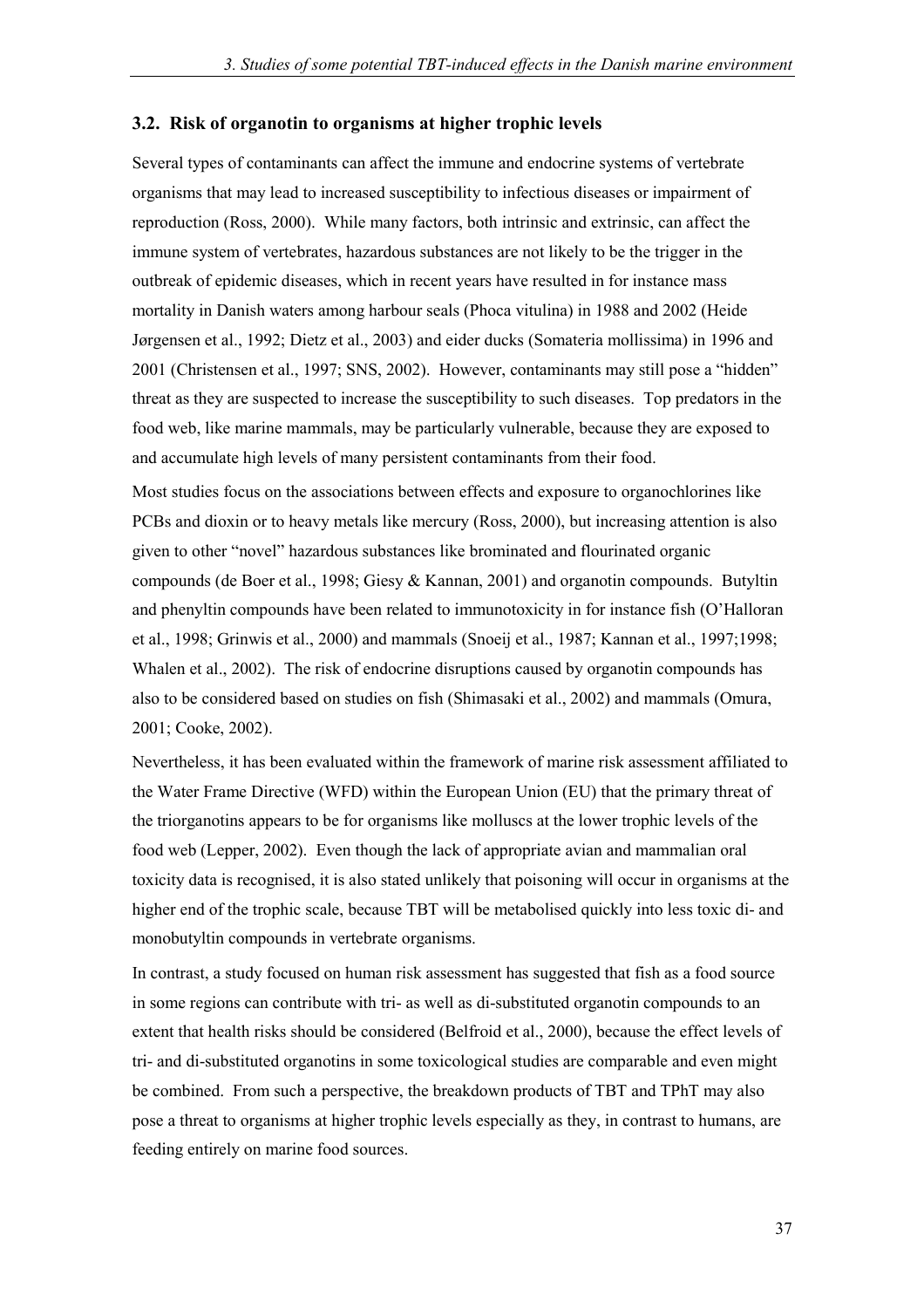The risks of secondary poisoning of top predators are usually assessed based on oral intake (Lepper, 2002). The dietary exposure to butyltin in marine mammals inhabiting Danish waters can be estimated to about 1.6  $\mu$ g Sn/kg bw/day by using the average body burden in fish of 20 ng Sn/g ww (estimated in Table 2.4 in Chapter 2) and by assuming a daily consumption of 4 kg fish/day and a body weight (bw) of 50 kg. This is 16 times higher than the tolerable daily intake (TDI) of 0.10 µg Sn/kg bw/day proposed for human exposure to TBT and DBT (Belfroid et al., 2000), derived from immunological studies with rodents. However, even though environmental and human risk assessment can not be compared directly, as human risk assessment has individuals as the protection target, and environmental risk assessment has populations and communities as the protection target, it indicates that the marine mammals inhabiting Danish waters can be at risk of organotin-induced immunotoxicity. To what extent is as yet undetermined.

The risk of exposure to organotin for organisms at higher trophic levels is discussed in this thesis in relation to studies on two species of marine mammals, harbour porpoises (*Phocoena phocoena*) and grey seals (*Halichoerus gryphus*), inhabiting Nordic waters.

Because of the very high organotin concentrations found in harbour porpoises compared to in other marine organisms from Danish waters (Figure 2.7; Manuscript II), a more extended study was made that focused on this small cetacean (Figure 2.8a; Manuscript III). The study on harbour porpoises from Danish waters showed that stranded harbour porpoises generally had accumulated higher levels of both butyltin and mercury in the liver than by-caught porpoises, even after age was removed as a confounding factor (Figure 3.7).

The higher butyltin and mercury concentrations found in stranded than in by-caught porpoises may indicate that a high accumulation of these contaminants might be related to the "cause of death". However, a more conclusive relationship can not be established because of the lack of extensive post-mortem examinations and the small size of the data set. Two other studies, supported by post-mortem examinations (Jepson et al., 1999, Bennett et al., 2001), have also found a higher accumulation of contaminants, e.g. PCB and mercury, in stranded than in bycaught harbour porpoises from the North Sea. A study by Siebert et al. (1999) also found associations between mercury levels and severity of certain pathological lesions in harbour porpoises from the Baltic Sea and the North Sea, but was unable to establish differences between groups of stranded and by-caught harbour porpoises. This suggests that these and/or co-varying contaminants such as butyltin (see Figure 2.8a,b) might influence the health and viability of harbour porpoises.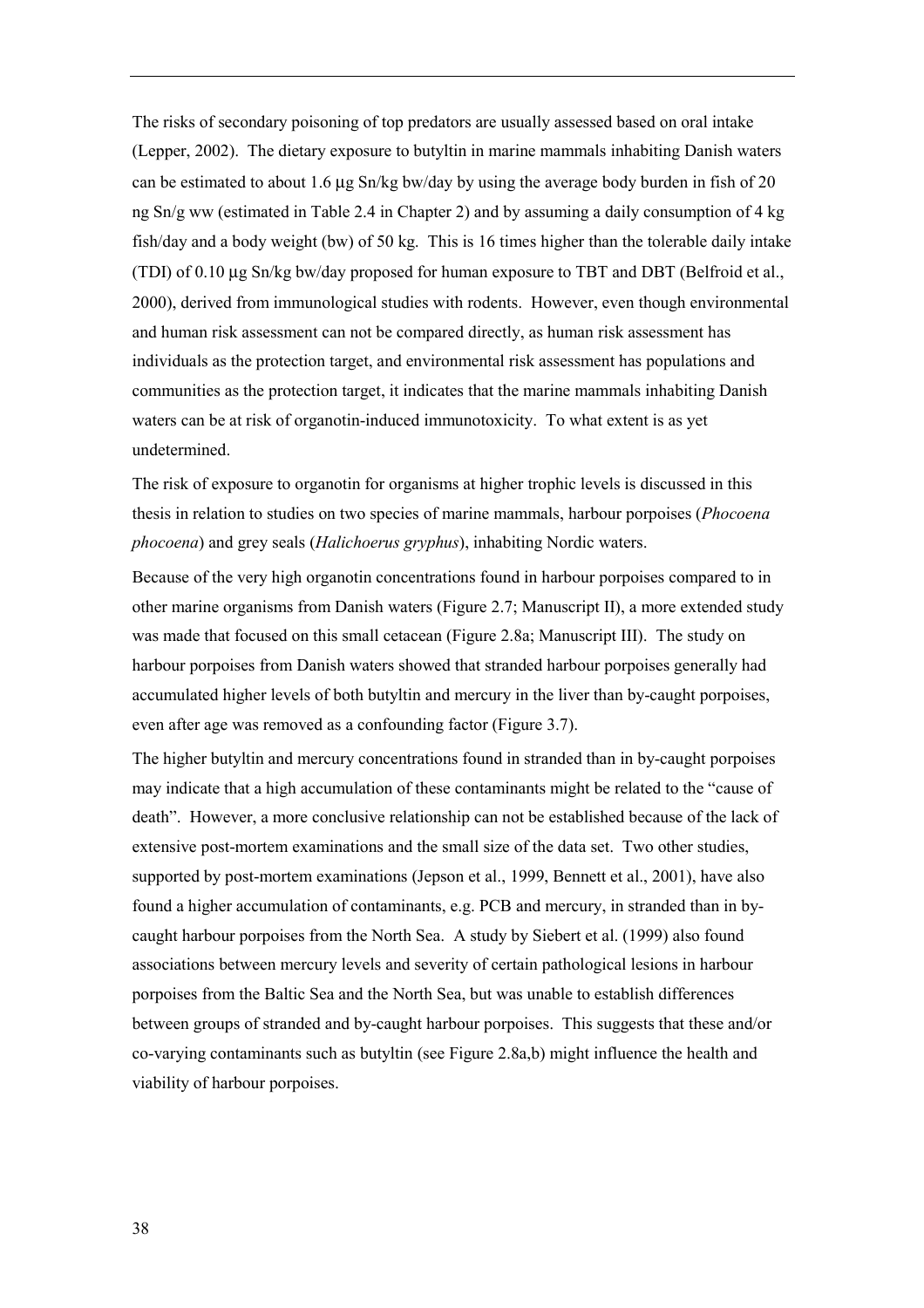

*Figure 3.7. The mean concentration of butyltin, but not mercury, is significantly higher in the group of stranded than in the by-caught harbour porpoises with age between 1 and 5 years. (One-way ANOVA,*

 $\overline{B}T_{1,13} = 8.2, p < 0.02;$  $Hg_{1,13}=1.6, p > 0.22$ ). *From Manuscript III.*

It may be argued that particularly harbour porpoises are at higher risk of secondary poisoning than other marine mammals, due to a generally higher accumulation potential of contaminants including organotin. On the other hand, because these species predate on almost the same food source as for instance seals, it can be argued that exposure to organotin is at the same level. The primary deposit organs are not necessarily the target organs in which the toxic effects first will occur. For instance *in vitro* studies on the immunotoxicity of organotins have shown that shortterm exposure can lead to irreversible inhibition of natural killer cells from mammalian blood samples (Whalen et al., 2002). Therefore peak levels of organotin exposure, for instance due to intake of food, should be considered. Evaluations solely from actual body burdens are not adequate to account for potential effects in marine organisms.

A study on organotin accumulation in marine mammals was also done on Baltic grey seals (Strand & Roos, unpubl.). The study of accumulation of butyltin and phenyltin compounds in grey seals from the Swedish east coast was performed as part of a larger screening survey of several other persistent contaminants. The study was initiated after pathological examinations of Baltic grey seals (Bergman, 1999) had revealed that more than 50% of immature grey seals aged between 1 and 3 years are suffocating from a serious intestine sore disease, e.g. colonic ulcers, and that this disease was more frequent in the 1990's than in the previous decade (Table 3.2.). Colonic ulcers can cause acute mortality, and are estimated to be the second most frequent cause of death among immature Baltic grey seals, just after drowning in fishing gear.

| Diseases in grey seals         | $1977 - 1986$ | 1987 - 1996 |
|--------------------------------|---------------|-------------|
| Colonic ulcers in immatures    | $15\%$        | 53 %        |
| Baltic seal disease syndrome   |               |             |
| Occlusions in adult females    | 42%           | $11\%$      |
| Pregnancy of females (aug-feb) | 9%            | 60%         |

*Table 3.2. Health conditions in Baltic grey seals from the Swedish east coast during two decades. Data from Bergman (1999).*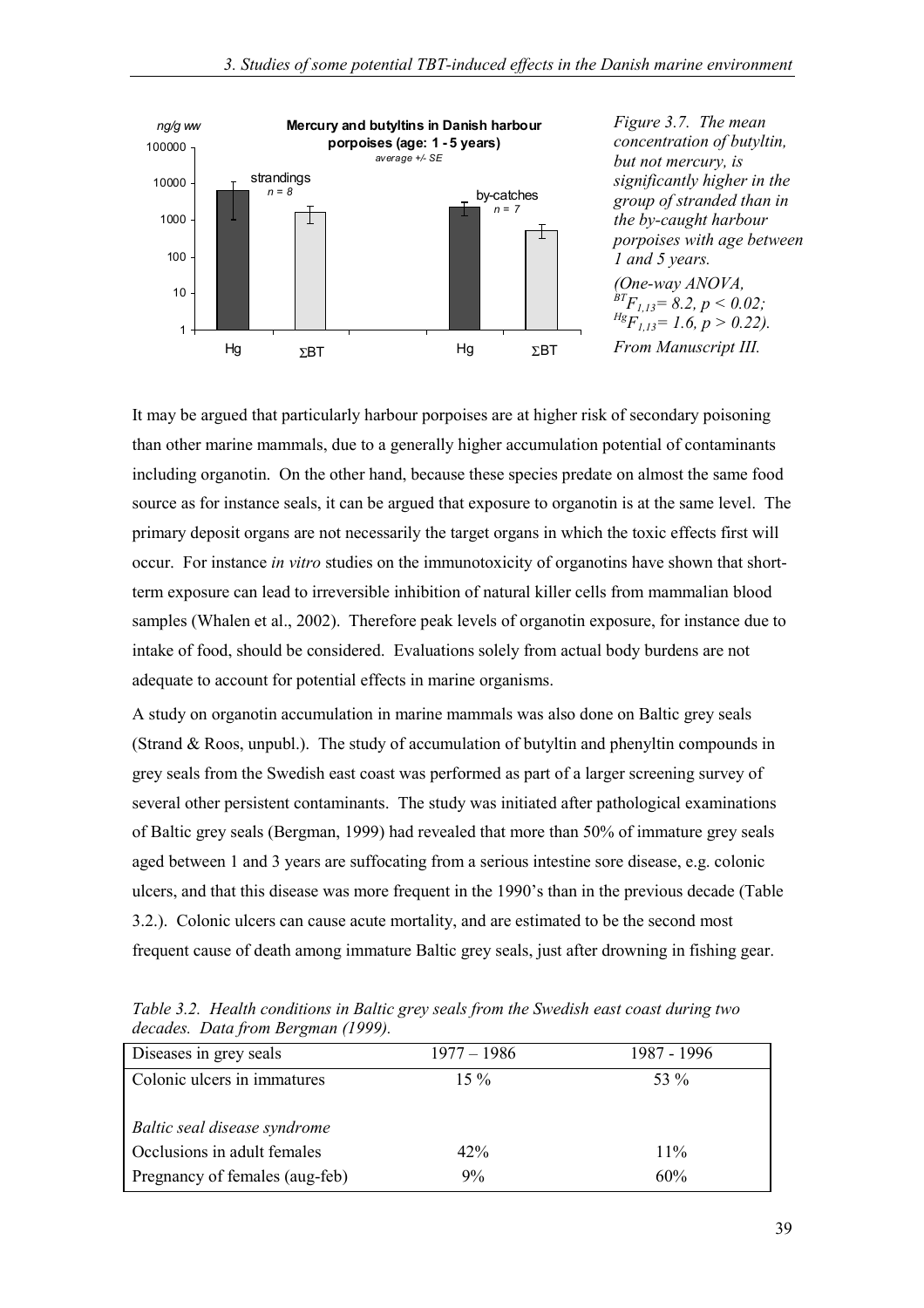It has been suggested that the findings indicate that the food consumed by the Baltic seals may contain "new" or increased amounts of unidentified toxic factors, which affect their immune system (Bergman, 1999) and hazardous substances like organotin compounds or brominated flame retardants should be considered (Roos, 2000).



*Figure 3.8. Butyltin and phenyltin compounds in blubber and liver from immature grey seals with and without severe colonic ulcers during two decades (Strand & Roos, unpubl.). The three groups of immature grey seals refer to the same groups as in Table 3.2.*

The results showed that butyltin as well as phenyltin compounds had accumulated in all samples of grey seal liver from both decades, while only small residues of butyltin, and not phenyltin, could be detected in five of 18 analysed blubber samples, and only in the seals from the period 1987-1996 (Figure 3.8). The breakdown products, DBT and MBT, were the dominant butyltin compounds, whereas TPhT was the main contributor to phenyltin in the livers. The phenyltin concentration was highest in the seals from 1977-1986, while butyltin was somewhat higher in 1987-1996 than in the previous decade. The concentrations of butyltin as well as phenyltin were higher in the diseased than in the healthy seals from 1987-1996. Because only two pooled liver samples (consisting of three specimens each) from each group were analysed, it has not been possible to test these differences statistically. The extremely low organotin levels in the blubber did not provide a possibility for statistical comparisons of the groups even though each group consisted of eight samples of individual specimens. The presence of organotin in the grey seals in this study therefore only provides evidence for exposure to organotin.

On the other hand, a Dutch semi-field study in the 1990's found higher immuno- suppression in seals fed on fish from the Baltic Sea than from a relatively uncontaminated site in the North Atlantic. Similar results were found in rats exposed to the same fish (Van Loveren et al., 2000). In the 1980's a similar kind of semi-field study showed impaired reproduction in seals fed on fish from the Baltic Sea compared to those fed on fish from the Atlantic (Reijnders, 1986). This suggests that the exposure levels of contaminants, based on organochlorine levels, to seals and other marine mammals inhabiting the Baltic Sea (including Danish waters) can be a real threat to their immune system. This also might have consequences at the population level like the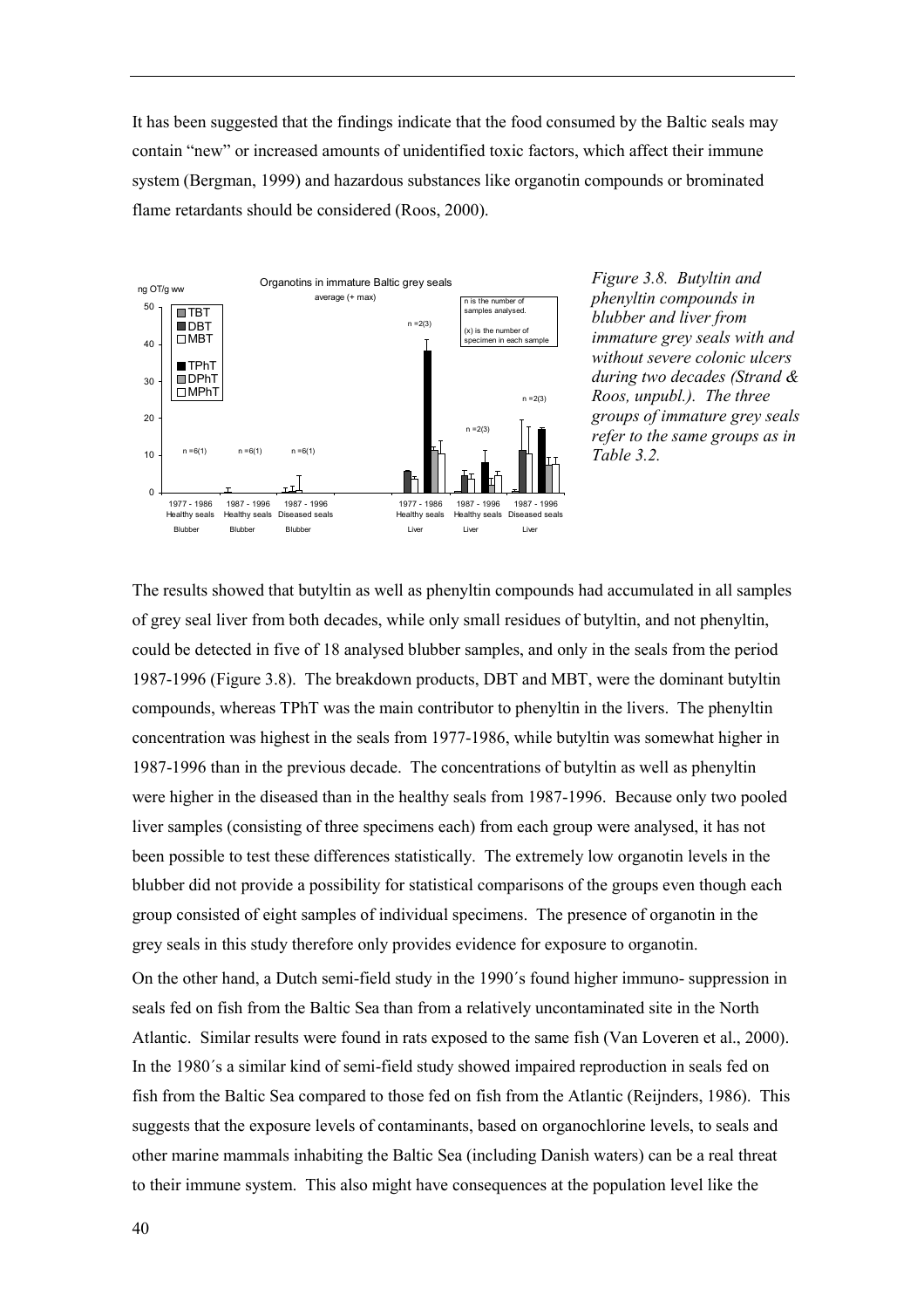contaminant-induced impaired reproduction in Baltic seals had in the 1970's and 1980's. Baltic grey seals in this period were affected with a high prevalence of the so-called Baltic seal disease syndrome resulting in decreased fecundity, reproductive impairment and sterility (Table 3.2), which were attributed to with the high PCB levels.

The presented results on organotin exposure and accumulation in relation to marine mammals suggest that organotin might also be an important immunotoxic factor. Organotin compounds should therefore also be integrated when assessing the risk of hazardous substances on the health and viability of organisms at higher trophic levels, fish and birds included, inhabiting Danish waters.

#### **3.3. The eelpout (***Zoarces viviparus***), a bioindicator useful for integrated studies**

Another example of contaminant-induced biological effects, which like immunosuppression not specifically can be related to single group of hazardous substances are impaired fish reproduction including developmental effects including teratogenesis in fish embryo. The early life stages of fish are typically more susceptible to environmental contaminants than other life stages (McKim, 1977) and developmental effects in fish embryos and larvae can therefore be regarded as a sensitive general stress biomarker and not as a contaminant-specific biomarker for TBT. Although TBT has the potential to induce such kind of effects, most attention has been on other substances like organochlorines, pesticides, PAH, and heavy metals (Weis & Weis, 1989; Bodammer, 1993). In addition, natural stress factors such as extreme variations in oxygen levels, salinity and temperature have also been associated with increased prevalence of malformations and mortality in free-living fish embryos (Bodammer, 1993). In field studies causal relationships between a concrete exposure and teratogenic effects are therefore difficult to establish because of lack of specificity in contaminant response and because combined effects due to mixtures of various contaminants and other stress factors can occur.

Concerning TBT specifically, laboratory studies have shown that the potential toxic modes of TBT in fish include reduced hatching success of eggs and reduced survival of pelagic fish embryos and larvae. However, at relatively high exposure levels of TBT between 1,500 and 20,000 ng Sn/l (Fent, 1996; Bentivegna & Piatkowski, 1998; Granmo et al., 2002), but this also indicates a differentiated sensitivity between the examined fish species, although life stages used and/or exposure time differ between the studies. Some of the studies have also found that TBT caused deformations of the embryo, which could result in different types of gross abnormalities such as yolk sac defects and bend or spiral shapes of the spinal axis (Fent, 1996; Bentivegna & Piatkowski, 1998). Compared with estimated TBT concentrations in water from type-specific areas in Danish waters (Paragraph 2.4) pelagic fish embryo seems to be rather insensitive and may only be at risk of TBT in extreme polluted harbour areas. However, these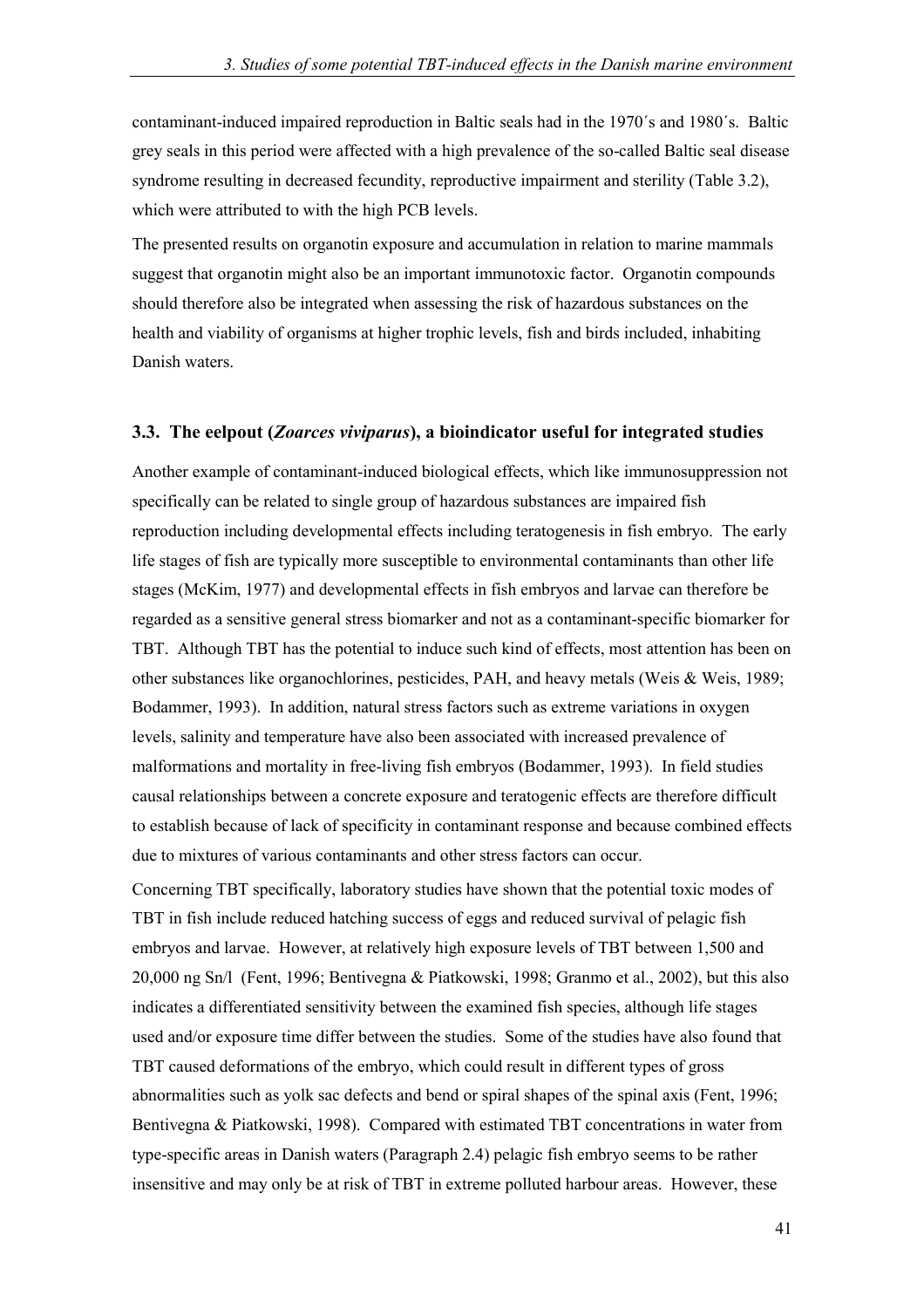laboratory studies did not take TBT exposure of the parent fish and the transfer from mother to eggs into account even though this is an important factor for the development of teratogenic effects (Weis & Weis, 1989). In field-based studies the exposure and bioaccumulation of contaminants in adult fish should also be considered, for instance in viviparous fish where the embryos and larvae might be at higher risk of contaminants due to the possibility of maternalfetal transfer (see Figure 3.9). It can therefore not be excluded that TBT can be an important stress factor for the reproductive success in fish, not only inside some harbours areas, but also in some Danish coastal waters.



*Figure 3.9. Residues of organohalogenic (OH) and organotin (OT) compounds in pooled samples of muscle, liver and larvae of the viviparous eelpout from Århus 2002 (St.8). Data from Jensen & Strand (unpubl.).*

To examine the potential of developmental effects of larvae in broods of the viviparous eelpout (*Zoarces viviparus*) as a biomarker for contaminant-induced stress, a study was performed in ten different areas of Danish coastal waters known to be more or less contaminated due to effluents from cities, industry and harbour activities (Manuscript IV). This study aimed on to examine eelpouts from rather type-specific areas and not only focusing on levels of TBT contamination in the respective areas, since the levels of many anthropogenic substances often will co-variate between more and less contaminated areas. The ten sampling areas could be characterized into two categories as described in Table 3.3.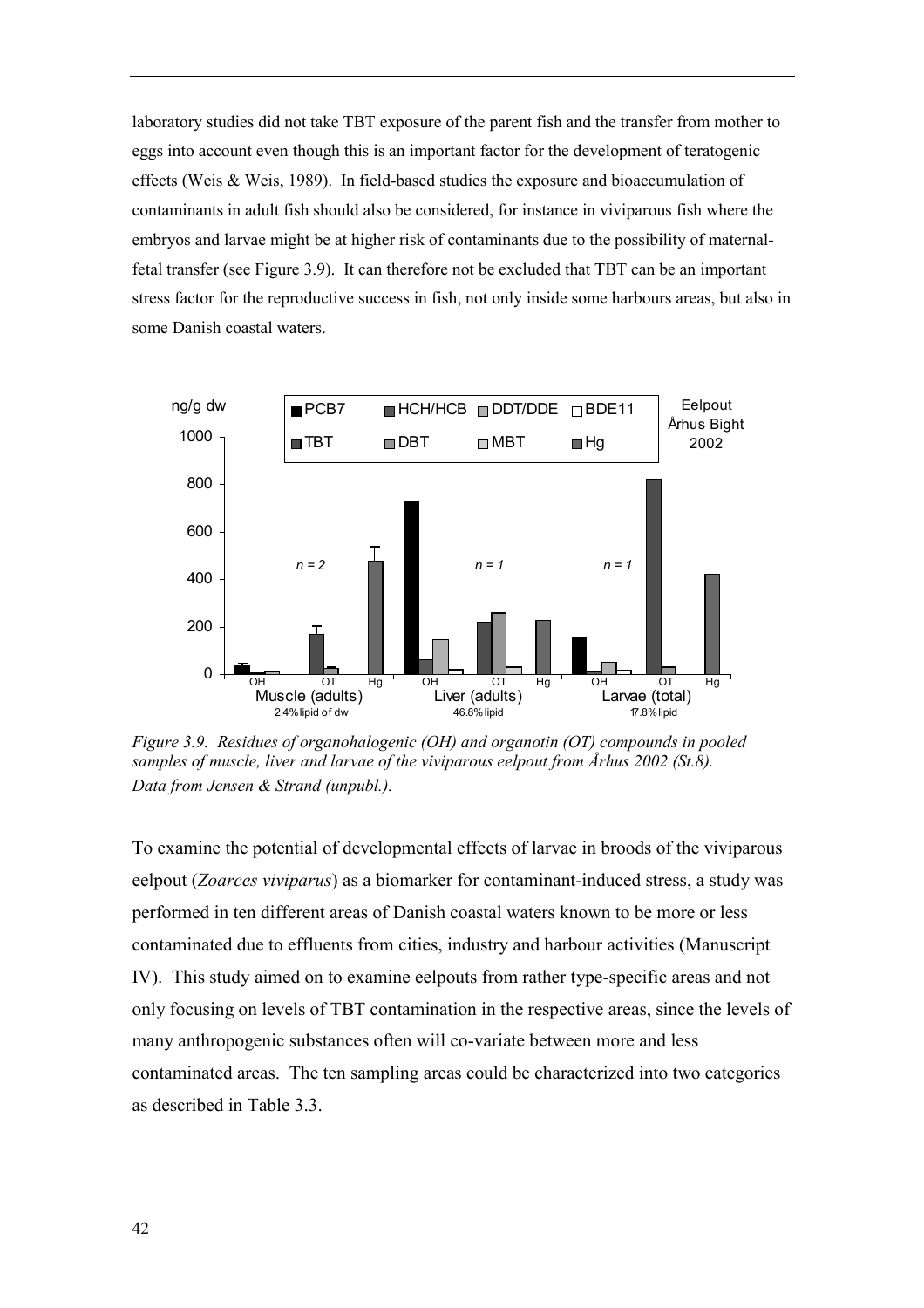| <b>Type</b>  | <b>Description of areas</b>                                                                                                                                                                                                                                 | <b>St. No.:</b>                                                                      | <b>Location</b> (year)                                                                                                                     |
|--------------|-------------------------------------------------------------------------------------------------------------------------------------------------------------------------------------------------------------------------------------------------------------|--------------------------------------------------------------------------------------|--------------------------------------------------------------------------------------------------------------------------------------------|
| T            | Coastal areas including shallow fiords with effluents<br>from larger cities, industry and/or harbours. These<br>areas are considered to be moderate or in some<br>situations as relatively highly contaminated areas.                                       | St. $3:$<br>St. 4:<br>St. $5a,b$ :<br>St. $6a,b$ :<br>St. 7:<br>St. $8$ :<br>St. 10: | Nakskov (2002)<br>Frederiksværk (2002)<br>Roskilde (2001,2002)<br>Lindø (2001,2002)<br>Odense (2002)<br>Århus (2002)<br>$\AA$ lborg (2001) |
| $\mathbf{I}$ | Coastal areas at some distance to larger cities and<br>industry and with a high potential for water exchange<br>with adjacent waters. These areas are considered to<br>be less contaminated and are therefore regarded as<br>reference areas in this study. | St. 1:<br>St. $2$ :<br>St. 9:                                                        | Fakse (2002)<br>Nivå (2001)<br>Egense $(2001)$                                                                                             |

*Table 3.3. Type-specific descriptions of the ten sampling areas for studies of eelpouts in Danish coastal waters 2001 and 2002. From Manuscript V.*

The examination of eelpouts showed a relatively high variation in the proportion of broods, which had elevated levels of deformed larvae between the different sampling areas, and also that the deformations were represented by various types of gross abnormalities. These deformations could be categorized in to six different morphological characteristics  $(B - G)$  as described in Figure 3.10. Deformations like spirality or other defects of the spinal axis, craniofacial defects, eye lesions or entirely loss of eyes were dominating in all areas, but also other deformations such as yolk sac or intestine defects and siamese twins were found. In addition, the distribution pattern between the different types of deformations varied between some of the areas. For instance at St. 4, eye defects and absent eyes (Type E) was the predominating type of deformation, whereas at the other stations deformations like bent shape and spirality of the spinal axis (Types C and D) were more frequent (Figure 3.10).



*Figure 3.10. Distribution pattern of deformed larvae (type*  $B - G$ *) in broods from two highly affected areas, St.3 and St.4. n is the total number of deformed larvae found. Data from Manuscript V.*

In all of the three areas (st. 1, St. 2 and St. 9), which were considered as less contaminated reference areas only a small proportion, if any  $(0\% - 3\%)$ , of the pregnant eelpout had elevated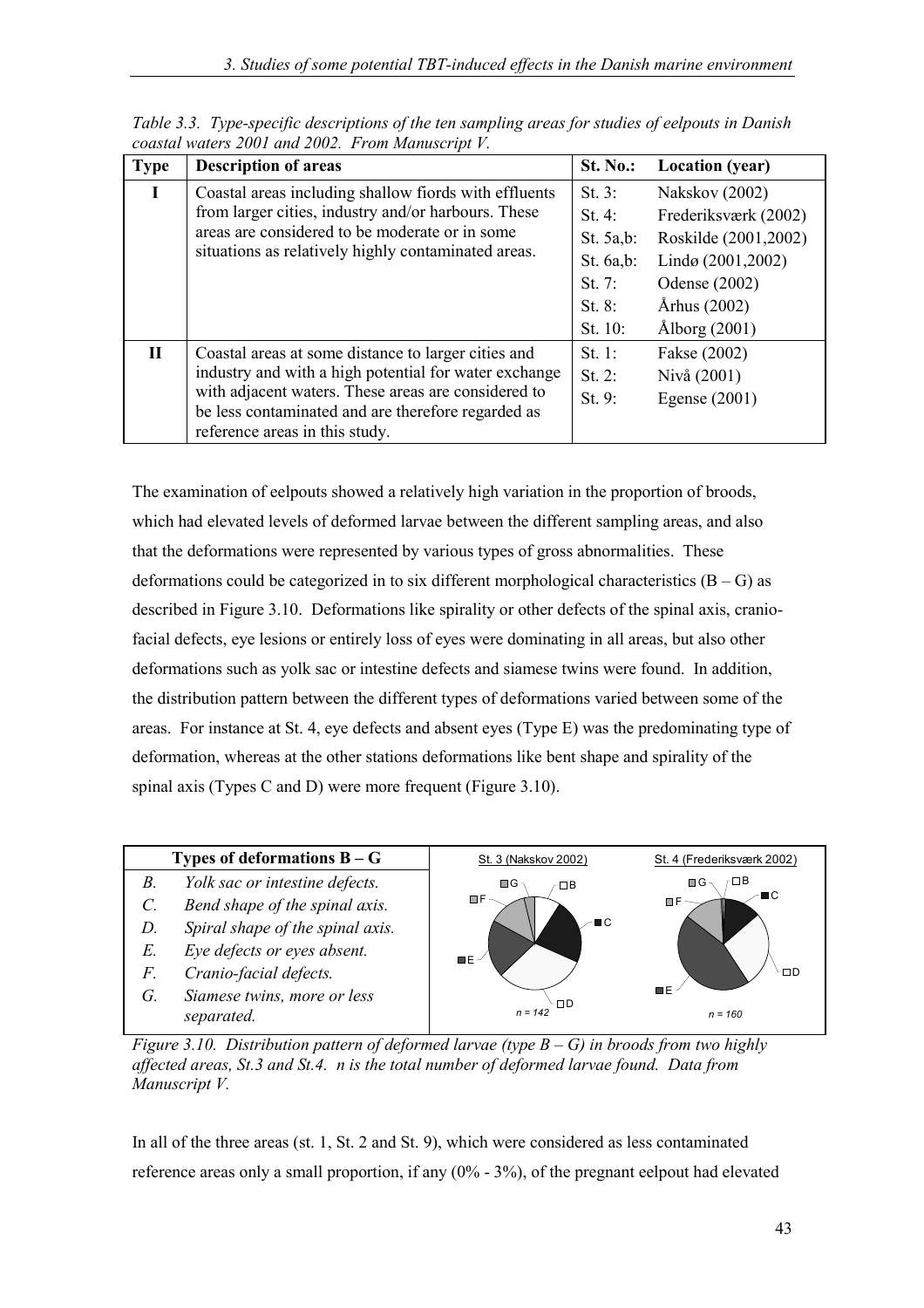levels of deformed larvae (e.g.  $>5\%$ ) in the broods indicating a very low natural occurrence of deformed larvae in broods of the eelpout (Figure 3.11). Swedish studies have also found similar low levels of deformations in broods of the eelpout sampled in reference areas of the Skagerrak and the Baltic Sea (Vetemaa et al., 1997; Sandström 2000).

In comparison, increased proportions of the pregnant eelpout  $(6 - 53%)$  that had elevated levels of deformed larvae (e.g.  $>5\%$ ) in the broods were found in seven of the eight areas, which were considered to be at least moderately contaminated with effluents from larger cities and industry compared to reference areas (Figure 3.12). The highest levels were found in sampling areas situated in the inner parts of shallow fiords with larger cities, industry and harbours situated inside, such as at St. 3: Nakskov  $(32\%)$ , St. 5: Roskilde  $(5.7\% - 20.5\%)$ , St. 4: Frederiksværk (53.1%) and St. 7: Odense (50%). This indicates that the larval development is impaired by site-specific conditions, which occur particularly in the inner parts of fiord areas where contaminants are most likely to accumulate. Similar observations have been made in a Swedish study (Vetemaa et al., 1997).



*Figure 3.11. The proportion of the examined broods with elevated levels (5-10%, 10-20% and >20%) of deformed larvae (type*  $B - G$ *) in the ten sampling areas in 2001 and 2002. n is the number of examined broods. From Manuscript V.*

In addition, the variations observed in the distribution of different types of deformations may suggest that it can be associated to differences in pollution patterns between the areas. It seems therefore reasonable to suggest that these developmental effects in eelpout larvae are caused by contaminant-induced stress.

Another indication of that contaminants could be present in levels, that can affect the fish, was provided by physiological examinations of the adult eelpouts. The liver-somatic index (LSI) of adult males was found to be significantly higher at some of the same areas where increased prevalence of deformations occurred in the broods, e.g. at St. 3, St. 5 and St. 7 (Figure 3.12). Several studies has suggested that there can be a causal relationship between liver enlargement and exposure to contaminants like PAH and organochlorines but the reason for this is not fully understood (van der Oost et al., 2003). For instance a study on the eelpout had shown that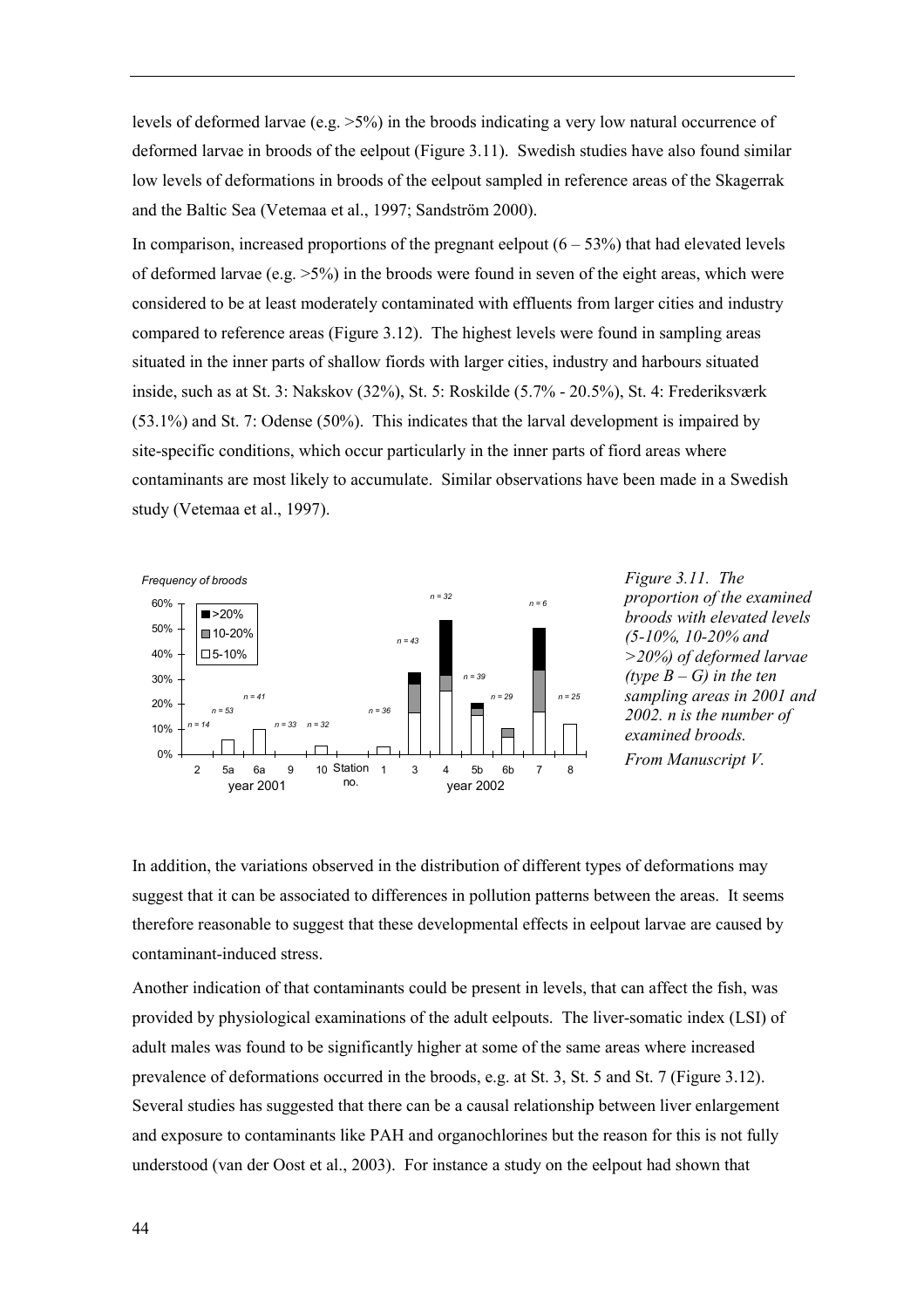increased LSI can be induced as a response to 7 - 14 days exposure to PAH (Celander et al., 1994). However, other factors such as differences in food quality and intake may also influence the nutrition status and thereby LSI and conclusions from comparisons of geographical separated populations must therefore be treated with some caution. However, the significantly enlarged liver in eelpouts, which were sampled in areas with elevated levels of deformations in the broods, supports that contaminants are present at a level, which can affect the development of the fish, although increased LSI was not found at St. 4, which was the station with the highest levels of deformations in the broods. The fact that also the distribution pattern between different types of deformations at St. 4, differed from St. 3, St. 5 and St. 7 could suggest that other contaminants/factors are important at St. 4 compared to the other areas.



In addition to LSI, ten male eelpouts from the ten sampling areas were also examined for vitellogenin induction as biomarker for estrogenic substances, but none of the males showed any signs vitellogenin induction in the plasma (Manuscript V). This suggests that the eelpouts not are exposed to estrogenic substances in biological active levels in these areas, although further biochemical analyses are still in progress (Andersen et al., in prep.).

To support the hypotheses that the embryo development is affected by contaminants in some of the areas, data on contaminant levels in sediment (Pedersen et al., 2001; unpubl. data) from the respective sampling areas were used test such a relationship. Because the biological significance of the single substances is not possible to evaluate, an integrated non-parametric rank was made to describe the combined contamination level, where the different substances were weighted equally (Table 3.4). This ranking of the areas must only be regarded as a rough characterization of the contamination level in the areas. The direct comparison of sediment data must also be treated with some caution since the data are not corrected for relevant normalisation parameters, since the relevant normalisation parameters are not available from all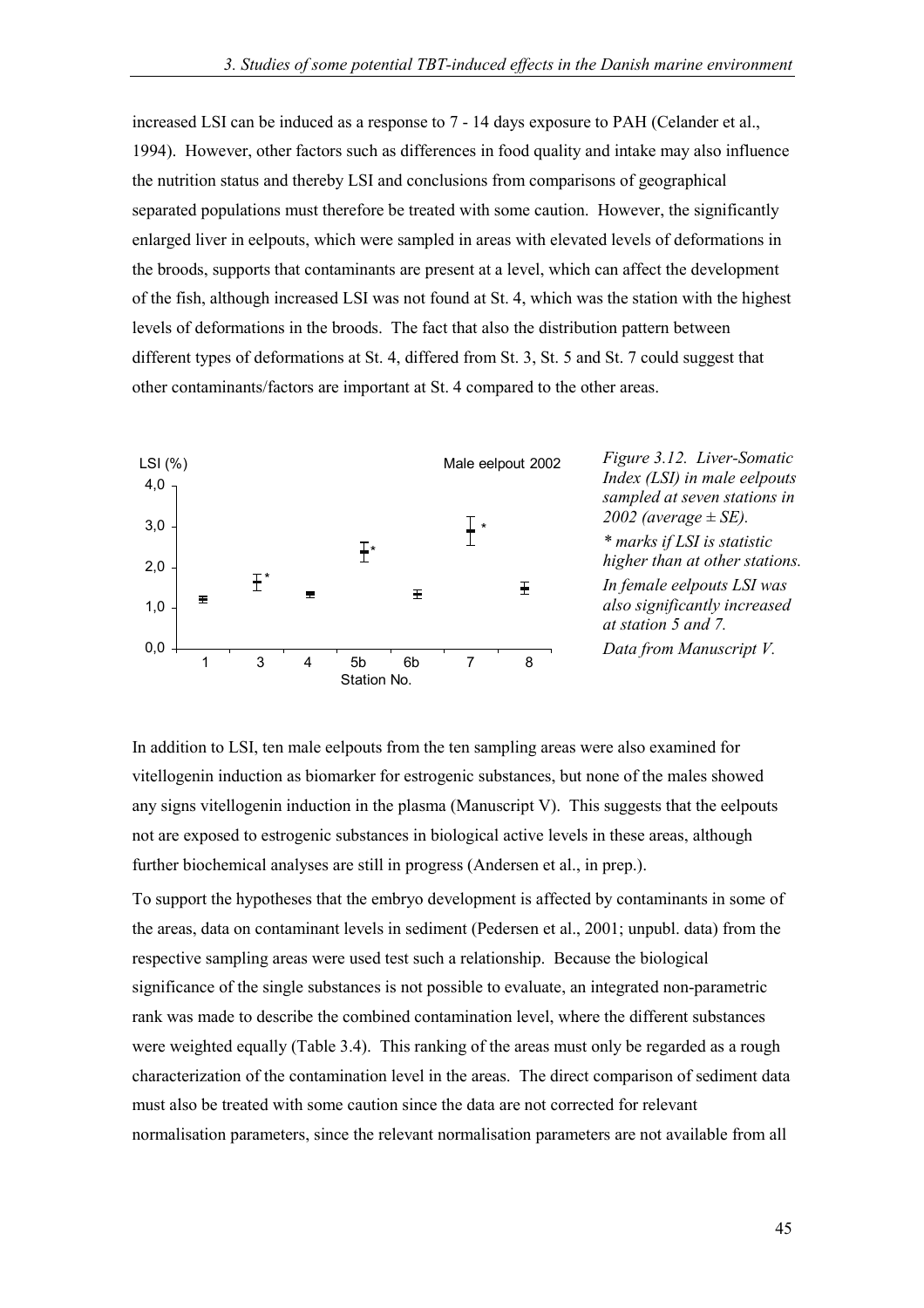areas. However, the data still provide some indications of the relative contamination levels in the respective areas.

*Table 3.4. Non-parametric ranking (low:1 – high:10) of the contaminant levels in sediment of Hg (24 – 174 ng/g dw), Cd (60 – 1250 ng/g dw), Pb (5500 – 47000 ng/g dw), TBT (<0.5 – 54 ng Sn/g dw), PCB<sub>7</sub> (1.2 – 14.4 ng/g dw), DDT/DDE (0.1 – 5.1 ng/g dw) and PAH<sub>15</sub> (118 – 2302 ng/g dw) compared with the ranking of the proportion of eelpouts with elevated levels of deformations in the broods from the same areas. Contaminant data from Pedersen et al. (2001) and unpubl. data from the regional amts.*

| Area          | Hg     | C <sub>d</sub> | Pb    | <b>TBT</b> | PCB <sub>7</sub> | DDT/E | $PAH_{15}$ | Combined       | Type        | Deform         |
|---------------|--------|----------------|-------|------------|------------------|-------|------------|----------------|-------------|----------------|
|               | rank   | rank           | rank  | rank       | rank             | rank  | rank       | contaminant    | of          | rank           |
|               |        |                |       |            |                  |       |            | rank $*$       | area        |                |
| Fakse         | 8      | 5              |       |            | n.d.a            | n.d.a | 7          | 4.5            | $_{\rm II}$ | $\overline{2}$ |
| Nivå          |        |                | 2     | 2          |                  |       |            |                | П           |                |
| Nakskov       | 2      | 6              |       | 8          | n.d.a            | n.d.a | 8          |                |             |                |
| Frederiksværk | 7      | 8              | 9     | 6          | 6                | 5     | 4          |                |             |                |
| Roskilde      | 9      | 7              | 8     | 5          | 4                | 6     |            |                |             | 6              |
| Lindø         | 6      | 4              | 4     | 9          | 3                | 3     | 2          | 4.5            |             |                |
| Odense        | 5      | $\overline{2}$ | 3     | 4          | 5                | 4     | 6          |                |             | 8              |
| Århus         | 3      | 3              | 5     | 3          | $\overline{2}$   | 2     | 3          | $\mathfrak{D}$ |             |                |
| Ålborg        | 4      | n.d.a          | 6     | 7          | n.d.a            | n.d.a | n.d.a      | 6              |             |                |
| Egense        | n.d.a. | n.d.a          | n.d.a | n.d.a      | n.d.a            | n.d.a | n.d.a      |                | Н           | (1)            |

 *n.d.a.: no data available. \* Ranking of the sum of rank of each substance, which are weighted equally.*

When comparing the integrated ranking of contaminant level in the areas in Table 3.4 there seems to be a good consistency with the categorization of the contaminant levels in the areas based on sources and geographical conditions (Table 3.3). However, in the area at St.7 (Odense) and St. 8 (Århus) and relatively low levels of contaminants (combined rank of 2 and 3 respectively) were present in the sediment, even though these areas are situated in coastal waters just outside a harbour to a large city, why they were expected to be a relatively highly contaminated areas (e.g. type I). A reason may be that the sediment samples included in the analysis in Table 3.4 are not that representative for the areas.

When comparing the levels of the specific contaminants in sediment, PCB was found to be the only substance, which was significantly associated with the proportion of broods with elevated levels deformations (Figure 3.13a-d), suggesting that PCB can be the most important factor. But this analysis is attached which a high degree of uncertainty since the weight of evidence for a single stress factor only is relatively weak.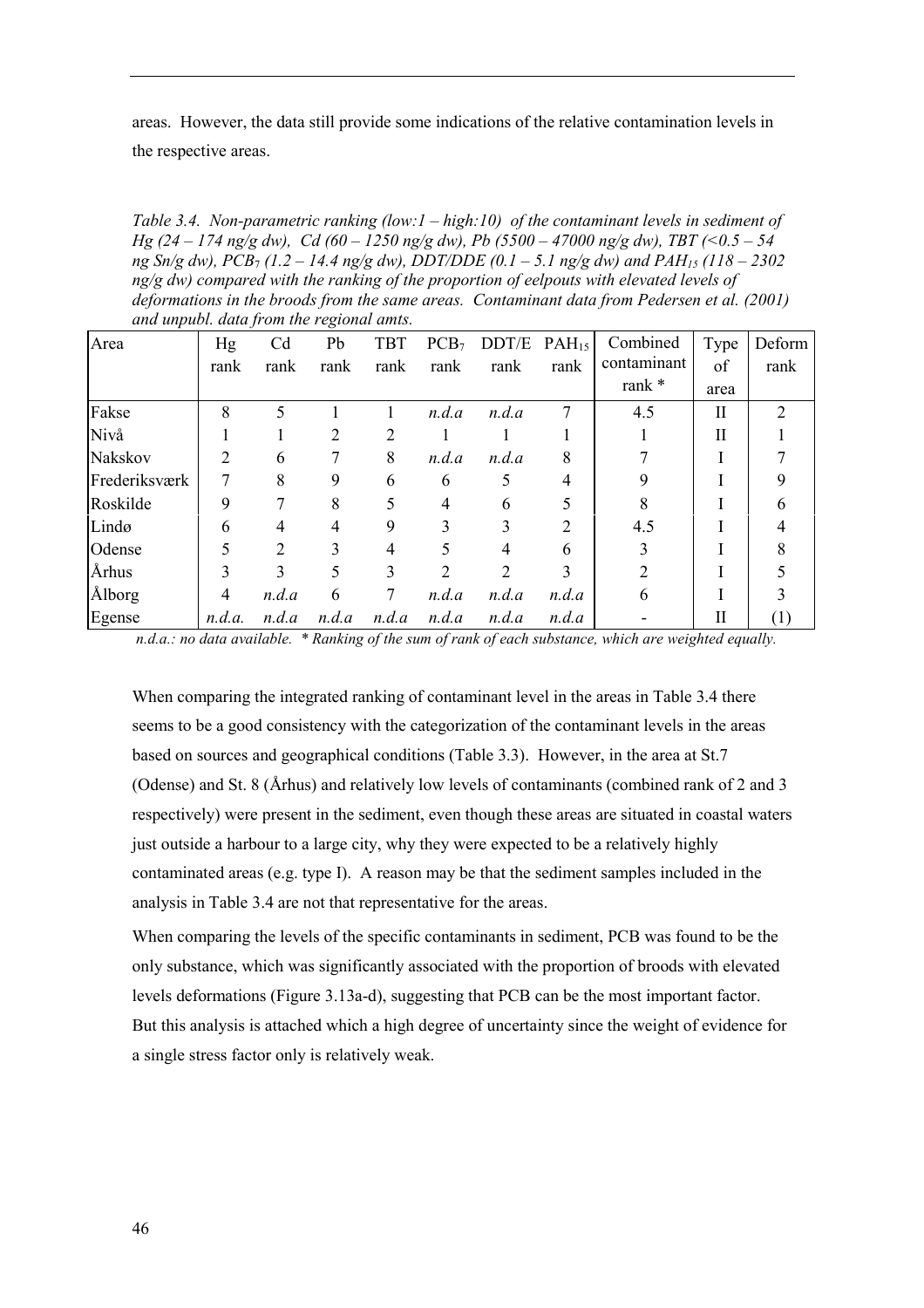

In addition, TBT does not seem to be an important factor for the development of deformed larvae in the broods, because of the lack of relationship between deformations and butyltin burdens in the liver of the female eelpouts. The highest butyltin levels of 543 and 304 ng  $Sn/g$ ww) was found at St. 6 and St.10, respectively (Figure 3.14), both areas where low levels of deformed larvae occurred in the broods. In comparison, only between 9 and 42 ng Sn/g ww was found at St. 3, 4, 5 and 7, where relatively high levels of deformations occurred in the broods.





The studies of the eelpout broods from the ten sampling areas showed that also late dead larvae, which had died without visible gross abnormalitie, often occurred in addition to deformed larvae. In some broods it was evident that several larvae had died almost at the same time since they were similar in length. This occurred particularly in two of the sampling areas, at Lindø 2001 and at Århus 2002 (Figure 3.15). By analysing the regional monitoring data of oxygen profiles from the different areas in August – December (MADS database, 2003), it could be established that both these areas were affected by oxygen depletion events prior the sampling time (Figure 3.16a,b).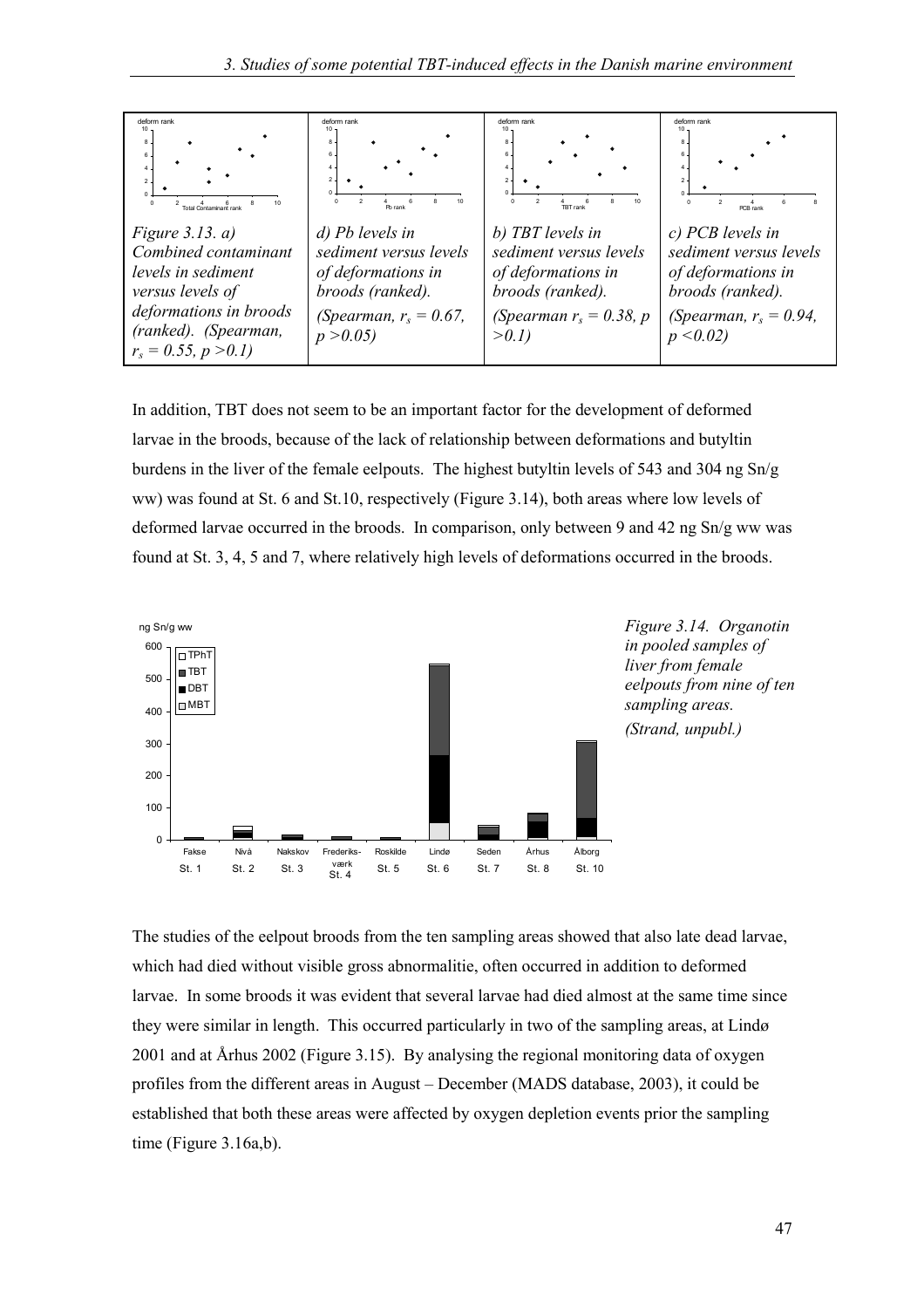

*Figure 3.15. The proportion of examined broods with elevated levels (5-10%, 10-20% and >20%) of late dead larvae without visible deformations (type A) in the ten sampling areas in 2001 and 2002. Data from Manuscript V.*

*Table 3.16a,b. Regional monitoring data of oxygen levels at Lind¯ 2001 (St. 6a) and Århus 2002 (St. 8), which were affected by oxygen depletion prior to the sampling (measured with CTD). Data from MADS database, 2003)*

A Swedish study has made a similar observation in a fiord on the Swedish westcoast after a prolonged time with eastern winds and warm temperatures (Veteema, 1999). In this study the elevated levels of late dead larvae were related to the temperature, since no information of oxygen conditions were provided, but such weather conditions could very likely also have caused oxygen depletion in that area. In a minor pilot experiment, where pregnant females were exposed to oxygen depletion for 1 hour over two periods, it was shown that oxygen depletion can cause acute death of eelpout larvae (Manuscript V). The acute larvae mortality occurred without killing any pregnant females. There were 30 - 95% dead larvae in nine of ten broods compared to  $0 - 10\%$  in the ten females, which were treated as controls. These preliminary experiments indicate that larvae are more vulnerable to oxygen deficiency than adult fish, and that the impact of the larvae seems possible to differentiate from other deformities. If so, developmental effects in broods in the eelpout can be used as a retrospective biological tool to integrate monitoring on the impact of hazardous substances and eutrophication on fish reproduction in the marine environment.

#### **3.4. Toxicity of TBT in a sediment bioassay with** *Corophium volutator*

Sediment bioassays are in several countries (NL, UK, USA etc.) used to evaluate the toxicity of dredged materials including harbour sediments, which are going to be discharged in marine coastal waters. This method is often in practise included in the assessment of contaminant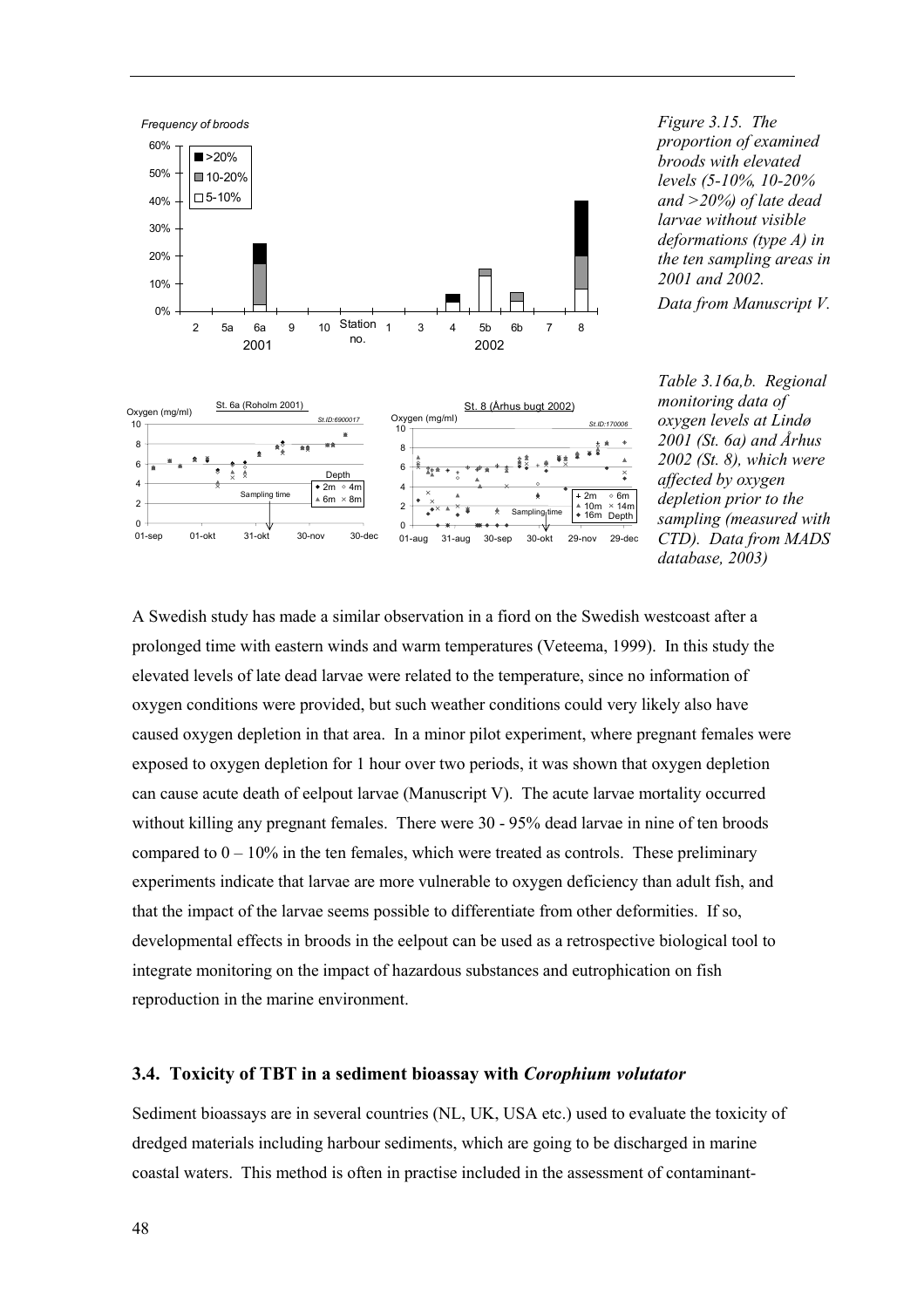levels in the dredged material to evaluate if it poses a risk, apart from the physical disturbance due to the disposal activities, for benthic fauna populations at the dumpsite. Sediment bioassays are generally used as a supplement to the chemical analyses of concentration levels of hazardous substances, because the bioassays are expected to reflect the toxicity and bioavailability of the sum of toxic substances, identified as well as unidentified. A widely used sediment bioassay is with the benthic amphipod *Corophium volutator*, where the mortality is observed after a ten day exposure to the sediment (IS0, 2001). *C. volutator* is an abundant amphipod in tidal and shallow water sediments in the Danish marine environment, where it is as an important prey item in the food web.

*Table 3.5. Toxicity classification based on sediment bioassay with Corophium volutator as used in assessment of dredged materials in the Netherlands (Stronkhorst, 1998).*

| Species      | Parameter   | Non-toxic   | Toxic          | Highly toxic |
|--------------|-------------|-------------|----------------|--------------|
| C. volutator | % mortality | $\leq 20\%$ | $>20\% - 50\%$ | $\geq 50\%$  |

The Netherlands, among other countries, has based assessment criteria of dredged materials on this kind of *Corophium* bioassay (Table 3.5.), e.g. if there is more than 50% mortality of *C. volutator*, the dredged material is classified as highly toxic, and it is considered to pose a too high a risk to be discharged in coastal waters. The sediment is classified as non-toxic if less than 20% die. Results in between these values require some supplementary chemical or ecotoxicological tests before the toxicity can be assessed (Stronkhorst, 1998).

To evaluate the significance of TBT contamination in this type of risk assessment of marine sediments, a small study (Strand, unpubl.) was made to assess the toxicity of sediments with known TBT concentrations from Danish waters, e.g. sediments sampled inside and outside harbours areas. In addition, two types of sediments, with a high and a low content of organic matter, from relatively uncontaminated areas were spiked with TBT at various concentrations. The bioassays were performed according to the international standard guideline (ISO, 2001) using immature *C. volutator* (length 3 - 4 mm) sampled in Roskilde fiord 2000.

The bioassays with the TBT-spiked sediments revealed that only relatively high TBT concentrations caused increased mortality of *C. volutator*;  $LC_{50} = 570$  ng Sn/g dw and  $LC_{50} =$ 1030 ng Sn/g dw were found in two sediments with a low and high content of organic matter, respectively (Figure 3.17). The higher  $LC_{50}$ -value in the sediment with a high content of organic matter may reflect a reduced toxic activity of TBT due to a reduced bioavailability of TBT associated with organic matter (Meador, 2000). At higher TBT concentrations, e.g. 1725 and 2650 ng Sn/g dw, respectively, all specimens had died within the ten day exposure period.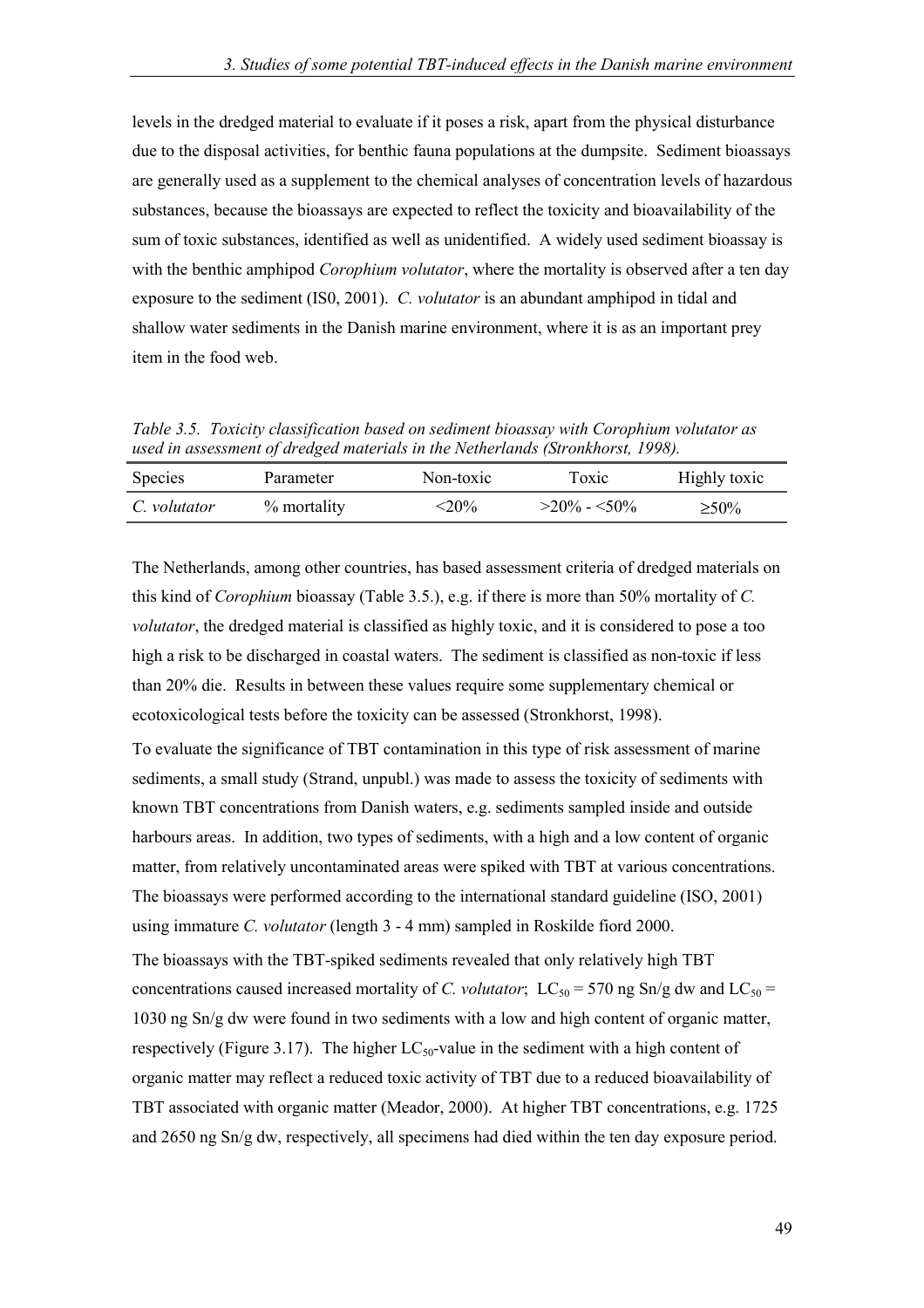![](_page_52_Figure_0.jpeg)

Compared with the TBT concentration in the non-spiked sediments, it seemed that TBT could be the main contributor to the toxic activity in most of these sediments. Four harbour sediments with TBT concentrations between 490 and 1350 ng Sn/g dw could be classified as highly toxic with a mortality between 50 to 75% (Figure 3.17). The mortality in only one of seven harbour sediments was higher than TBT could account for (90% mortality and TBT concentration at 205 ng Sn/g dw). The sediment toxicity of this sample may be ascribed to other types of contaminants like high levels of for instance PAH, heavy metals or organochlorines, which can occur in some Danish harbour areas (Danish EPA, 2001).

Another study on *C. volutator* exposed to TBT spiked sediments reported that highly toxic effects occurred at even higher TBT concentrations,  $LC_{50} = 1890 - 2530$  ng Sn/g dw (Stronkhorst et al., 1999). However, the effect levels in the two studies can be difficult to compare directly, since the bioavailability is influenced by the sediment characteristics and since immature specimens were used in the study reported here and adults in the Dutch study by Stronkhorst et al. (1999).

The toxicity of TBT contaminated sediments in the bioassay demonstrates that TBT is a significant risk for *C. volutator*, but direct TBT-associated mortality will only occur in sediments from the highly contaminated harbour areas. However, mortality as an endpoint is quite an insensitive parameter compared to other less adverse effects, such as reduced growth and fecundity. In addition, *C. volutator* can probably not be regarded as one of the most TBT sensitive species compared to for example molluscs. Sediment bioassays with more sensitive endpoints or species, for instance growth inhibition of sediment-dwelling invertebrates (Meador, 2000), avoidance (Bat et al., 1998) or imposex development or reduced fecundity in gastropods (Oehlmann, 2000; Duft et al., 2002), seem therefore to be more appropriate if the risk of TBT contaminated sediments for the ecosystem should be assessed. An assessment of dregded materials based solely on results of the *Corophium* bioassay can therefore not be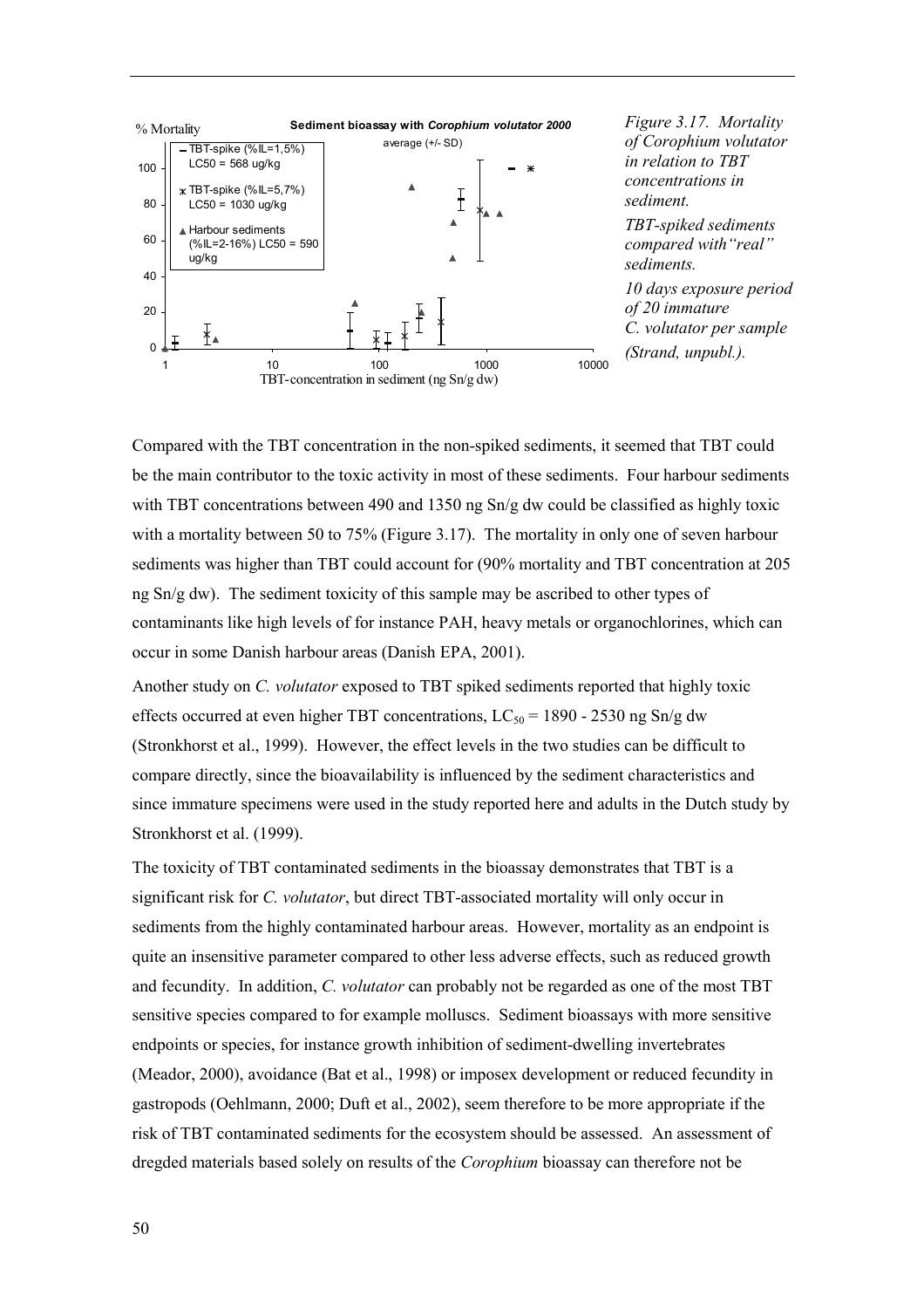recommended if the risk of adverse effects caused by long-term exposure of TBT to the benthic community at the dumpsite and adjacent areas also should be taken into account. Cut-off values based on chemical analyses of TBT concentrations and/or more sensitive bioassays are recommended. Further, dilution effects of the sediment due to the physical conditions at the dumpsite and cost-benefit analyses, and not only ecotoxicological criteria, are also parameters likely to be taken into account in the development of assessment criteria and management for disposal of dredged materials (Danish EPA, in press).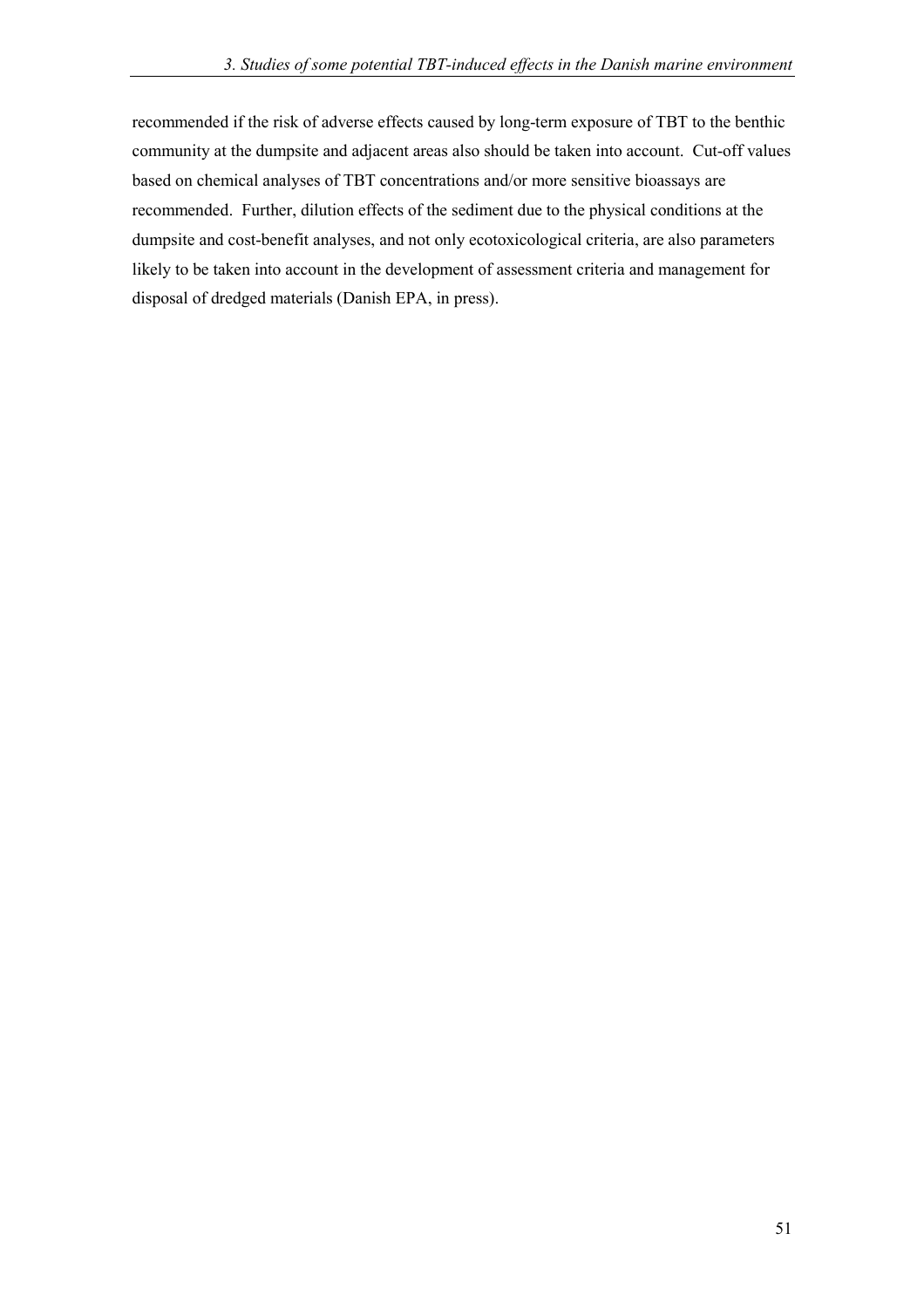#### **4. TBT in the Arctic marine environment**

The Arctic environment is generally considered to be one of the most pristine regions on the Earth since the Arctic is populated by few people, has little industrial activity and is remote from the industrialised parts of the world. The Arctic can therefore be regarded as relatively unaffected by human activity.

However, various kinds of persistent organic pollutants (POPs) are present throughout the Arctic environment, and elevated levels have been detected in Arctic wildlife and humans, which is why their potential toxic effects give rise to concern (AMAP, 2002). The presence of POPs in the Arctic can mostly be ascribed to long range transport from mid-latitude industrial and agricultural areas even though human activities may contribute locally to elevated contamination levels, for instance due to mining and traffic activities, dump sites, waste combustion and city effluents (AMAP, 2002). In addition, since the degradation of POPs is slow, especially in cold climates, sediments in the Arctic have potential for acting as long term reservoirs.

TBT has been recognised to belong to the group of POPs (AMAP, 2002), and one aim within this thesis was also to study the TBT distribution in the Greenlandic environment. A survey along the coastline of West Greenland showed that elevated TBT levels are very local and seem only to occur in relation to harbour areas (Manuscript IV), where the TBT contamination level was found to be related to the intensity of shipping activities (Figure 4.1). Consequently, TBTinduced effects expressed as imposex in the prosobranch neogastropods *Buccinum finmarchianum* and *B. undatum* occurred only inside or very close to harbours (Figure 4.2; Manuscript IV). No imposex was found in neogastropods sampled outside the West Greenlandic harbours in this study, which supports the earlier findings that the development of imposex does not occur naturally and therefore most likely is an anthropogenic induced phenomenon in neogastropods. However, in a recent study (Strand et al., 2003) at Thule Air Base, an area in Northwest Greenland locally contaminated with various types of organic pollutants, a more widespread occurrence of imposex in gastropods, mainly *B. finmarchianum*, was found (Figure 4.2). The highest incidence of imposex, e.g. in 77% of the *Buccinum* females, occurred at station PM6, where imposex also was found in one of seven females of *Colus sabini*. Compared to chemical analyses, PM6 was the only station at Thule where detectable concentrations of butyltins were found in whelks and bivalves with body burdens of 0.8 and 1.5 ng Sn/g ww, respectively. Imposex was also present at seven of the other stations (Figure 4.2), where butyltin not could be detected (<0.5 ng Sn/g ww), indicating that imposex in the Arctic *Buccinum* neogastropods is a more sensitive biomarker of TBT than the detection limits of the analytical chemistry can achieve.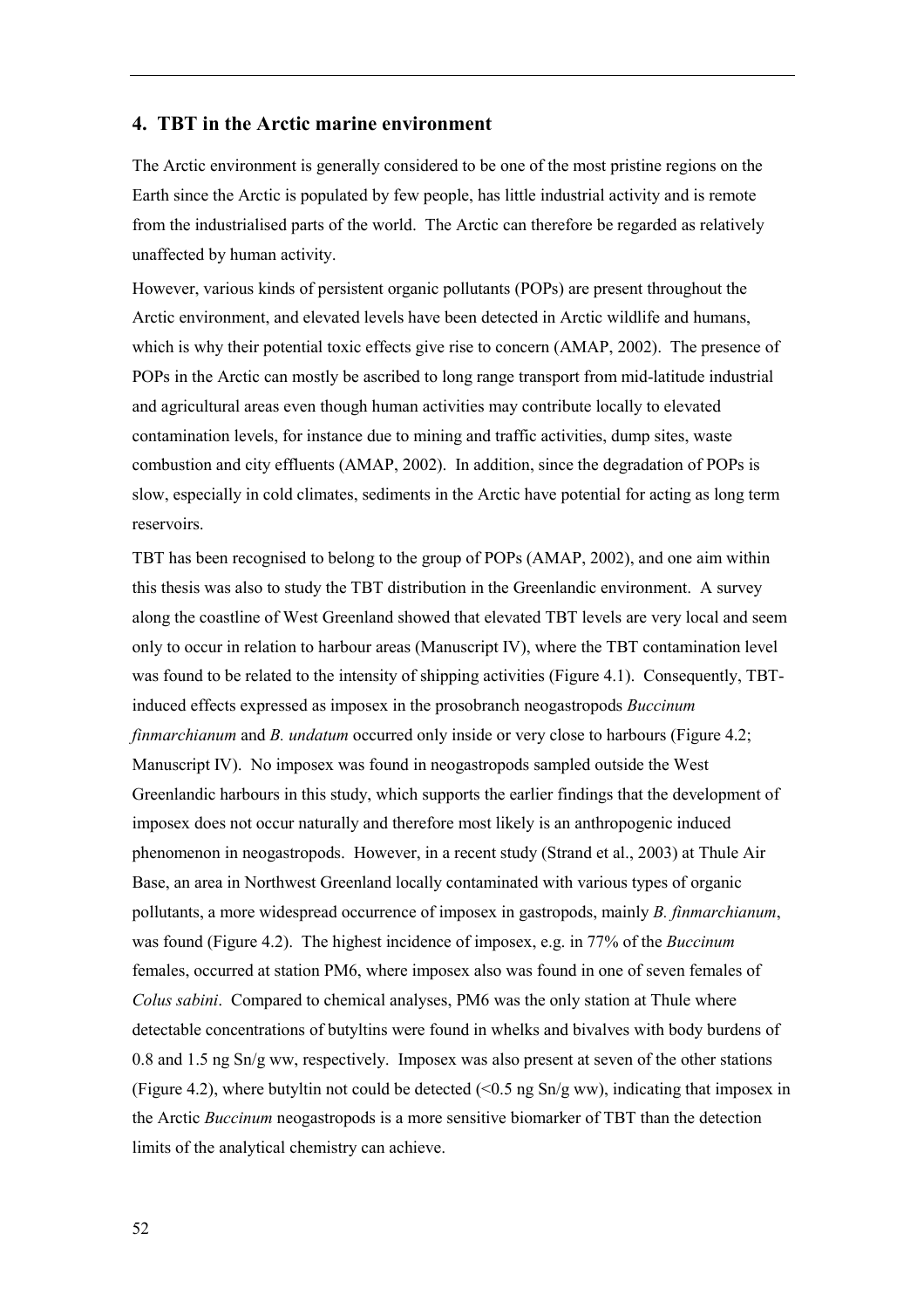![](_page_55_Figure_1.jpeg)

*Figure 4.1. The TBT-concentration in the bivalve, Mytilus edulis, is correlated to the number of registered ships in the Greenlandic harbours (Spearman rank,*  $r_s = 0.95$ *, p < 0.02). From Manuscript IV.*

![](_page_55_Figure_3.jpeg)

*Figure 4.2. The frequency of imposex in female Buccinum sp. sampled inside and outside West Greenlandic harbours and at eleven stations at Thule Air Base in Northwest Greenland. Data from Manuscript IV and Strand et al. (2003).*

Within this thesis it has been possible to demonstrate that TBT and its metabolites are accumulated in marine organisms living in the open waters of the Arctic. By choosing suitable bioindicators with a high accumulation potential like the deposit-feeding bivalve, *Nuculana pernula*, (Figure 2.6) or small cetaceans like harbour porpoise and pilot whale (Figure 4.3), it can be estimated that the TBT contamination outside harbour areas is 20 to >500 times lower in the Arctic marine environment than in Danish waters (Manuscript II, III & IV). A pilot study on five specimens of polar bears sampled in East Greenland 2001 showed that no butyltin residues were present in the livers (<0.3 ng  $BT/g$  ww) (Figure 4.3). These results indicate either a low accumulation potential in polar bear compared to cetaceans and/or an extremely low exposure level probably due to that they are feeding mainly on seal blubber, where only small organotin residues are deposited (see Figure 3.8), and/or that the shipping traffic is very scarce in the east Greenlandic region of the Arctic.

![](_page_55_Figure_6.jpeg)

*Figure 4.3. Organotin concentrations in livers from Arctic marine mammals. The concentrations in the three species can not directly be compared, because they are sampled in different regions of the Arctic. n is the number of specimens analysed. Data from Manuscript III, Strand & Nielsen (unpubl.) and Strand & Sonne-Hansen (unpubl.).*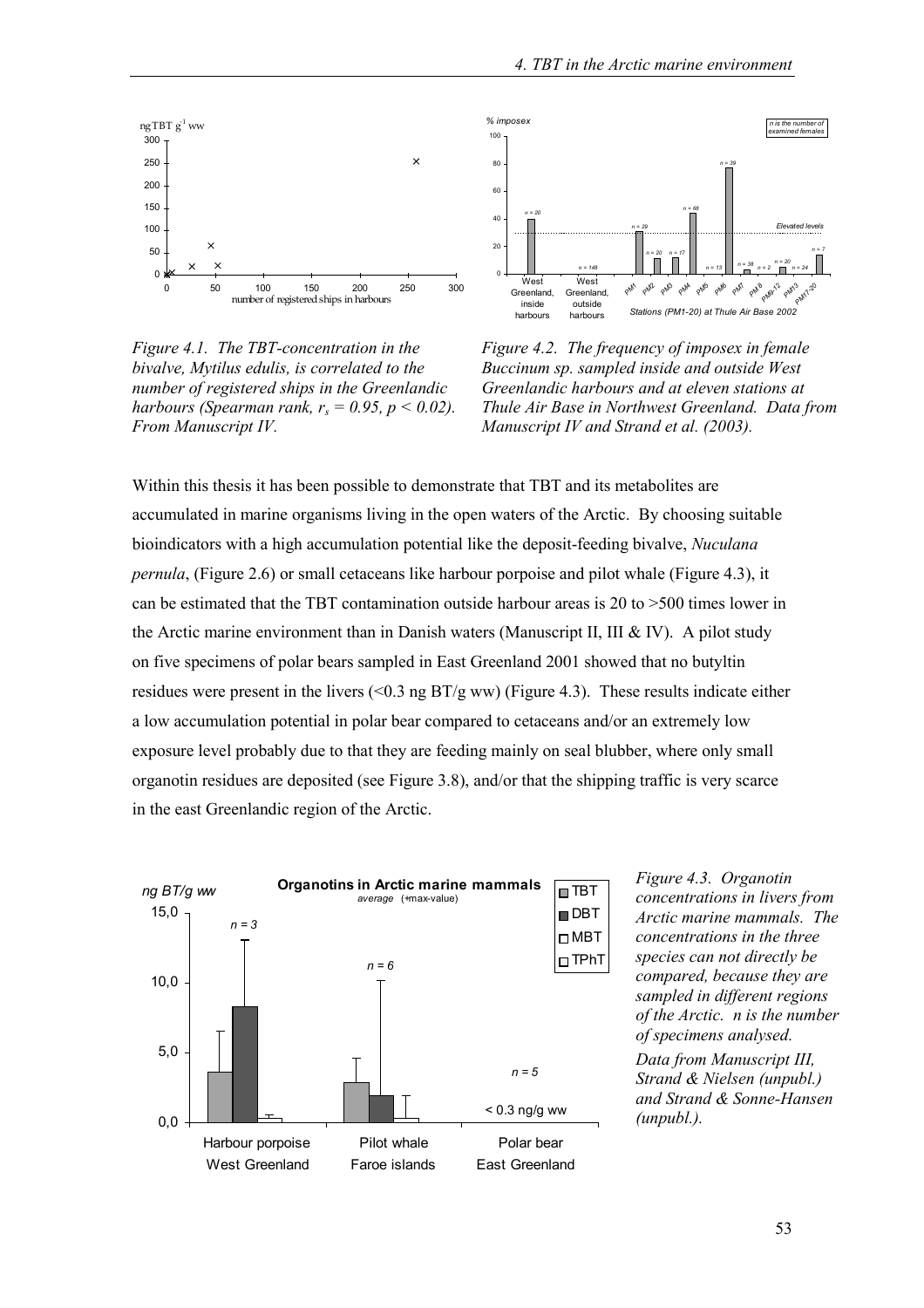The presence of TBT in organisms living in open marine waters in the Arctic can probably be ascribed to diffuse sources rather than to outflows from the local harbour areas. The following three transport routes may also be possible sources of organotin compounds in the Arctic marine environment;

- ! Shipping traffic in open waters such as cross-Atlantic shipping routes and ships with destinations in harbours situated in the Arctic. Such traffic will result in a deposition of organotin compounds in the open waters.
- ! Long range transport with ocean currents from contaminated coastal waters in America, Europe and Asia. The role of ocean currents is probably more important for contaminant levels than previously thought. Water-soluble chemicals may reach the Arctic environment primarily via ocean currents (AMAP, 2002).
- ! Long range atmospheric transport of volatile organotin compounds evaporated from coastal waters in the industrialised regions. The presence of volatile methylated butyltin compounds, like tributylmethyltin, in European coastal sediments and waters has been demonstrated. Contaminated sediments can therefore be regarded as a continuous source of volatile organotin compounds to water and atmosphere with estimated export fluxes from estuarine sediments of  $4 - 400$  nmol m<sup>-2</sup> y<sup>-1</sup> (Tessier et al., 2002). In consequence, this can lead to an atmospheric export from contaminated to adjacent areas. Potentially, this may also include long range transport to remote areas in the Arctic environment since the transport mechanism may be similar to the processes assumed for other volatile and semivolatile contaminants such as mercury or organochlorines (AMAP, 2002).

In conclusion, due to the presence of elevated TBT levels in harbour areas, TBT may only pose a threat to some local Arctic wildlife populations such as molluscs. TBT is also distributed more widely in the Arctic marine environment but at levels, which currently do not seem to pose a risk to resident species.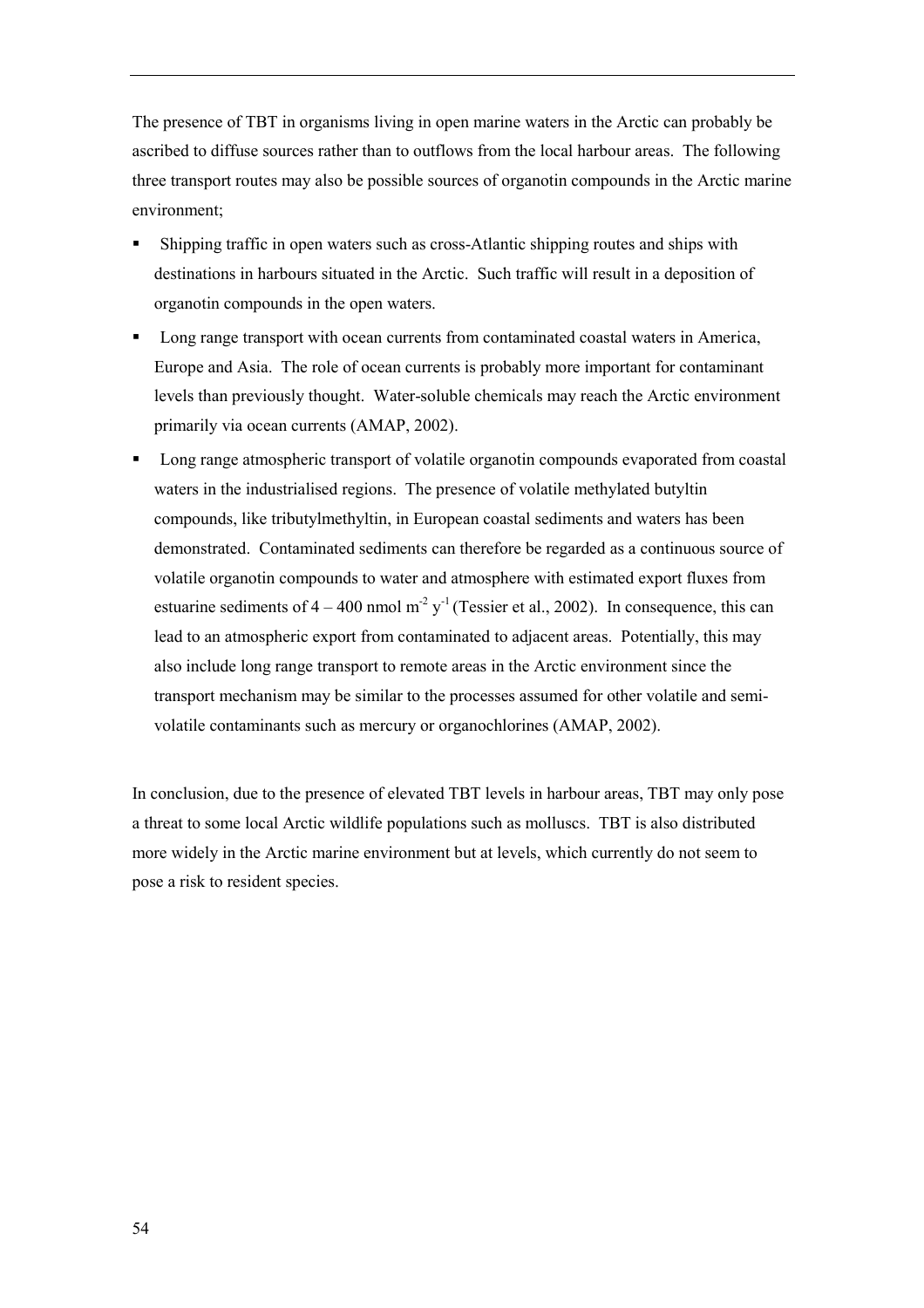# **5. Combining chemical and biological elements in a five-class scheme of assessment criteria for TBT**

In this chapter, a five-class scheme of assessment criteria for TBT based on the objectives in the strategies for priority hazardous substances within OSPAR and the EU Water Frame Directive (WFD) will be developed.

The derived assessment criteria are intended to combine chemical and ecotoxicological derived quality standards for TBT concentrations in seawater, sediments and mussels with TBT-specific biological effect parameters, e.g. imposex and intersex in gastropods, into an integrated scheme useful for evaluating the risk of impact of the TBT contamination in the marine environment with special attention to the Danish waters, e.g. coastal as well as open sea areas. Thereby various types of data available can be used in an intergrated assessment of the TBT contamination in the Danish waters. The data presented in the previous chapters and the papers I - V are used to verify the consistency between the different parameters included in the developed five-class scheme of assessment criteria for TBT.

#### **5.1. Current quality standards for TBT in the marine environment**

The triorganotins, TBT and TPhT, have for more than a decade been identified as highly toxic and persistent substances, which can induce adverse effects in the ecosystem. They have therefore been adopted to the priority lists of hazardous substances by OSPAR, HELCOM and the WFD. The overall objectives in the strategies for priority hazardous substances within OSPAR, HELCOM and WFD are to reach concentrations "near zero" for anthropogenic substances in the marine environment to achieve "high status" which implies undisturbed environmental conditions. In practice, this means that the detection limit may serve as a borderline quality standard in order to prevent pollution of the open sea. However, ecotoxicological criteria have also to be taken into account when assessing the significance of contaminant levels in the environment. The general principles for the derivation of ecotoxicological threshold levels are described in Paragraph 1.3.

Invertebrates, especially molluscs and crustaceans, have been identified to be at risk from TBT, since concentrations in the range of 1 - 10 ng TBT/l can induce adverse effects on growth or reproduction (Table 5.1). Subsequently, these kinds of data have provided the basis for the derivation of the ecotoxicological threshold levels of TBT.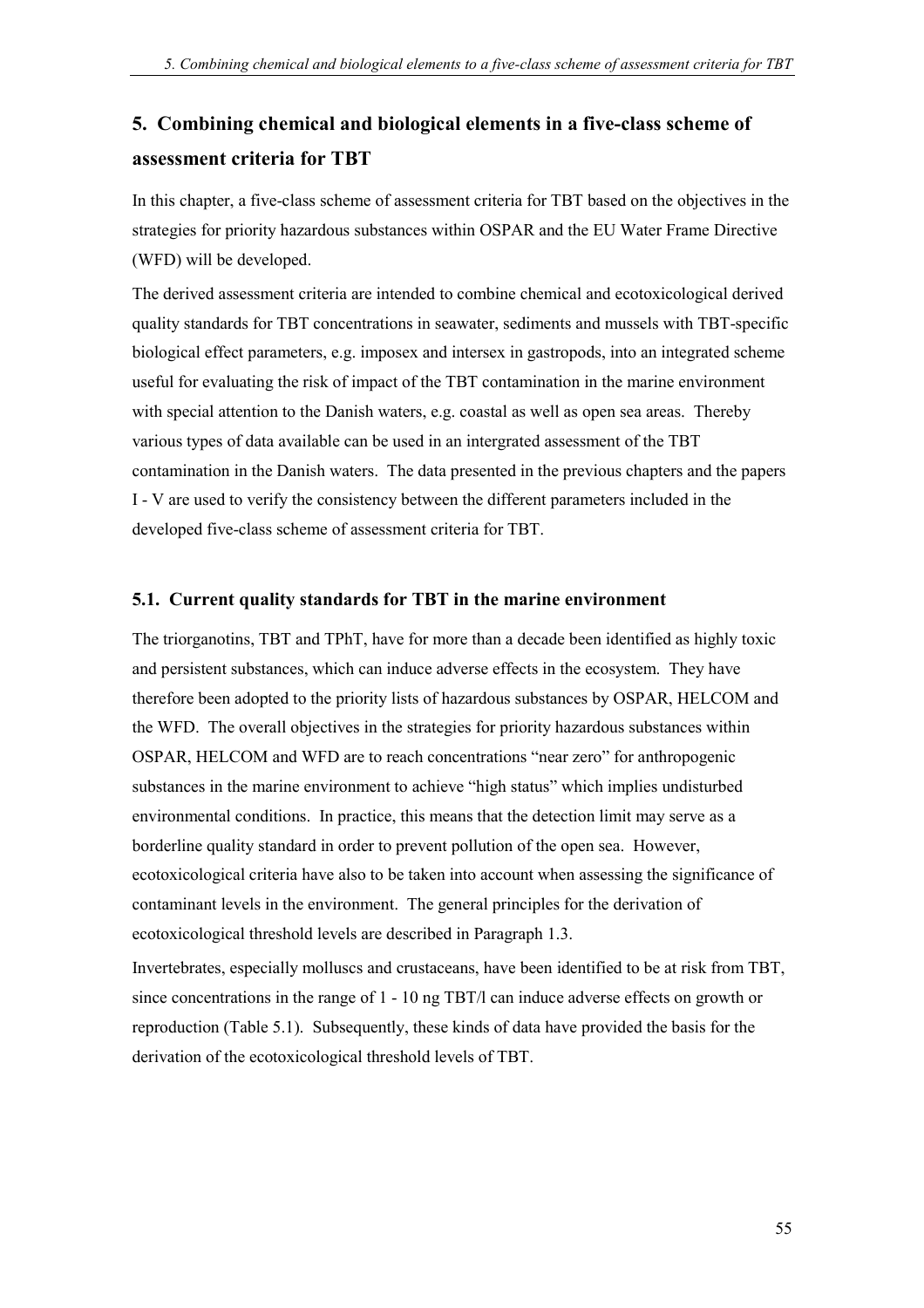*Table 5.1. Some examples of toxicity data for invertebrates exposed to TBT in seawater relevant for the development of assessment criteria. These studies has also been included in the deviation of the chemical quality standards for TBT, e.g. EQS, MAC-QS (Lepper, 2002) and EAC (OSPAR, 1996), respectively.*

| <b>Species</b>     | <b>Endpoint</b>              | TBT conc.      | Reference       |
|--------------------|------------------------------|----------------|-----------------|
|                    |                              | (ng TBT/l)     |                 |
| <b>Bivalve</b>     | <b>LOEC</b>                  | 5              | Nell $\&$       |
| Crassosteria gigas | reduced growth               |                | Chrojka, 1992   |
| <b>B</b> ivalve    | <b>LOEC</b>                  | 3              | Stenalt et al.  |
| Mytilus edulis     | reduced growth               |                | 1998            |
| Gastropod          | <b>LOEC</b>                  | 8              | Mensink et al., |
| Buccinum undatum   | reduced growth               |                | 2002            |
| Gastropod          | <b>NOEC</b>                  | 1.2            | Bryan et al.,   |
| Nucella lapillus   | VDSI $\sim$ 3, imposex       | (detec. limit) | 1987            |
| Gastropod          | <b>LOEC</b>                  | $\sim$ 5       | Stroben et al., |
| Nucella lapillus   | $VDSI > 4$ , sterile females | (detec. limit) | 1995            |
| Copepod            | <b>LOEC</b>                  | 3              | Kusk et al.,    |
| Arcasia tonsa      | reduced growth               |                | 1998            |
| Copepod            | LC50                         | 15             | Kusk et al.,    |
| Arcasia tonsa      | mortality                    |                | 1998            |

*LOEC (Lowest-observed effect concentrations), VDSI (Vas deferens sequence index)*

OSPAR has estimated NOEC-values of 0.4 and 0.5 ng TBT/l based on results from studies on imposex development in the gastropod *Nucella lapillus* and growth inhibition in different species of molluscs, respectively (OSPAR, 1996). The identified NOEC-values were used by OSPAR to propose an Ecotoxicological Assessment Criterion (EAC) of 0.01 - 0.1 ng TBT/l. Likewise, in the WFD an Environmental Quality Standard (EQS) for TBT at 0.1 ng TBT/l has been proposed also based on PNEC-values estimated from NOEC  $\sim$  1 ng TBT/l for imposex in *N. lapillus* and with application of factor ten as precaution (see Paragraph 1.3). EQS is in the WFD referring to an annual average concentration in seawater (Lepper, 2002). Subsequently, it is predicted that below the EQS adverse effects due to long-term exposure to TBT are unlikely to occur in the marine ecosystem. In addition, the PNEC value has been verified by the 5 percentile cut-off value calculated by using statistical extrapolation in a species sensitivity distribution (SSD) resulting in a  $PNEC_{SSD} = 0.18$  ng TBT/l after using 5 as application factor. This value is not regarded as significantly different from the PNEC derived by the assessment factor method. It is therefore deemed reasonable to use the  $PNEC = 0.1$  ng TBT/l (Lepper, 2002). The derived EQS is, however, regarded as provisional due to a lack of appropriate toxicity data on secondary poisoning of mammals and birds (Lepper, 2002).

In addition, in the WFD a so-called Maximum Admissible Concentration Quality Standard (MAC-QS) for TBT of 1.5 ng TBT/l has been derived (Lepper, 2002). MAC-QS refers to "short-term transient exposure" and is intended not to be exceeded at any time. MAC-QS is derived on the basis of the lowest acute toxicity test available and  $LC_{50} = 15$  ng/l for the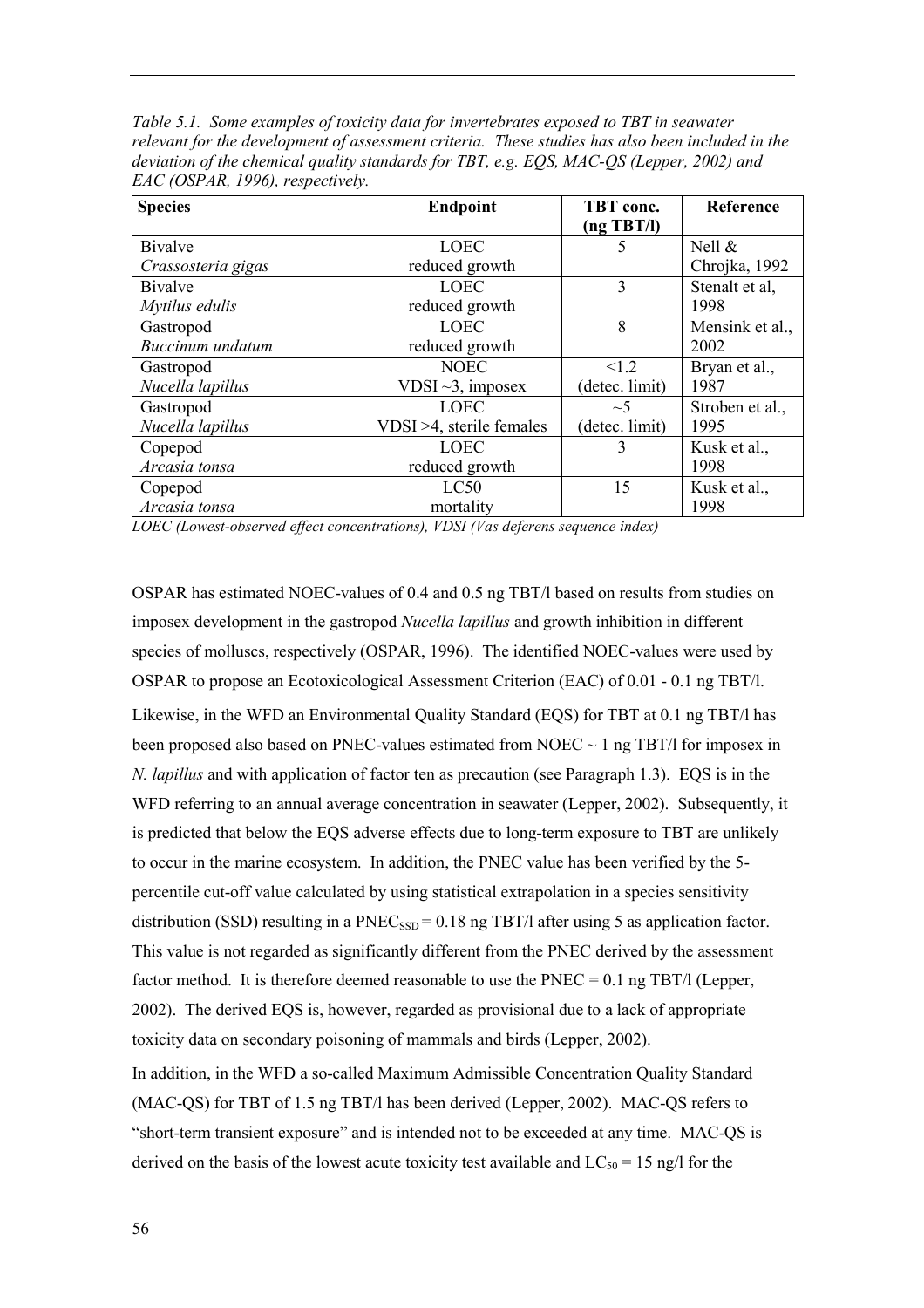crustacean *Acartia tonsa* (Table 5.1) has been accepted as the relevant value (Lepper, 2002). Sublethal endpoints such as growth inhibition have not been considered to be a relevant shortterm adverse effect, but MAC-OS = 1.5 ng TBT/l is derived after an uncertainty factor of 10 is applied. Below MAC-QS adverse effects due to short-term exposure are predicted to be unlikely in the marine ecosystem.

EAC- or EQS-values have, to my knowledge, not been derived for TPhT within the frameworks of OSPAR or WFD.

### **5.2. Combining chemical and biological quality elements in a five-class scheme of assessment criteria for synthetic priority substances**

In the quality objectives within OSPAR and the WFD both the chemical and biological status of the environment should be assessed by using both physico-chemical and biological quality elements. The definitions of the physico-chemical and biological quality elements in the WFD are listed in Table 5.2 and Table 5.3, respectively. The assessment shall identify if the chemical and biological status is high, good, moderate, poor or bad as the worst case, and the member states shall achieve compliance with any standards and objectives (e.g. achieve "good status") at the latest of 15 years after the date of entry into force of the Directive (EC, 2000) in 2007. The WFD physico-chemical and biological quality standards are intended to protect the structure and function of ecosystems in transitional, coastal and territorial marine waters (and freshwater) from any significant alterations by the impact of hazardous substances. According to current scientific knowledge, the objective of maintaining ecosystem function can be best achieved by protecting the community structure, i.e. species diversity, abundance and seasonal dynamics. Thus, not only toxic effects or adverse effects on growth or reproduction should be considered when assessing possible impacts on community structure by a chemical, but all relevant effects on the population dynamics and abundance of species. Effects on behaviour or avoidance of the habitat should for instance also be accounted for. It is generally accepted that community structure is preserved by protecting the most sensitive species known and by accounting for additional uncertainties due to limitations of the data available (Lepper, 2002).

| <b>High status</b>                                                                                                                             | <b>Good status</b>                                                                                                                                                              | <b>Moderate status</b>                                                                                           |
|------------------------------------------------------------------------------------------------------------------------------------------------|---------------------------------------------------------------------------------------------------------------------------------------------------------------------------------|------------------------------------------------------------------------------------------------------------------|
| Concentrations close to zero<br>and at least below the limits of<br>detection of the most advanced<br>analytical techniques in<br>general use. | Concentrations not in excess of the<br>standards set in accordance with the<br>procedure in the Technical Guidance<br>Document (TGD) for WFD, e.g.<br>concentrations below EQS. | Conditions consistent with<br>the achievement of the<br>values specified for the<br>biological quality elements. |

*Table 5.2. Physico-chemical quality elements for specific synthetic pollutants. Definitions from WFD annex V to the directive 2000/60/EC (EC, 2000).*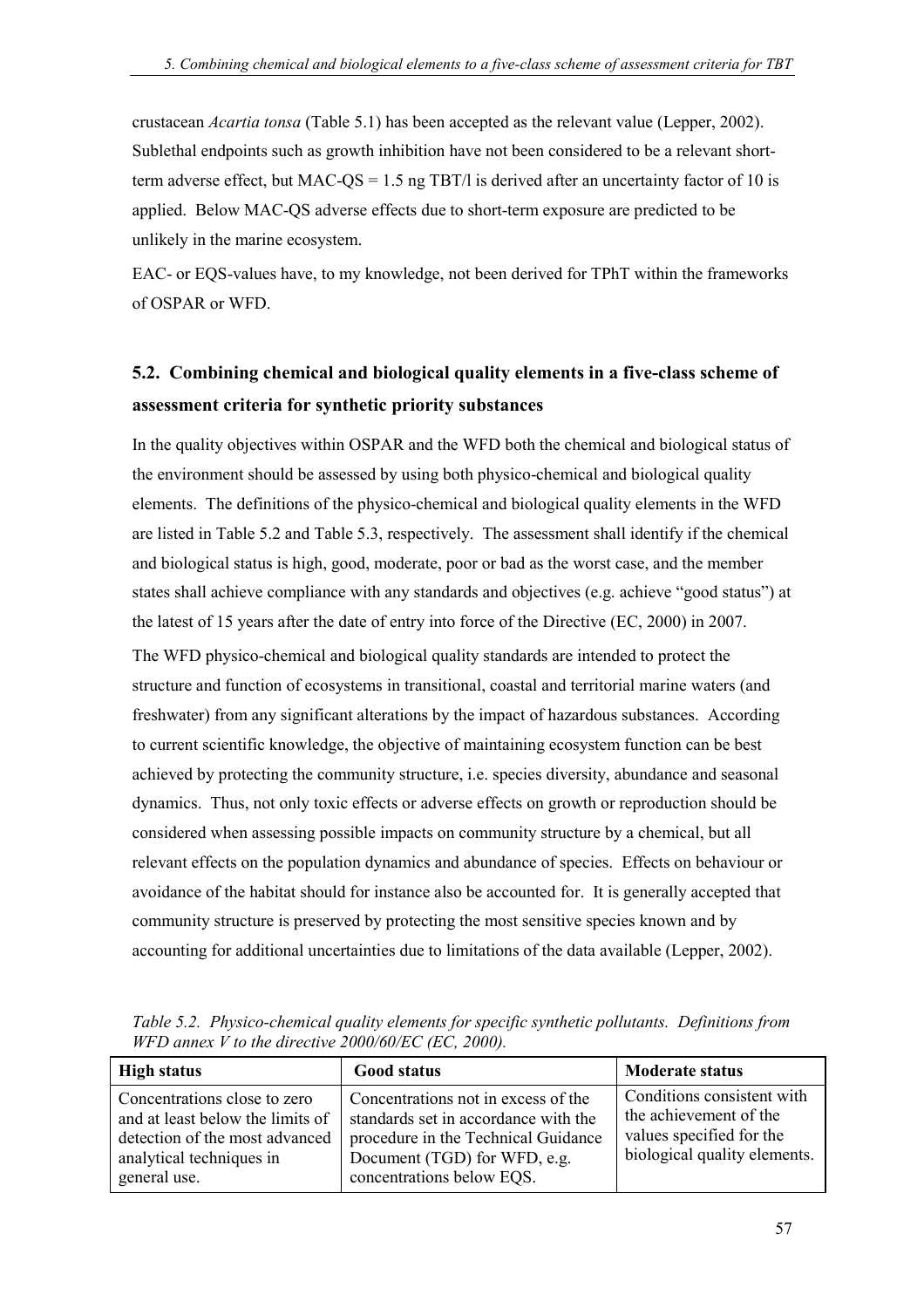*Table 5.3. Biological quality elements for benthic invertebrate fauna as an example of a relevant biological community. Definitions from WFD annex V to the directive 2000/60/EC (EC, 2000).*

| <b>High status</b>                                                                                                                                                                                                                                            | <b>Good status</b>                                                                                                                                                                                                                                    | <b>Moderate status</b>                                                                                                                                                                                                                                                                     | Poor status                                                                                                                                      | <b>Bad status</b>                                                                                                                            |
|---------------------------------------------------------------------------------------------------------------------------------------------------------------------------------------------------------------------------------------------------------------|-------------------------------------------------------------------------------------------------------------------------------------------------------------------------------------------------------------------------------------------------------|--------------------------------------------------------------------------------------------------------------------------------------------------------------------------------------------------------------------------------------------------------------------------------------------|--------------------------------------------------------------------------------------------------------------------------------------------------|----------------------------------------------------------------------------------------------------------------------------------------------|
| The level of<br>diversity and<br>abundance of<br>invertebrate taxa is<br>within the range<br>normally associated<br>with undisturbed<br>conditions.<br>All the disturbance-<br>sensitive taxa<br>associated with<br>undisturbed<br>conditions are<br>present. | The level of<br>diversity and<br>abundance of<br>invertebrate taxa<br>is slightly outside<br>the range<br>associated with<br>the type-specific<br>conditions.<br>Most of the<br>sensitive taxa of<br>the type-specific<br>communities are<br>present. | The level of diversity<br>and abundance of<br>invertebrate taxa is<br>moderately outside<br>the range associated<br>with type-specific<br>conditions.<br>Taxa indicative of<br>pollution are present.<br>Many of the sensitive<br>taxa of the type-<br>specific communities<br>are absent. | The relevant<br>biological<br>communities<br>deviate<br>substantially<br>from those<br>normally<br>associated with<br>undisturbed<br>conditions. | Large portions<br>of the relevant<br>biological<br>communities<br>normally<br>associated<br>with<br>undisturbed<br>conditions are<br>absent. |

However, there appears to be a disagreement between the protective targets of the chemical and biological quality objectives in the WFD to achieve "good status" (Table 5.2; Table 5.3). In the physico-chemical quality for "good status" EOS aims at protecting the whole ecosystem from any impact of priority substance (part of the rational behind the method for setting EQS with application factors), whereas in the biological quality element a slight impact on diversity and abundance of for instance benthic invertebrate fauna are accepted as "good status". The reason for these differences could reflect different traditions of risk assessment, which probably originate from the different types of data material assessed. The physico-chemical quality elements are derived from ecotoxicological studies performed mainly under controlled laboratory conditions, whereas the biological quality elements are derived from field-based interpretations of benthic communities. Generally when assessing the biological quality in the environment, for instance in relation to eutrophication problems, the natural variability of the biological elements, which includes spatial and temporal variations in populations and communities, has to be accounted for. Slight changes in the ecosystems are therefore considered as acceptable in the biological quality elements, probably because it is difficult to distinguish between natural variations and variations, which arise from the impact of anthropogenic factors. Another reason may also be that minor changes in populations and communities due to for instance eutrophication problems are considered in some degree to be reversible.

In the ecotoxicological risk assessment of priority substances by the use of EQS means that significant alterations by the impact from hazardous substances are not tolerated on population level where the whole ecosystem should be protected. This includes that uncertainty in the data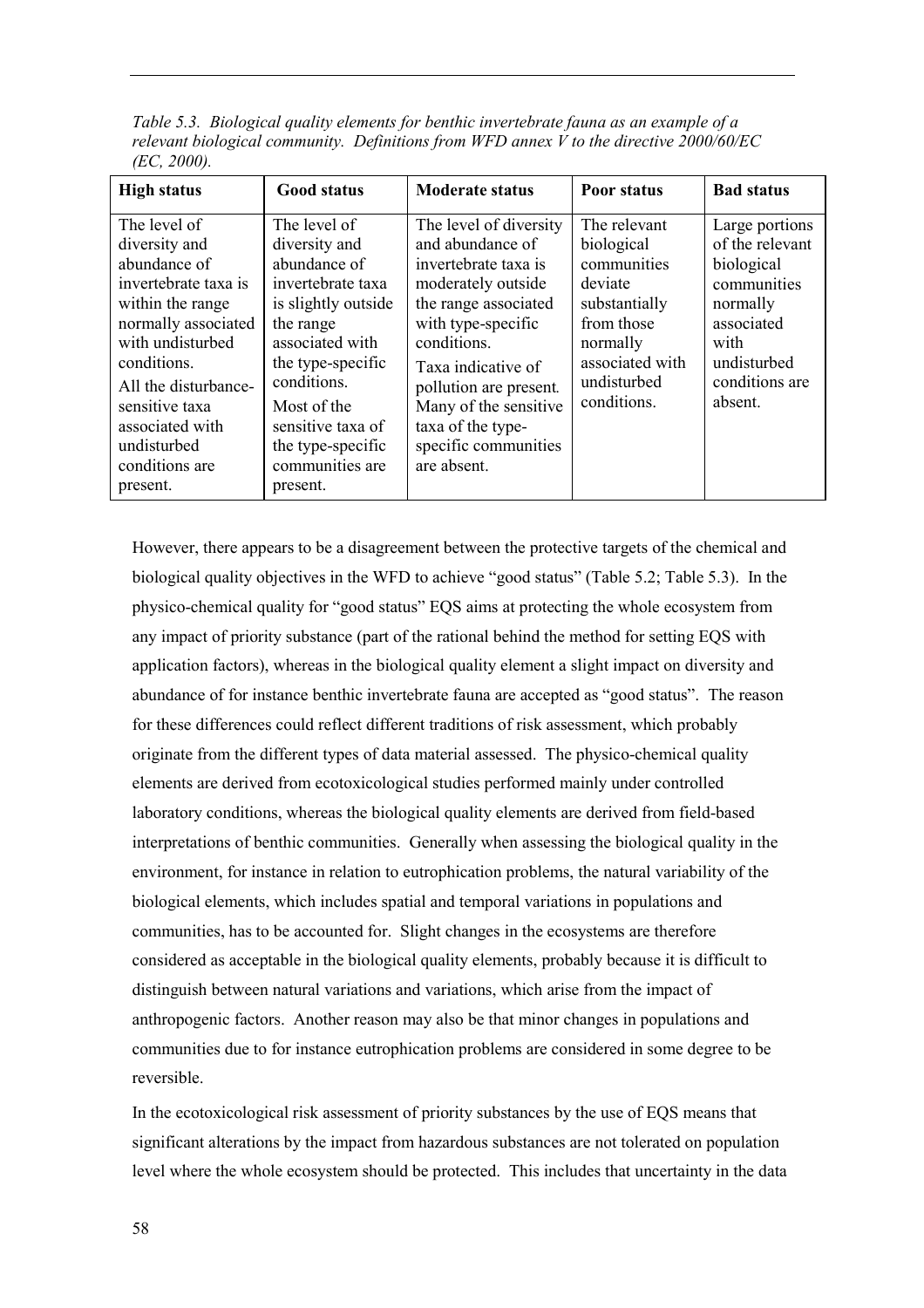material available also is accounted for as a precaution to protect the most sensitive species. Another reason for that impact is not tolerated at population level is probably that the nature of this problem is considered as less reversible. If persistent contaminants appear in the environment, they will often remain there for decades and thereby continuously pose a threat. Therefore the acceptance of "a slight impact on diversity and abundance" as defined in the biological quality elements to achieve "good status" will not be suitable to assess the impact of hazardous substances caused by long-term exposure, since at the time when hazardous substances have caused chronic effects on populations, the changes can be considered as almost irreversible. It could therefore be questioned if the descriptions of the biological quality elements are operative at present. Therefore the definition of "good status" will in the following assessment be based on the ecotoxicological derived chemical quality elements (Table 5.2) and be achieved, if the concentration in the environment does not exceed the EQS derived in the WFD (Lepper,  $2002$ ). This is also in line with the WFD as it is stated "where more than one of the objectives relates to a given body of water, the most stringent shall apply" (EC, 2000). Based on the discussion above, the following approach based on the principles described in Table 5.4 are suggested for derivation of a five-class scheme for assessment criteria for synthetic priority substances, which take into account both the objectives for the chemical and the biological quality elements within the WFD and OSPAR. The main objective of this approach is to harmonize the protection targets in the assessment criteria for the physicochemical and biological quality elements, which, I think, will be most beneficial for combined monitoring and assessment programmes. The status classes I, II and III will refer to the chemical quality standards defined in the WFD, e.g. near zero concentration, EQS and MAC-OS, and the status classes IV and V are derived on basis of the  $LC_{50}$ -value used in extrapolation of the MAC-QS-value.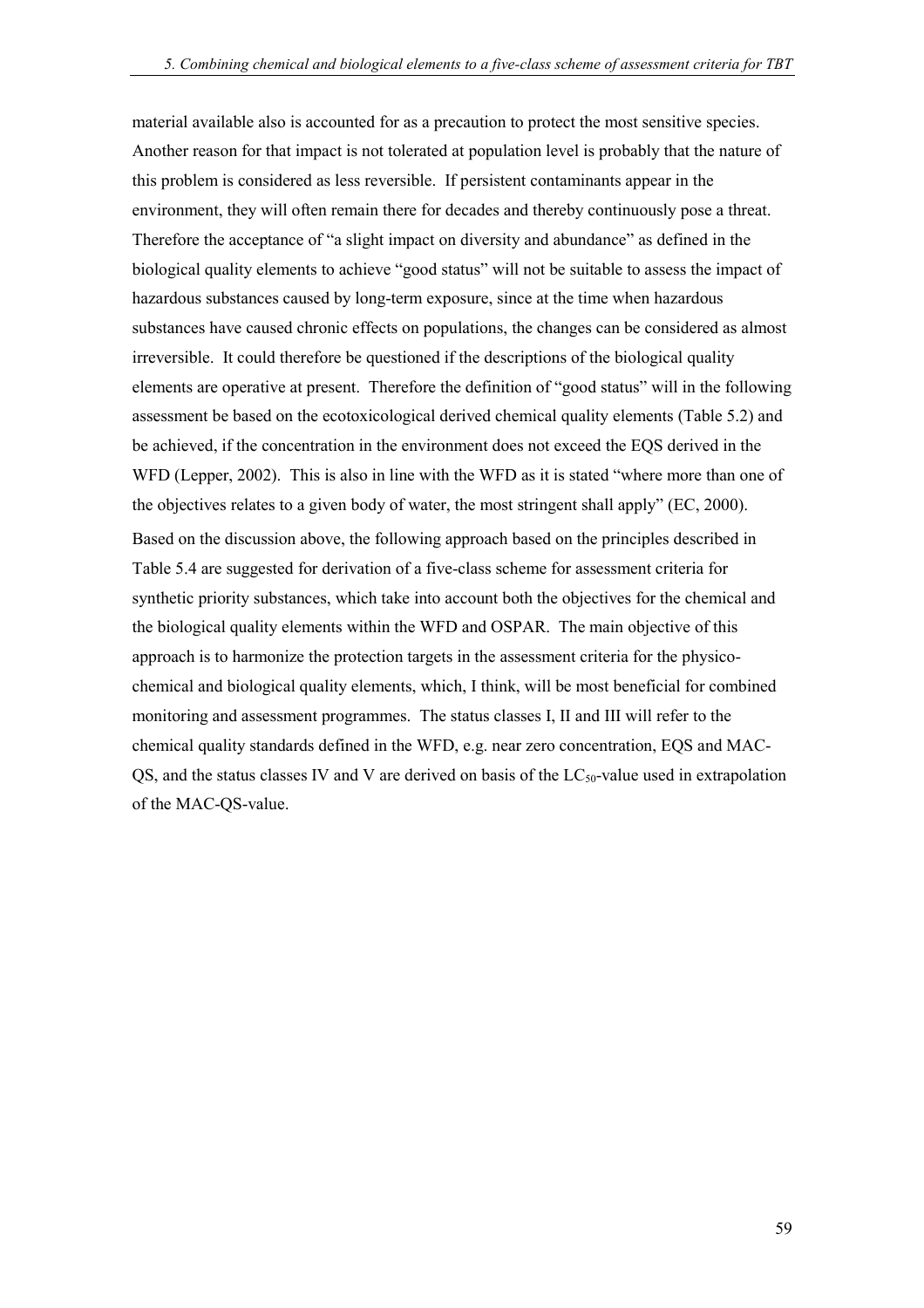*Table 5.4. Suggestion to an approach for the derivation a five-class scheme of assessment criteria for synthetic priority substances, which combines physico-chemical, ecotoxicological and biological elements.*

#### **Status class I: High status**

Concentration of synthetic priority substances is close to zero and at least below the limits of detection of the most advanced analytical techniques in general in use. This reflects the objectives in the WFD and OSPAR strategy of hazardous substances for protection of the open sea.

An assessment of the achievement of the objective also requires that no biological effects at the individual as well as population level, which can be related specifically to exposure to the priority substances, can be detected. E.g. the response must not be significantly different from the natural background level.

#### **Status class II: Good status**

Concentration of priority substances is not in excess of the chemical quality standards, e.g. below the ecological quality standard ( $\leq$  EQS =  $\leq$  PNEC).

Adverse effects in the most sensitive species caused by long-term exposure are assessed to be unlikely to occur.

#### **Status class III: Moderate status**

Concentration of priority substances is not in excess of the lowest-observed-effect concentration and/or the so-called maximum admissible concentration quality standard (< LOEC or <  $1/10 * LC_{50} = <$  MAC-QS).

Moderate deviations of biological communities may occur, because there is a risk of adverse effects caused by long-term exposure in the most sensitive species. However, adverse effects in the most sensitive species caused to short-term exposure are assessed to be unlikely to occur in the marine ecosystem.

#### **Status class IV: Poor status**

Concentration of priority substances is not in excess of  $LC_{50}$ -value derived for the most sensitive species  $( $LC_{50}$ ).$ 

Substantial deviations of biological communities can occur, because there is evidence of adverse effects caused by long-term exposure. In addition, there is a risk of adverse effects caused by short-term exposure in the most sensitive species.

#### **Status class V: Bad status**

Concentration of priority substances is in excess of  $LC_{50}$ -value derived for the most sensitive species ( $> LC_{50}$ ).

Severe alterations of biological communities occur due to adverse effects caused by long-term exposure in the more and less sensitive species. In addition, there is a risk of adverse effects caused by short-term exposure in both the more and less sensitive species.

*NOTE. All thresholds refer in this scheme to mean concentrations and not exposure level, which can cause acute effects in short-term episodic events. Addressing acute effects by mean concentrations as in status class III, IV and V may therefore not be that consistent, but the definition of the status classes should rather be seen as a potential tool useful for the interpretation of monitoring data and the development of monitoring strategies.*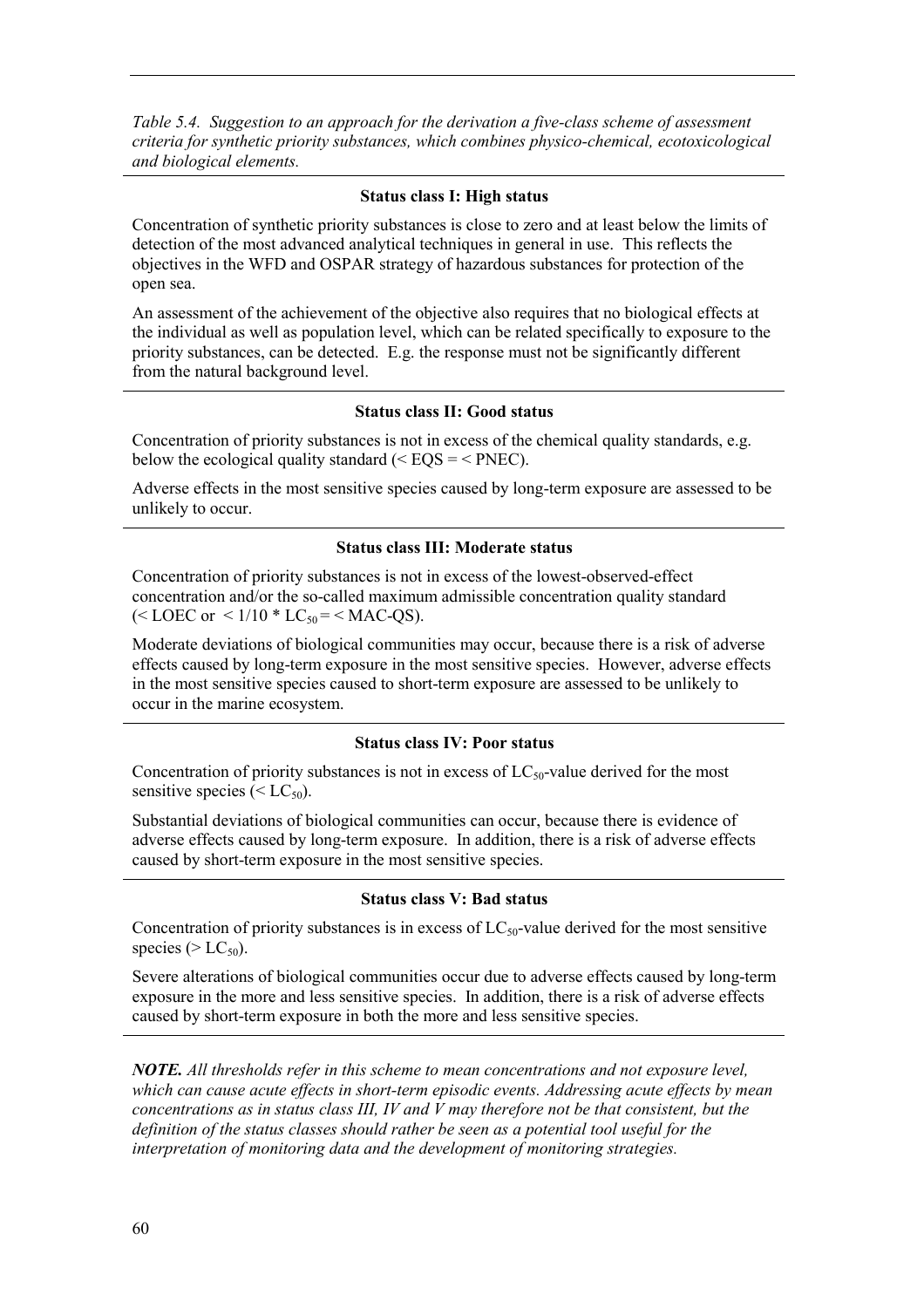## **5.3. Derivation of a five-class scheme of assessment criteria of TBT in seawater, mussel and sediment**

On basis of the definitions of the five status classes in the assessment criteria presented in Table 5.4 and the values derived for EQS/EAC and MAC-QS for TBT in the WFD (Lepper, 2002) and by OSPAR (1996), presented in Paragraph 5.1 the following five status classes according to ambient TBT concentrations can be suggested (Table 5.5).

| <b>Status class</b> |              |            | Ш           | IV                   |             |
|---------------------|--------------|------------|-------------|----------------------|-------------|
| TBT conc.           | close to     | ${}< 0.1$  | $0.1 - 1.5$ | $1.5 - 15$           | >15         |
| (aq)                | zero         | (ng TBT/l) | (ng TBT/l)  | $(ng \text{ TBT/l})$ | (ng TBT/l)  |
| Thresholds          | <b>OSPAR</b> | $<$ EQS    | $EQS -$     | $MAC-QS -$           | $> LC_{50}$ |
| used                | objective    |            | $<$ MAC-QS  | $<$ LC <sub>50</sub> |             |

*Table 5.5. Five-class scheme for assessment criteria for TBT concentrations in seawater.*

However, most data available on TBT concentrations in from Danish waters is not measured in seawater but in sediments and the bivalve *Mytilus edulis* (Paragrapgh 2). It will therefore me most relevant to include such data in the derivation of assessment criteria for TBT. It is possible to extrapolate to nominal TBT concentrations in biota and sediment from the derived ambient TBT concentrations in seawater by using the equilibrium partitioning principle and derived partition coefficients for TBT, e.g. the bioconcentration factor (BCF) in biota and the equilibrium partitioning coefficient in sediment  $(K_n)$ .

For the bivalve *M. edulis*, a geometric mean of BCF for TBT has been estimated to be 116000 l/kg dw (OSPAR, 1996), although a great uncertainty is related to this value. In litterature the varance in value covers one  $-$  two orders of magnitude and the BCF genrally decrease with increasing expsure concentrations. The five status classes for TBT concentrations in seawater in Table 5.5 can thereby be transformed to the corresponding five status classes for TBT concentrations in *M. edulis*, when the average dry weight content at 15% of the wet weight in *M. edulis* analysed in NOVA 2003 (MADS database, unpubl.) is used (Table 5.6). OSPAR has also derived a similar EAC-value of 0.8 ng Sn/g ww for *M. edulis* (OSPAR, 1996).

*Table 5.6. Five-class scheme for assessment criteria for TBT concentrations in the bivalve Mytilus edulis derived on basis of BCF = 116000 l/kg dw.*

| <b>Status class</b> |          |              | Ш            | л            |              |
|---------------------|----------|--------------|--------------|--------------|--------------|
| TBT conc.           | close to | < 0.8        | $0.8 - 12$   | $12 - 120$   | >120         |
| in $M$ , edulis     | zero     | (ng Sn/g ww) | (ng Sn/g ww) | (ng Sn/g ww) | (ng Sn/g ww) |

*Notice that ng TBT/l in seawater is transformed to ng Sn/g ww in mussel.*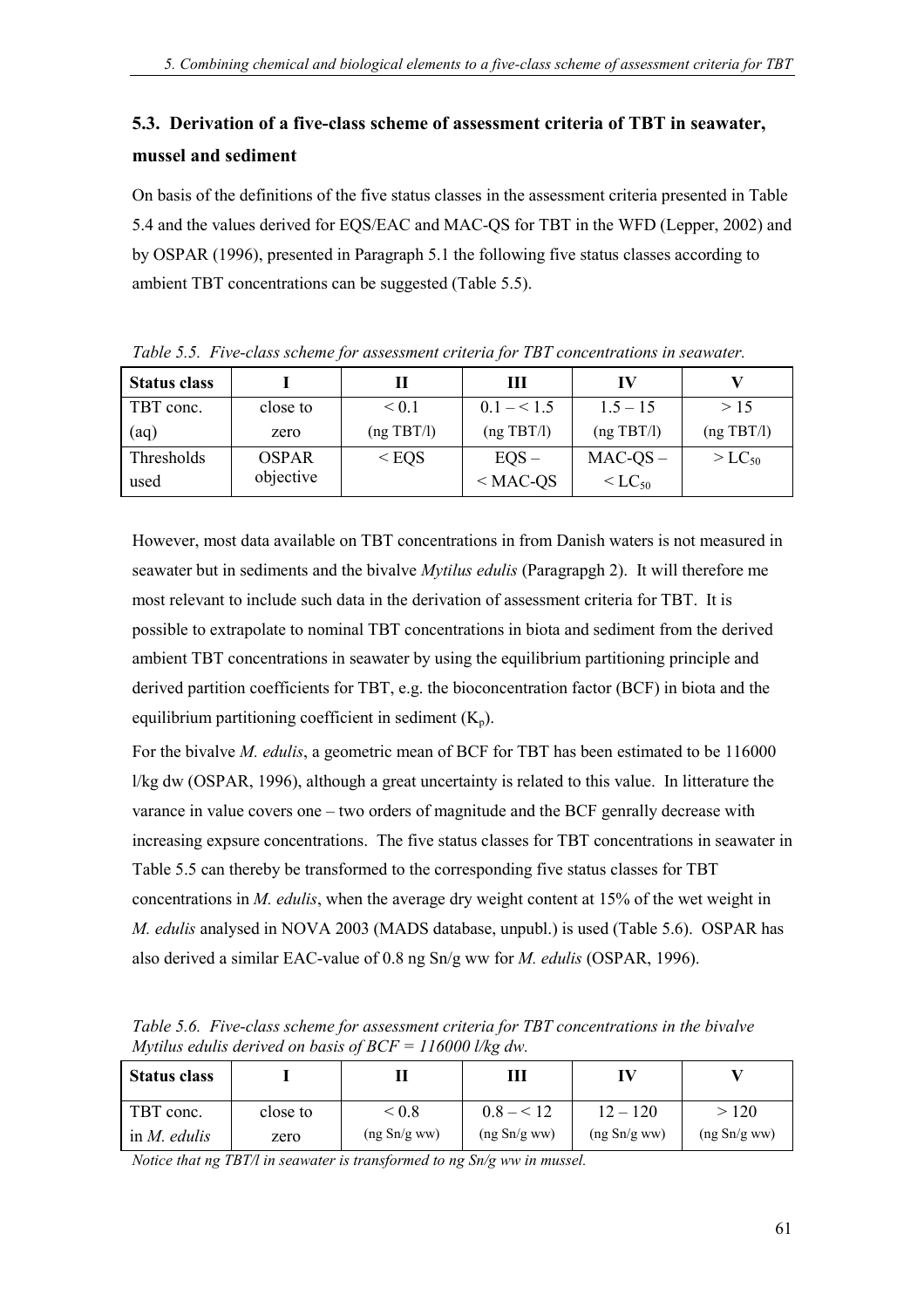Since there can be a high interspecies variance in bioaccumulation potential of TBT in bivalves (see Paragraph 2.2), the five status classes defined according to TBT concentrations in *M. edulis* cannot be used directly to evaluate the TBT contamination in other bivalve species. If other species are to be used, interspecies comparisons of accumulated body burdens of TBT in the *M. edulis* and the other relevant bivalve species should be performed to estimate a transformation factor, which can be applicated the TBT concentrations derived in Table 5.6.

For sediment, the assessment criteria for TBT can be derived by using the equilibrium partitioning coefficient for TBT in sediment,  $K_p$ .  $K_p$  has been estimated to be 400 l/kg dw for sediment when 1% carbon in the sediment is assumed (OSPAR, 1996). A similar  $K_p$  (= 320 l/kg dw) can be derived from the review by Meador (2000). The five status classes for TBT in seawater in Table 5.5 can thereby be transformed to the corresponding five status classes for TBT in sediment (Table 5.7).

*Table 5.7. Assessment criteria of estimated TBT concentrations in sediment derived on basis of Kp = 400 l/kg dw.*

| <b>Status class</b> |          |                         | Ш                     |              |              |
|---------------------|----------|-------------------------|-----------------------|--------------|--------------|
| TBT conc.           | close to | $< \hspace{-0.2em}0.02$ | $0.02 - 0.3$          | $0.3 - 3$    |              |
| in sediment         | zero     | (ng Sn/g dw)            | $($ ng Sn $/g$ dw $)$ | (ng Sn/g dw) | (ng Sn/g dw) |

*Notice that ng TBT/l in seawater is transformed to ng Sn/g dw in sediment.*

Comparing the TBT levels in sediment in the respective status classes with the literature on sediment toxicity of TBT contaminated sediments, especially the TBT concentrations are too low in the status class IV to cause short-term adverse effects, and in status class V to cause significant mortality in the most sensitive species as defined in Table 5.4. Comparison of the levels of TBT in *M. edulis* and in sediment from various types of areas in Danish waters, described in Chapters 2, also suggest that the estimated TBT concentrations in sediment are far too low compared to the corresponding status classes for TBT concentrations in *M. edulis*. An explanation for these deviations is probably that the  $K_p$  used in the calculation of TBT concentration in sediment, is rather describing the equilibrium coefficient between sediment particles and porewater than the equilibrium coefficient between the sediment and the upper water bodies. In the field it is unlikely that TBT in overlying water would come to equilibrium with sediment-bound TBT, because the overlying water has such a large volume that it acts as an infinite sink (Meador, 2000), but also because the upper and lower water bodies can be totally separated due to stratification by pycnoclines. Using the equilibrium partitioning approach, e.g.  $K_p$ , does therefore not seem appropriate. However, OSPAR and in the WFD the provisional EAC and EQS for sediment have been derived by the equilibrium partitioning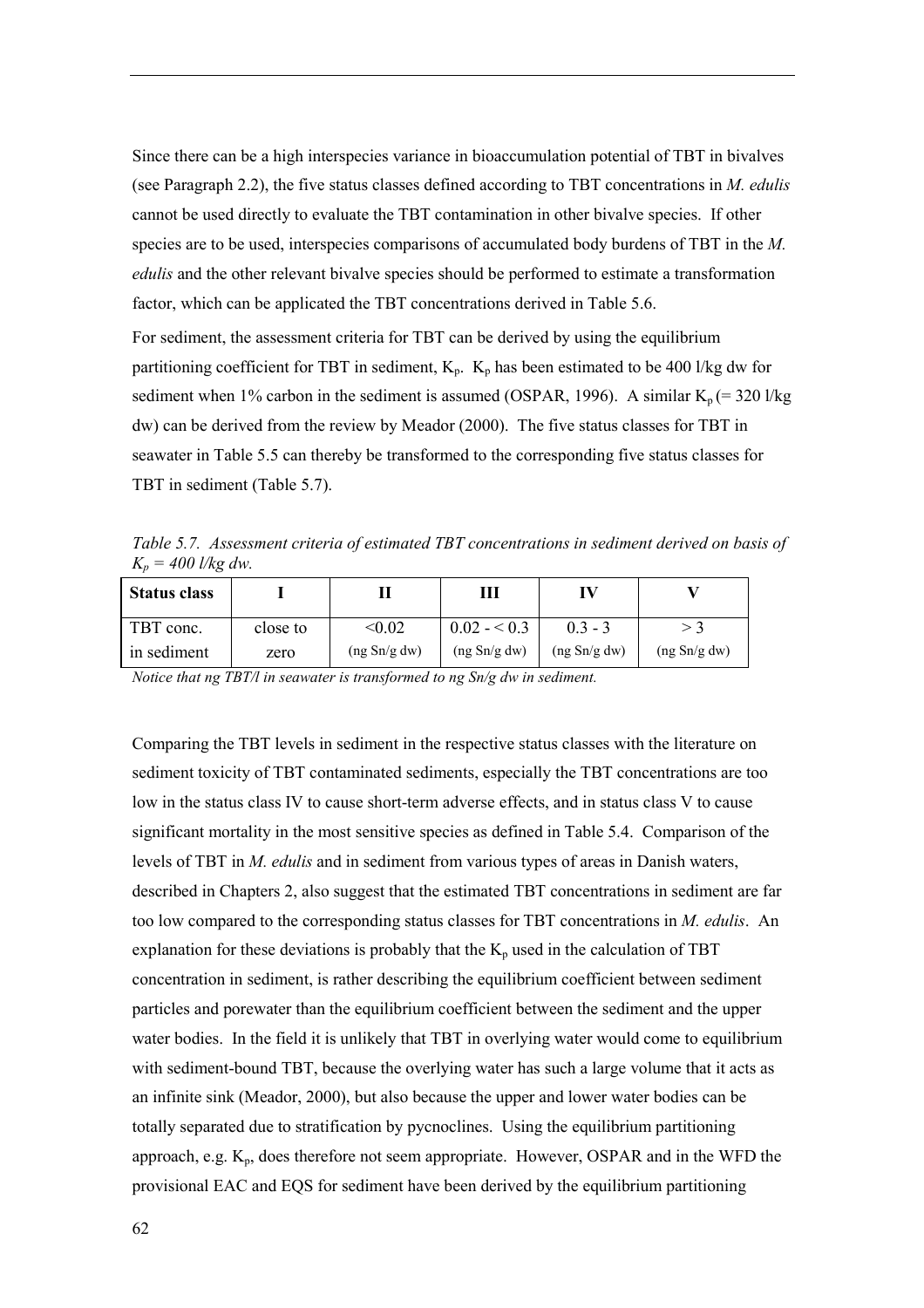approach achieving  $EQS = 0.004$  ng  $Sn/g$  dw (Lepper, 2002) and  $EAC = 0.002 - 0.02$  ng  $Sn/g$ dw (OSPAR, 1996).

Another approach to derive assessment criteria for TBT levels in sediment is to use the chemical and ecotoxicological approaches of the five status classes directly as defined in Table 5.4, where the biological endpoints to be included are based on toxicity tests with sediment-dwelling organisms exposed to TBT contaminated sediments. In this way the derivation of assessment criteria for TBT in sediment is based on the same principles as in the derivation of assessment criteria for TBT concentrations in seawater (Table 5.5). The derivation of the relevant TBT concentrations in sediment in the respective five status classes are done by using the same endpoints and application factors as defined in Table 5.4.

A few relevant endpoints to be included in such a kind of derivation of status classes for TBT contaminated sediments are listed in Table 5.8, but these examples cannot be seen as an adequate literature study on sediment toxicity, which is needed to make a more comprehensive hazard assessment.

| <b>Species</b>               | <b>Endpoint</b>       | TBT conc.    | Reference      |
|------------------------------|-----------------------|--------------|----------------|
|                              |                       | (ng Sn/g dw) |                |
| Gastropod                    | <b>LOEC</b>           | 10           | Duft et al.    |
| Potamopyrgus antipodum       | reduced fecundity     |              | (2003)         |
| <b>Bivalve</b>               | <b>LOEC</b>           | 300          | Ruiz et al.    |
| Scrobicularia plana          | avoidance (immatures) |              | (1994)         |
| Polychaete                   | <b>LOEC</b>           | 42           | Meador         |
| Armandia brevis              | growth inhibition     |              | (2000)         |
| Amphipod                     | <b>LOEC</b>           | 12           | Meador         |
| Eohaustorius washingtonianus | growth inhibition     | (predicted)  | (2000)         |
| Amphipod                     | $LC_{50}$             | 200          | Meador         |
| Eohaustorius washingtonianus | mortality             |              | (2000)         |
| Amphipod                     | $LC_{50}$             | 1890 - 2530  | Stronkhorst et |
| Corophium volutator          | mortality (adults)    |              | al. (1999)     |
| Amphipod                     | $LC_{50}$             | $590 - 1030$ | Strand         |
| Corophium volutator          | mortality (immatures) |              | (unpubl.)      |

*Table 5.8. Some examples of toxicity data for sediment-dwelling organisms exposed to TBT contaminated sediments.*

Based on the effect levels in the toxicity tests with sediment-dwelling organisms presented in Table 5.8, the TBT concentrations in sediment relevant for the derivation of the assessment criteria can be estimated (Table 5.9).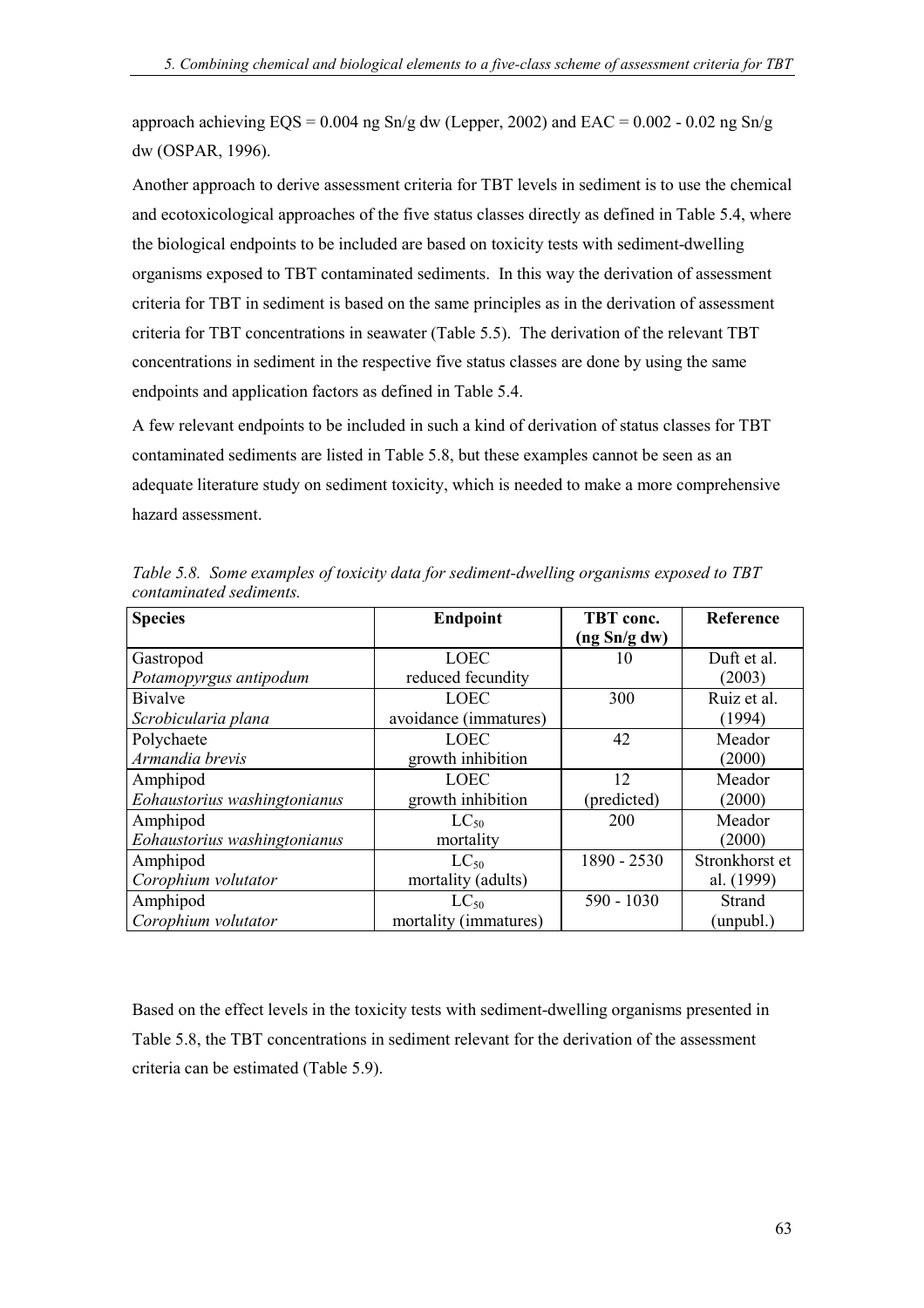| <b>Thresholds</b>  | <b>Derivation</b>             | <b>Used values</b>                     | <b>TBT-concentration</b> |
|--------------------|-------------------------------|----------------------------------------|--------------------------|
| EOS <sup>(a)</sup> | $= 1/10 * LOEC * \frac{1}{2}$ | $= 1/10*10$ ng Sn/g dw * $\frac{1}{2}$ | $=$ 0.5 ng Sn/g dw       |
| MAC-QS             | $= 1/10 * LC_{50}$            | $= 1/10 * 200$ ng Sn/g dw              | $= 20$ ng Sn/g dw        |
| $LC_{50}$          | $= 1 * LC_{50}$               | $= 1*200$ ng Sn/g dw                   | ng Sn/g dw<br>$= 200$    |

*Table 5.9. Ecotoxicological threshold levels of TBT in sediment to be included in the derivation of assessment criteria.*

<sup>(a)</sup> Conversion of LOEC \*  $\frac{1}{2} \approx \text{NOEC}$ , if LOEC > 10% and <20% effects (Lepper, 2002).

Subsequently, the five status classes in the assessment criteria for TBT in sediment (Table 5.10) can be derived based on the ecotoxicolgical threshold levels of TBT estimated in Table 5.9.

*Table 5.10.Assessment criteria for TBT contaminated sediment derived from the ecotoxicological data in Table 5.8 & 5.9.*

| <b>Status class</b> |          |              | Ш            |              |              |
|---------------------|----------|--------------|--------------|--------------|--------------|
| TBT conc.           | close to | ${}^{< 0.5}$ | $0.5 - 20$   | $20 - 5200$  | 200          |
| in sediment         | zero     | (ng Sn/g dw) | (ng Sn/g dw) | (ng Sn/g dw) | (ng Sn/g dw) |

The TBT concentrations in the five status classes in Table 5.10 are about two orders of magnitudes higher than the TBT concentrations calculated from equilibrium partitioning approach (Table 5.7). Comparing TBT concentrations in sediments and *M. edulis* in various types of areas in Danish waters (Chapter 2), the assessment criteria for TBT concentrations in sediment derived from the ecotoxicological approach are to a higher degree to be in accordance with the corresponding classification of status classes for TBT concentrations in *M. edulis* (Table 5.6).

However, it has to be recognised that the status classes only have been derived from a limited number of sediment toxicity studies. Another limitation in the derivation of sediment criteria is that the respective TBT concentrations included are based on dry weight content and not normalised to the content of organic matter in the sediment.

Effect levels (based on dry weight content) derived from different studies may be difficult to compare, because sediment characteristics, including the content of organic matter, affect the bioavailability and thereby the toxic activity of TBT in sediment. It has therefore been recommended in comparative studies to normalise the TBT concentrations to a content of 1% TOC in the sediment (Meador, 2000). The suggested five-class scheme for assessment criteria for TBT in sediment in Table 5.10 should therefore be considered as provisional.

It is noteworthy, that mortality as the endpoint in the bioassay with *Corophium volutator*, which is commonly used in assessment of dredged materials, seems only adequate to evaluate if the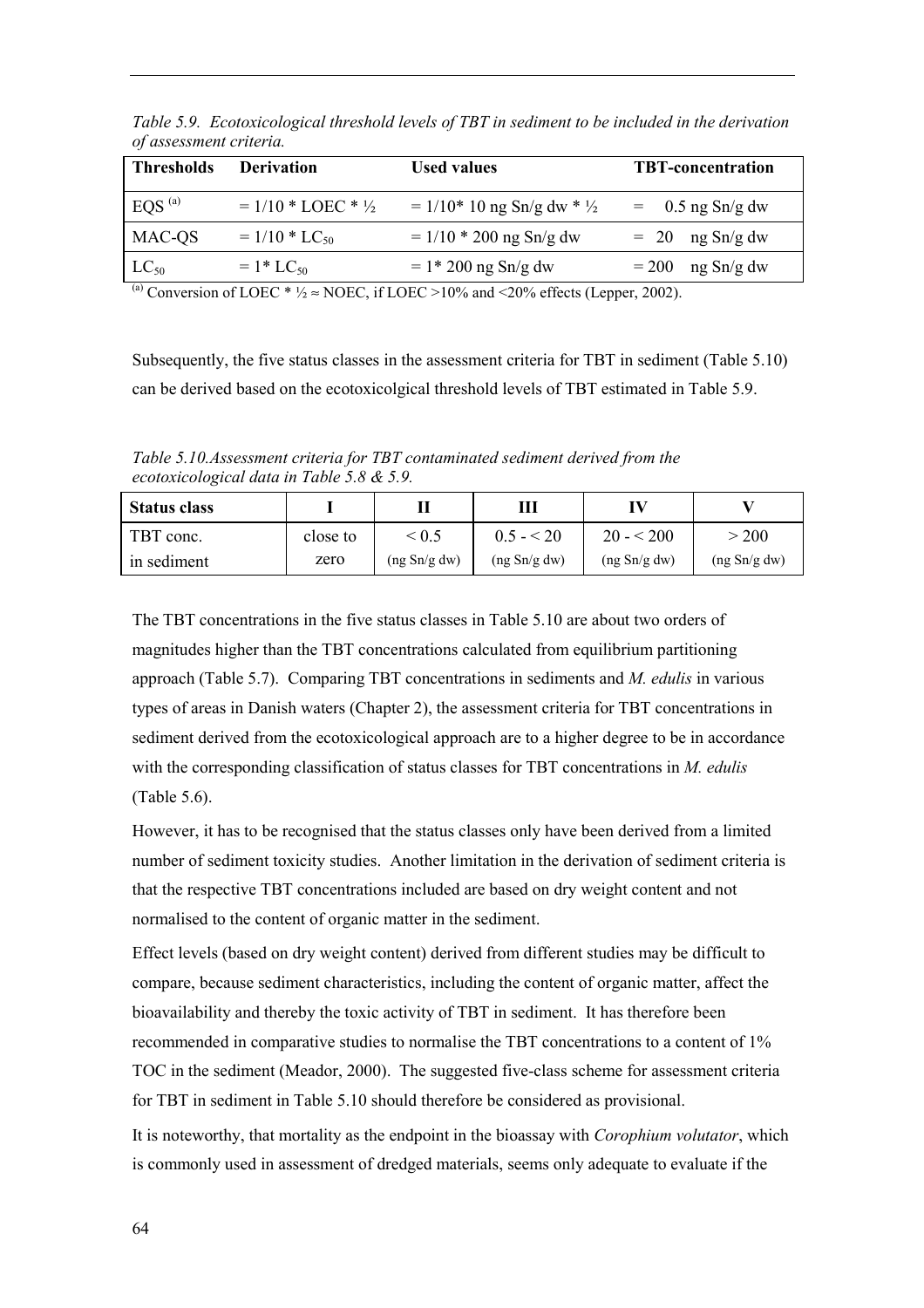sediment can be classified beyond status class V since  $LC_{50}$  lies between 590 and 2530 ng Sn/g dw in this kind of bioassay (Table 5.9).

### **5.4. Integrating levels of exposure and biomarker responses in the derivation of a five-class scheme of assessment criteria for TBT**

Because of the sensitivity, specificity and causality in dose-response relationships, imposex and intersex can be used as biomarkers to assess the level of TBT contamination and impact on reproduction in marine populations of prosobranch gastropods. The vas deferens sequence index (VDSI) and the intersex stages index (ISI), which describe the severity of the these phenomena, can be used to evaluate the effect level in gastropod populations. In addition, several studies have proved that VDSI and ISI, in for instance field populations of *Nucella lapillus* and *Littorina littorea*, respectively, can be used as biological tools to determine the degree of environmental organotin, especially TBT, pollution in the marine environment, which can be expressed as approximate TBT concentrations in seawater (for instance Bryan et al., 1987; Stroben et al., 1992; Huet et al., 1995; Stroben et al., 1995; Oehlmann et al., 1998). Therefore OSPAR has recommended that imposex and intersex should be included in the Joint Assessment and Monitoring Programmes (JAMP) in the participating countries, e.g. including Denmark. *N. lapillus* and *L. littorea* have been identified as the key species but in areas where these species do not occur, as in some estuarine and subtidal areas, other species like *Hinia reticulata*, *Buccinum undatum* and *Neptunea antiqua* have been identified as suitable alternatives (OSPAR, 2003).

Recently there has within the framework of OSPAR been discussions on whether, and how, imposex and intersex can be integrated in a five-step scheme for assessment criteria for biological effects of TBT, which can reflect environmentally relevant concentrations and effects of TBT (Oehlmann 2002; Strand, 2003). It has been debated whether these assessment criteria should be harmonized with the objectives related to the chemical quality elements for priority substances defined for protection of the whole ecosystem (Table 5.2), or whether the assessment criteria more generally should describe the degree of impact on the viability of the populations of the specific gastropod species according to the biological quality elements defined for benthic fauna (Table 5.3). A central question for the development of the assessment criteria is how to take the biological significance of the TBT exposure into consideration and relate it to biomarker responses such as imposex and intersex, which measure effects at the individual level and not necessarily at the population level. A proposal for assessment criteria for biological effects of TBT (Oehlmann, 2002), which was presented to OSPAR in 2002, focused on the derivation of assessment criteria from the objectives defined in the biological quality elements for benthic invertebrate fauna (Table 5.3) rather than the principles behind the physico-chemical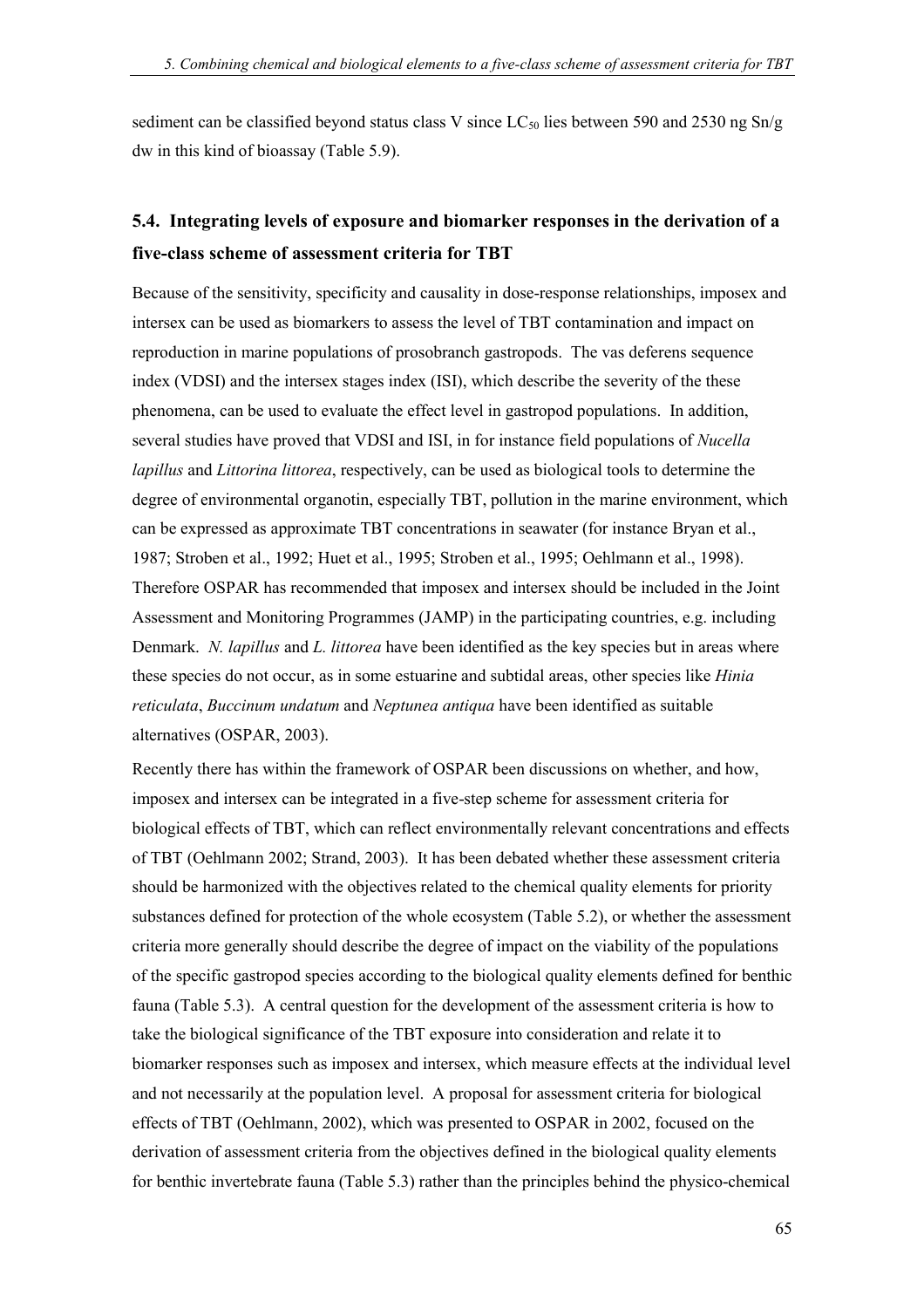quality elements. Thereby the levels of concern, e.g. status class III, IV and V, were defined to describe the level of impaired reproduction as a consequence of sterile females, which can be directly related to imposex or intersex development in the respective gastropod populations (Table 5.11).

Because this proposal included *N. lapillus*, which is considered to represent the most TBTsensitive group of prosobranch gastropod species, the protection of other less sensitive gastropod populations should thereby also have been taken in to account. However, this implies that only evidence of sterility in female gastropods in field populations due to imposex or intersex are valid endpoints in the derivation of the assessment criteria. Thereby the ambient TBT concentrations in seawater associated to the respective status classes in the proposal by Oehlmann (2002) (Table 5.11) are derived as a secondary achievement from the imposex data and are not reflecting the ecotoxicological derived criteria for acceptable TBT concentrations. For instance, the TBT concentration to achieve "good status" in the assessment criteria is  $\leq$  5 ng TBT/l, which is 50 times higher than  $EQS = 0.1$  ng/l derived for TBT in seawater. It is even higher than MAC-QS = 1.5 ng TBT/l, which should not be exceeded at any time. In that context it should be recognised that severity of imposex/intersex in gastropod populations probably is reflecting average concentrations of TBT (with some years delay) rather than occasionally peaking levels in the environment. Thereby the proposal by Oehlmann (2002) based on biological effects of TBT (Table 5.11) differs significantly in protection level compared to the protection levels defined in the approach for derivation of assessment criteria for priority substances in general. The general outline of risk assessment of the impact of hazardous substances includes an acceptance of a degree of uncertainty as precaution due to limited data available of the relationships between exposure levels and adverse effects in various taxa of the ecosystem (Lepper, 2002). The approach in the proposal by Oehlmann (2002) has its advantage if these assessment criteria only shall be used in assessing the capability of female gastropods to reproduce in field populations of gastropods. However, it is thereby neglecting the risk that other adverse effects, such as reduced growth and fecundity, in the most sensitive taxa in the marine ecosystem may occur.

The consequence is that the physico-chemical assessment criteria, which are set to protect the whole ecosystem, can classify TBT to be an environmental problem in an area, whereas the assessment criteria for biological effects of TBT in gastropods do not. This inconsistency can provide causes for confusion in the interpretation of the risk of the TBT contamination in the ecosystem. It would therefore be an advantage if the two kinds of assessment criteria for TBT could be harmonized. It would be unwise to develop several assessment criteria for the same chemical using various matrices and endpoints, if the status classes based on these criteria can not be linked to each other, especially when they have potential to do so.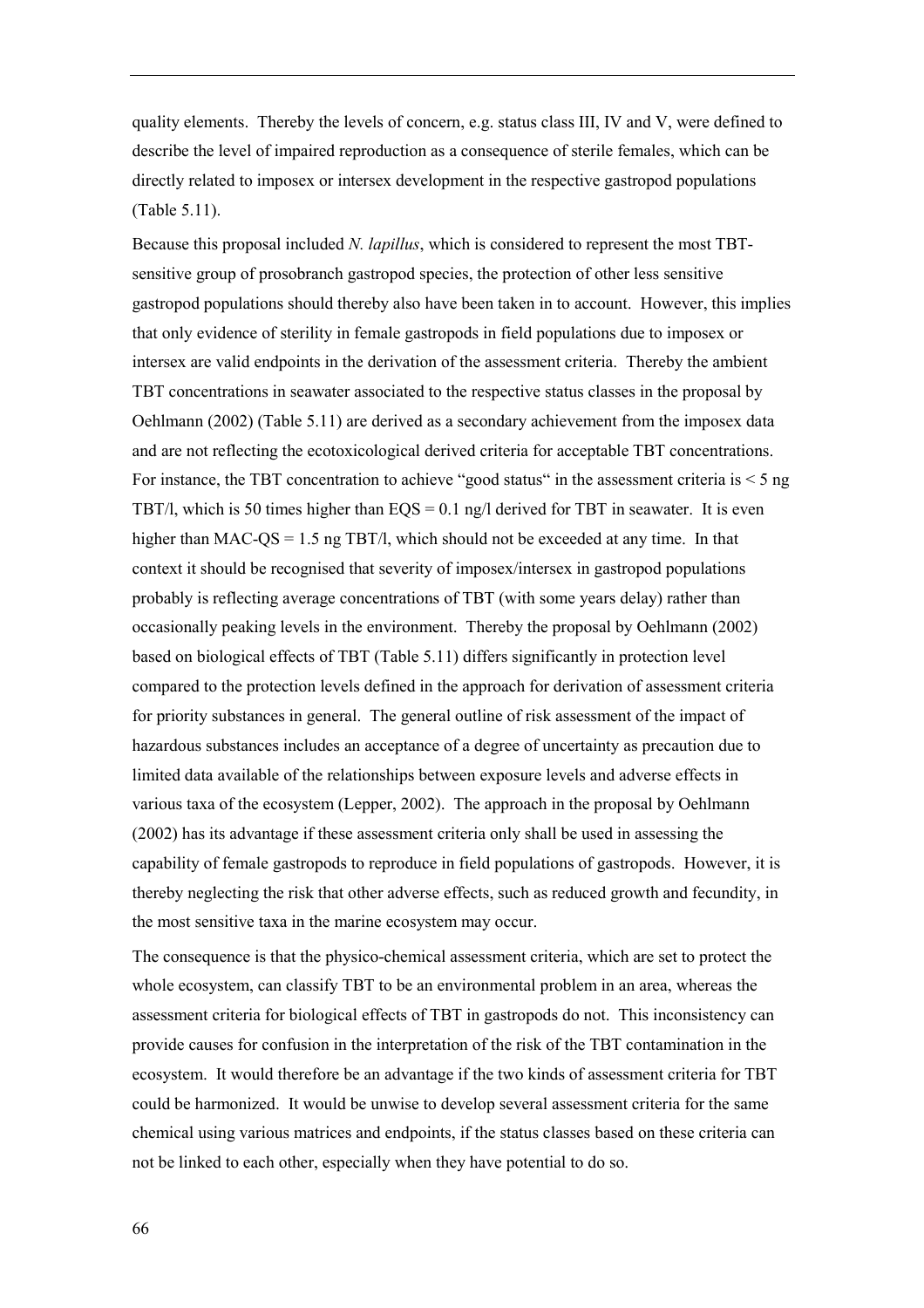| Ecological         | <b>ISI</b> or VDSI     | <b>Description</b>                                                                                                                                                                                                      | TBT conc.     |
|--------------------|------------------------|-------------------------------------------------------------------------------------------------------------------------------------------------------------------------------------------------------------------------|---------------|
| status class       | value                  |                                                                                                                                                                                                                         | ng TBT/l      |
| $I - II$           | ISI < 0.30             | The effects on Littorina littorea specimens are<br>low and reflect a condition with little signs or<br>low levels of anthropogenic distortion.                                                                          | < 5           |
| $(high -$<br>good) | VDSI < 4               | Sterile females may occur as isolated cases in<br>populations of L. littorea, but no restrictions of<br>the reproductive capability on the population<br>level are assessable.                                          |               |
|                    |                        | No adverse effects of TBT in sympatrically<br>living <i>N. lapillus</i> at the population level.                                                                                                                        |               |
| III                | ISI:<br>$0.30 - 0.70$  | The effects on <i>Littorina littorea</i> indicate<br>moderate and significant levels of<br>anthropogenic distortion.                                                                                                    | $\sim 5 - 30$ |
| (moderate)         | VDSI:<br>$4.00 - 5.00$ | Reproduction in <i>Littorina</i> populations with only<br>little signs of impairment.                                                                                                                                   |               |
|                    |                        | However, reproduction is significantly affected<br>in more sensitive taxa of the coastal ecosystem<br>such as Nucella lapillus (percentage of up to<br>100% sterile females) or other imposex-affected<br>prosobranchs. |               |
| IV<br>(poor)       | ISI:<br>$0.70 - 1.20$  | The effects on <i>Littorina littorea</i> indicate major<br>alterations and substantial deviations of relevant<br>biological communities from those under<br>undisturbed conditions.                                     | $>$ 30 - 40   |
|                    | $VDSI \geq 5.00$       | Even reproduction of populations of L. littorea<br>is negatively affected with an incidence of up to<br>30% sterile females.                                                                                            |               |
|                    |                        | <i>Nucella</i> populations are unable to reproduce<br>(100% sterile females).                                                                                                                                           |               |
| V<br>(bad)         | ISI:<br>$\geq 1.20$    | The effects on <i>Littorina littorea</i> indicate severe<br>alterations and the absence of large portions of<br>relevant biological communities, which are<br>normally associated with undisturbed<br>conditions.       | >40           |
|                    | VDSI:<br>(expired)     | In most cases, more than 50% of the females in<br>periwinkle populations are sterile.<br>Imposex affected species such as Nucella<br>lapillus and Ocinebrina aciculata have expired.                                    |               |

*Table 5.11. A proposal by Oehlmann (2002) of assessment criteria for biological effects of TBT in sympatrically living populations of Nucella lapillus and Littorina littorea.*

To harmonize the chemical assessment criteria for TBT with the biological effects of TBT, an alternative proposal for assessment criteria for biological effects of TBT has therefore been suggested in this thesis. Thereby the protection levels in the assessment criteria will to a higher degree reflect the protection levels in the assessment criteria for priority substances in general as defined in the WFD. In the derivation of the five status classes, imposex in *Nucella lapillus* as a representative of the most sensitive species, have merely been used as a biological tool in the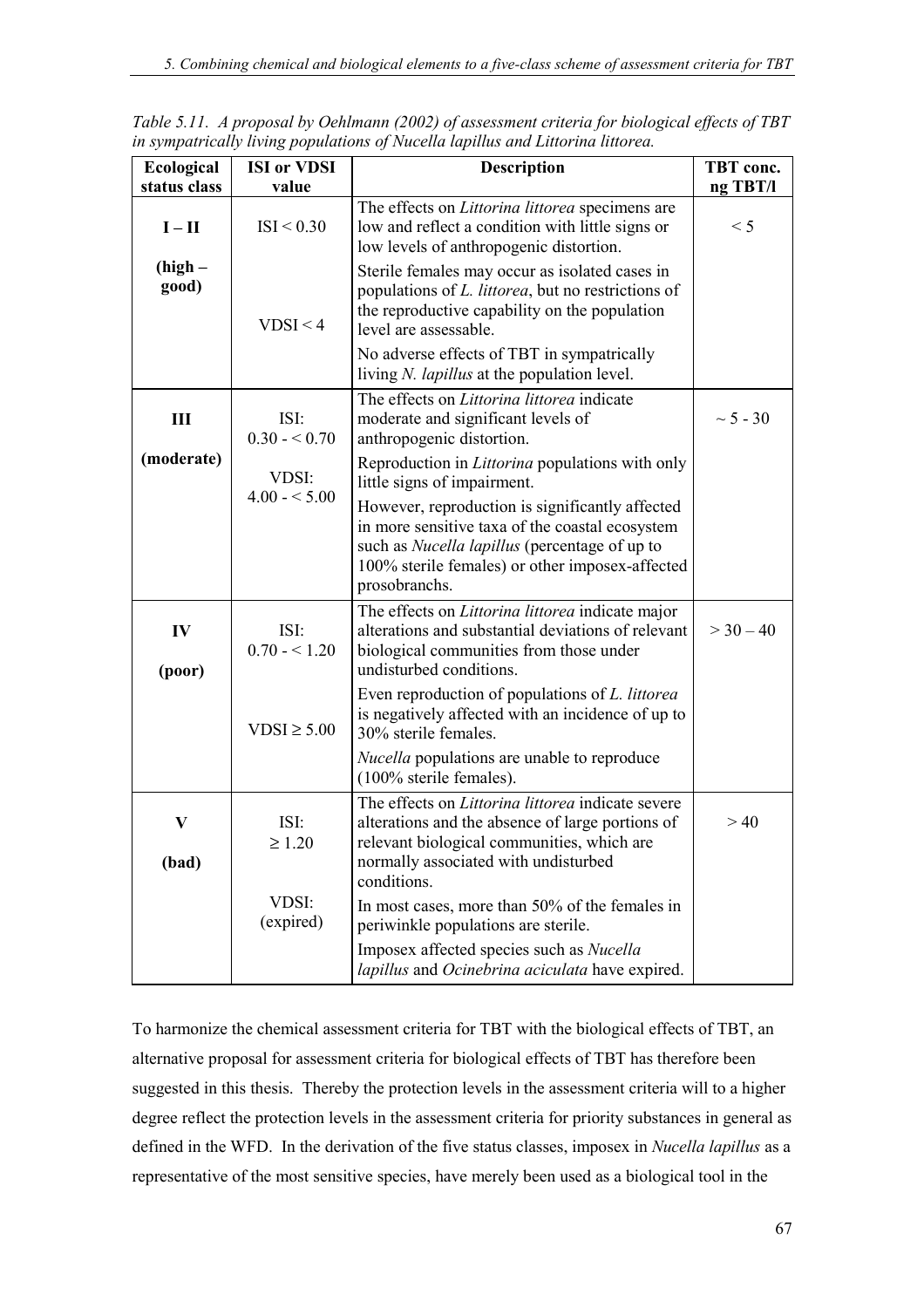association to the respective five status classes defined in Table 5.4. Thereby the assessment criteria are guided by exposure levels of TBT concentrations in seawater as derived in Table 5.5. Thereby the degree of imposex development, defined by VDSI, should not only be seen as a direct evidence of impaired reproduction due to sterility in specific gastropod populations, but rather as tools/measurements useful for protection of the whole ecosystem. The causality in the derived assessment criteria are confirmed in the definitions of status classes IV and V in Table 5.4, which thereby also will reflect the development of sterility and the disappearance of sensitive gastropod populations, respectively.

Status class I, which is associated with biological effects of TBT close to zero on individuals as well as at the population level, is associated with VDSI-values < 0.30 in *N. lapillus* since this species is regarded to belong to the group of gastropods, which has the highest likelihood to develop imposex. Based on statistical analysis it can be shown that a frequency of  $\sim$ 30% females with imposex (VDSI  $\approx$  0.3) is significantly different from zero, when one misjudgement of the presence of imposex in 20 females, is accepted  $(G_{\text{adi}} = 4.4, p < 0.05, 2 \times 2$  contingency table). Zero levels of imposex in gastropods from areas with zero concentrations of TBT are based on the following two arguments;

1) Imposex development in gastropods is a recent phenomenon, which has been introduced within the last four decades. No imposex development in neogastropods has been found in the literature or in examinations of conserved specimens stored in collections at natural museums, which can provide clear evidence of significant levels of imposex before TBT was introduced as an anti-fouling agent in the marine environment.

2) Imposex in gastropods in the marine environment is most likely induced only by TBT and/or TPhT. There is no adequate evidence that other factors in the environment can induce imposex.

3) An acceptance of a frequency of ~30% imposex open for the opportunity that other environmental factors to may also have a minor potential to induce imposex, although evidence of such relationships to my knowledge not yet has been established.

A practical problem with status class II is that the EOS-value  $= 0.1$  ng TBT/l is below the limit of detection with most analytical methods available. It is therefore difficult to establish an experimental or field-derived dose-response relationship at this low level of TBT. However, it can be argued by extrapolation with a sigmoid function for the dose-response relationships derived for less TBT sensitive species that  $EOS \le 0.1$  ng/l to some degree is associated with imposex development in populations of *N. lapillus* corresponding to VDSI =  $0.30 - 2.0$ . 90 – 100% of females in a gastropod population have developed imposex at VDSI = 2 but generally in less severe stages.

The assessment criteria in Table 5.12 are a modified version of the proposed assessment criteria by Oehlmann (2002), so that the five-class scheme now is focused on reflecting the chemical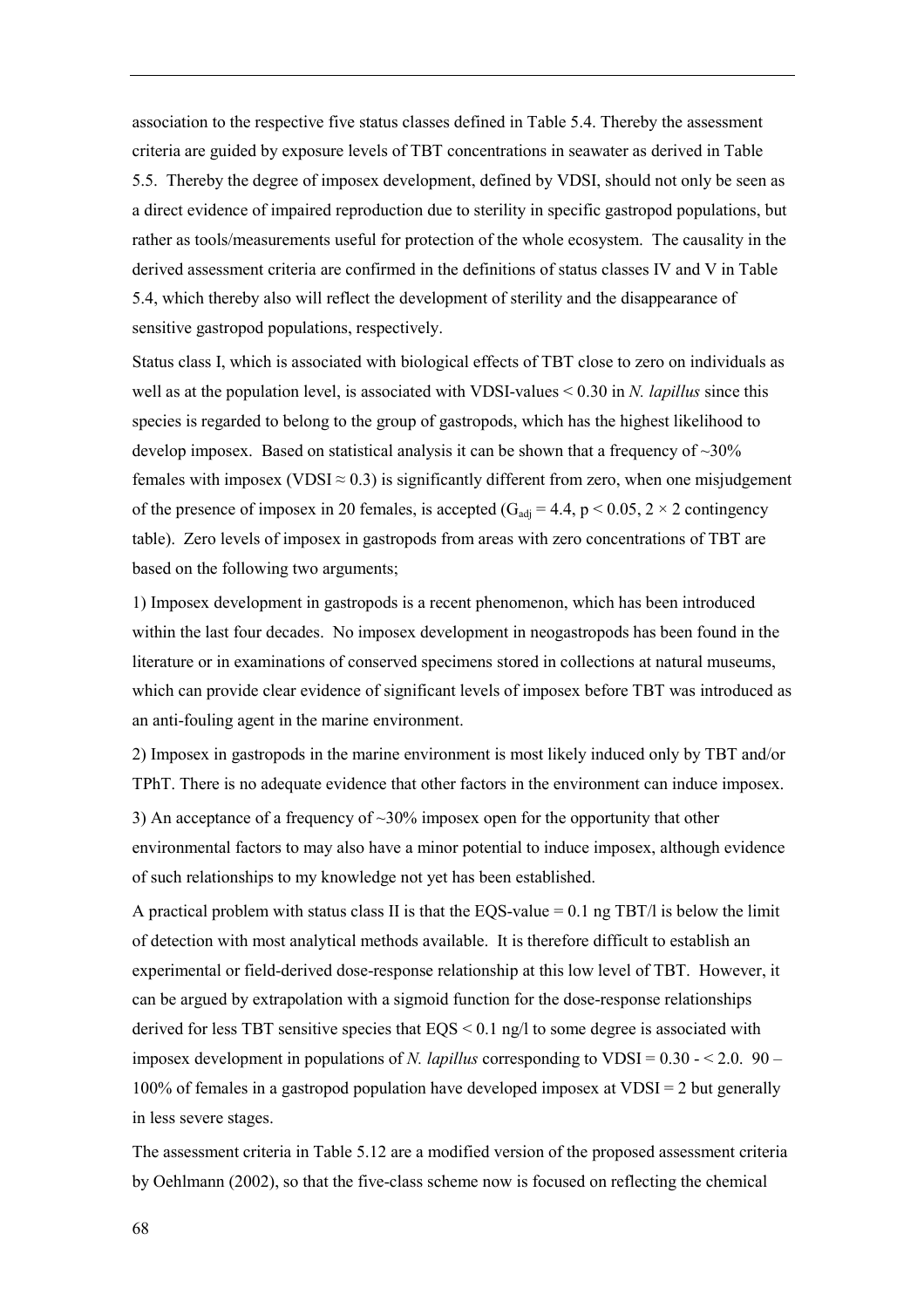quality elements in Table 5.2 and the suggested definitions for assessment criteria for priority substances presented in Table 5.4. The main modification is that the ranges of nominal TBT concentrations in the five status classes have been changed to fulfil the objectives in Table 5.4 and the respective status classes are thereby defined to be associated with the assessment criteria derived for TBT in seawater in Table 5.5.

Status class I is thereby defined so that the TBT concentration and effects, even at the individual level, should be close to zero rather than a direct lack of impaired reproduction, e.g. sterility, in sensitive gastropod populations. In addition, status classes III and IV in the proposal by Oehlmann (2002) are now combined to one status class, e.g. status class IV, now associated with TBT concentrations higher than MAC-QS and below  $LC_{50}$  for the most sensitive species, rather than the proportion of sterile females in the respective gastropod populations. Status class III has been redefined so that VDSI  $>4$  -  $>5$  is associated with TBT-concentrations below MAC-QS. The derivation of the five status classes in Table 5.12 has also been slightly changed compared to a previous proposal on assessment criteria for biological effects of TBT by the author (Strand, 2003).

The ranges of nominal TBT concentrations in the respective status classes have been slightly changed to fulfil the objectives in Table 5.4, which results in that the defined VDSI- and ISIranges may underestimate the ambient TBT-concentrations in sea water by a factor 2-3 compared to the approximate relationships established in the proposal by Oehlmann (2002). However, this deviation can be regarded as a minor, but acceptable, uncertainty introduced in the relationship between TBT exposure and the severity of imposex or intersex, since the status classes are defined on basis of differences in TBT concentrations, which are in order of magnitudes.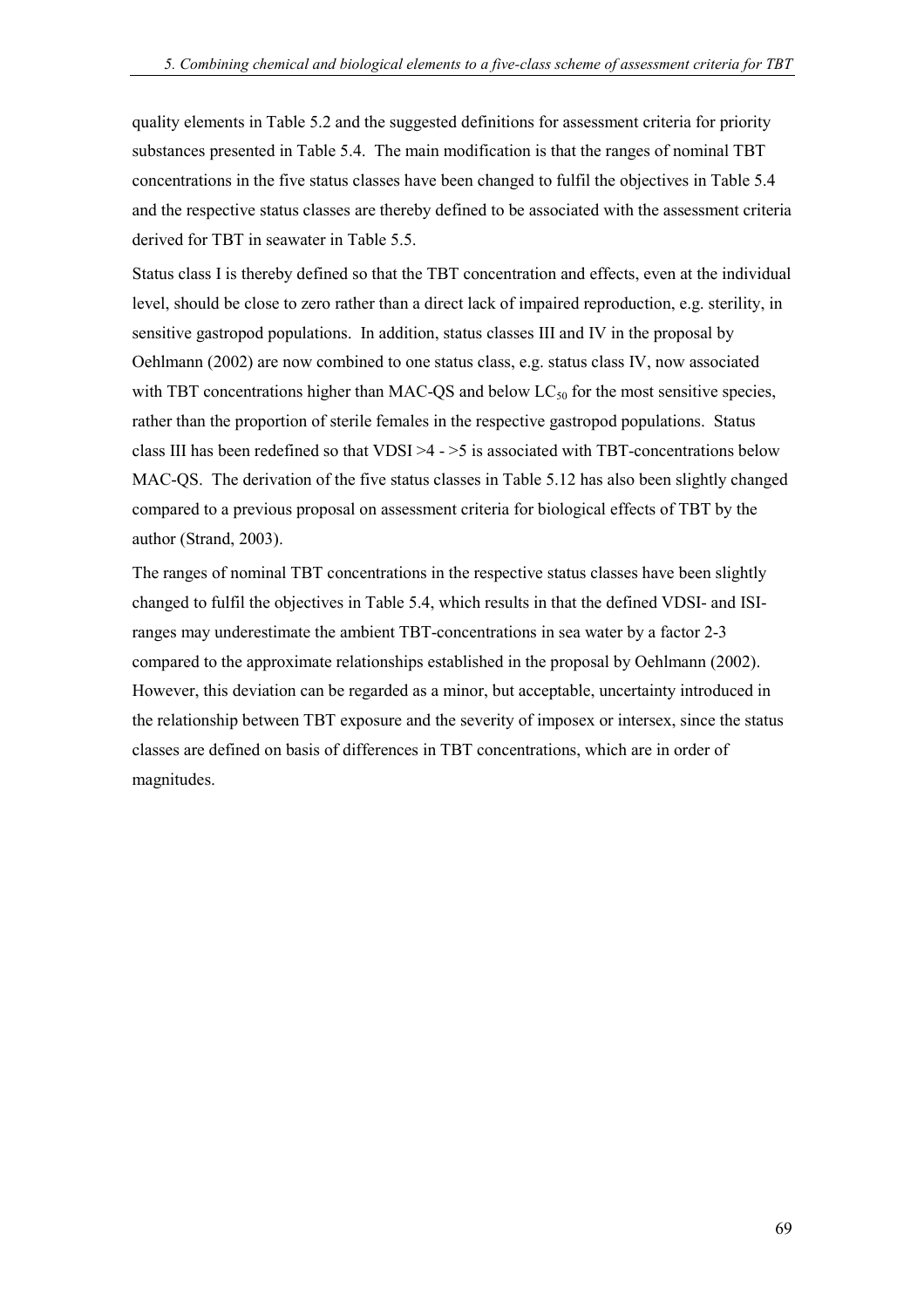*Table 5.12. Suggestion to assessment criteria for biological effects of TBT, which combine assessment criteria for TBT in seawater and TBT-specific biological effects (Modified from Oehlmann, 2002). Development of imposex (as VDSI) and intersex (as ISI) in the two gastropod species Nucella lapillus and Littorina littorea are included in this table. N. lapillus represents the most sensitive gastropod species in the ecosystem. The TBT concentrations given in the brackets (< x) reflect the TBT concentrations, which have been associated with the higher end of the respective VDSI and ISI ranges in the proposal by Oehlmann (2002).*

| <b>Status</b><br>class | TBT conc.<br>(ng TBT/I) | <b>VDSI</b><br>0r        | Description of effects in sympatrically populations of Nucella<br>lapillus and Littorina littorea compared to the general biological                                 |
|------------------------|-------------------------|--------------------------|----------------------------------------------------------------------------------------------------------------------------------------------------------------------|
|                        |                         | <b>ISI</b>               | interpretations, which can derived from Table 5.4.                                                                                                                   |
|                        |                         | <b>VDSI</b>              | The level of imposex in <i>Nucella lapillus</i> is close to zero $(0 -30\% \text{ of }$<br>females have imposex) indicating exposure to TBT concentrations           |
| I                      | close to                | ${}< 0.30$               | close to zero, which reflects the objectives in the WFD and OSPAR                                                                                                    |
|                        | zero                    |                          | strategy of hazardous substances for protection of the open waters.                                                                                                  |
|                        |                         | <b>ISI</b>               | No significant intersex development in <i>Littorina littorea</i> specimens,                                                                                          |
|                        |                         | ${}< 0.30$               | which indicates effects caused by TBT exposure.                                                                                                                      |
|                        |                         |                          | Interpretation: No significant biological effects at the individual as<br>well as population level (includes biomarker responses) can be related<br>to TBT exposure. |
|                        |                         | <b>VDSI</b>              | The level of imposex in <i>Nucella lapillus</i> ( $\sim$ 30 - 100 % of the females                                                                                   |
| $\mathbf{I}$           | $< 0.1$ (EQS)           | $0.30 - 2.0$             | have imposex) indicates exposure to TBT concentrations below the<br>EQS derived for TBT.                                                                             |
|                        |                         | <b>ISI</b>               | No significant intersex development in Littorina littorea specimens,                                                                                                 |
|                        |                         | ${}< 0.30$               | which indicates effects caused by TBT exposure.                                                                                                                      |
|                        |                         |                          | Interpretation: Adverse effects, such as reduced growth and                                                                                                          |
|                        |                         |                          | recruitment, in the more sensitive taxa of the ecosystem caused to<br>long-term TBT exposure, are unlikely to occur.                                                 |
|                        |                         |                          |                                                                                                                                                                      |
|                        |                         | <b>VDSI</b>              | The level of imposex in <i>Nucella lapillus</i> ( $\sim$ 90 - 100 % of the females<br>have imposex) indicates exposure of TBT concentrations higher than             |
| $\mathbf{III}$         | $> 0.1$ (EQS)           | $2.0 - 4.0$              | the EQS but below the MAC-QS derived for TBT.                                                                                                                        |
|                        | < 1.5                   | <b>ISI</b><br>${}< 0.30$ | No significant intersex development in <i>Littorina littorea</i> specimens,<br>which indicates effects caused by TBT exposure.                                       |
|                        | $(MAC-QS)$              |                          | Interpretation: There is a risk of adverse effects caused by long-term                                                                                               |
|                        |                         |                          | TBT exposure in the more sensitive taxa of the ecosystem. However,<br>adverse effects caused to short-term exposure are unlikely to occur.                           |
|                        | (< 5)                   |                          |                                                                                                                                                                      |
|                        |                         | <b>VDSI</b>              | The reproductive capacity is significantly affected in Nucella lapillus.<br><i>Nucella</i> populations are in some situations unable to reproduce with               |
| IV                     | 1.5                     | $> 4.0 - 5.0$            | up to 100% sterile females.                                                                                                                                          |
|                        | $(MAC-QS)$              | ISI                      | The reproduction in <i>Littorina</i> populations may have signs of                                                                                                   |
|                        |                         | $0.30 - 1.2$             | impairment. In some situations can up to 30% of females be sterile.                                                                                                  |
|                        | < 15                    |                          | <i>Interpretation:</i> There is evidence of adverse effects in the more                                                                                              |
|                        | $(LC_{50})$             |                          | sensitive taxa of the ecosystem caused by long-term TBT exposure,<br>because of the presence of sterile females in gastropod populations. In                         |
|                        |                         |                          | addition, there is a risk of adverse effects in the more sensitive taxa                                                                                              |
|                        | $({\sim}5 - {\le}40)$   |                          | caused by short-term exposure.                                                                                                                                       |
|                        |                         | <b>VDSI</b>              | The imposex-affected populations of Nucella lapillus have                                                                                                            |
| V                      | >15                     |                          | disappeared.                                                                                                                                                         |
|                        | $(LC_{50})$             | ISI<br>$\geq 1.2$        | In most cases, more than 50% of the females in <i>Littorina</i> populations<br>are sterile.                                                                          |
|                        |                         |                          | <i>Interpretation:</i> There is evidence of disappearance of the more                                                                                                |
|                        |                         |                          | sensitive taxa of the ecosystem. In addition, there is a risk of adverse<br>effects in the less sensitive species caused by long- and short-term                     |
|                        | (> 40)                  |                          | TBT exposure.                                                                                                                                                        |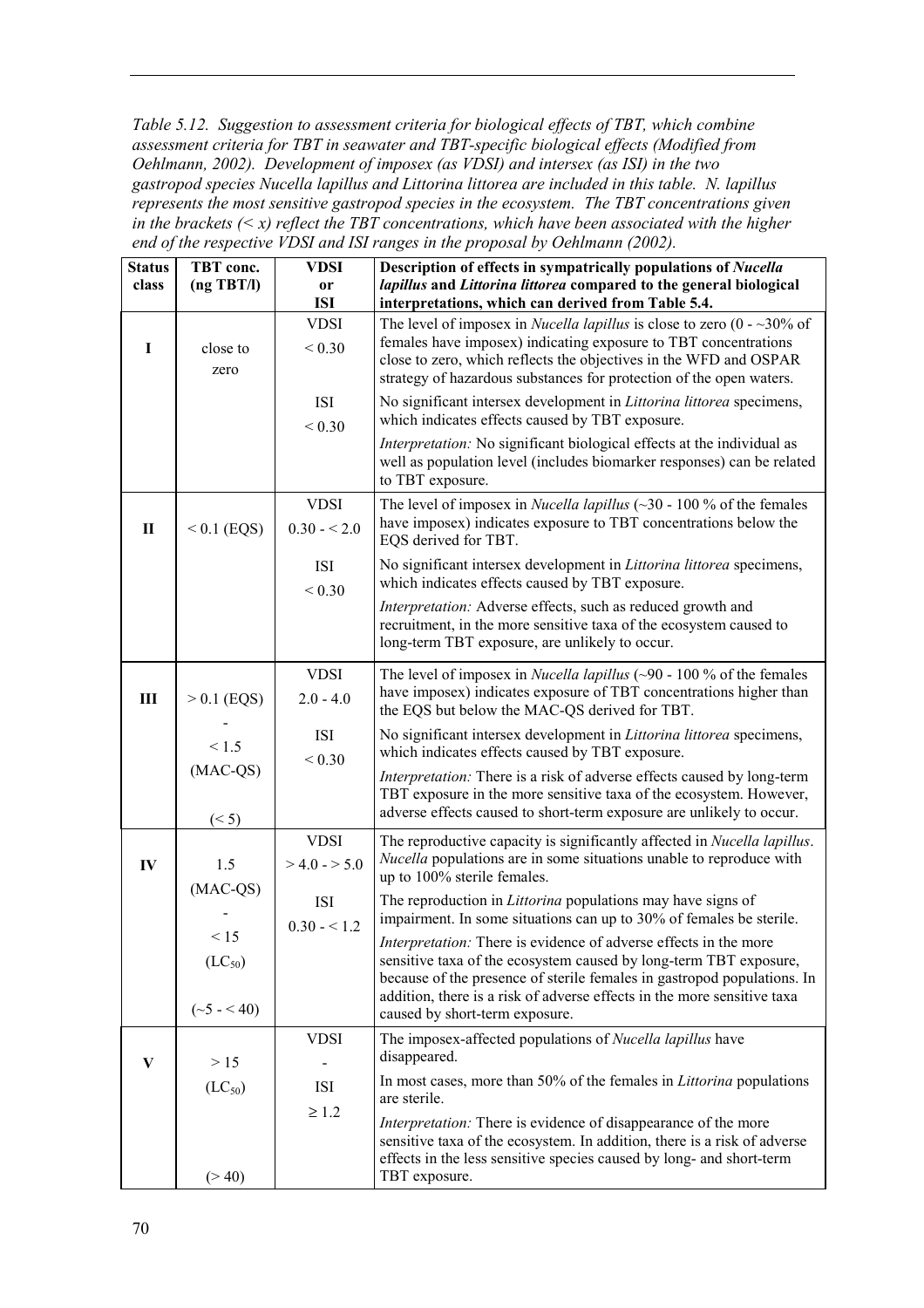When accepting the principles of extrapolating ambient TBT concentrations to the degree of imposex/intersex in the derivation of status classes  $I - V$  as suggested in Table 5.12, it is consequently also possible to include imposex development in other relevant gastropod species, because of the causality between exposure and response levels resulting in that interspecies correlations in VDSI can be established. The buccinid gastropods, *Hinia reticulata*, *Buccinum undatum* and *Neptunea antiqua*, which are relevant bioindicators in Danish waters, can be included in the assessment criteria. However, interspecies comparisons of tidal and subtidal species should be treated with some caution because tidal species are primarily exposed to the contamination in the upper water bodies, while subtidal species are rather exposed to bottom water as well as the sediment.

Comparative studies on co-existing populations of *H. reticulata* and *N. lapillus* populations have shown that *H. reticulata* is less sensitive to TBT than *N. lapillus* (Stroben et al., 1992; Huet et al., 1995; Barroso et al., 2000). The findings suggest that VDSI ~ 2 in *H. reticulata* corresponds to VDSI  $\sim$  4 in *N. lapillus.* In addition, VDSI = 4 in *H. reticulata* corresponds to VDSI =  $>4$  -  $>5$  in *N. lapillus*, where reproduction is significantly affected and in some situations the gastropods are entirely absent. At VDSI <2 in *N. lapillus*, only insignificant levels of imposex are generally developed in *H. reticulata*.

According to the comparison between *H. reticulata* and *B. undatum*, it has been suggested that the TBT sensitivity in the two species is almost at the same level (Stroben et al., 1995; Gibbs et al., 1997). The Danish monitoring data support this similarity in likelihood to develop imposex (Figure 3.1; 3.2; 3.3; 3.4). However, it has to be recognised that there is some degree of uncertainty coupled to the use of *B. undatum*, because correlations of VDSI in this species with other relevant species have not yet been established.

Based on the Danish monitoring data and other studies (Poloczanska & Ansell, 1999; ten Hallers Tjabbes et al., 2003), it can be concluded that *N. antiqua* has a higher likelihood to develop imposex than *B. undatum* and *H. reticulata* (Figure 3.1, 3.2, 3.3 & 3.4), and that the likelihood is almost comparable with *N. lapillus* (Paragraph 3.1). Therefore VDSI in *N. lapillus* and *N. antiqua* are set to be identical in the status classes I, II and III. *N. antiqua* can not be used to classify status classes IV and V, because the maximum value of VDSI is 4 in this species. However, it has to be recognised that there is some degree of uncertainty coupled to the use of *N. antiqua*, because correlations of VDSI in this species with other relevant species have not yet been established.

The assessment criteria based on the assumptions above can be derived for *H. reticulata*, *B. undatum* and *N. antiqua* (Table 5.13) by comparing with the imposex (and intersex) levels in *N. lapillus* and *L. littorea*. This includes an extrapolation from non-sterile imposex stages in the buccinid species to situations where sterile females occur in populations of *N. lapillus* and/or *L. littorea* in the status classes IV. Because  $VDSI = 4$  is the maximum degree of imposex severity,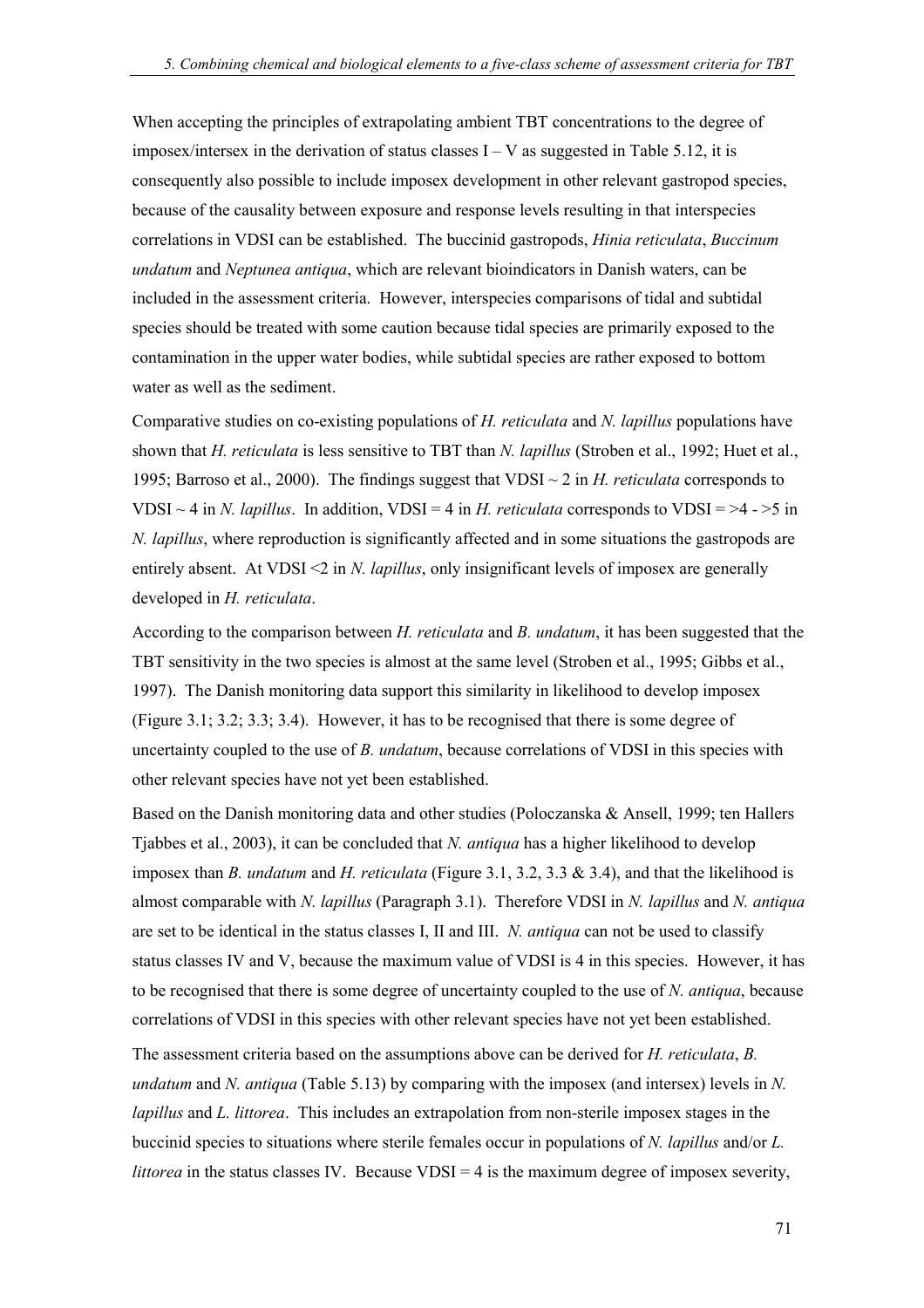which can be developed according to the VDSI classification, the buccinid species do not seem appropriate to use in the assessment of highly TBT affected areas to be included in status class V.

*Table 5.13. Suggestion to assessment criteria for biological effects of TBT using the development of imposex (as VDSI) in the three buccinid gastropod species Hinia reticulata, Buccinum undatum and Neptunea antiqua.*

| <b>Status class</b> | П          |           | Ш         | IV      |        |
|---------------------|------------|-----------|-----------|---------|--------|
| <b>VDSI</b>         | ${}_{0.3}$ |           | $0.3 - 2$ | $2 - 4$ | $(4+)$ |
| in H. reticulata    |            |           |           |         |        |
| <b>VDSI</b>         | ${}_{0.3}$ |           | $0.3 - 2$ | $2 - 4$ | $(4+)$ |
| in $B.$ undatum     |            |           |           |         |        |
| <b>VDSI</b>         | ${}_{0.3}$ | $0.3 - 2$ | $2 - 4$   | $(4+)$  | $(4+)$ |
| in $N$ . antiqua    |            |           |           |         |        |

The various parameters used in the derivation of status classes I - V in Table 5.5, 5.6, 5.10, 5.12 and 5.13 are all combined in a united scheme for assessment criteria for TBT (Table 5.14).

*Table 5.14. Assessment criteria for TBT combing ambient TBT concentrations in water, mussel (Mytilus edulis) and sediment and TBT-specific biological effects, e.g imposex (as VDSI) and intersex (as ISI), in five species of prosobranch gastropods (Nucella lapillus, Littorina littorea, Hinia reticulata, Buccinum undatum and Neptunea antiqua).*

| <b>Status class</b>     | I          | $\mathbf{I}$<br>Ш |              | IV           | V            |  |
|-------------------------|------------|-------------------|--------------|--------------|--------------|--|
| TBT conc. (aq)          | close to   | < 0.1             | $0.1 - 1.5$  | $1.5 - 15$   | >15          |  |
| in seawater             | zero       | (ng TBT/l)        | (ng TBT/l)   | (ng TBT/l)   | (ng TBT/l)   |  |
| TBT conc.               | close to   | ${}_{0.8}$        | $0.8 - 12$   | $12 - 120$   | >120         |  |
| in $M$ . edulis         | zero       | (ng Sn/g ww)      | (ng Sn/g ww) | (ng Sn/g ww) | (ng Sn/g ww) |  |
| TBT conc.               | close to   | ${}_{0.5}$        | $0.5 - 20$   | $20 - 5200$  | > 200        |  |
| in sediment             | zero       | (ng Sn/g dw)      | (ng Sn/g dw) | (ng Sn/g dw) | (ng Sn/g dw) |  |
| <b>VDSI</b>             | ${}_{0.3}$ | $0.3 - 2$         | $2 - 4$      | $>4 - 5$     | Disappeared  |  |
| in $N.$ lapillus        |            |                   |              |              |              |  |
| <b>ISI</b>              |            | ${}_{0.3}$        |              | $0.3 - 1.2$  | > 1.2        |  |
| in L. littorea          |            |                   |              |              |              |  |
| <b>VDSI</b>             | ${}_{0.3}$ | $0.3 - 2$         | $2 - 4$      | $(4+)$       | $(4+)$       |  |
| in $N$ . antiqua        |            |                   |              |              |              |  |
| <b>VDSI</b>             | ${}_{0.3}$ |                   | $0.3 - 2$    | $2 - 4$      | $(4+)$       |  |
| in $B$ . <i>undatum</i> |            |                   |              |              |              |  |
| <b>VDSI</b>             | ${}_{0.3}$ |                   | $0.3 - 2$    | $2 - 4$      | $(4+)$       |  |
| in H. reticulata        |            |                   |              |              |              |  |
| Risk Quotient,          |            |                   |              |              |              |  |
| $RQ$ (aq)               | ${}_{0.1}$ | $0.1 - 1$         | $1 - 5$      | $15 - 150$   | > 150        |  |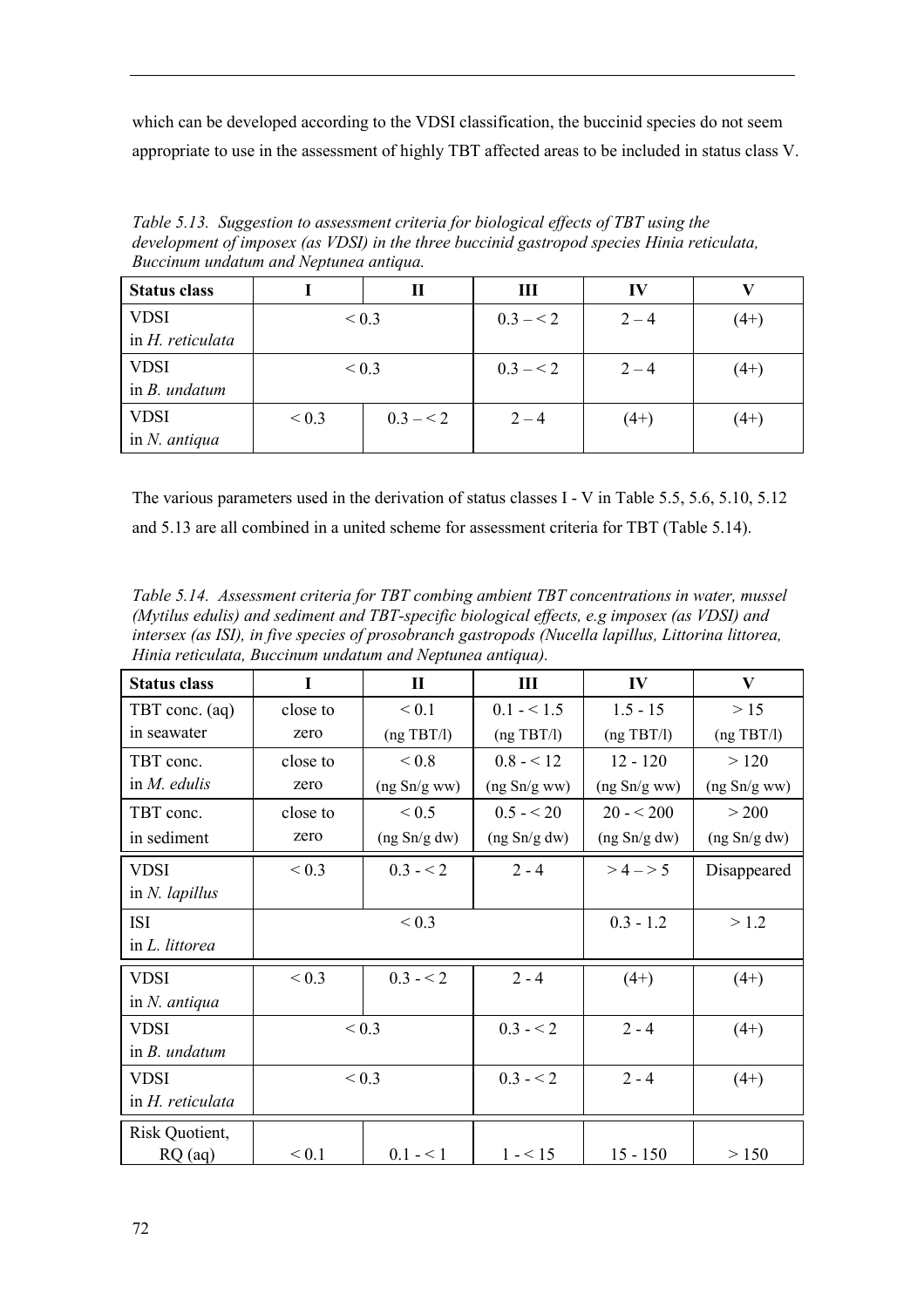The main advantages with this combined scheme of assessment criteria are that monitoring of TBT levels and TBT-specific biomarker responses can supplement each other in a comprehensive evaluation of the environmental quality in the marine environment over a large scale, both with respect to location and level of TBT contamination. Various kinds of available monitoring and other field data of TBT concentrations and effects can thereby be used in an integrated evaluation of the TBT contamination in the marine environment. What parameters to be preferred depends on for instance if the TBT levels are high enough to be detected by the chemical analytical methods or what relevant bioindicators are present in the areas of concern. For instance, *M. edulis* can be a suitable bioindicator in areas, where the TBT concentration is below the limit of detection in water and sediment. Likewise, imposex as a biomarker in the most sensitive gastropod species can be used in to assess the TBT levels in areas, where even TBT concentration in *M. edulis* is below the limit of detection. In addition, by including TBT concentrations in sediments and *M. edulis* and biomarker responses in gastropod species in the assessment criteria, it also possible to assess the long-term level of TBT contamination in an area, since they can be regarded to give a more time-integrated measure of the TBT exposure. In practice, because the comprehensive scheme for assessment criteria for TBT, which includes nominal TBT concentrations in various matrices, e.g. water, sediment and a mussel, combined with the levels of TBT-specific effects in five gastropod species, is rather complex there may become disagreements depending on which parameters are used in the assessment of a specific area. Especially in situations where the TBT levels and/or effects in an area are close to the borderline between two status classes. Various factors, which occur in a complex ecosystem, can affect the direct relationships between the different parameters. Therefore in some situations there may occur some variation in the classification depending on what parameters are used in the evaluation of TBT contamination in an area. For instance, because of the irreversible nature of imposex and intersex, they may not generate a direct relationship to the actual measured levels of TBT exposure. While actual TBT concentrations are contemporary and dynamic, the severity of imposex may represent a level of TBT-exposure with some years delay. Also the assessment based on the chemical measurements may depend on what matrices, that are used. If the evaluation of the level of TBT contamination in an area is based solely on measured TBT concentrations in water and/or sediments, it may be more difficult to evaluate according to the respective status classes. TBT concentrations in water may to a higher degree fluctuate temporally, and TBT concentrations in sediments depend on sediment characteristics and due to inhomogenity in the sediment the TBT concentrations can fluctuate spatially, even within restricted areas. Evaluations of a more general level of TBT contamination in an area will often be better done if based on measured TBT concentrations in *M. edulis* and/or the TBTspecific biological effect parameters, because of higher consistency in concentration/effect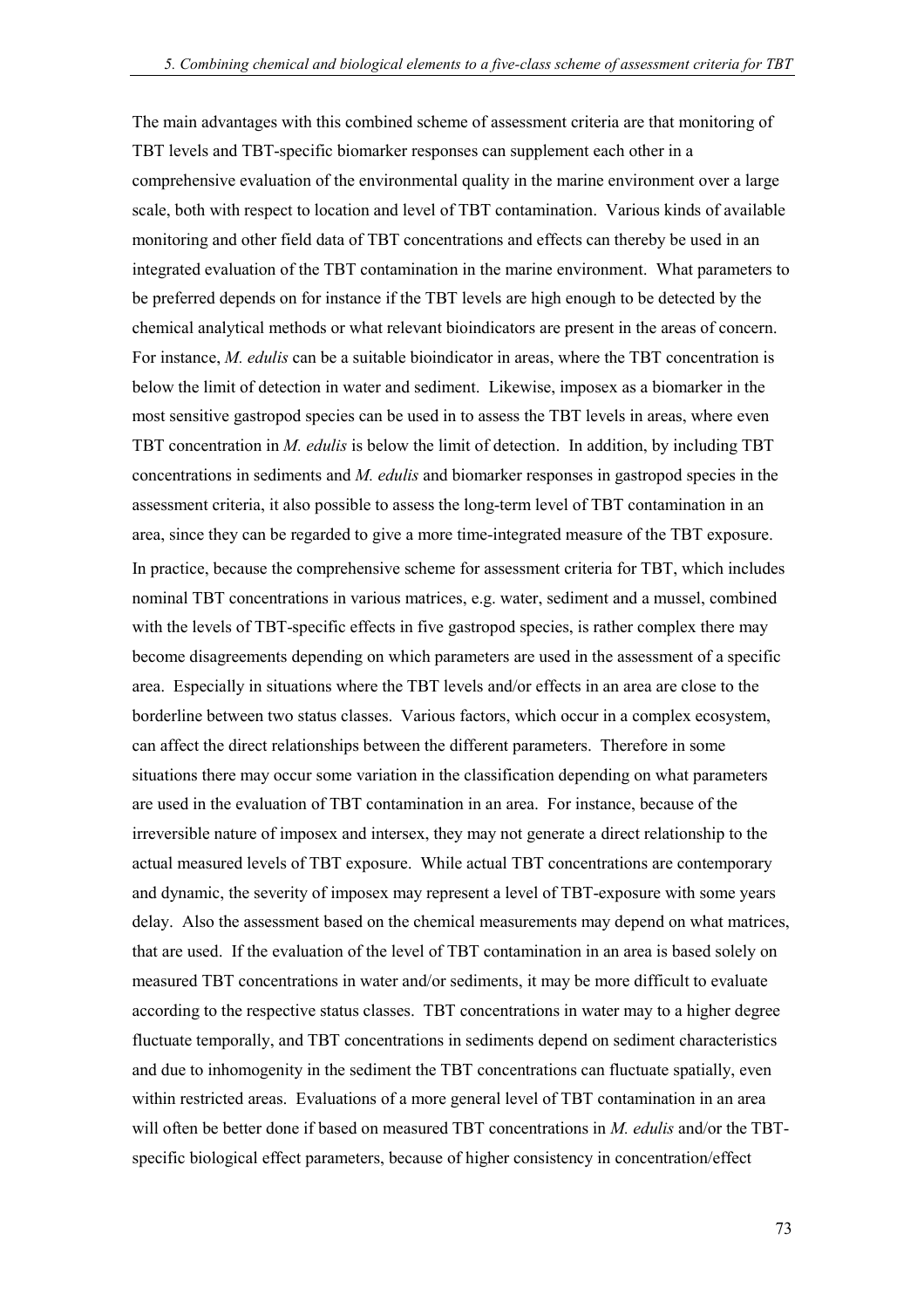levels over time and space. Also the high interspecies variability in TBT sensitivity between the different gastropods affects the usefulness of the single species as bioindicators to evaluate the TBT contamination level in an area. However, in the next chapter the consistency in the combined assessment criteria will be evaluated and discussed in relation to the data from Danish waters, which were presented in the previous chapters 2, 3 and 4.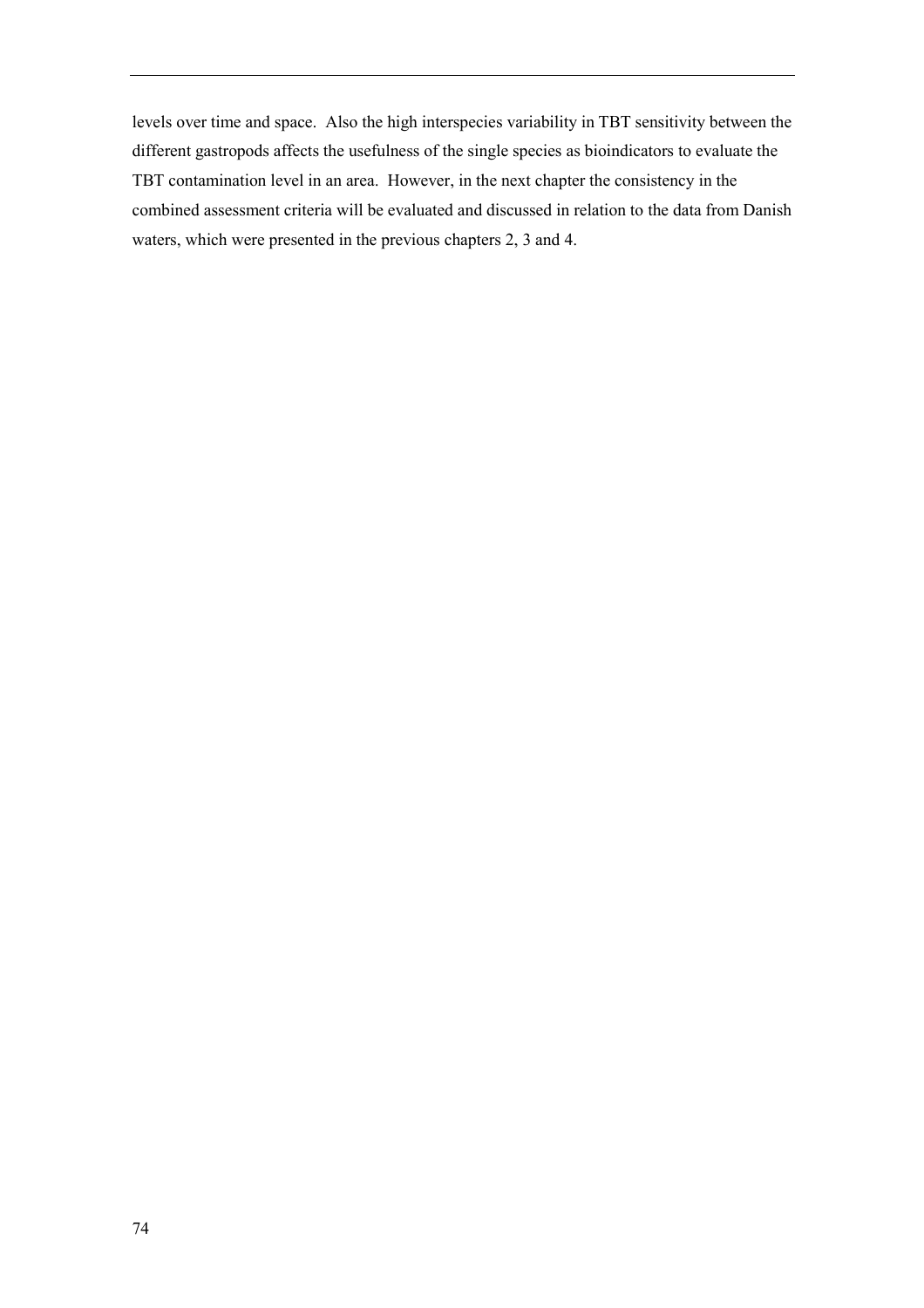### **6. Discussion**

The wide range of data presented on concentration levels of TBT and other organotin compounds, both regarding spatial distribution and bioaccumulation in various organisms, is used as a basis for a risk assessment covering the organotin contamination in the Danish marine environment.

The different studies show that generally high levels of organotin contamination occur in the Danish waters. Organotin, especially butyltin compounds, can be detected in all regions in a concentration range, which covers five to six orders of magnitude, from contaminated harbour areas, into coastal waters and the sublittoral parts of the open waters and further to the North Atlantic and the Arctic (Chapter 2 and 4). However, the choice of suitable matrices and bioindicators is important for such a wide-range assessment. Especially the use of bioindicators is influenced by a high variation in accumulation potential of organotin between different species even at the same trophic level of the food web.

In addition, different studies, which potentially can associate organotin exposure and biological effects, have been included (Chapter 3). The risk assessment is therefore not solely based on measured organotin levels, which are compared with extrapolated threshold levels derived from toxicity tests performed in laboratory. Especially the studies of the presence of endocrine disruptions in prosobranch gastropods, e.g. the highly TBT-specific and sensitive biomarker responses imposex and intersex, provide evidence of the high ecotoxicological potential of TBT since these abnormal phenomena are widespread in all regions of the Danish waters. But how widespread depends on the specific species examined, because some gastropod species have a higher likelihood to develop imposex/intersex than others do.

In the development of the five-class scheme of assessment criteria for TBT presented in Table 5.14, it has been possible to combine the TBT concentration in three matrices, e.g. in seawater, sediment and the bivalve *M. edulis*, with the TBT-specific biomarker responses, e.g. imposex and intersex in five species of prosobranch gastropods. The main advantages with this combined scheme of assessment criteria are that monitoring of TBT levels and TBT-specific biomarker responses can supplement each other in a comprehensive evaluation of the environmental quality in the marine environment over a large scale, both regarding location and level of TBT contamination. Various kinds of available monitoring and other field data of TBT concentrations and effects can thereby be integrated in the assessment of the TBT contamination in the Danish marine environment.

To verify the relationships between the different parameters in the combined chemical and biological assessment criteria for TBT in Table 5.14, the different parameters are used to evaluate the significance of TBT contamination in different types of inter- and intraregional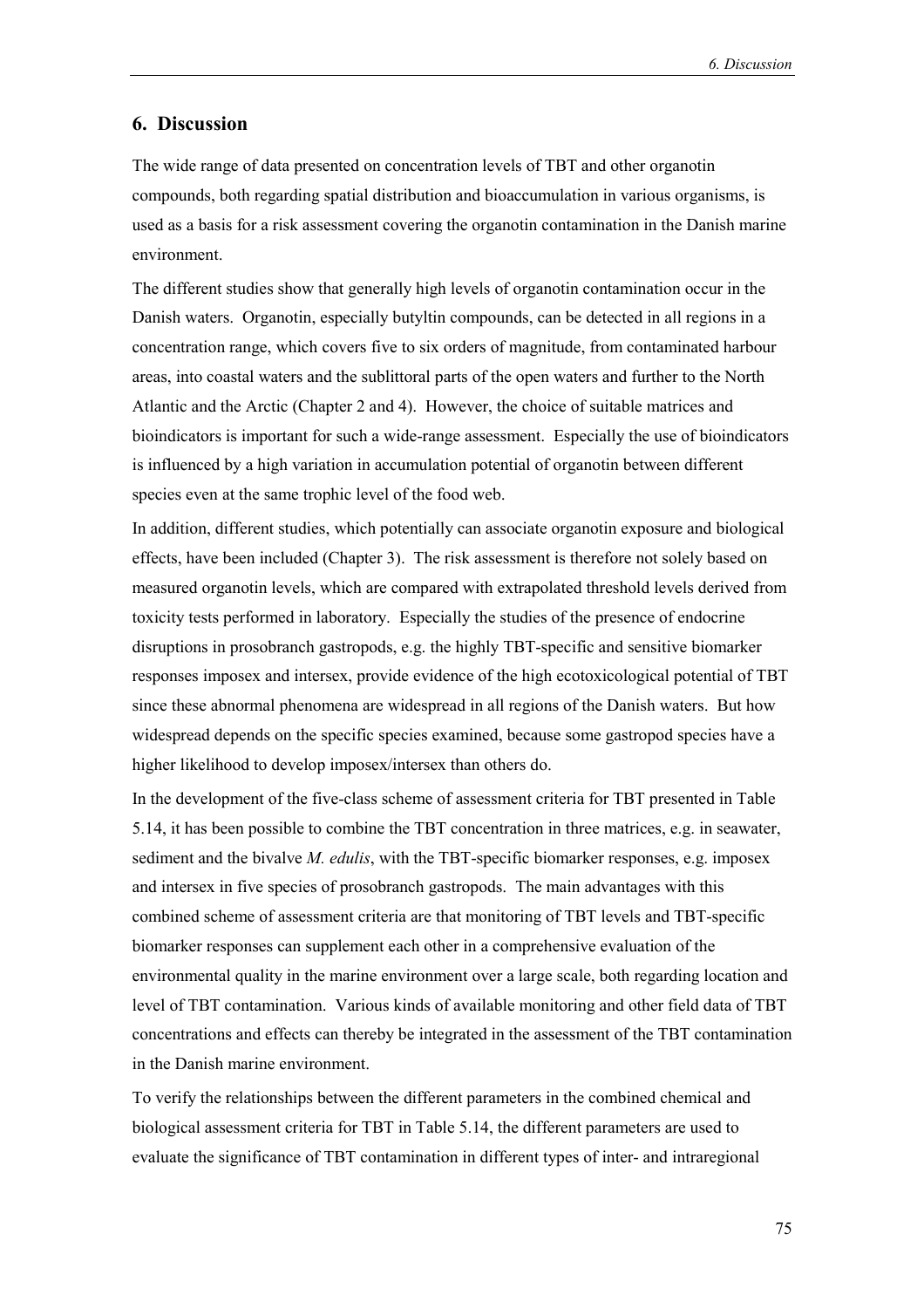areas in Danish waters (Table 6.1). The detailed knowledge of relevant concentration and effect levels, presented in Chapter 2, 3 and 4, has provided a good basis to categorize areas in the Inner Danish waters, the North Sea and the North Atlantic with respect to levels of TBT concentration and effects. Thus the consistency in the interparametrical relationships can be compared (Table 6.1).

*Table 6.1. Different types of inter- and intraregional areas in Danish waters evaluated according to the suggested five-class scheme of assessment criteria for TBT using data on TBT levels and effects in the Danish marine environment.*

|                              | <b>Reference</b><br>areas in<br>the<br><b>Atlantic</b><br>and the<br>Arctic | The<br><b>Skagerrak</b><br>& the<br><b>Eastern</b><br><b>North Sea</b> | The<br>Katte-<br>gat | <b>The Belt</b><br>Sea, the<br>Sound &<br>the<br>Wadden<br>Sea | <b>Shallow</b><br>fiords<br>with<br>harbours<br>inside | <b>Close to</b><br>contam.<br>harbours<br>or inside<br><b>less</b><br>contam.<br>harbours | Inside<br>contam.<br>harbours |
|------------------------------|-----------------------------------------------------------------------------|------------------------------------------------------------------------|----------------------|----------------------------------------------------------------|--------------------------------------------------------|-------------------------------------------------------------------------------------------|-------------------------------|
| TBT conc.<br>in seawater *   | n.d.a.                                                                      | n.d.a.                                                                 | n.d.a.               | Ш                                                              | III, IV                                                | IV                                                                                        | IV, V                         |
| TBT conc.<br>in $M$ . edulis | $I, I-II$                                                                   | n.d.a.                                                                 | n.d.a.               | III                                                            | III, IV                                                | IV                                                                                        | IV, V                         |
| TBT conc.<br>in sediment     | $I-II$                                                                      | $I-II$                                                                 | $I-II$               | $I-II, III$                                                    | III, IV                                                | III, IV                                                                                   | IV, V                         |
| VDSI in<br>N. lapillus       | $\rm I$                                                                     | II, III                                                                | n.d.a.               | n.d.a.                                                         | n.d.a.                                                 | IV                                                                                        | (V?)                          |
| ISI in<br>L. littorea        | n.d.a.                                                                      | n.d.a.                                                                 | $I-III$              | $I-III, IV$                                                    | $I$ -III, IV                                           | I-III, IV                                                                                 | IV, V                         |
| VDSI in<br>N. antiqua        | n.d.a.                                                                      | $\mathbf{I}$                                                           | III                  | III, IV                                                        | n.d.a.                                                 | n.d.a.                                                                                    | n.d.a.                        |
| VDSI in<br>B. undatum        | $I-II$                                                                      | $I-II$                                                                 | $I-II, III$          | $I-II, III$                                                    | n.d.a.                                                 | n.d.a.                                                                                    | n.d.a.                        |
| VDSI in<br>H. reticulata     | n.d.a.                                                                      | n.d.a.                                                                 | $\text{I-II}$        | $\rm III$                                                      | IV                                                     | IV                                                                                        | n.d.a.                        |

*n.d.a.: no data. \* TBT concentrations in seawater are based on measured and estimated data. I-II: For TBT in sediment and M.edulis and for VDSI in B. undatum and H. reticulata, there cannot be distinguished between status classes I and II. I-III: For ISI in L. littorea, there cannot be distinguished between status class I, II and III. (V ?): For N. lapillus there is only indications that they have disappeared from some Danish harbour areas since they cannot be found inside many harbour basins at the Danish west coast.*

When comparing the various parameters there generally seems to be a high consistency between the status classes connected to the different types of inter- and intraregional areas in Danish waters, from less to severely contaminated areas. Especially the consistency for areas, which are classified as status class III and IV, verifies the integration of measured TBT concentrations and imposex/intersex as biomarker responses in the derived assessment criteria. In general, the TBT contamination in most areas of the Inner Danish waters can be classified as status classes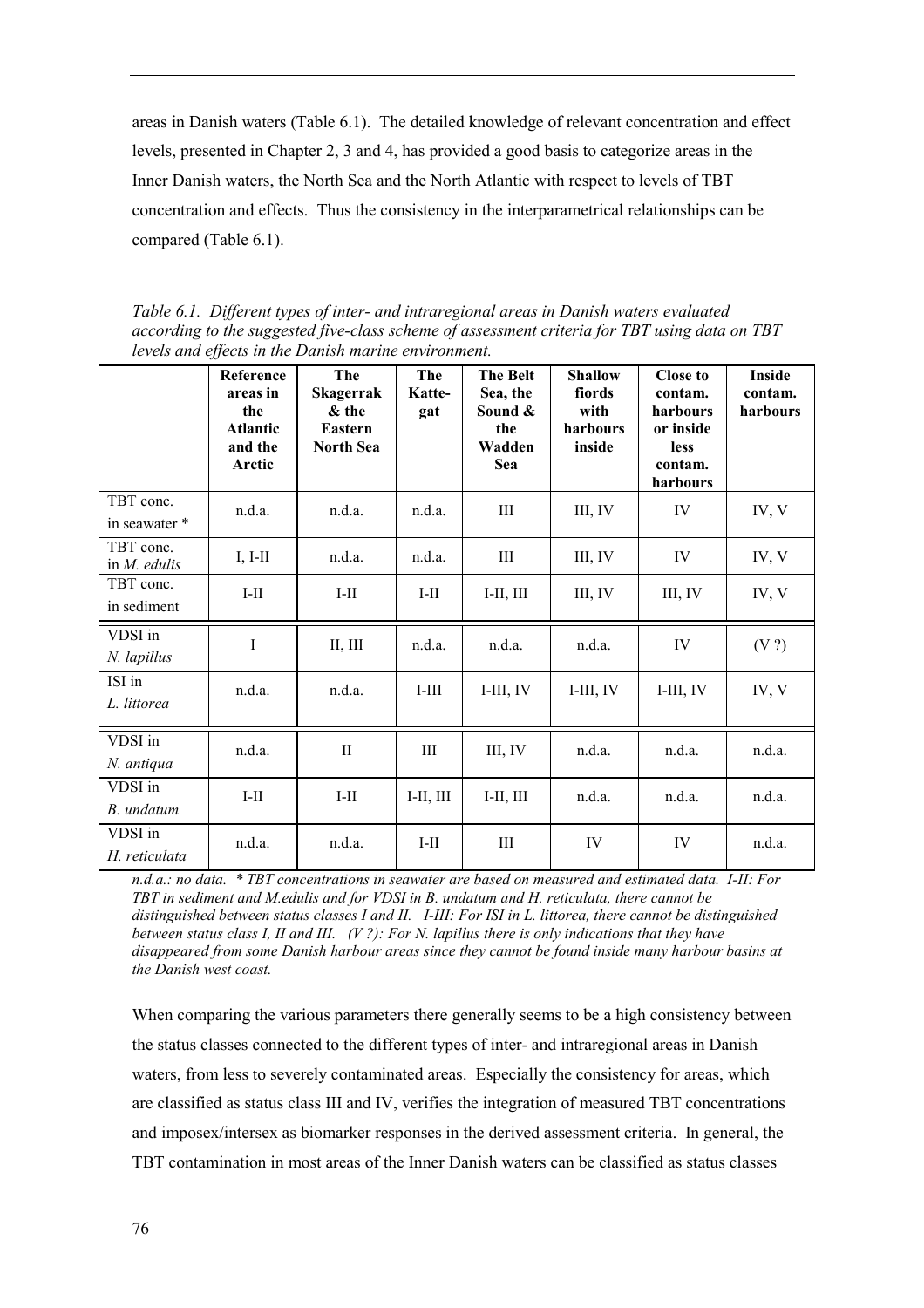III or IV suggesting that the TBT levels in the Danish marine environment are problematic as there is a risk and in some areas even evidence that adverse effects occur in the ecosystem. Status classes I and II, i.e. below the level of concern, are typically only achieved in the open waters of the North Atlantic, the North Sea and the Skagerrak, although for some parameters also in the Kattegat.

From Table 6.1 it can also be evaluated which parameters are most suitable to use in TBT assessment in the different areas. For instance, the interspecies variance in likelihood to develop imposex or intersex affects the potential of the different species as bioindicators in more or less TBT contaminated areas. Imposex in the muricid and buccinid neogastropods has, because of a high TBT sensitivity, a higher potential in assessments of coastal and open waters, whereas intersex in *L. littorina* primarily can be used in assessments in areas in the proximity to point sources, e.g. mainly inside harbours. *L. littorea* is typically too insensitive to show significant effects outside most harbours and this species is therefore not that suitable in assessment of areas classified as status classes I, II and III. Only imposex in *N. lapillus* and *N. antiqua* has the potential to be used in areas, which can be classified as status classes I and II. Concerning the chemical measurement, TBT concentrations in *M. edulis* have the potential to be used in areas classified as status classes II to V as status class I (and often also II) are associated with TBT concentrations below the currently achievable analytical detection limits. The extensive data material on TBT concentrations in sediments can typically only be used to classify areas as status classes III, IV and V since booth status class I and II also are associated with TBT concentrations below the currently achievable analytical detection limits.

Compared with the proposed assessment criteria for biological effects of TBT by Oehlmann (2002) where sterile gastropods have to be present in areas classified as status class III (Table 5.11), it can be concluded that the association between the chemical and biological parameters would not have been that consistent as achieved in Table 6.1. Which type of areas to be classified as status class II, III and IV will depend on the parameters used. Using the assessment criteria proposed by Oehlmann (2002), the biological paramters would typically all classify the Belt Sea, the Sound and the Wadden Sea as status class II, although the chemical assessment criteria for TBT in water, sediment and mussel would classify these areas as status class III. Status class III would in the proposal by Oehlmann (2002) first be achieved in shallow fiords with a major harbour inside or in close proximity to contaminated harbours, although the chemical/ecotoxicological-derived assessment criteria have indicated that not only TBT effects caused by long-term exposure occur, but that there also is a risk of acute TBT effects caused by short-term exposure. The interpretation of the protection levels defined for the chemical/ecotoxicological and biological quality elements respectively is the main difference, as discussed in Chapter 5.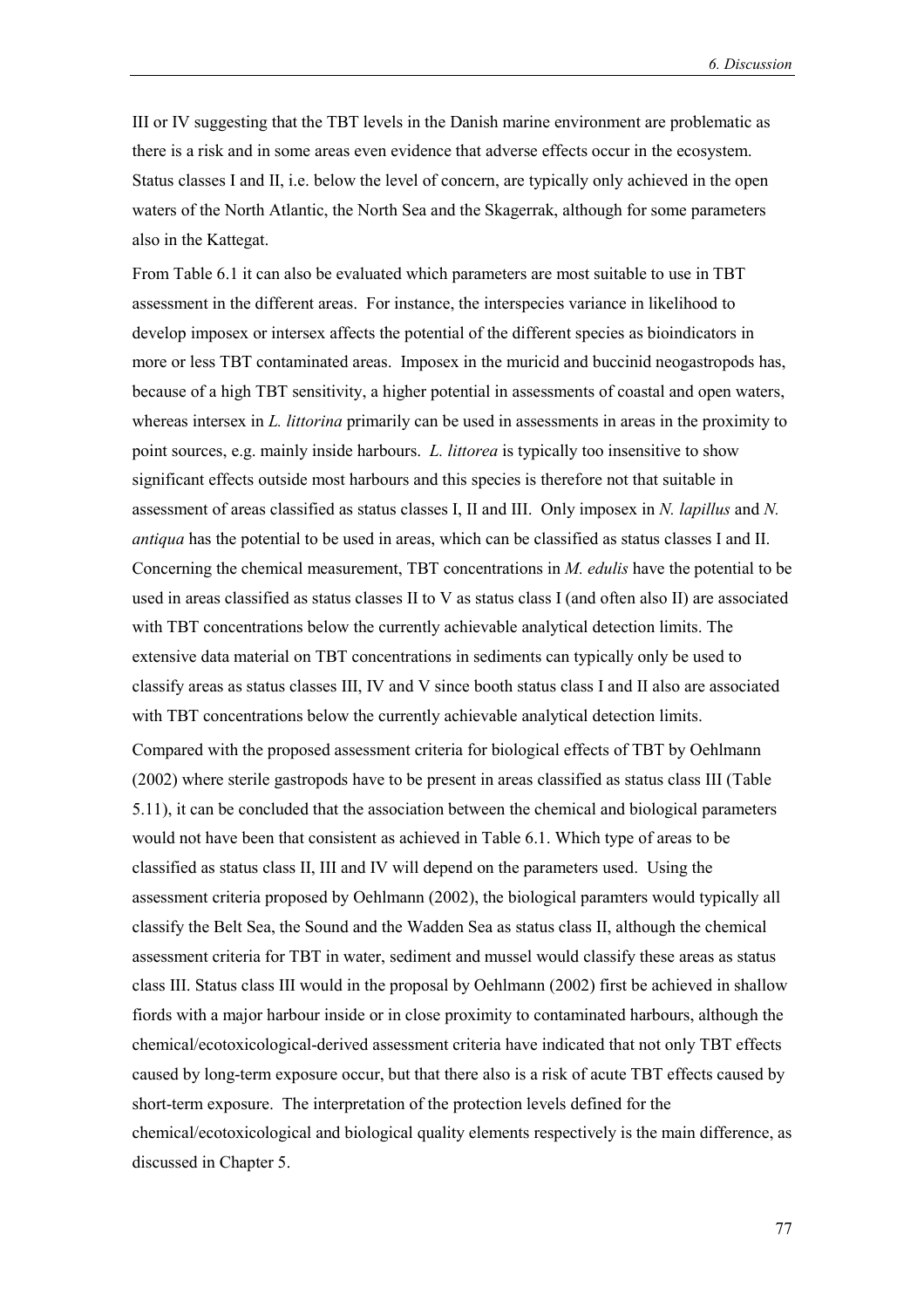The combined assessment criteria derived in this thesis harmonize the chemical and biological assessment criteria. A generally high consistency is thereby reached between the chemical assessment criteria for TBT in seawater, sediment and mussel and the assessment criteria for biological effects of TBT derived from the imposex and intersex development in five species of prosobranch gastropods.

Another important point is, if consequently the Belt Sea and other parts of the Inner Danish waters are classified as status class III, that the risk of other possible adverse effects of TBT (see Table 5.4), also can be regarded as being taken into consideration when the protection level is defined. The effects do not have to be as evident as the impaired reproduction caused by sterility in gastropod populations.

For instance, the high exposure and accumulation of organotin in marine mammals inhabiting the Inner Danish waters can also to some degree be regarded as included in status class III, although only weak indications of adverse effects exist, since no substantial field evidence of immunosuppression and higher susceptibility to diseases due to TBT exposure have been provided (Paragraph 2.3 and 3.2). Likewise the risk that the significant declines in some gastropods populations in the Danish and the Swedish coastal waters (Paragraph 3.1) may be related to the widespread TBT contamination, can to some degree be regarded as being taken into consideration by the classification as status class III.

The status class III thereby acts as a kind of "status class of precaution", where the risk of adverse effects of TBT in various taxa in the marine ecosystem (including a degree of uncertainty because of limitations in knowledge) has been taken into account in the definition of protection level, e.g. the border between status class II and III. The derived assessment criteria is therefore in agreement with the objectives in the strategies within OSPAR and the WFD for protection of the marine ecosystems, where adverse effects in sensitive populations caused by exposure to priority hazardous substances will not be tolerated.

In traditional risk assessment of contaminants, the data from the exposure assessment is mainly compared with laboratory derived data from toxicity tests to provide a prediction of the risk of adverse effects in the ecosystem structure and function. This includes also the use of an application factor such as 10, as a precaution in the derivation of quality standards from NOECvalues to account for the uncertainties in the extrapolation of the toxic potential of TBT from available data to situations in the field, where the whole ecosystem should be protected (Paragraph 1.3). The general idea is that the risk assessment should finally be evaluated by studies of population and community structure or function in the areas of concern. However, alterations at the population level in a complex ecosystem can often be difficult to elucidate as specific contaminant-induced effects have to be distinguished from effects of confounding factors including natural variations, spatially as well as temporally, and combination effects of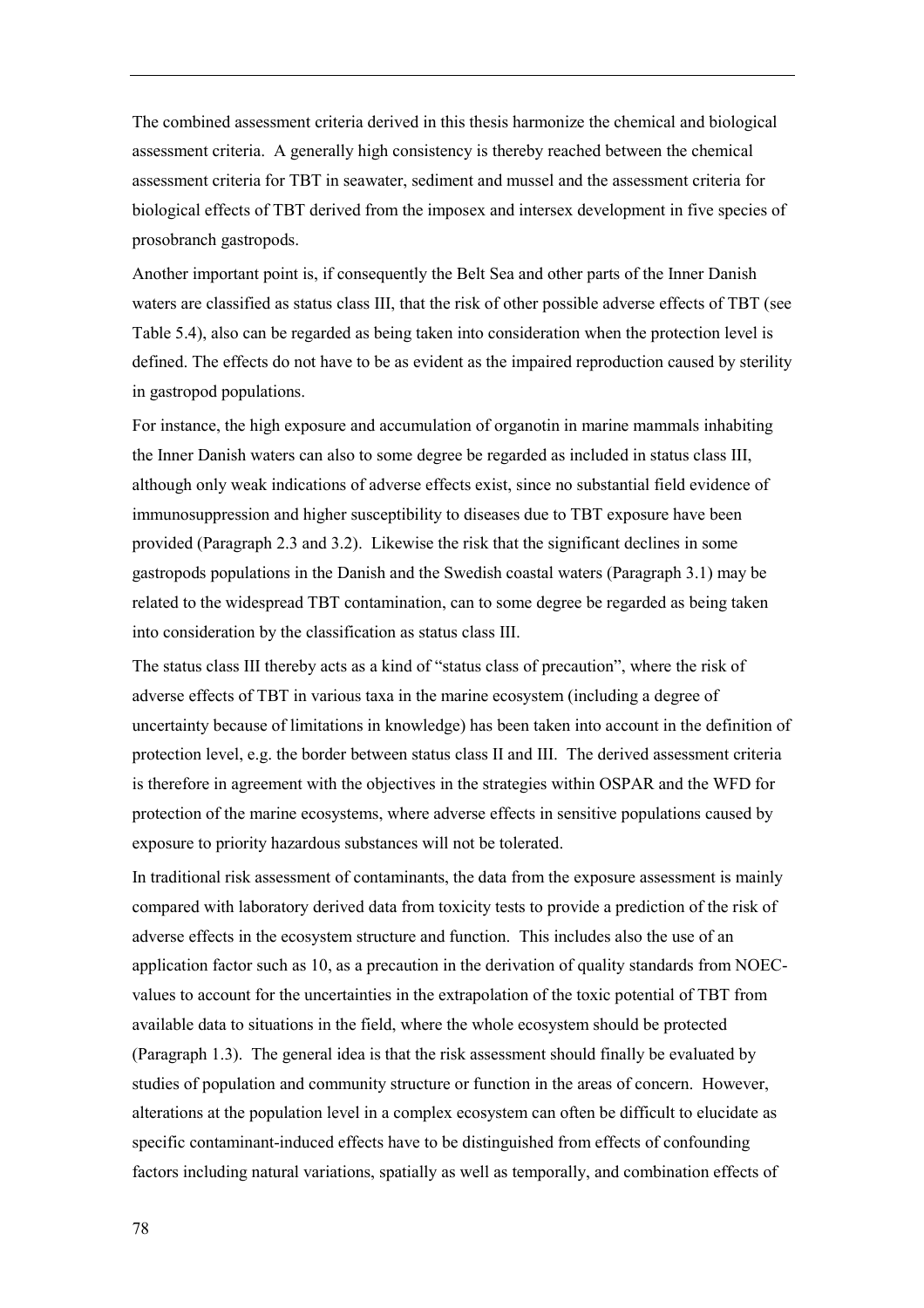the mixture of contaminants present in the environment. But such difficulties do not necessarily imply that the contaminant-induced effects are of insignificant relevance for the ecosystem. In addition, relevant field studies of populations and communities can easily get extensive and thereby also often expensive to perform. If first field evidence of population declines or alteration of communities has to be provided, there is a high risk that such ecological damage is extensive and will be present for several years to come. This is due to the persistent nature of many pollutants and the time-lag from evidence to possible effects of relevant political and management decisions of restrictive actions. Consequently, it is in practise a major challenge to develop an approach, which as a precaution can account for the uncertainty in the cause-effect relationship present in field studies into environmental risk assessment in general. The difficult task in the field application of risk assessment is especially to evaluate areas, where the contamination level or rather the biological impact in an area of concern has to be categorized as status class II or III. E.g. whether potential adverse effects, such as reduced growth, reproduction etc., caused by long-term contaminant exposure are important for the ecosystem. It has therefore in several years been discussed whether biomarkers can be integrated in the framework of environmental risk assessment or not, because biomarkers reflect exposure of contaminants or diagnose health at the individual level, which in many situations can be most difficult to associate with adverse effects at the population or community level. It has generally been accepted that the primarily role of biomarkers is to be used as early warning signals or for mechanistic studies of cause-effect relationships, and significant results provide a basis for initiation of more integrated studies of exposure, bioaccumulation and effects on individuals and populations.

In field studies biomarkers are mainly used as a biological interpretation/indication/evidence of the presence of biological active levels of contaminants and they are recommended for spatial and temporal monitoring of the environmental quality - and they have their primary force here. However, I suggest on the basis of the data presented in this thesis that biological effects at the individual level, e.g. biomarker responses, in some situations have the potential to be integrated in the environmental risk assessment of threats to the ecosystem. Particularly in situations in which substantial data are provided to support that there is an evident risk, for instance if exposure levels are higher than derived EQS-values in the WFD. However, it has to be accepted that the potential risk of contaminant-induced effects at the population level also have to be accounted for as precaution in the risk assessment of field situations even though there may be some uncertainty in the establishment of an specific cause-effect relationship. One has to keep in mind that the organism and endpoints studied also often are selected for more practical reasons. The chosen bioindicators represent therefore seldom the most sensitive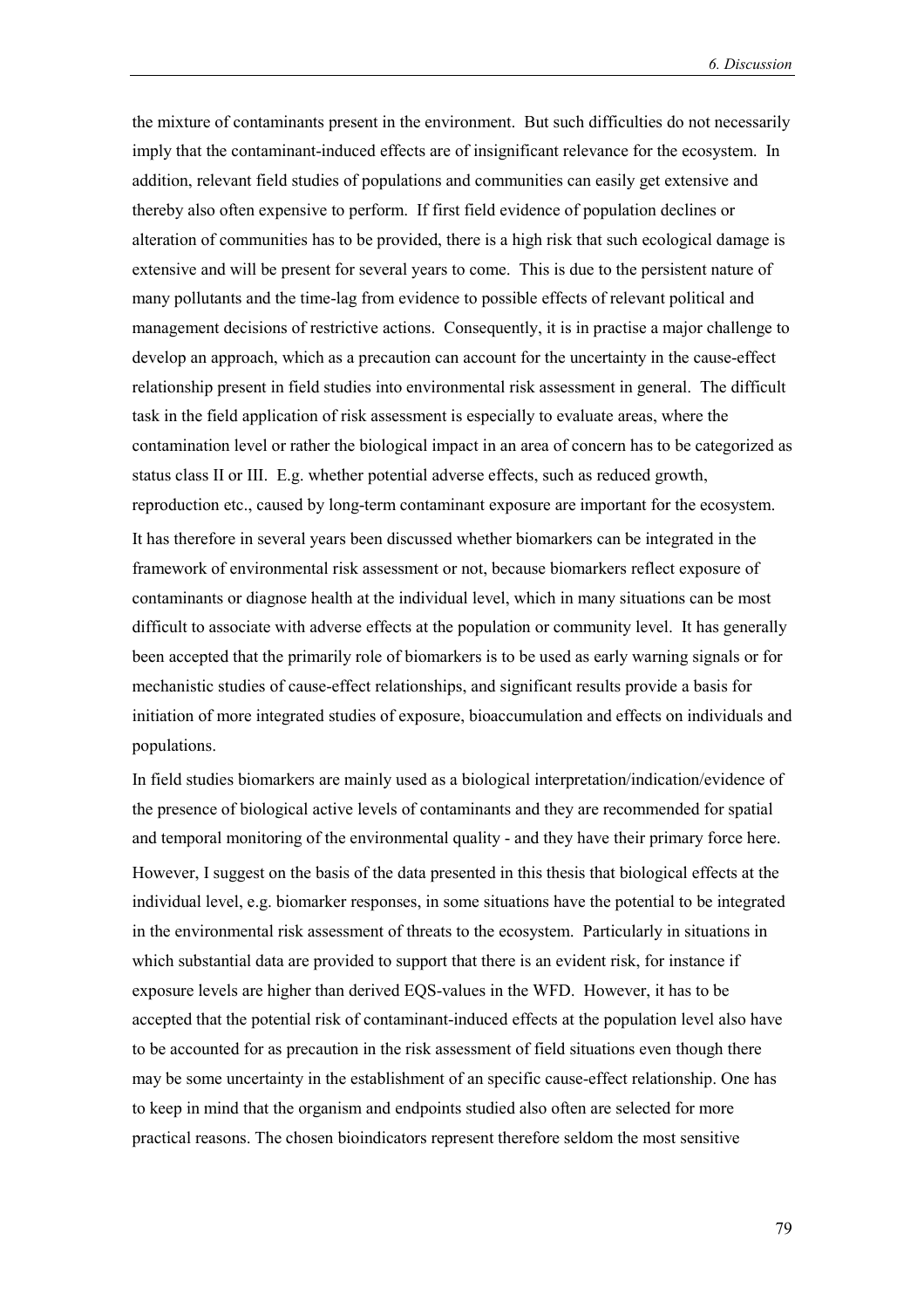species in the ecosystem. In addition, there have been several examples that the scientific knowledge at a present time does not take all relevant effects into account.

If the risk of adverse effects also must be taken into account, some biomarkers have the potential as tools to assess whether areas of concern should be classified as status class III as defined in the suggested assessment criteria of hazardous substances in general as presented in Table 5.4. E.g. where status class III is regarded as a "status class of precaution", which reflects a potential risk of effects caused by long-term exposure of contaminants in the most sensitive species. In this way the biomarkers are still recognised to be early warning signals in case that adverse effects may occur. However, biomarkers will also have the potential to be used in assessment of areas classified as status class IV or V. E.g. when the risk characterization has identified that there is a risk of contaminant—induced adverse effects caused by long-term exposure in both more and less sensitive species or even acute effects in the most sensitive species. Interspecies comparisons of biomarker responses between more and less sensitive species will be a great advantage in such an approach.

To fulfil this approach it would be ideal to have a limited set of biomarkers using relevant and sensitive bioindicators and endpoints, which could be used as a supplement to the chemical analyses in the exposure assessment. This battery should ideally include contaminant-specific biomarkers, which can indicate the level exposure and assessing the toxic impact of all classes of relevant contaminants as well as non-specific biomarkers, which can combine the pressure of a wide range of contaminants and thereby assess the general health condition of the organisms in the ecosystem.

From my point of view, some examples of biomarker responses can with advantage be integrated as biological tools in the assessment of the environmental quality in a specific area of concern. Not only some of the biomarkers, which measure effects on individuals for instance such as impaired reproduction caused by sterility, can be integrated, but also in some cases biomarkers, which give evidence of molecular, cellular or physiological alterations e.g. effects on the sub-individual level (see also Figure 1.4). But of course effects on individuals can more easily be associated with biological significant endpoints for specific organisms examined than responses at the sub-individual level.

Therefore it has to be distinguished between at least three different kinds of approaches for biomarkers since integration of biomarker studies into monitoring and risk assessment probably will require different strategies as suggested below;

I. Contaminant-specific biomarkers, where the majority is measuring alterations at the sub-individual level such as imposex and intersex development, AChE activity, DNAadducts and vitellogenin. However, as an exception imposex and intersex can also provide evidence of effects at the individual level, e.g. impaired reproduction caused by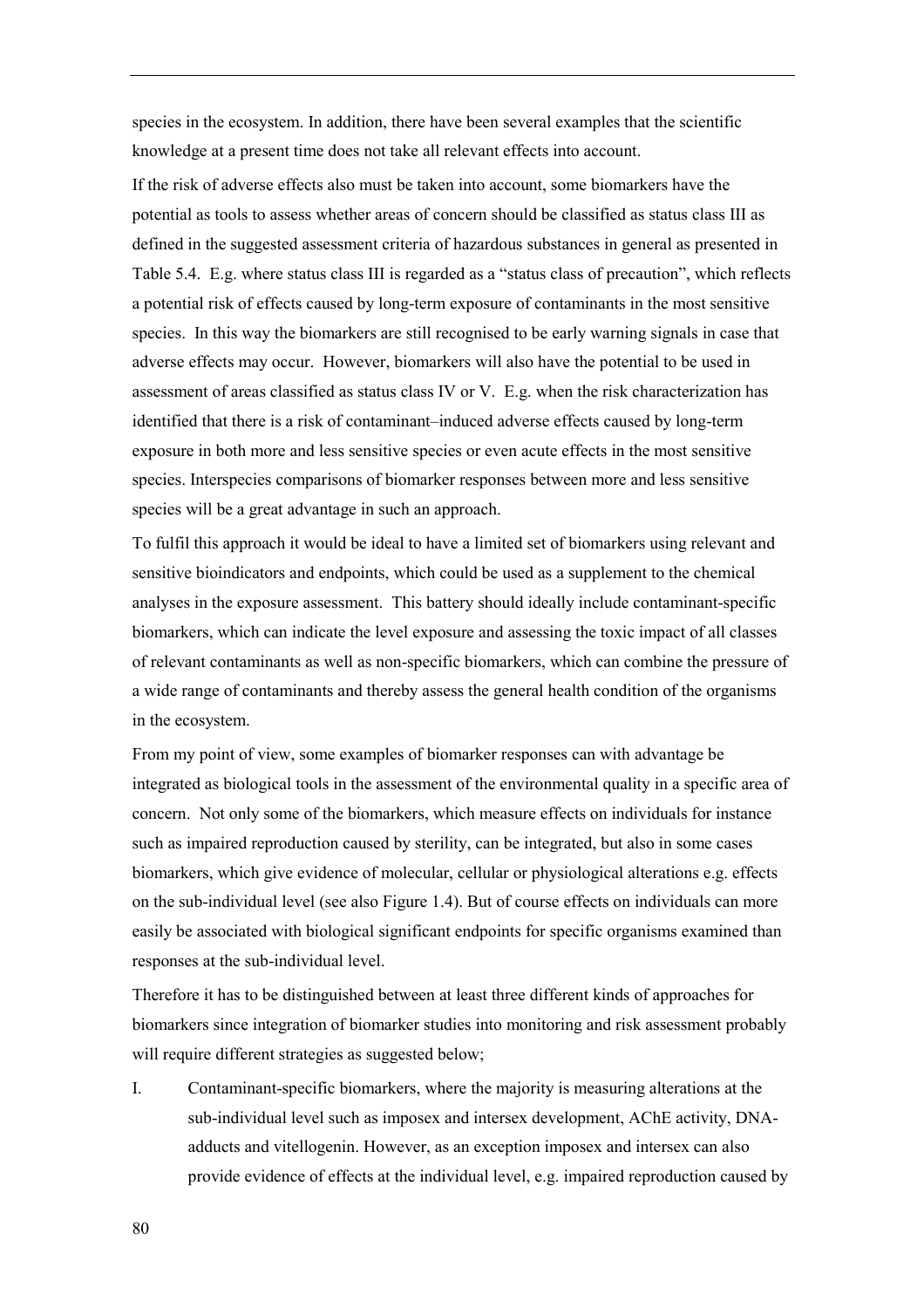sterility in some species. These types of biomarkers give evidence to exposure of biological active levels of specific groups of contaminants. They can potentially be integrated into risk assessment by two different approaches. Firstly, if correlative doseresponse relationships have been established they can be used to reflect contamination level in relation to defined threshold levels, and they will thereby act as a direct supplement to chemical analyses. Secondly, the specific biomarker responses can be used as evidence of a potential risk if they, although in other studies, have been associated with adverse effects such as impairment of growth, reproduction, behaviour, functions etc. This will correspond to a classification of an area of concern as status class III or even IV.

- II. General biomarkers, which measure effects on individuals such as scope for growth, impaired reproduction etc. These biomarkers measure the total pressure of various stress factors. They have therefore the potential to integrate the impact of various factors, and not contaminants specifically. This is also the overall objective in assessment of the ecological quality status in an area of concern. The assessment does not necessarily need to discriminate between the impact of the single factors. If the general biomarker responses, although in other studies at controlled conditions or by ecosystem modelling, have been associated with effects on population or community level, they can be used as an evidence of a potential risk of adverse effects, which correspond to a status class III classification of an area of concern.
- III. General biomarkers, which measure alterations at the sub-individual level such as lysosomal (de)stability, heat shock proteins etc. These biomarkers are probably most difficult to integrate into a risk assessment. However if it is possible to associate these biomarker responses with adverse effects such as impairment of growth, reproduction, behaviour, functions etc., they can be used to provide some indications of potential risks. At present it does not seem possible to clarify whether these indications will be strong enough to classify an area of concern as status class III or not.

Although I have argued for an approach in which some biomarkers have the potential to be integrated in risk assessment, their limitations must of course still be recognized since the protection of the ecosystem structure and function, and not the individuals, is the overall objective in environmental risk assessment.

At present, TBT is maybe the most obvious example, which illustrates that risk assessment of a specific hazardous substance closely can integrate exposure assessment and biomarker responses in the derivation and verification of consistent assessment criteria. It will be more difficult to establish the same causality for other biomarkers, although they may be relevant if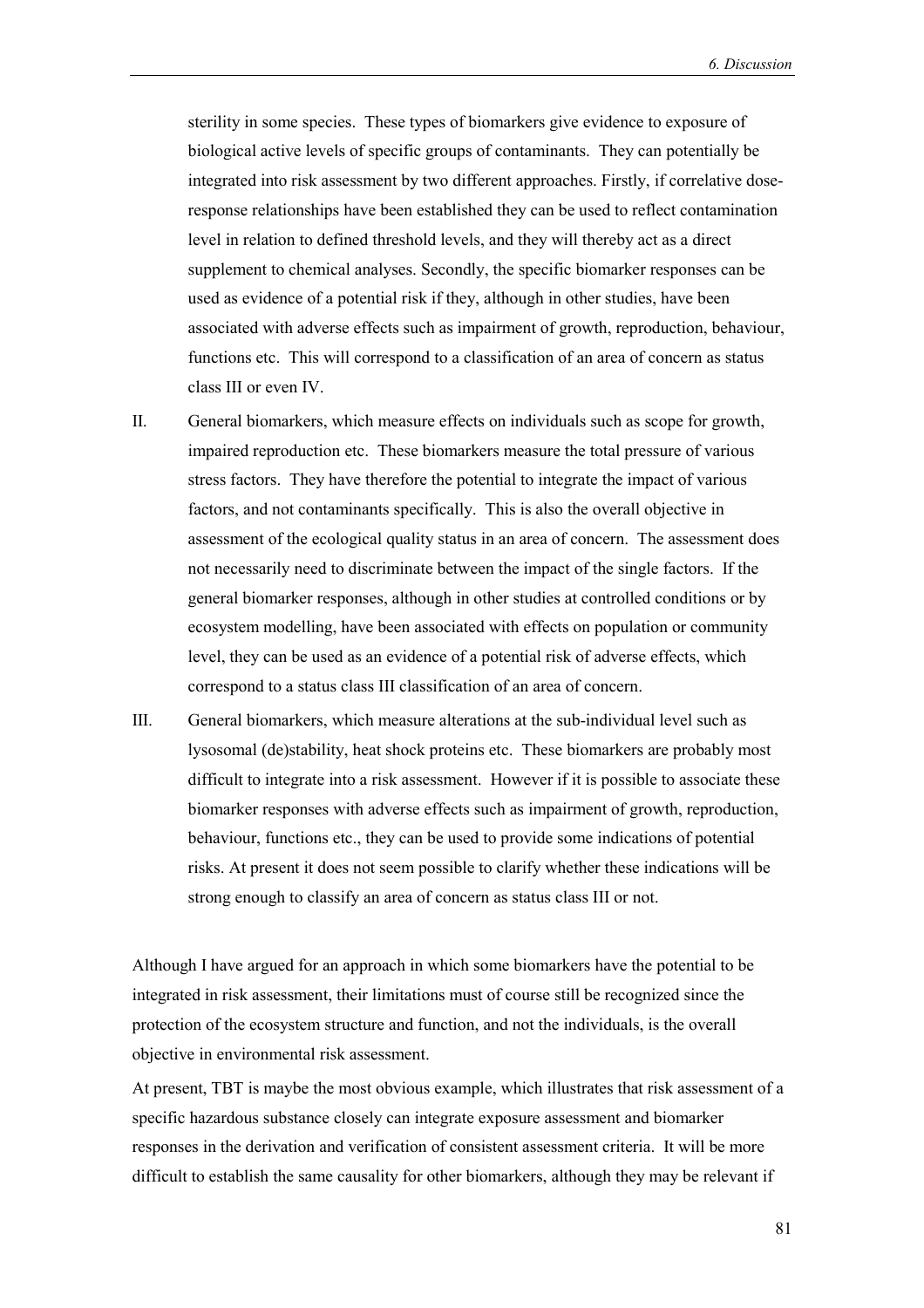threats are to be recognised before irreversible changes occur in the marine ecosystem. Biomarkers, which respond more generally to contaminant-induced stress are probably much more difficult to include directly in such an integrated approach because of the lack of specificity to a single stress factor, although they to a higher degree may reflect effects of biological significance. However, when the overall objective is to assess the ecological quality of the entire ecosystem in area of concern, the assessment does not necessarily need to discriminate between the impact of the single factors. It is actually the sum of all stress factors, which is the important issue.

The presence of developmental defects in fish embryo and larvae, e.g. impaired reproduction, is an example of a general biomarker, which measure effects at the individual level (see Paragraph 3.3). It can thereby provide evidence if significant biological effects occur in an area of concern. However, it can not at present be excluded that other environmental factors than contaminants contribute to the observed effects. It requires further research developments. Therefore more substantial evidence of the impact at population and community level, for instance by ecosystem modelling, is required than in the approach for contaminant-specific biomarkers, because it can not be excluded that the nature of the problem is less persistent, compared with the impact of persistent pollutants. How evident and specific the cause-effect relationship between contaminant exposure and effects has to be, before it is accepted as a persistent problem, is however open for discussion.

Finally, how the assessment of the marine ecological quality and ecosystem health will be performed in the future, especially with the implementation of the EU Water Framework Directive in mind, will probably influence the general strategies for biological effect monitoring and how it will be integrated in assessment strategies of hazardous substances. If only evidence of effect at population or community levels will be accepted as significant endpoints in future environmental risk assessment, it will provide a lower protection level than in the suggested approach in this thesis, where the biological elements is more harmonised with the physicochemical/ecotoxicological-derived assessment criteria (quality standards) for hazardous substances. The suggested approach includes as a precaution that the risk of adverse effects in the most sensitive taxa of the ecosystem also has to be taken into account when the protection level is defined. This is due to the fact that adverse effects in the ecosystem will not be tolerated, although the risk of adverse effects in the most sensitive taxa of the ecosystem only can be regarded as as a hypothetical endpoint.

Integration of biomarkers has the potential to provide an approach, which can take such a risk into account. Biomarkers will consequently become of higher relevance and should be further integrated in future monitoring and assessment of hazardous substances in the marine environment.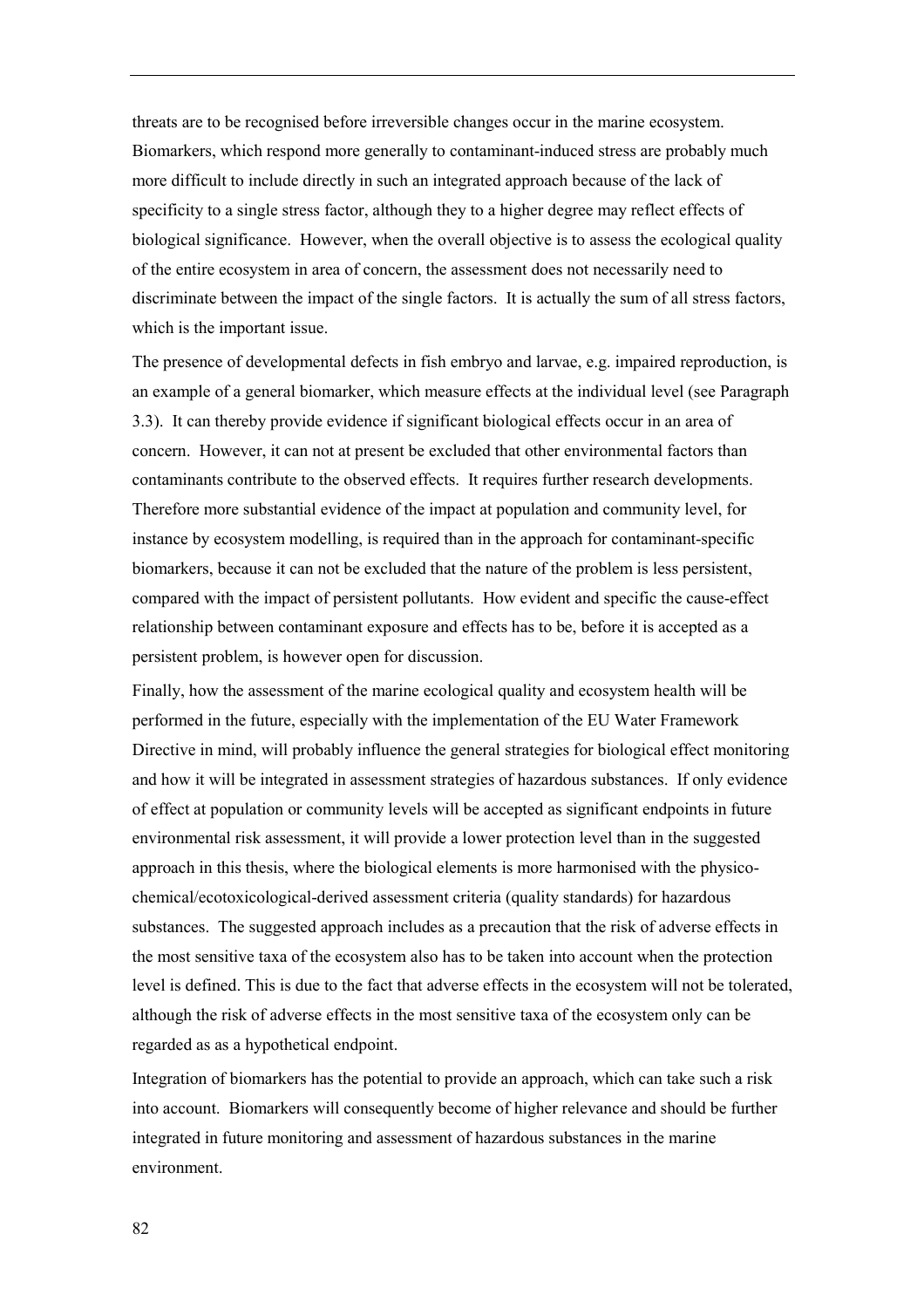Alternatively the main focus should continue to be at chemical analyses of hazardous substances in combination with analyses of population and community structures with the huge limitations they have in field studies and biomarkers should primarily be used as mechanistic describing parameters if alterations of populations are observed. This will probably give the result that combined studies of exposure and effects almost only will be a relevant issue in the proximity of highly contaminated areas, where the causality between exposure, effects on individuals and alterations of populations has a chance to be established. Consequently monitoring and assessments of hazardous substances in coastal and open parts of the Danish waters will primarily be a relevant issue in relation to temporal trend analyses and human risk assessment thereby neglecting that there also is a risk of adverse effects in the marine ecosystem caused by long-term exposure in these areas.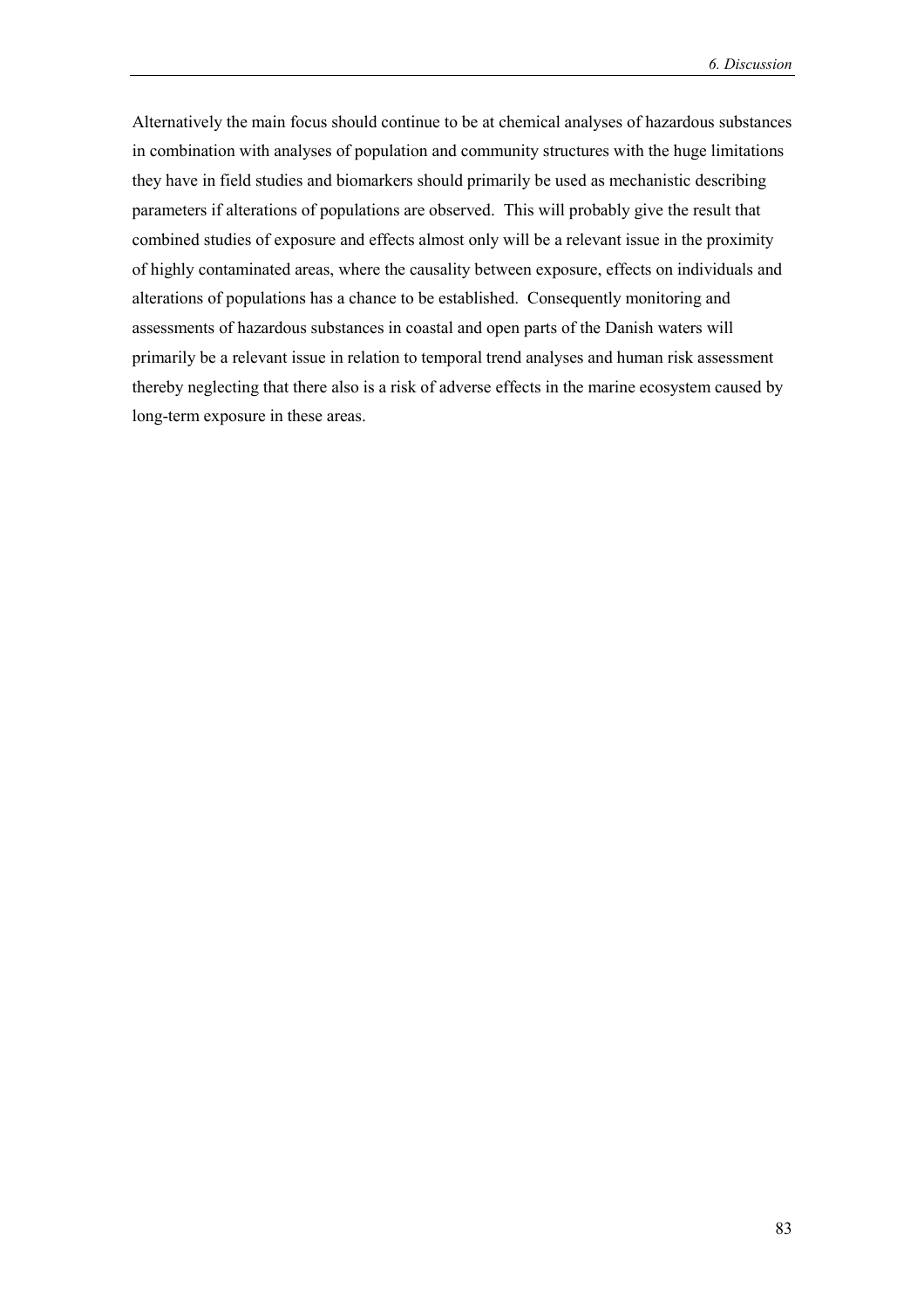## **7. Conclusions**

The wide range of data presented on concentration levels of TBT and other organotin compounds give evidence to a widespread contamination of the Danish marine environment. Especially, butyltin compounds can be detected in all regions in a concentration range, which covers five to six orders of magnitude, from contaminated harbour areas, into coastal waters and the sublittoral parts of the open sea. The general high levels of organotin contamination in the Danish waters are caused by the widespread use of TBT in ship paint since the Danish waters are highly trafficked.

In Danish coastal waters TBT and breakdown products were found in all trophic levels of the marine food web, from seaweed and invertebrates to fish, birds and marine mammals. The highest butyltin levels, which can reach several  $\mu$ g/g ww, are found to accumulate in liver of harbour porpoise, although comparable levels can also be found in molluscs and fish sampled inside contaminated harbour areas.

In addition, biological effect studies, particularly the surveys of TBT-specific biological effects in prosobranch gastropods e.g. imposex and intersex development, have provided evidence of the high ecotoxicological potential of TBT since these abnormal phenomena are widespread in all regions of the Danish waters. But how widespread depends on the specific gastropod species examined, because some species have a higher likelihood to develop imposex/intersex than other do. Evidence of impaired reproduction caused by the presence of sterile gastropod females in local population, can only be found inside or in the proximity of contaminated harbours, although there are also some indications of more widespread population declines of gastropods in the Danish-Swedish coastal waters during the last century. The contribution of the relative high TBT levels to such population declines is however only hypothetical.

Whether organotin also poses a threat to other taxa in the marine ecosystem is similarly very difficult to evaluate, because of the lack of contaminant-specific responses, but such relationships can at present not be excluded. Particularly marine mammals may be at risk since the exposure of TBT is much higher than TDI derived for protection of humans, which in harbour porpoises also results in a very high deposition of organotin. Organotin is suspected to induce immunosuppression in marine mammals thereby making them more susceptible to diseases. A minor indication of such a relationship was found in one study since stranded harbour porpoises have accumulated higher levels than specimens caught by fishermen. Another study on larval development in broods of a viviparous fish, the eelpout, did not show any association between organotin accumulation and impaired reproduction, indicating that fish reproduction is not that sensitive to TBT. However, the spatial differences in the frequencies of teratogenic effects suggest that other groups of contaminants locally in Danish coastal waters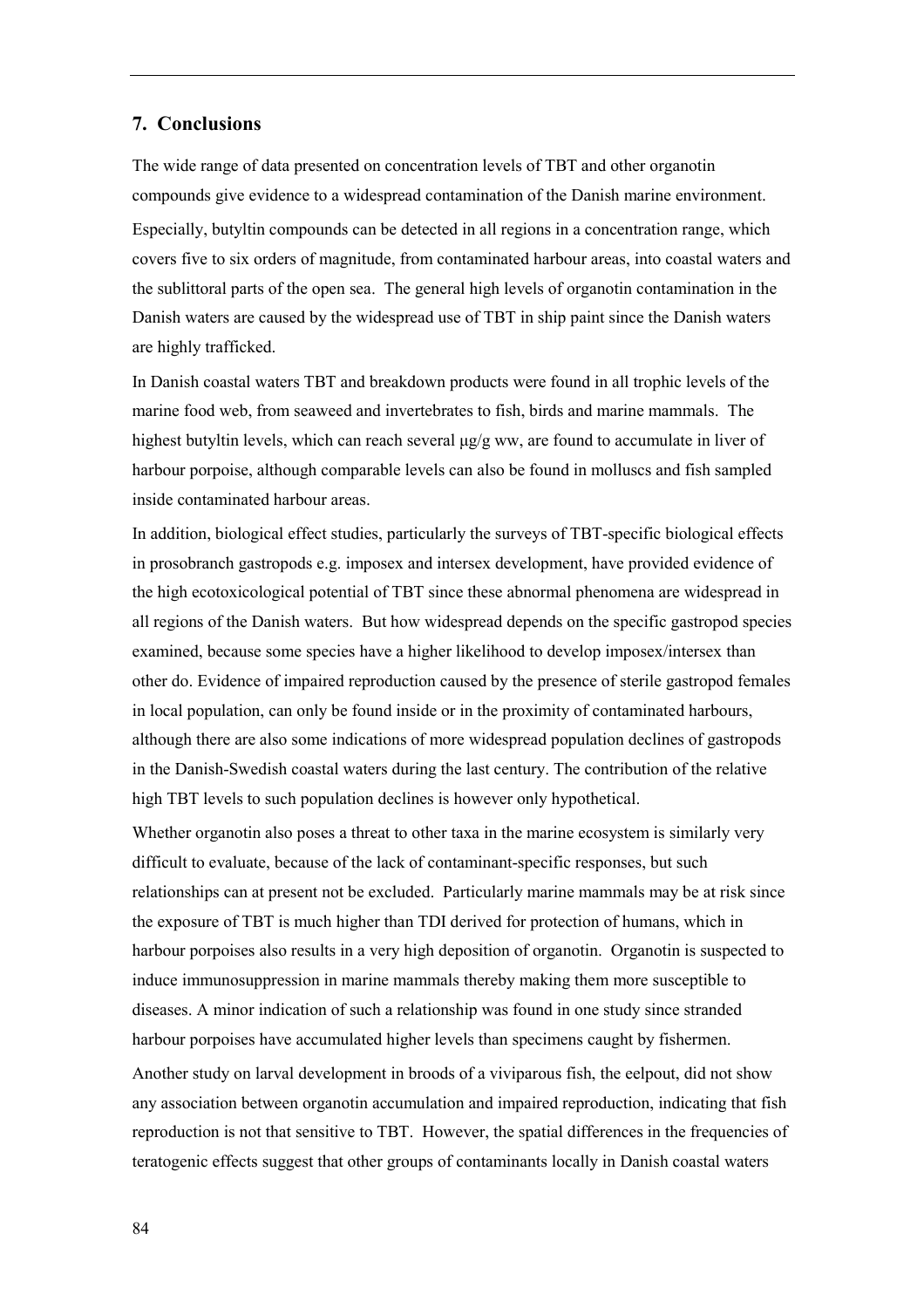affect reproduction in fish. Indications of impaired reproduction caused by oxygen depletion events were additionally found suggesting that the eelpout is a promising bioindicator, which can combine monitoring of effects caused by hazardous substances and eutrophication derived problems.

Finally, based on an evaluation using the developed five-class scheme of assessment criteria for TBT, which integrates exposure, bioaccumulation and biomarker studies, it can be concluded that the levels of TBT not only pose a threat to the marine ecosystem in the most contaminated areas in Denmark, e.g. inside or in the proximity of harbours where the effects are most evident, but in the entire region of the Inner Danish waters.

In comparison, the TBT contamination in West Greenland is only of concern inside harbour areas. However, using cetaceans as bioindicators, e.g. as a kind of effective "sampling devices" of TBT, it has been possible to demonstrate that TBT also occurs in the open sea of the North Atlantic and the Arctic although in concentrations, which are orders of magnitude lower than in the Danish waters.

The approach for derivation of these assessment criteria for TBT may provide a solution to how exposure, bioaccumulation and effects studies can be combined and integrated into risk assessment of hazardous substances in general.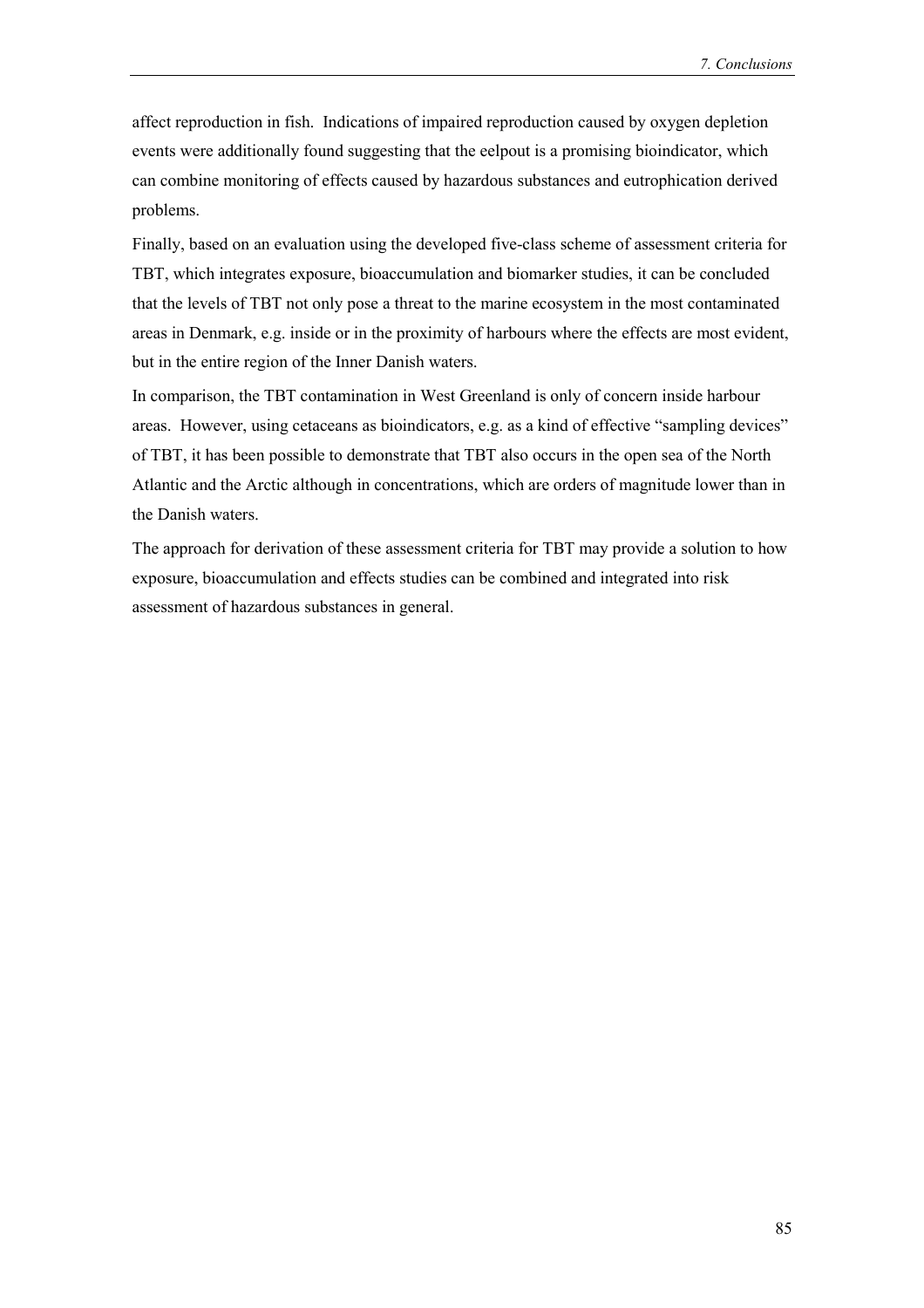# **8. Acknowledgements**

This thesis has evolved as a continuum since my master degree in Environmental Biology and Chemistry from Roskilde University in 1998 and the following employment at the National Environmental Research Institute (NERI), Department of Marine Ecology (MAR), Roskilde, Denmark.

The period 1997 - 2000 was evoked from the co-operation and fellowship with Jens A. Jacobsen, who opened the TBT door of explorative opportunities for me.

I also kindly acknowledge my two supervisors Ingela Dahllöf, who has been an inspiring colleague since she "adopted" me as a Ph.D. student in 2000, and Valery Forbes, whom I greatly admire.

My acknowledgements go also to Britta Pedersen, Martin M. Larsen, Bo Riemann, Peter Kofoed, Jeanette Blidorf and other colleagues and technicians at NERI. Special thoughts go to Britta, our wise and supporting colleaque, who had to leave us before time.

Likewise colleagues at other national and regional environmental departments and at various universities are acknowledged for their support and interest.

Nor can the assistance from the long list of fishermen, game hunters, ship crews, colleagues and friends, who have provided or assisted me in getting contact with a wide range of environmental samples which I couldn't find myself, be thanked enough.

The travel agencies, which brought me to Greenland, USA, France, Scotland, Sweden, Finland and Germany did also okay.

And of course, Falster, Family  $&$  Friends are always in my mind when singing the blues.

The financial support came from NERI/MAR, the Danish Research Agency, the Nordic Council of Ministers, the Danish EPA, the Danish Forest and Nature Agency and the Swedish Museum of Natural History.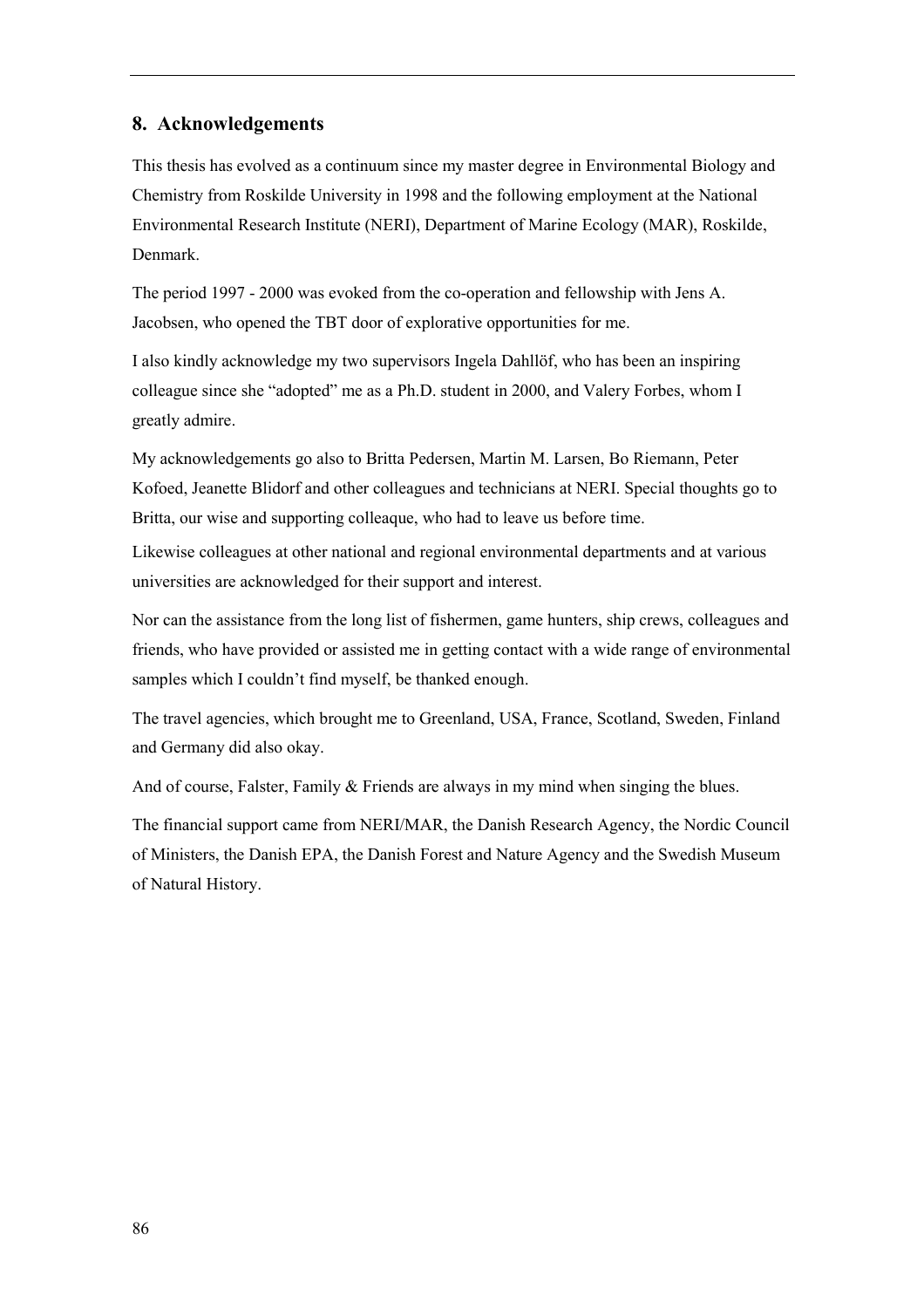#### **9. References**

ADF (2001). Skibspassager i de danske farvande 2000. Admiral Danish Fleet, Operations Centre. In: Statistisk Årbog, Danish Statistics, Copenhagen, Denmark, 314p (In Danish).

Albalat A, Potrykus J, Pempkowiak J, Porte C (2002). Assessment of organotin pollution along the Polish coast (Baltic Sea) by using mussels and fish as sentinel organisms. Chemosphere 47(2): 165-171.

Alzieu CL, Sanjuan J, Deltreil JP, Borel M (1991). Tin contamination in Arcachon Bay: Effects on oyster shell anomalies. Mar. Pollut. Bull. 17(11): 494-498.

AMAP (2002). Arctic pollution 2002. AMAP State of the Arctic Environment Report. Oslo, Norway, 111pp.

Barreiro R, González R, Quintela M, Ruiz JM (2001). Imposex, organotin bioaccumulation and sterility of female *Nassarius reticulatus* in polluted areas of NW Spain. Mar. Ecol. Prog. Ser. 218: 203-212.

Barroso CM, Moreira MH, Gibbs PE (2000). Comparison of imposex and intersex development in four prosobranch species for TBT monitoring of a southern European estuarine system (Ria de Aveiro, NW Portugal). Mar. Ecol. Prog. Ser. 201: 221.232.

Bat L, Raffaelli D, Marr IL (1998). The accumulation of copper, zinc and cadmium by the amphipod *Corophium volutator* (Pallas). J. Exper. Mar. Biol. Ecol. 223: 167-184.

Bauer B, Fioroni P, Ide I, Liebes S, Oehlmann J, Stroben E, Watermann B (1995). TBT effects on the female genital system of *Littorina littorea*: a possible indicator of tributyltin pollution. Hydrobiologia 309: 15-27.

Beck M, Strand J, Jacobsen JA (2002). Development of imposex and accumulation of butyltin in the tropical muricid *Thais distinguenda* transplanted from a clean to a TBT contaminated site. Environ. Poll. 119/253-260.

Belfroid AC, Purperfart M, Ariese F (2000). Organotin levels in seafood. Mar Pollut Bull 40(3): 226-232.

Bennett PM, Jepson PD, Law RJ, Jones BR, Kuiken T, Baker JR, Rogan E, Kirkwood JK (2001). Exposure to heavy metals and infectious disease mortality in harbour porpoise from England and Wales. Environ Pollut 112: 33-40.

Berge JA, Berglind L, Brevik EM, Følsvik N, Green N, Knutzen J, Konieczny R, Walday M (1997). Levels and environmental effects of TBT in marine organisms and sediments from the Norwegian coast. A summary report, NIVA (Norwegian Institute for Water Research) report No. 693, Oslo, Norway.

Bergman A (1999). Health conditions of Baltic grey seal (*Halichoerus grypsus*) during two decades. APMIS 107: 270-282.

Bentivegna CS, Piatkowski T (1998). Effects of tributyltin on medaka (Oryzias latipes) embryos at different stages of development. Aquat Toxicol 44: 117-128.

Birchenough AC, Evans SM, Mos C, Welch R (2002). Re-colonisation and recovery of populations of dogwhelks *Nucella lapillus* (L.) on shores formerly subject to severe TBT contamination. Mar Poll Bull 44: 652-659.

Bodammer J.E. (1993) The teratological and pathological effects of contaminants on embryonic and larvae fishes exposed as embryos: a brief review. Am Fish Soc Symp 14:77-84.

Bryan GW, Gibbs PE, Hummerstone LG, Burt GR (1986). The decline of the gastropod *Nucella lapillus* around South-West England: Evidence for the effect of tributyltin from antifouling paints. Journal of the Marine Biological Association of the United Kingdom 66: 611-640.

de Boer J, Wester PG, Boon JP (1998). Do flame retardants threaten ocean life. Nature 394: 28-29.

Celander M, Naf C, Bromand D, Förlin L (1994). Temporal aspects of induction of hepatic cytochrome-P450 and conjugating enzymes in the viviparus blenny (Zoarces viviparus) treated with petroleumhydrocarbons. Aquat Toxicol 29(3-4): 183-196.

Christensen TK, Bregnballe T, Andersen T, Dietz HH (1997). Outbreak of Pasteurellosis among wintering and breeding common eiders *Somateria mollissima* in Denmark. Wildlife Biology 3(2): 125- 128.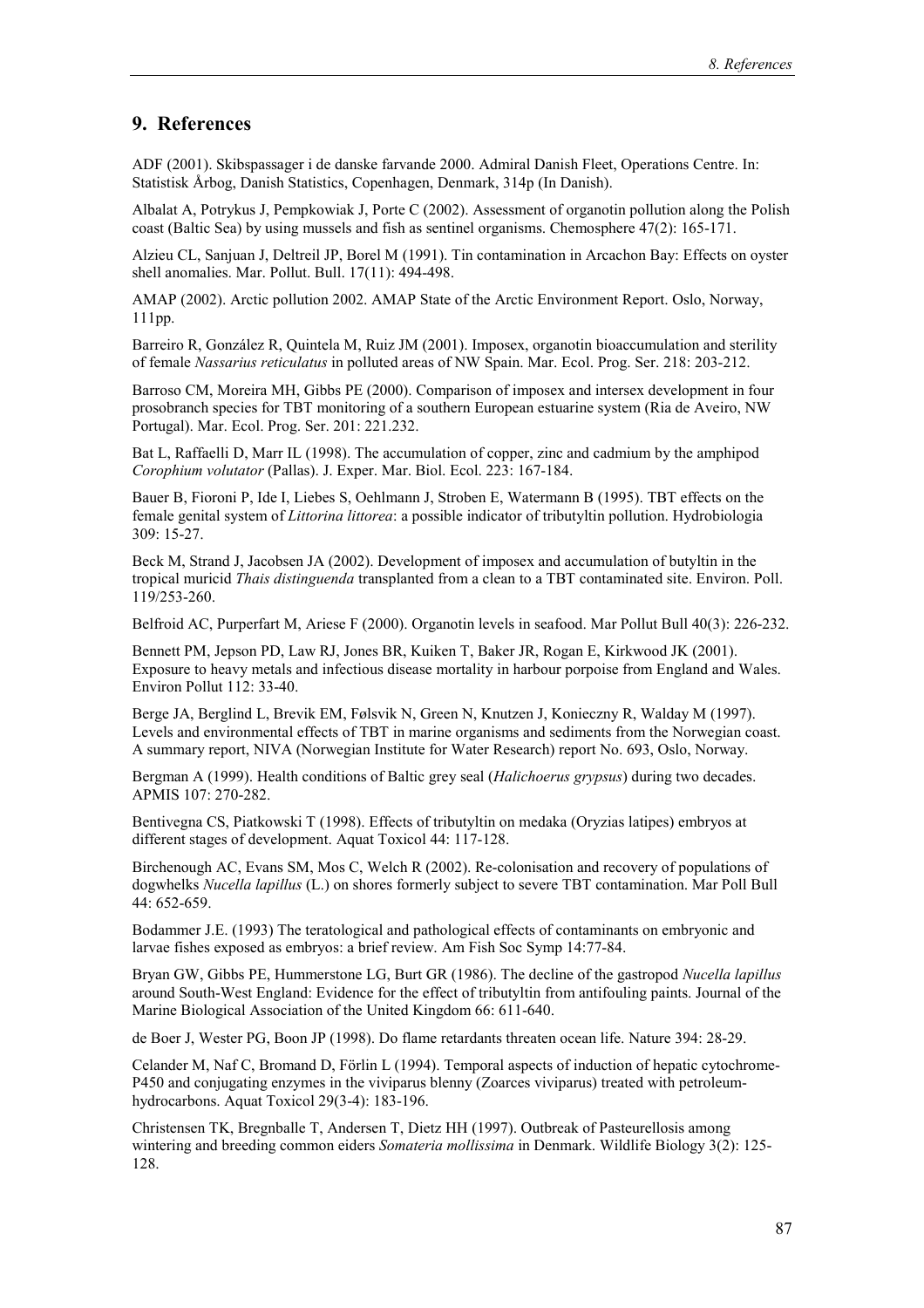Colburn T, Dumanoski D, Myers JP (1996). Our stolen future. Dutton, N.Y, USA, pp 312.

Cooke GM (2002). Effect of organotins on human aromatase activity *in vitro*. Toxicol Lett 126: 121-130.

Danish EPA (1999). Tributyltin. Environmental Project No. 451, Copenhagen, Denmark. Available from www.mst.dk (In Danish with English summary)

Danish EPA (2001). Contamination of harbour sediments with organic pollutants. Environmental Project No. 627, Copenhagen, Denmark. Available from www.mst.dk (In Danish with English summary)

Dahllöf I, Agrenius S, Blanck H, Hall P, Magnusson K, Molander S (2001). The effect of TBT on the structure of a marine sediment community  $-\alpha$  boxcosm study. Mar. Poll. Bull. 42(8): 689-695.

Davies IM, Harding MJC, Bailey SK, Shanks AM, Lange R (1997). Sublethal effects of tributyltin oxide on the dogwhelk *Nucella lapillus.* Mar Ecol Prog Ser. 158: 191-204.

Dietz R, Teilmann J, Rasmussen TD, Edrén S, Henriksen OD (2003). Sældøden i Danmark 2002. Status over indsamling, omfang og prøvetagning af spættet sæl (*Phoca vitulina*). NERI Research Note No. 177. Available from http://research-notes.dmu.dk (In Danish)

Dowson PH, Bubb JM, Lester JN (1996). Persistence and degradation pathways of tributyltin in freshwater and eustarine sediments. Estuarine, Coastal and Shelf Science 42: 551-556.

Duft M, Schulte-Oehlmann U, Tillmann M, Markert B, Oehlmann J (2003). Toxicity of triphenyltin and tributyltin to the freshwater mudsnail *Potamopyrgus antipodarum* in a new sediment biotest. Environ. Toxicol. Chem. 22(1): 145-152.

EC (2000). Establishing a framework for Community action in the field of water policy. Directive 2000/60/EC of the European Parliament and of the council of 23 October 2000. Official Journal of the European Communities L 327, 72pp. Available from www.mst.dk

Evans SM, Leksono T, McKinnell PD (1995). Tributyltin pollution: A diminishing problem following legislation limiting the use of TBT-based anti-fouling paints. Marine Pollution Bulletin 30(1): 14-21.

Evans SM, Nicholson GJ, Browning C, Hardman E, Seligman O, Smith R (1998). An assessment of tributyltin contamination in the North Atlantic using imposex in the dogwhelk *Nucella lapillus* as a biological indicator of TBT pollution, Invertebrate Reproduction and Development 34(2-3): 277-287.

Evans SM, Kerrigan E, Palmer N (2000). Causes of imposex in the dogwhelk *Nucella lapillus* (L.) and its use as a biological indicator of tributyltin contamination. Mar. Pollut. Bull. 40 (3): 212-219

Fent K (1996). Ecotoxicology of organotin compounds*.* Crit Rev Toxicol 26(1): 1-117.

Forbes VE (1999). Genetics and ecotoxicology – insights from the interface. In: Genetics and ecotoxicology. Ed. Forbes VE, Taylor & Francis, Philidelphia, USA, p.1-8.

Forbes VE, Calow P (2002). Applying weight-of-evidence in retrospective ecological risk assessment when quantitative data are limited. Human Ecol Risk Assess 8(7): 1625-1639.

Gibbs PE, Bryan GW (1986). Reproductive failure in populations of the dogwhelk, *Nucella lapillus*, caused by imposex induced by tributyltin from antifouling paints. Journal of the Marine Biological Association of UK 66: 767-777.

Gibbs PE, Bebianno MJ, Coelho MR (1997). Evidence of the differential sensitivity of neogastropods to tributyltin (TBT) pollution, with notes on a species (*Columbella rustica*) lacking the imposex response. Environmental Technology 18: 1219-1224.

Giesy JP, Kannan K (2001). Global distribution of perfluorooctane sulfonate in wildlife. Environ Sci Technol 35: 1339-1342.

Glob E (200). Dyreliv på havbunden nu og for 100 år siden. Vand & Jord 9(2): 59-62. (In Danish).

Granmo Å, Ekelund R, Sneli JA, Berggren M, Svavarson J (2002). Effects of antifouling paint components (TBTO, copper and triazine) on the early development of embryos of cod (*Gadus morhua* L.). Mar Pollut Bull 44: 1142-1148.

Grinwis GCM, Vethaak AD, Wester PW, Vos JG (2000). Toxicology of environmental chemicals in the flounder (*Platichthys flesus*) with emphasis on the immune system: field, semi-field (mesocosm) and laboratory studies. Toxicol Lett 112-113: 289-301.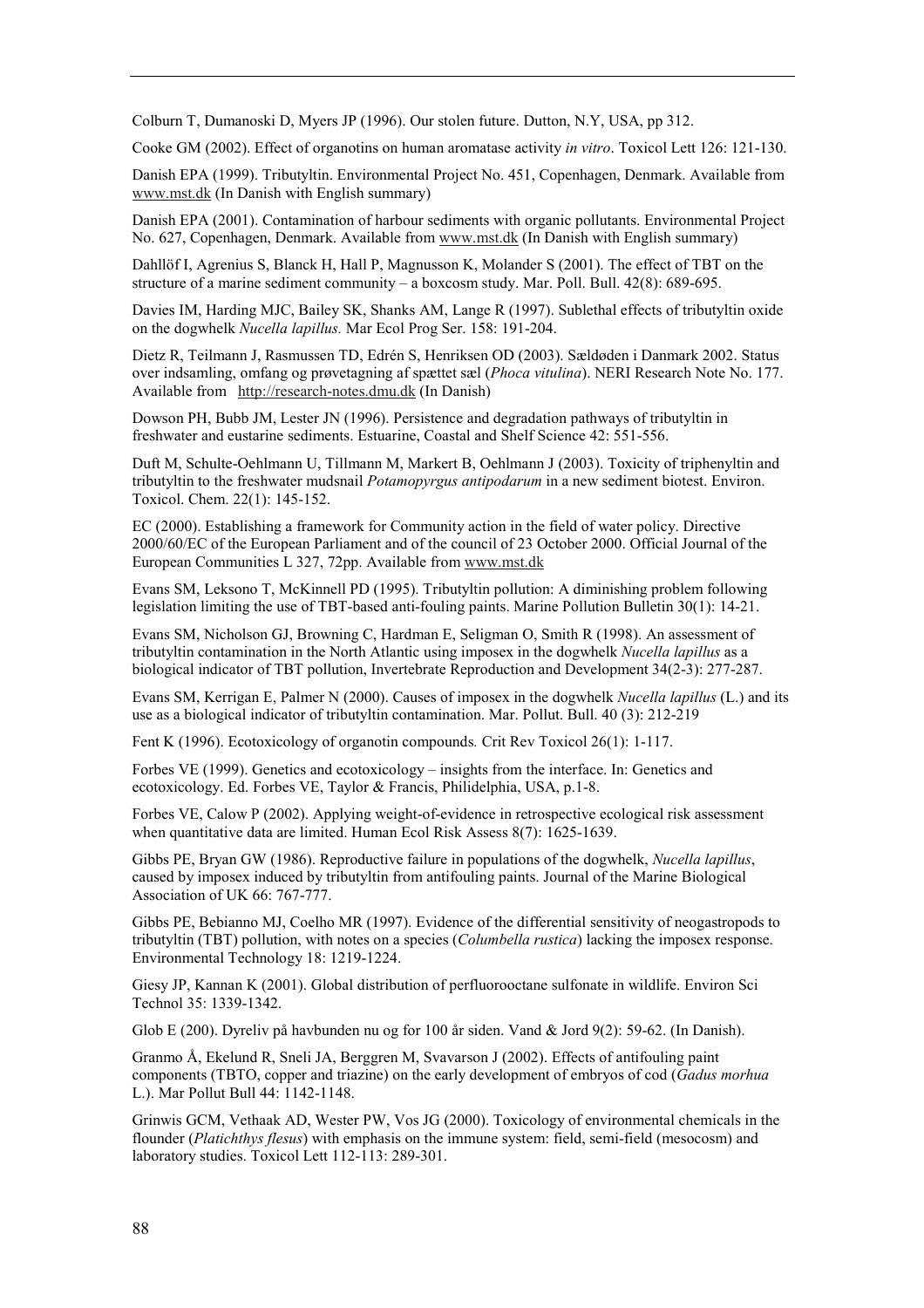Harding MJC, Rodger GK, Davies IM, Moore JJ (1997). Partial recovery of the dogwhelk (*Nucella lapillus*) in Sullom Voe, Shetland from tributyltin contamination. Mar Envrion Res 44(3): 285-304.

Harding MJC, Davies IM, Bailey SK, Rodger GK (1999). Survey of imposex in dogwhelks (*Nucella lapillus*) from North Sea coasts. Appl. Organometal. Chem. 13: 521-538.

Heide-Jørgensen MP, Tärkonen T, Dietz R, Thompson PM (1992). Retrospective of the 1988 European seal epizootic. Dis. Aquat. Org. 13: 37-62.

Huet M, Fioroni P, Oehlmann J, Stroben E (1995). Comparison of imposex response in three Prosobranch species. Hydrobiologia 309: 29-35.

ISO (2001). Water quality – Determination of acute toxicity of marine or eustarine sediments to amphipods. International standard from ISO (the International Organization fro Standardization), ISO TC 147/SC 5 N.

Jacobsen JA, Stuer-Lauridsen F, Pritzl G (1997): Organotin Speciation in Environmental Samples by Capillary Gas Chromatography and Pulsed Flame Photometric Detection (PFPD) Appl. Organometallic Chem. 11: 737-741.

Jacobsen JA, Strand J, Foverskov S, Pritzl G, Lassen P, Thomsen M, Toudal K, Larsen H (2000). Antibegroningsmidler og PAH i havbunden i Vadehavet samt i Esbjerg og Rømø havne. Amternes Vadehavssamarbejde, Danmarks Miljøundersøgelser, Esbjerg Havn og Rømø Havn. 69pp (in Danish)

Jacobsen JA (2000). Organotin compounds in the Danish marine environment: analysis & fate studies. Ph.D thesis from Roskilde University and the National Environmental Research Institute, Roskilde, Denmark, 90pp

Jensen CA (2000). Tributyltin (TBT) og misdannelser af marine snegle i Århus Amt 1998-1999. Report from Aarhus amt, Denmark. http://www.aaa.dk (in Danish).

Jepson PD, Bennett PM, Allchin CR, Law RJ, Kuiken T, Baker JR, Rogan E, Kirkwood JK (1999). Investigating potential associations between chronic exposure to polychlorinated biphenyls and infectious disease mortality in harbour porpoises from England and Wales. Sci Total Environ 243/244: 339-348.

Kannan K, Guruge K.S, Thomas NJ, Tanabe S, Giesy JP (1998). Butyltin residues in southern sea otters (*Enhydra lutris nereis*) found dead along Californial coastal waters. Environ Sci Technol 32: 1169-1175.

Kim GB, Nakata H, Tanabe S (1999). *In vitro* inhibition of hepatic cytochrome P450 and enzyme activity by butyltin compounds in marine mammals. Environ Pollut 99: 255-261.

Kure LK, Depledge MH (1994). Accumulation of organotin in *Littorina littorea* and *Mya arenaria* from Danish coastal waters. Environ Pollut 84: 149-157.

Kusk KO, Petersen S (1997). Acute and chronic toxicity of tributyltin and linear alkylbenzene sulfonate to the marine copepod *Acartia tonsa*. Environ Toxicol Chem 16 (8): 1629-1633

Lam PKS, Gray JS (2003). The use of biomarkers in envrionmental monitoring programmes. Mar. Pollut. Bull. 46: 182-186.

Lee RF (1991). Metabolism of tributyltin by marine animals and possible linkages to effects. Mar Environ Res 32, 29-35.

Lepper P (2002). Towards the derivation of quality standards for priority substances in the context of the Water Framework Directive (incl. first draft to substance data sheet on tributyltin compounds). Preparatory work for the European Commission. Report from the Frauenhofer-Institute Molecular Biology and Applied Ecology, 04 September 2002; 124 pp.

van Loveren H, Ross PS, Osterhaus ADME, Vos JG (2000). Contaminant-induced immunosuprression and mass mortalities among harbour seals. Toxicol. Lett. 112/113: 319-324.

MADS database (2003). Danish marine monitoring data of physico-chemical and biological elements are available from www.dmu.dk. (In Danish)

Matthiessen P, Waldock R, Thain JE, Waite ME, Scrope-Howe S (1995). Changes in periwinkle (Littorina littorea) populations following the ban on TBT.based antifoulings on small boats in the United Kingdom. Ecotox. Environ. Safety 30: 180-194.

Matthiessen P, Gibbs PE (1998). Critical appraisal of the evidence for tributyltin-mediated endocrine disruption in molluscs. Environ Toxicol Chem 17: 37-43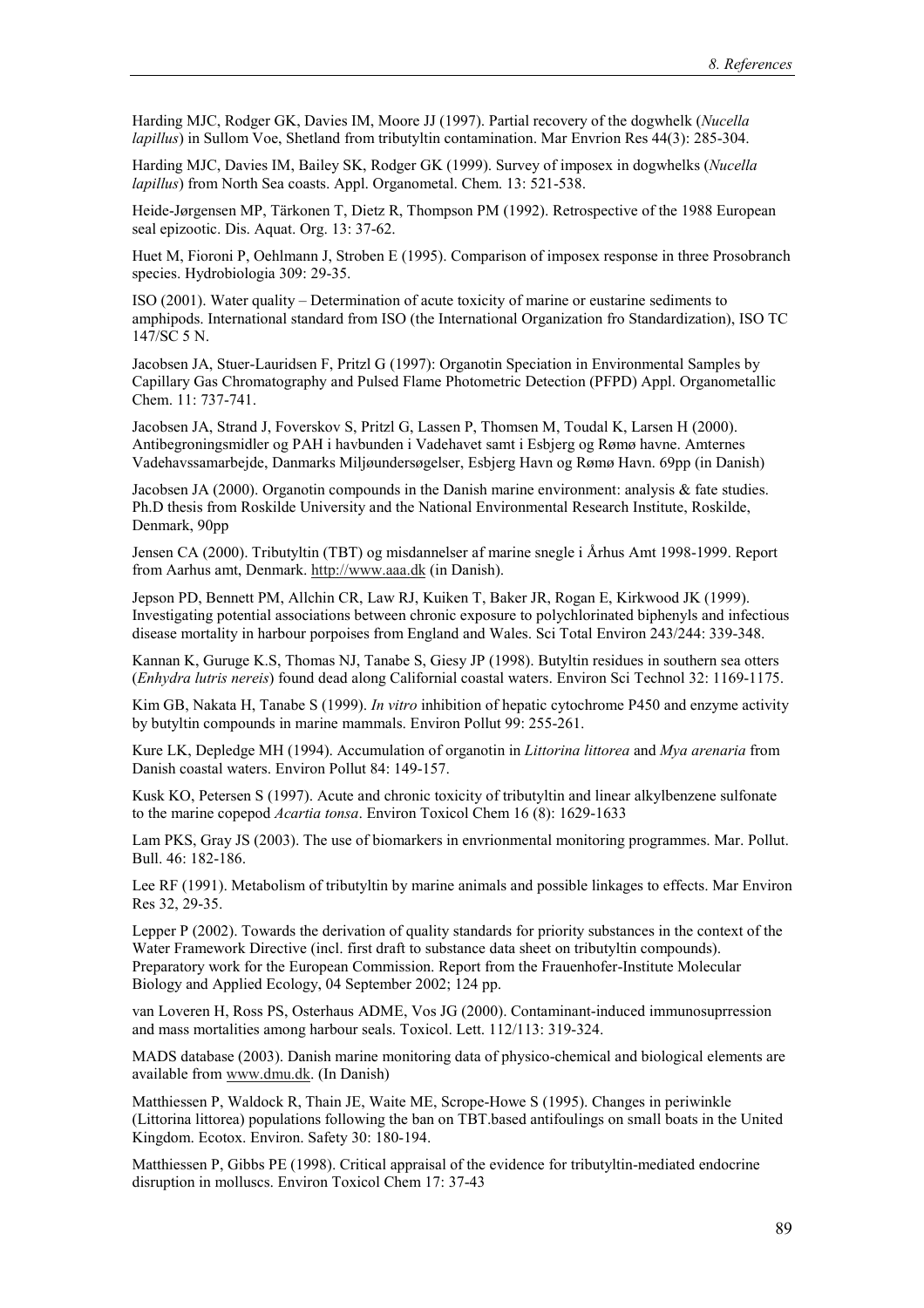Meador JP (2000). Predicting the fate and effects of tributyltin in marine systems. Rev. Environ. Contam. Toxicol. 166: 1-48.

Miller KL, Fernandes TF, Read PA (1999). The recovery of populations of dogwhelks suffering from imposex in the Firth of Forth 1987-1997/98. Environ Poll 106: 183-192.

Mortensen G, Pedersen B, Pritzl G (1995). Determination of organotin compounds in marine sediments using graphite furnace atomic absorption spectrometry. Appl Organomet Chem 9: 65-73.

Nehring S (2000). Long-term changes in Prosobranchia (Gastropoda) abundances on the German North Sea coast: the role of the anti-fouling biocide tributyltin. J Sea Res 43(2): 151-165.

Nias DJ, McKillup SC, Edyvane KS (1993). Imposex in *Lepsiella vinosa* from Southern Australiaî, Marine Pollution Bulletin 26(7): 380-384.

Nielsen JØ, Jensen CA (2002). Tributyltin (TBT) og intersex hos strandsnegle i lystbådehavne i Århus Amt 2001. Report from Aarhus amt, Denmark. http://www.aaa.dk (in Danish).

Nielsen JB, Strand J (2002). Butyltin compounds in human liver - a case study on 18 males. Environ. Res. Sec. A 88: 129-133.

Oehlmann J, Tillmann M, Sculte-Oehlmann U (2000). Imposex biotest with *Hinia reticulata* for the assessment of androgenic activity in marine, estuarine and freshwater sediments. Inî Report of the working group on biological effects on contaminants, 27–31 March 2000, Nantes, France. Meeting document from ICES, CM 2000/E:04. Available from http://www.ices.dk/reports/MHC/2000.

Oehlmann J (2002). Baseline study on intersex in *Littorina littorea* with recommendations for biological TBT assessment criteria. "In" Assessment criteria for biological effects of TBT. OSPAR meeting document presented by the Netherlands, SIME 02/6/1-E, Oudenburg, 29-31 January 2002.

OíHalloran K, Ahokas JT, Wright PFA (1998). Response of fish immune cells to the *in vitro* organotin exposures. Aquat Toxicol 40: 141-156.

Omura M, Ogata R, Kubo K, Shimasaki Y, Aou S, Oshima Y, Tanaka A, Hirata M, Makita Y, Inoue N (2001). Two-generation reproductive toxicity study of tributyltin chloride in male rats. Toxicol Sci 64: 224-232.

van der Oost R, Beyer J, Vermeulen NPE (2003). Fish bioaccumulation and biomarkers in environmental risk assessment: a review. Environ Toxicol Pharm 13(2): 57-149.

OSPAR (1996). The Report of the Third OSPAR Workshop on Ecotoxicological Assessment Criteria. Part I and II, The Hague, 25-29 November 1996.

OSPAR (2003). Proposed amendments to the current OSPAR Guidelines on TBT-specific effects monitoring. Presented by the United Kingdom,. ASMO  $03/4/2$ -E, Svolvær, 28 April – 2 May 2003.

Page DS, Dassanayake TM, Gilfillan ES (1996). Relationship between tissue concentrations of tributyltin and shell morphology in field populations of *Mytilus edulis*. Bull Environ Contam. Toxicol. 56 (3): 500- 504.

Peakall D (1992). The role of biomarkers in environmental assessment. In: Peakall D, Animal biomarkers as pollution indicators. Chapman % Hall, London, UK, p.201-226.

Pedersen B, Dahllöf I, Larsen ML, Pritzl G, Glasius M (2001). Miljøfremmede stoffer i havvand, sediment og biota. "In" Marine områder – Miljøtilstand og udvikling 2000. Ed. Henriksen P. NERI Technical Report No. 375. Available from http:\\technical-reports.dmu.dk (In Danish).

Petersen CGJ (1888). Om de skalbærende molluskers udbredningsforhold i de danske have indenfor Skagen. Andr. Fr. Høst & Søn, København, Danmark (In Danish).

Petersen S, Gustavson K (1998). Toxic effects of tri-butyl-tin (TBT) on autotrophic pico-, nano-, and microplankton assessed by a size fractionated pollution-induced community tolerance (SF-PICT) concept. Aquat Toxicol 40(2-3): 253-264.

Phillips DJH, Rainbow PS (1993). Biomonitoring of trace aquatic contaminants. Chapman & Hall, Oxford, UK, 371pp.

Poloczanska ES, Ansell AD (1999). Imposex in the whelks *Buccinum undatum* and *Neptunea antiqua* from the west coast of Scotland. Mar Environ Res 47 (2): 203-212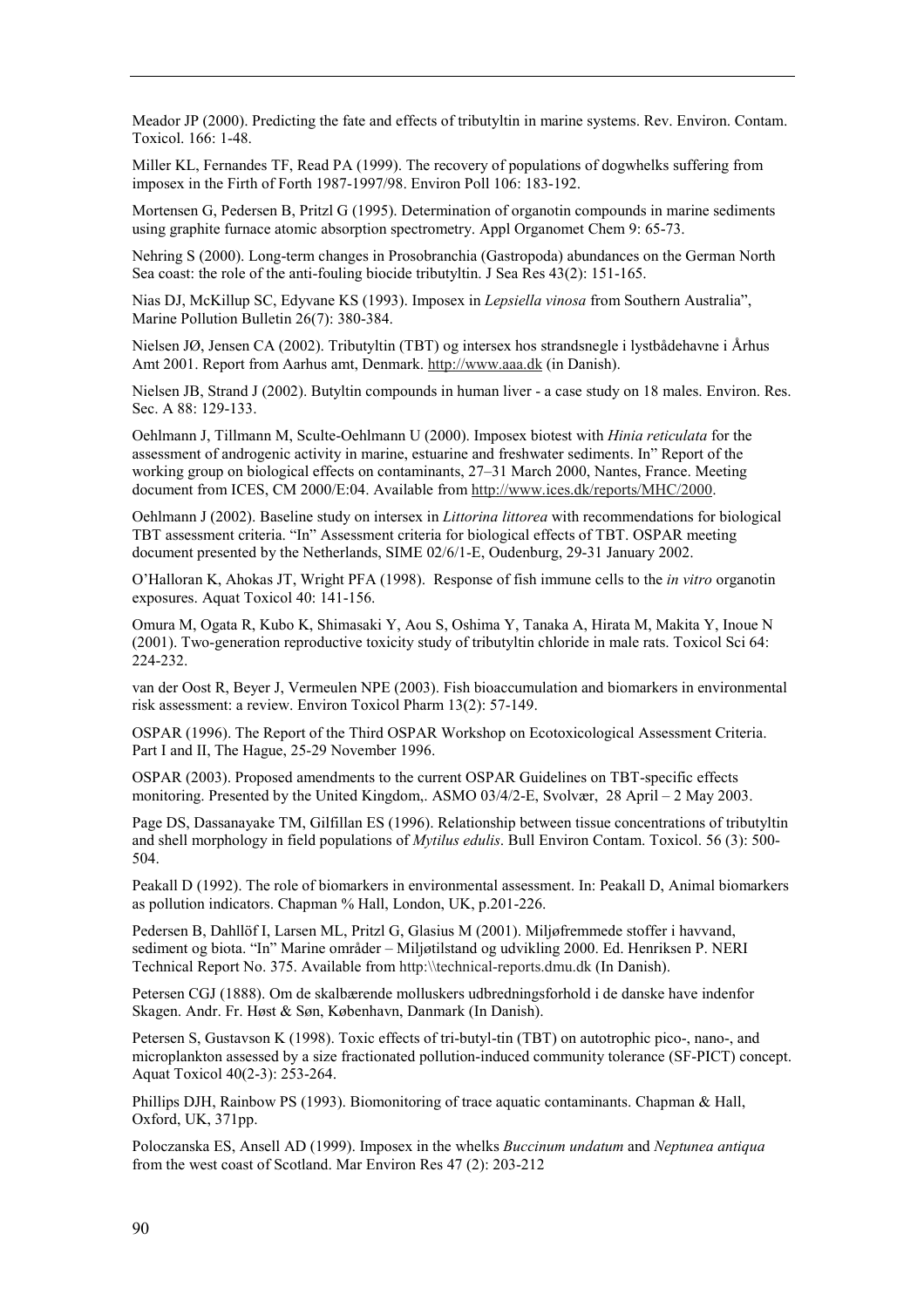Prouse NJ, Ellis DV.(1997), A baseline survey of dogwhelk (*Nucella lapillus*) imposex in eastern Canada (1995) and interpretation in terms of tributyltin contamination, Environmental Technology 18, p.1260- 1264.

Quasimeme (2003). Quality Assurance Laboratory Performance Studies for Environmental Measurements in Marine Samples. http://www.quasimeme.marlab.ac.uk

Reijnders PJH (1986). Reproductive failure in common seals feeding on fish from polluted coastal waters. Nature 324: 456-457.

Ris MA (1930). Den danske strand. Naturforhold, dyre- og planteliv ved vore kyster. C.A.Reitzels forlag, København, Danmark, 139pp (in Danish)

Roos A (2000). Sälliv. Bonnier Carlsen Bokförlag, Stockholm, Sweden, 8 pp (In Swedish)

Ross PS (2000). Marine mammals as sentinels in ecological risk assessment. Human Ecol Risk Assess 6(1): 29-46.

Ruiz JM, Bryan GW, Gibbs PE (1994). Bioassaying the toxicity of tributyltin-(TBT)-polluted sediment to spat of the bivalve *Scrobicularia plana*. Mar. Ecol. Prog. Ser. 113: 119-130.

Ruiz JM, Bachelet G, Caumette P, Donard OFX (1996). Three decades of tributyltin in the coastal environment with emphasis on Arcachon Bay, France. Environmental Pollution 93(2): 195-203.

Rüdel H, Lepper P, Steinhansens J (2003). Retrospective monitoring of organotin compounds in marine biota from 1985 to 1999: Results from the German specimen bank. Environ Sci Technol 37: 1731-1738.

Sandström O. (1999). Guideline for monitoring fish reproductive success – embryo development and survival in viviparous blenny *Zoarces viviparus*. Bequalm Workpackage 10, Öregrund, Sweden.

Schulte-Oehlmann U, Oehlmann J, Fioroni P, Bauer B (1997). Imposex and reproductive failure in *Hydrobia ulvae* (Gastropoda: Prosobranchia). Marine Biology 128:257-266.

Schulte-Oehlmann U, Oehlmann J, Bauer B, Fioroni P, Leffler US (1998). Toxico-kinetic and - dynamic aspects of TBT-induced imposex in *Hydrobia ulvae* compared with intersex in *Littorina littorea*. Hydrobiologia 378:215-225.

Selck H, Riemann B, Christoffersen K, Forbes V, Gustavson K, Hansen BW, Jacobsen JA, Kusk OK, Petersen S (2002). Comparing sensitivity of ecotoxicological effect endpoints between laboratory and field. Ecotoxicological and Environmental Safety 52: 97-112 (Environmental Research, Section B).

Shimasaki Y, Kitano T, Oshima Y, Inoue S, Imada N, Honjo T (2002). Tributyltin causes masculinization in fish. Environ Tox Chem 22(1): 141-144.

Siebert U, Joiris C, Holsbeek L, Benke H, Failing K, Frese K, Petzinger E (1999). Potential relation between mercury concentrations and necropsy findings in cetaceans from German waters of the North and Baltic Sea. Mar Pollut Bull 38(4): 285-295.

Shim WJ, Jeon JK, Hong SH, Kim NS, Yim UH, Oh JR, Shin YB (2003). Accumulation of tributyltin in olve flounder, *Paralichthys olivaceus*: Its effects on hepatic cytochrome P450. Arch. Environ. Contam. Toxicol. 44: 390-397.

Smith BS (1971). Sexuality in the American mud snail, *Nassarius obsoletus* Say. Proc Malacol Soc London 39: 377-378

Smith BS (1981). Tributyltin compounds induce male characteristics on female mud snails *Nassarius obsoletus = Ilyanassa obsoleta*. J Appl Toxicol 1(3): 141-144.

Snoeij NJ, Penninks AH, Seinen W (1987). Biological activity of organotin compounds - An overview. Environ Res 44: 335-353.

SNS (2002). Fuglekolera blandt edderfugle i 2001. Vildtinformation 2002, Danish Forest and Nature Agency. Available from http://www.sns.dk/udgivelser/2002/vildtinfor02/vildtinfo02.htm (In Danish).

Spence SK, Bryan GW, Gibbs PE, Masters D, Morris L, Hawkins SJ (1990). Effects of TBT contamination on *Nucella* populations. Func Ecol 4: 425-432.

SSIC (2003). Swedish Species Information Centre, ArtDatabanken. Available from http://www.artdata.slu.se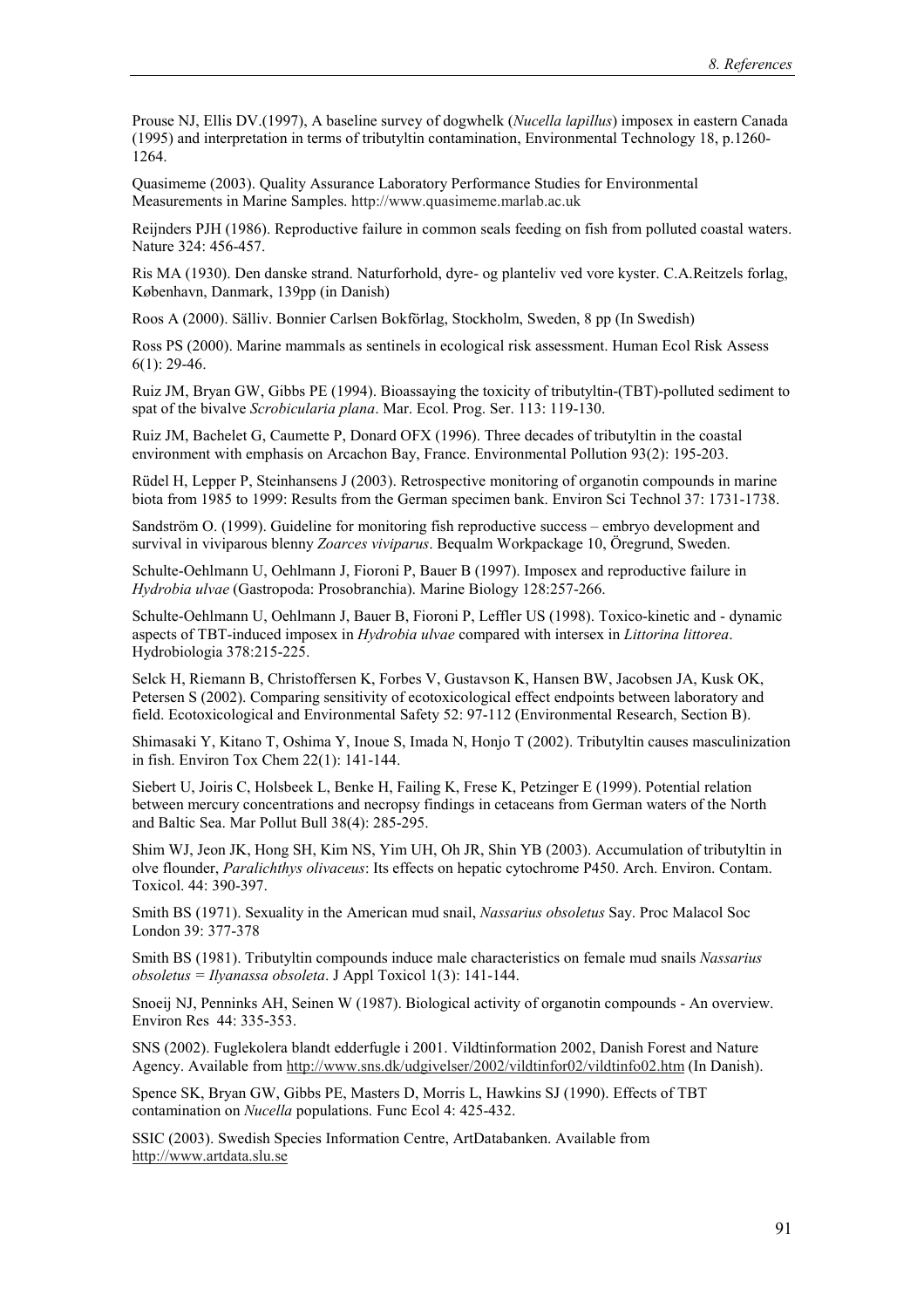Strand J (2000;2001;2002;2003). Biologisk effektmonitering af TBT. "In" Marine områder  $-$ Miljøtilstand og udvikling 1999, 2000, 2001 and 2002, respectively. NERI Technical Report No. 333 (Ed. Hansen J.), No. 375 (Ed. Henriksen P.), No. 419 (Ed. Ærtebjerg G) and No. 467 (Ed. Rasmussen MB). Available from http:\\technical-reports.dmu.dk (In Danish).

Strand J (2003). Suggestion for an alternative proposal for OSPAR assessment criteria for biological effects of TBT. Comments on document SIME 03/6/1. OSPAR meeting document presented by Denmark, SIME 03/6/3-E (L), London, 18-20 March 2003.

Strand J, Jacobsen JA (2000). Forekomst af organiske tinforbindelser i planter og dyr fra danske farvande: Akkumulering og fødekæderelationer. Research Note from NERI No. 135, 42pp. Available from http://research-notes.dmu.dk (In Danish).

Strand J, Jacobsen JA (2002). Imposex in two sublittoral neogastropods from the Kattegat and Skagerrak: the common whelk *Buccinum undatum* and the red whelk *Neptunea antiqua*. Mar. Ecol. Prog. Ser. 244: 171-177.

Strand J, Glahder CM, Asmund G (2003). Imposex i havsnegle ved Thule Air Base i NV Grønland. "In" Glahder CM, Asmund G, Mayer P, Lassen P, Strand J, Riget F (2003). Marin recipient-undersøgelse ved Thule Air Base 2002. NERI Technical Report No. 449. Available from http:\\technical-reports.dmu.dk (In Danish).

Stroben E, Oehlmann J, Fioroni P (1992). The morphological expression of imposex in *Hinia reticulata* (Gastropoda, Buccinidae) – a potential indicator of tributyltin pollution. Mar. Biol. 113(4):  $625-636$ 

Stroben E, Schulte-Oehlmann U, Fioroni P, Oehlmann J. A comparative method for easy assessment of coastal TBT pollution by the degree of imposex in prosobranch species. Haliotis 1995; 24, 1-12.

Stronkhorst J (1998). Dredged material, more or less harmful: Quality assessment with bioassays. Paper presented to LC-SG 1998. Available from http://www.zeeslib.nl

Stronkhorst J, van Hattum B, Bowmer T (1999). Bioaccumulation and toxicity of tributyltin to burrowing heart urchin and an amphipod in spiked, silty marine sediments. Environ. Toxicol. Chem. 18(10): 2343- 2351.

Svavarsson J, Skarphédinsdottir J (1995), Imposex in the dogwhelk *Nucella lapillus* in Icelandic waters, Sarsia 80: 35-40.

Svarvarson J (2000). Imposex in the dogwhelk (Nucella lapillus) due to TBT contamination: Improvement at high latitudes. Mar Pollut Bull 40(11): 893-897.

Tanabe S (1999) Butyltin contamination in marine mammals - a review. Mar Pollut Bull 39: 62-72.

Tanabe S (2002). Contamination and toxic effects of persistent endocrine disrupters in marine mammals and birds. Mar Pollut Bull 45: 69-77.

Ten Hallers-Tjabbes CC, Wegener JW, Van Hattum B, Kemp JF, Ten Hallers E, Reitsema TJ, Boon JP (2003). Imposex and organotin concentrations in *Buccinum undatum* and *Neptunea antiqua* from the North Sea: relationship to shipping density and hydrographical conditions. Mar Environ Res 55 (3): 203- 233.

Tessier E, Amouroux D, Donard OFX (2002). Volatile organotin compounds (butylmethyltin) in three European estuaries (Gironde, Rhine, Scheldt). Biogeochem 59: 161-181.

Waldock R, Rees HL, Matthiessen P, Pendle MA (1999). Surveys of the benthic infauna of the Crouch Estuary (UK) in relation to TBT contamination. J. Mar. Biol. Ass. U.K. 79: 225-232.

Weis & Weis (1989). Effects of environmental pollutants on early fish development. Reviews in Aquatic Sciences 1(1): 45-73.

Vetemaa M. (1999). Reproduction biology of the vivparous blenny (*Zoarces vivparus* L.). Report the National Board of Fisheries in Sweden No. 2. p.81-96.

Vetemaa M., Förlin L., Sandström O. (1997). Chemical effluent impacts on reproduction and biochemistry in a North Sea population of viviparous blenny (*Zoarces viviparus*). J Aquat Ecosys Stress Rec 6:33-41.

Whalen MM, Green SA, Loganathan B. Brief butyltin exposure induces irreversible inhibition of the cytotoxic function on human natural killer cells, *in vitro*. Environ Res Sec A 2002; 88, 19-29.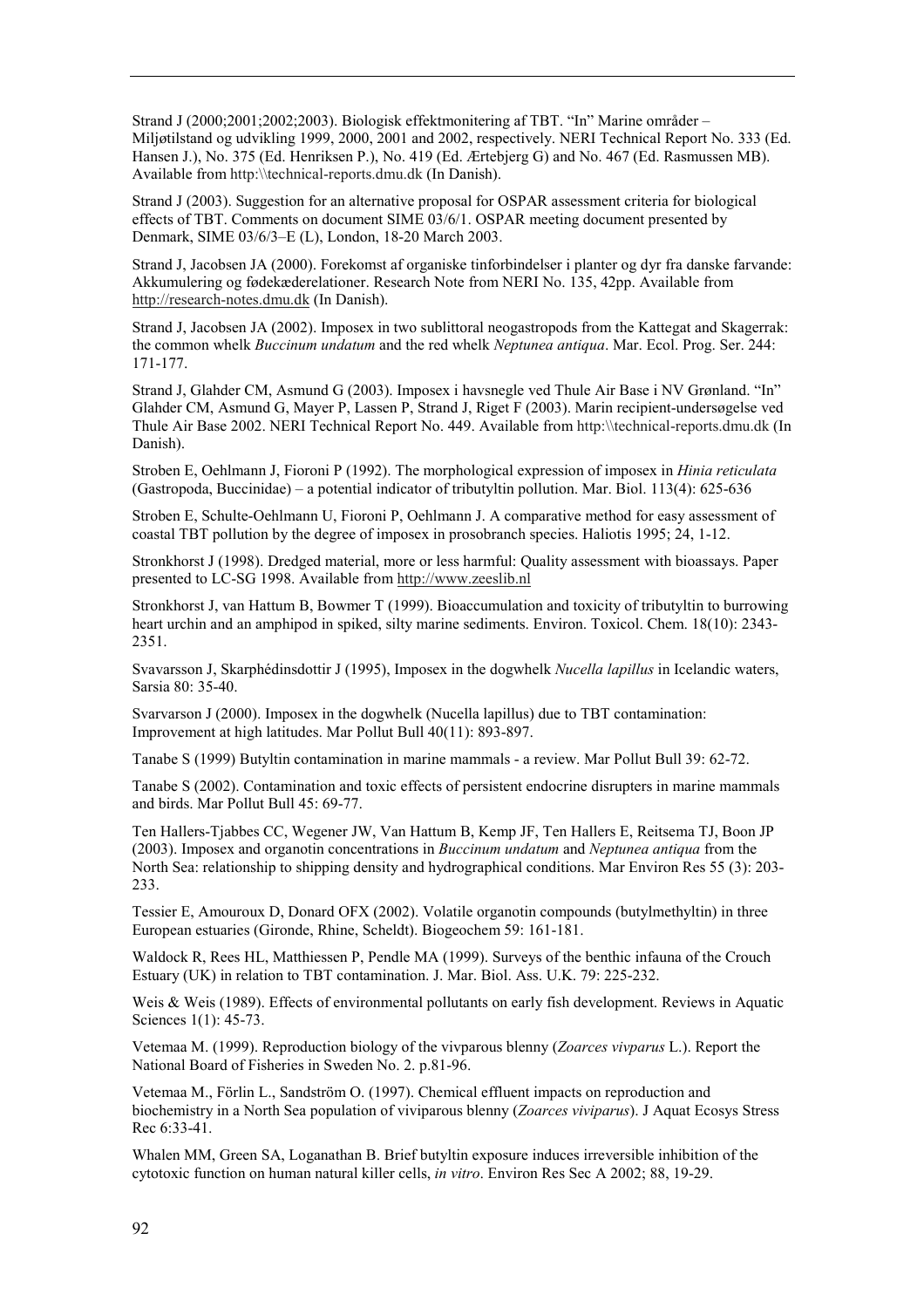Wolfe MF, Schwarzbach S, Sulaiman RA (1998). Effects of mercury on wildlife - a comprehensive review. Environ Toxicol Chem 17(2): 146-160.

Zuolian C, Jensen, A (1989). Accumulation of organic and inorganic tin in blue mussel, *Mytilus edulis*, under natural conditions. Marine Pollution Bulletin 20(6), 281-286.